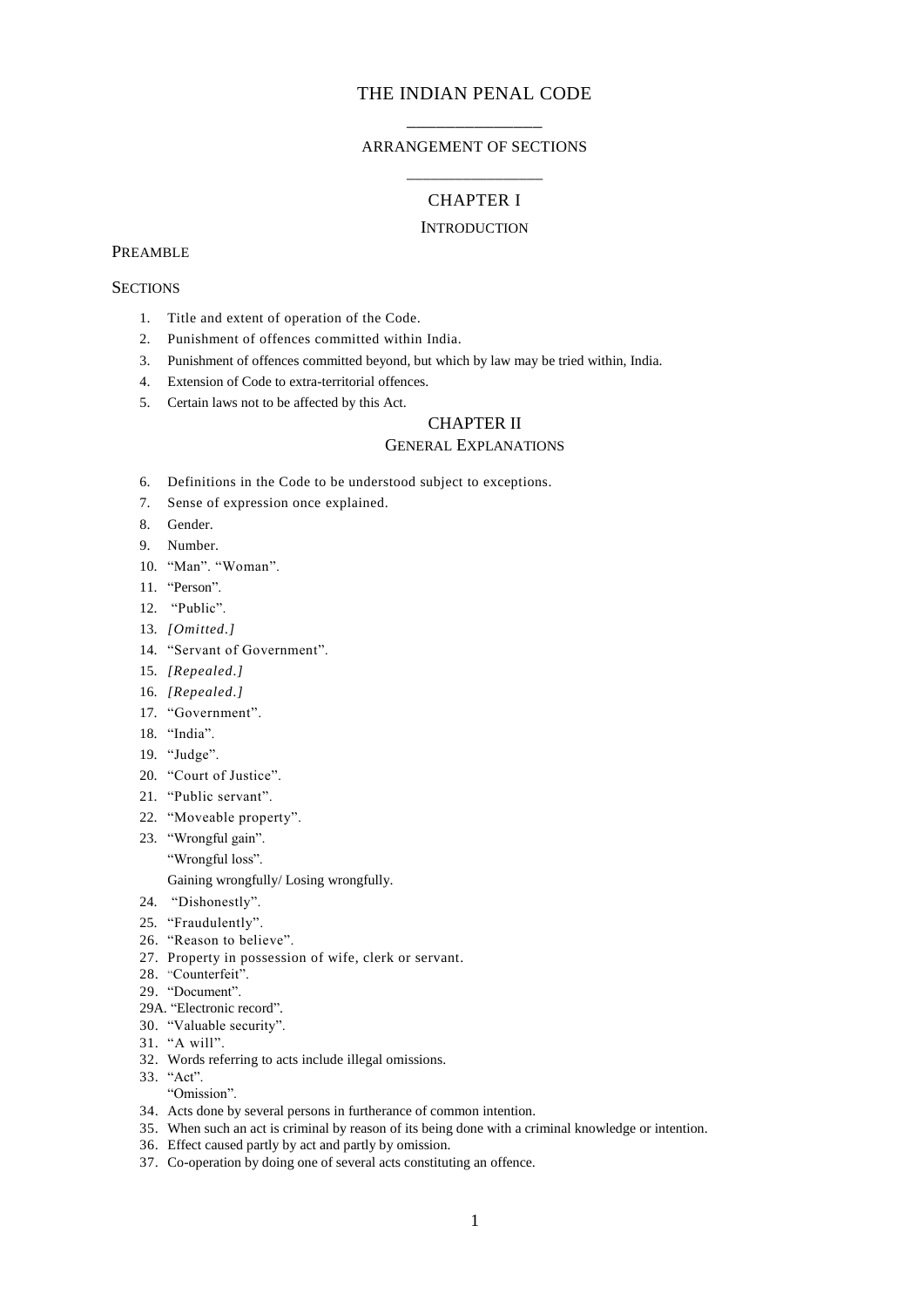- 38. Persons concerned in criminal act may be guilty of different offences.
- 39. "Voluntarily".
- 40. "Offence".
- 41. "Special law".
- 42. "Local law".
- 43. "Illegal".
	- "Legally bound to do".
- 44. "Injury".
- 45. "Life".
- 46. "Death".
- 47. "Animal".
- 48. "Vessel".
- 49. "Year".
- "Month".
- 50. "Section".
- 51. "Oath".
- 
- 52. "Good faith<sup>"</sup>. 52A. "Harbour.

### CHAPTER III OF PUNISHMENTS

- 53. Punishments.
- 53A. Construction of reference to transportation.
- 54. Commutation of sentence of death.
- 55. Commutation of sentence of imprisonment for life.
- 55A. Definition of "appropriate Government".
- 56. *[Repealed.]*
- 57. Fractions of terms of punishment.
- 58. *[Repealed.]*
- 59. *[Repealed.]*
- 60. Sentence may be (in certain cases of imprisonment) wholly or partly rigorous of simple.
- 61. *[Repealed.]*
- 62. *[Repealed.]*
- 63. Amount of fine.
- 64. Sentence of imprisonment for non-payment of fine.
- 65. Limit to imprisonment for non-payment of fine, when imprisonment and fine awardable.
- 66. Description of imprisonment for non-payment of fine.
- 67. Imprisonment for non-payment of fine, when offence punishable with fine only.
- 68. Imprisonment to terminate on payment of fine.
- 69. Termination of imprisonment on payment of proportional part of fine.
- 70. Fine leviable within six years, of during imprisonment. Death not to discharge property from liability.
- 71. Limit of punishment of offence made up of several offences.
- 72. Punishment of person guilty of one of several offences, the judgment stating that is doubtful of which.
- 73. Solitary confinement.
- 74. Limit of solitary confinement.
- 75. Enhanced punishment for certain offences under Chapter XII or Chapter XVII after previous conviction.

# CHAPTER IV

# GENERAL EXCEPTIONS

- 76. Act done by a person bound, or by mistake of fact believing himself bound, by law.
- 77. Act of Judge when acting judicially.
- 78. Act done pursuant to the judgment or order of Court.
- 79. Act done by a person justified, or by mistake of fact believing himself justified, by law.
- 80. Accident in doing a lawful act.
- 81. Act likely to cause harm, but done without criminal intent, and to prevent other harm.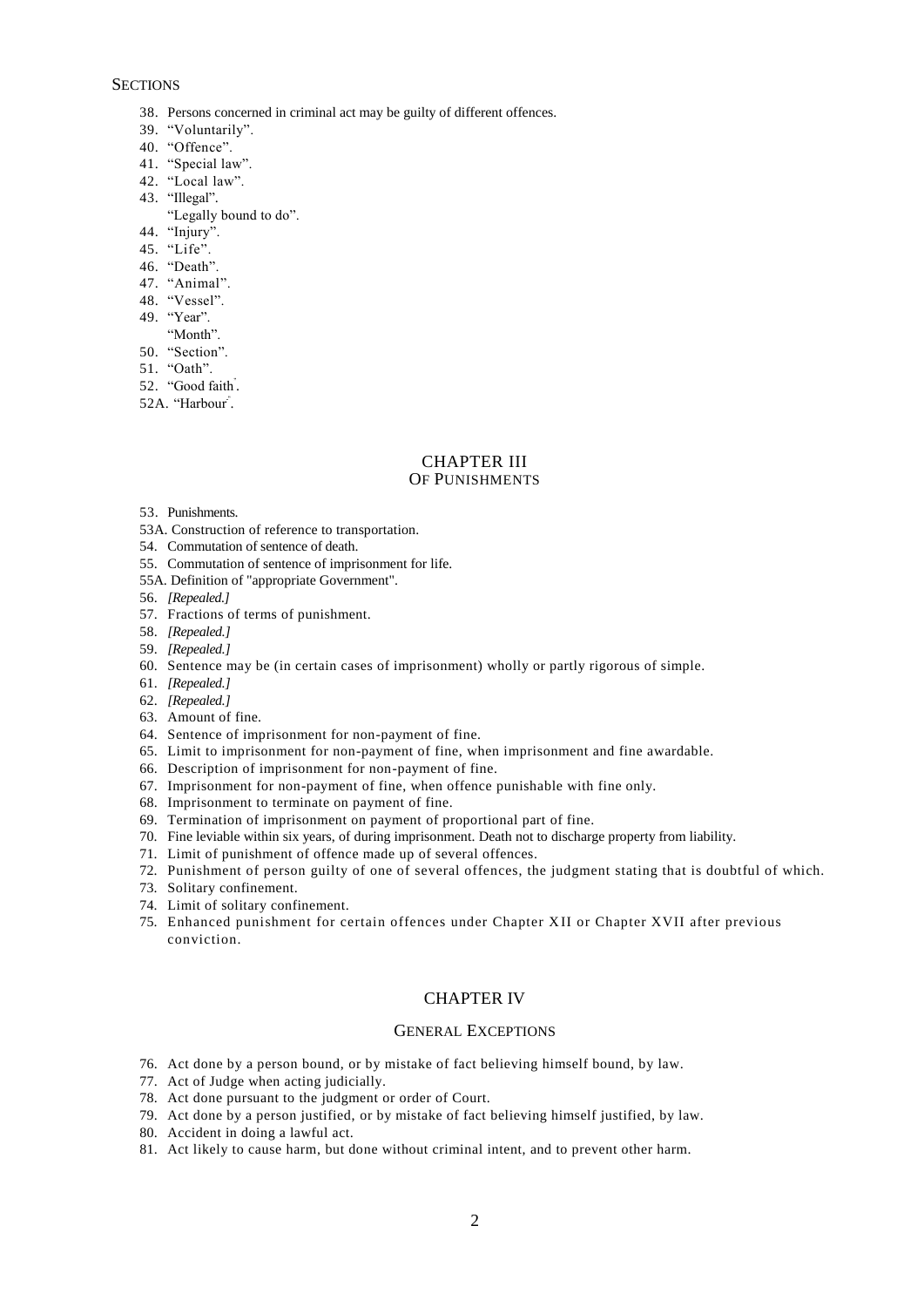- 82. Act of a child under seven years of age.
- 83. Act of a child above seven and under twelve of immature understanding.
- 84. Act of a person of unsound mind.
- 85. Act of a person incapable of judgment by reason of intoxication caused against his will.
- 86. Offence requiring a particular intent or knowledge committed by one who is intoxicated.
- 87. Act not intended and not known to be likely to cause death or grievous hurt, done by consent.
- 88. Act not intended to cause death, done by consent in good faith for person's benefit.
- 89. Act done in good faith for benefit of child or insane person, by or by consent of guardian. Provisos.
- 90. Consent known to be given under fear or misconception. Consent of insane person. Consent of child.
- 91. Exclusion of acts which are offences independently of harm caused.
- 92. Act done in good faith for benefit of a person without consent. Provisos.
- 93. Communication made in good faith.
- 94. Act to which a person is compelled by threats.
- 95. Act causing slight harm.

# *Of the Right of Private Defense*

- 96. Things done in private defence.
- 97. Right of private defence of the body and of property.
- 98. Right of private defence against the act of a person of unsound mind. etc.
- 99. Acts against which there is no right of private defence.

Extent to which the right may be exercised.

- 100.When the right of private defence of the body extends to causing death .
- 101.When such right extends to causing any harm other than death.
- 102.Commencement and continuance of the right of private defence of the body.
- 103.When the right of private defence of property extends to causing death.
- 104.When such right extends to causing any harm other than death.
- 105.Commencement and continuance of the right of private defence of property.
- 106.Right of private defence against deadly assault when there is risk of harm to innocent person.

# CHAPTER V

# OF ABETMENT

107.Abetment of a thing.

108.Abettor.

- 108A. Abetment in Indian of offences outside India.
- 109.Punishment of a abetment if the act abetted is committed in consequence and when no express provision is made for its punishment.
- 110.Punishment of abetment if person abetted does act with different intention from that of abet tor.
- 111.Liability of abettor when one act abetted and different act done.
- 112.Abettor when liable to cumulative punishment for act abetted and for act done.
- 113.Liability of abettor for an effect caused by the act abetted different from that intended by the abettor.
- 114.Abettor present when offence is committed.
- 115.Abetment of offence punishable with death or imprisonment for life.—if offence not committed. if act causing harm be done in consequence.
- 116.Abetment of offence punishable with imprisonment.—if offence be not committed. if abettor or person abetted be a public servant whose duty it is to prevent offence.
- 117.Abetting commission of offence by the public or by more than ten persons.
- 118.Concealing design to commit offence punishable with death or imprisonment for life. If offence be committed;
	- if offence be not committed.

119.Public servant concealing design to commit offence which it is his duty to prevent. if offence be committed; if offence be punishable with death, etc.

- if offence be not committed.
- 120.Concealing design to commit offence punishable with imprisonment.
	- if offence be committed;

if offence be not committed.

# CHAPTER VA CRIMINALCONSPIRACY

120A. Definition of criminal conspiracy.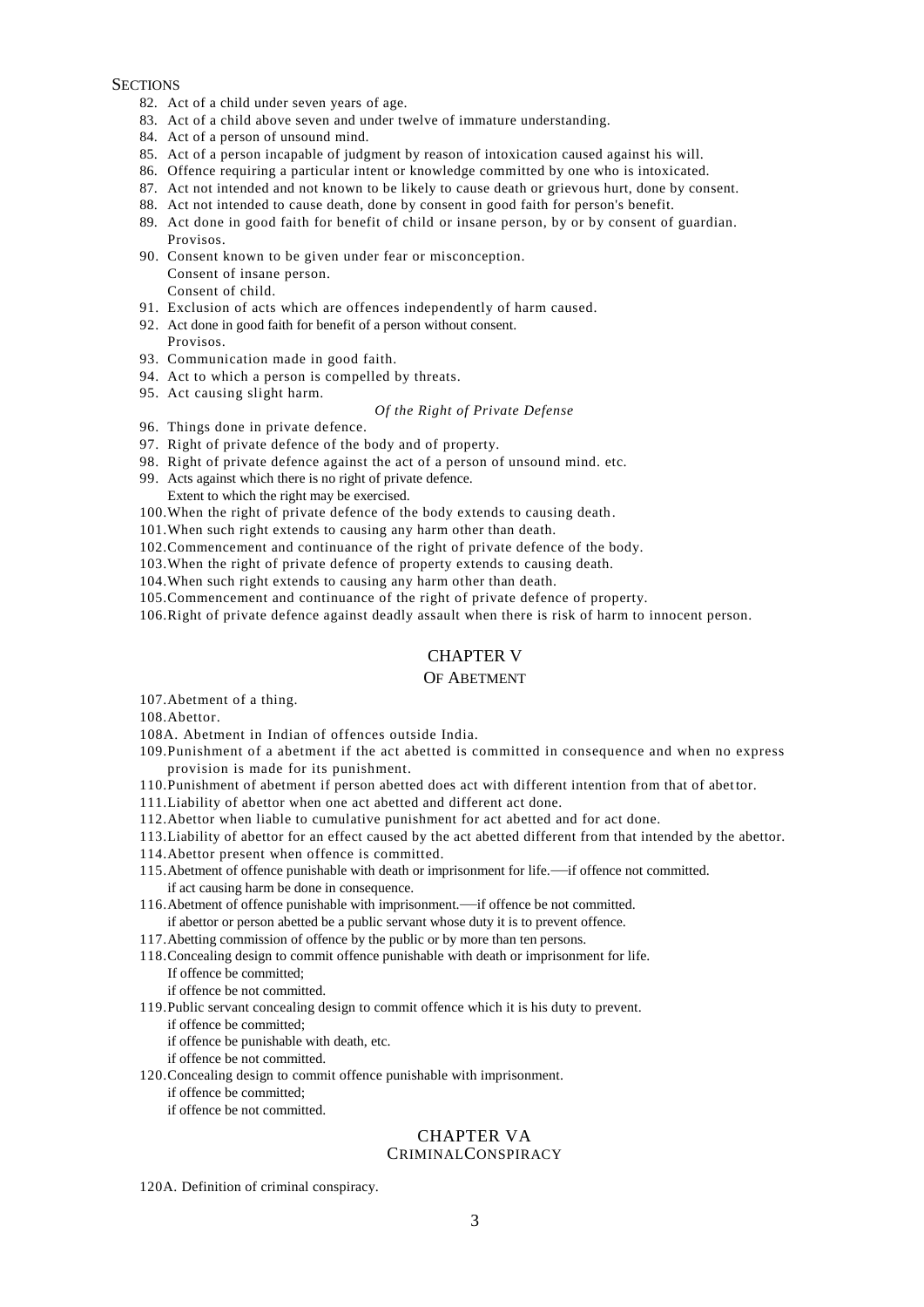120B. Punishment of criminal conspiracy.

### CHAPTER VI OF OFFENCES AGAINST THE STATE

121. Waging, or attempting to wage war, or abetting waging of war, against the Government of India.

121A. Conspiracy to commit offences punishable by section 121.

122. Collecting arms, etc., with intention of waging war against the Government of India.

123. Concealing with intent to facilitate design to wage war.

124. Assaulting President. Governor, etc., with intent to compel or restrain the exercise of any lawful power. 124A. Sedition.

125. Waging war against any Asiatic power in alliance with the Government of India.

126. Committing depredation on territories of power at peace with the Government of India.

127. Receiving property taken by war or depredation mentioned in sections 125 and 126.

128. Public servant voluntarily allowing prisoner of State or war to escape.

129. Public servant negligently suffering such prisoner to escape.

130. Aiding escape of, rescuing or harbouring such prisoner.

# CHAPTER VII

# OF OFFENCES RELATING TO THE ARMY, NAVYAND AIR FORCE

131. Abetting mutiny, or attempting to seduce a soldier, sailor or airman from his duty.

132. Abetment of mutiny, if mutiny is committed in consequence thereof.

- 133. Abetment of assault by soldier, sailor or airman on his superior officer, when in execution of his office.
- 134. Abetment of such assault, if the assault is committed.

135. Abetment of desertion of soldier, sailor or airman.

136. Harbouring deserter.

137. Deserter concealed on board merchant vessel through negligence of master.

138. Abetment of act of insubordination by soldier, sailor or airman.

138A. *[Repealed.]*

139. Persons subject to certain Acts.

140. Wearing garb or carrying token used by soldier, sailor or airman.

# CHAPTER VIII

# OF OFFENCES AGAINST THE PUBLIC TRANQUILLITY

141. Unlawful assembly.

142. Being member of unlawful assembly.

143. Punishment.

144. Joining unlawful assembly armed with deadly weapon.

145. Joining or continuing in unlawful assembly, knowing it has been commanded to disperse.

146. Rioting.

147. Punishment for rioting.

- 148. Rioting, armed with deadly weapon.
- 149. Every member of unlawful assembly guilty of offence committed in prosecution of common object.
- 150. Hiring, or conniving at hiring, of persons to join unlawful assembly.
- 151. Knowingly joining or continuing in assembly of five or more persons after it has been commanded to disperse.
- 152. Assaulting or obstructing public servant when suppressing riot, etc.
- 153. Wantonly giving provocation, with intent to cause riot
	- if rioting be committed; if not committed.
- 153A. Promoting enmity between different groups on grounds of religion, race, place of birth, residence. language, etc., and doing acts prejudicial to maintenance of harmony. Offence committed in place of worship, etc.
- 153AA. Punishment for knowingly carrying arms in any procession or organizing, or holding or taking part in any mass drill or mass training with arms.
- 153B. Imputation, assertions prejudicial to national-integration.
- 154. Owner or occupier of land on which an unlawful assembly is held.

155. Liability of person for whose benefit riot is committed.

- 156. Liablility of agent of owner or occupier for whose benefit riot is committed.
- 157. Harbouring persons hired for an unlawful assembly.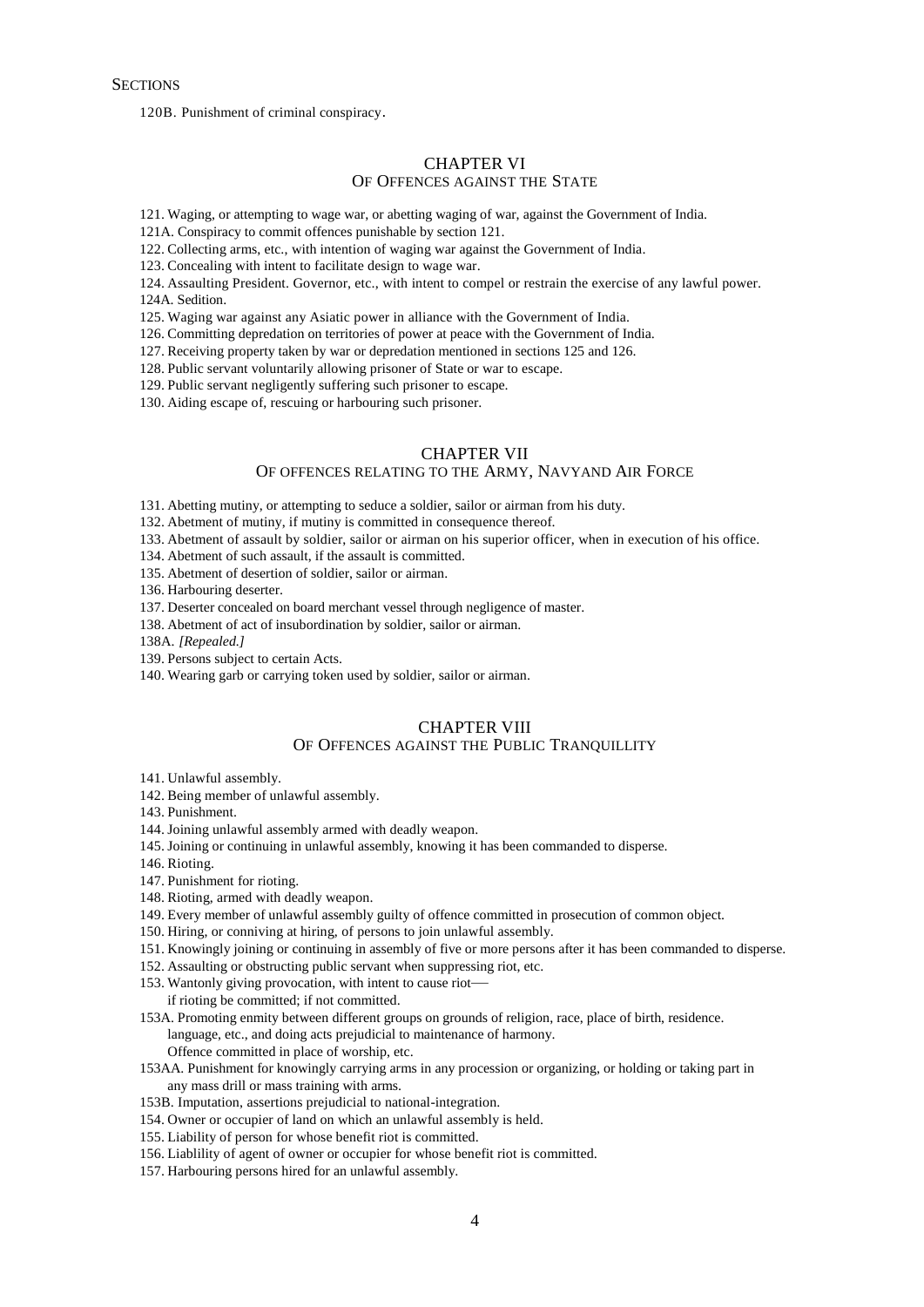158. Being hired to take part in an unlawful assembly or riot; or to go armed.

159. Affray.

160. Punishment for committing affray.

# CHAPTER IX

# OF OFFENCESBY OR RELATING TO PUBLIC SERVANTS

161. to 165A. [*Repealed.*]

166. Public servant disobeying law, with intent to cause injury to any person.

166A. Public servant disobeying direction under law.

166B. Punishment for non-treatment of victim.

167. Public servant framing an incorrect document with intent to cause injury.

168. Public servant unlawfully engaging in trade.

169. Public servant unlawfully buying or bidding for property.

170. Personating a public servant.

171. Wearing garb or carrying token used by public servant with fraudulent intent.

# CHAPTER IXA OF OFFENCESRELATING TO ELECTIONS

171A. "Candidate", "Electoral right" defined.

171B. Bribery.

171C. Undue influence at elections.

171D.Personation at elections.

171E. Punishment for bribery.

171F. Punishment for undue influence or personation at an election.

171G.False statement in connection with an election.

171H. Illegal payments in connection with an election.

171-I. Failure to keep election accounts.

# CHAPTER X

# OF CONTEMPTS OF THE LAWFUL AUTHORITY OF PUBLIC SERVANTS

172. Absconding to avoid service of summons of other proceeding.

173. Preventing service of summons or other proceeding, or preventing publication thereof.

174. Non-attendance in obedience to an order from public servant.

174A. Non-appearance in response to a proclamation under section 82 of Act 2 of 1974.

175. Omission to produce document to public servant by person legally bound to produce it.

176. Omission to give notice or information to public servant by person legally bound to give it.

177. Furnishing false information.

178. Refusing oath or affirmation when duly required by public servant to make it.

179. Refusing to answer public servant authorised to question.

180. Refusing to sign statement.

181. False statement on oath or affirmation to public servant or person authorised to administer an oath or affirmation.

182. False information, with intent to cause public servant to use his lawful power to the injury of another person.

183. Resistance to the taking of property by the lawful authority of a public servant.

184. Obstructing sale of property offered for sale by authority of public servant.

185. Illegal purchase or bid for property offered for sale by authority of public servant.

186. Obstructing public servant in discharge of public functions.

187. Omission to assist public servant when bound by law to give assistance.

188. Disobedience to order duly promulgated by public servant.

189. Threat of injury to public servant.

190. Threat of injury to induce person to refrain from applying for protection to public servant.

# CHAPTER XI

# OF FLSEEVIDENCE AND OFFENCES AGAINST PUBLIC JUSTICE

- 191. Giving false evidence.
- 192. Fabricating false evidence.
- 193. Punishment for false evidence.

194. Giving or fabricating false evidence with intent to procure conviction of capital offence. if innocent person be thereby convicted and executed.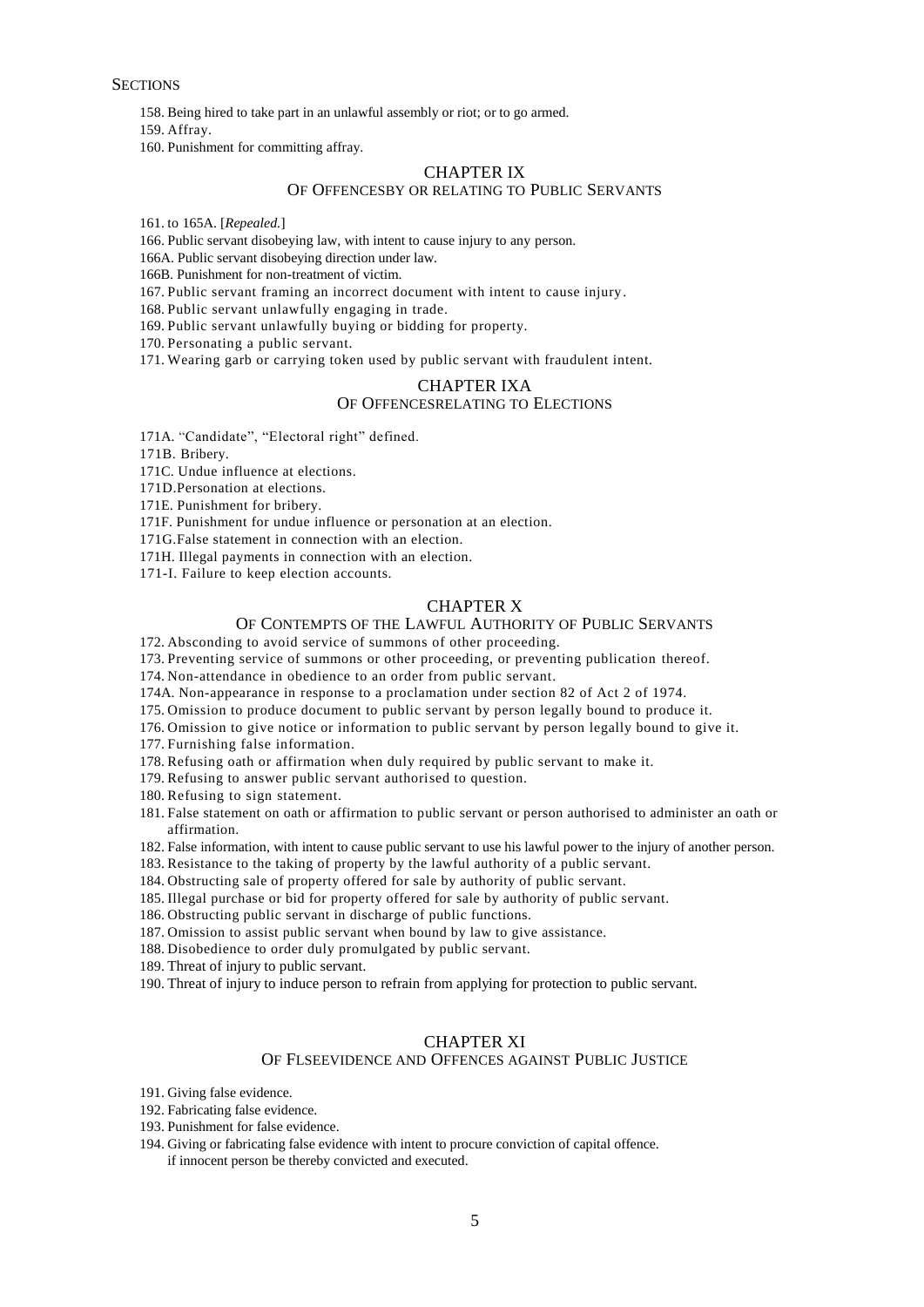- 195. Giving or fabricating false evidence with intent to procure conviction of offence punishable with imprisonment for life or imprisonment.
- 195A. Threatening any person to give false evidence.
- 196. Using evidence known to be false.
- 197. Issuing or signing false certificate.
- 198. Using as true a certificate known to be false.
- 199. False statement made in declaration which is by law receivable as evidence.
- 200. Using as true such declaration knowing it to be false.
- 201. Causing disappearance of evidence of offence, or giving false information, to screen offender if a capital offence;
	- if punishable with imprisonment for life;
	- if punishable with less than ten Years' imprisonment.
- 202. Intentional omission to give information of offence by person bound to inform.
- 203. Giving false information respecting an offence committed.
- 204. Destruction of document to prevent its production as evidence.
- 205. False personation for purpose of act or proceeding in suit or prosecution.
- 206. Fraudulent removal or concealment of property to prevent its seizure as forfeited or in execution.
- 207. Fraudulent claim to property to prevent its seizure as forfeited or in execution.
- 208. Fraudulently suffering decree for sum not due.
- 209. Dishonestly making false claim in Court.
- 210. Fraudulently obtaining decree for sum not due.
- 211. False charge of offence made with intent to injure.
- 212. Harbouring offender. if a capital offence;
	- if punishable with imprisonment for life, or with imprisonment.
- 213. Taking gift, etc., to screen an offender from punishment.
	- if a capital offence;
		- if punishable with imprisonment for life, or with imprisonment.
- 214. Offering gift or restoration of property in consideration of screening offenderif a capital offence;
	- if punishable with imprisonment for life, or with imprisonment.
- 215. Taking gift to help to recover stolen property, etc.
- 216. Harbouring offender who has escaped from custody of whose apprehension has been ordered if a capital offence;
	- if punishable with imprisonment for life, or with imprisonment.
- 216A. Penalty for harbouring robbers or dacoits.
- 216B. [*Repealed.*]
- 217. Public servant disobeying direction of law with intent to save person from punishment or property from forfeiture.
- 218. Public servant framing incorrect record or writing with intent to save person from punishment or property from forfeiture.
- 219. Public servant in judicial proceeding corruptly making report, etc., contrary to law.
- 220. Commitment for trial or confinement by person having authority who knows that he is acting contrary to law.
- 221. Intentional omission to apprehend on the part of public servant bound to apprehend.
- 222. Intentional omission to apprehend on the part of public servant bound to apprehend person under sentence or lawfully committed.
- 223. Escape from confinement or custody negligently suffered by public servant.
- 224. Resistance or obstruction by a person to his lawful apprehension.
- 225. Resistance or obstruction to lawful apprehension of another person.
- 225A. Omission to apprehend, or sufferance of escape, on part of public servant, in cases not otherwise, provided for.
- 225B. Resistance or obstruction to lawful apprehension, or escape or rescue in cases not otherwise provided for.

226. [*Repealed.*]

- 227. Violation of condition of remission of punishment.
- 228. Intentional insult or interruption to public servant sitting in judicial proceeding.
- 228A. Disclosure of identity of the victim of certain offences, etc.
- 229. Personation of a juror or assessor.
- 229A. Failure by person released on bail or bond to appear in Court.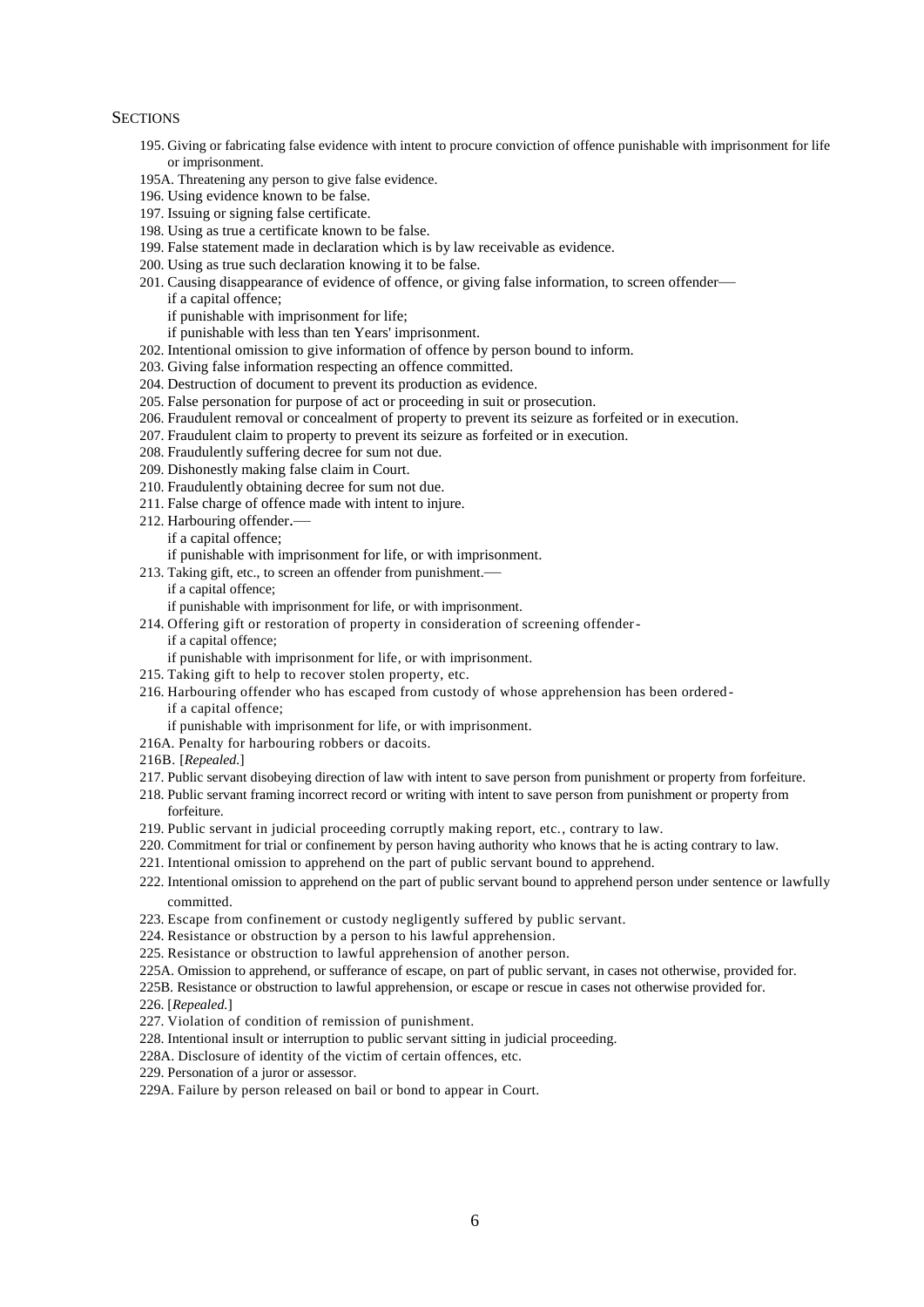# CHAPTER XII OF OFFENCES RELATING TO COIN AND GOVERNMENT STAMPS

### **SECTIONS**

- 230. "Coin" defined.
- Indian coin.
- 231. Counterfeiting coin.
- 232. Counterfeiting Indian coin.
- 233. Making or selling instrument for counterfeiting coin.
- 234. Making or selling instrument for counterfeiting Indian coin.
- 235. Possession of instrument or material for the purpose of using the same for counterfeiting coin: if Indian coin.
- 236. Abetting in India the counterfeiting out of India of coin.
- 237. Import or export of counterfeit coin.
- 238. Import or export of counterfeits of the Indian coin.
- 239. Delivery of coin, possessed with knowledge that it is counterfeit.
- 240. Delivery of Indian coin, possessed with knowledge that it is counterfeit.
- 241. Delivery of coin as genuine, which, when first possessed, the deliverer did not know to be counterfeit.
- 242. Possession of counterfeit coin by person who knew it to be counterfeit when he became possessed thereof.
- 243. Possession of Indian coin by person who knew it to be counterfeit when he became possessed thereof.
- 244. Person employed in mint causing coin to be of different weight or composition from that fixed by law.
- 245. Unlawfully taking coining instrument from mint.
- 246. Fraudulently or dishonestly diminishing weight or altering composition of coin.
- 247. Fraudulently or dishonestly diminishing weight or altering composition of Indian coin.
- 248. Altering appearance of coin with intent that it shall pass as coin of different description.
- 249. Altering appearance of Indian coin with intent that it shall pass as coin of different description.
- 250. Delivery of coin, possessed with knowledge that it is altered.
- 251. Delivery of Indian coin, possessed with knowledge that it is altered.
- 252. Possession of coin by person who knew it to be altered when he became possessed thereof.
- 253. Possession of Indian coin by person who knew it to be altered when he became possessed ther eof.
- 254. Delivery of coin as genuine which, when first possessed, the deliverer did not know to be altered.
- 255. Counterfeiting Government stamp.
- 256. Having possession of instrument or material for counterfeiting Government stamp.
- 257. Making or selling instrument for counterfeiting Government stamp.
- 258. Sale of counterfeit Government stamp.
- 259. Having possession of counterfeit Government stamp.
- 260. Using as genuine a Government stamp known to be counterfeit.
- 261. Effacing writing from substance bearing Government stamp, or removing from document a stamp used for it, with intent to cause loss to Government.
- 262. Using Government stamp known to have been before used.
- 263. Erasure of mark denoting that stamp has been used.
- 263A. Prohibition of fictitious stamps.

# CHAPTER XIII OF OFFENCES RELATING TO WEIGHTS AND MEASURES

- 264. Fraudulent use of false instrument for weighing.
- 265. Fraudulent use of false weight or measure.
- 266. Being In possession of false weight or measure.
- 267. Making or selling false weight or measure.

# CHAPTER XIV OF OFFENCES AFFECTING THE PUBLIC HEALTH, SAFETY, CONVENIENCE, DECENCYAND MORALS

- 268. Public nuisance.
- 269. Negligent act likely to spread infection of disease dangerous to life.
- 270. Malignant act likely to spread infection of disease dangerous to life.
- 271. Disobedience to quarantine rule.
- 272. Adulteration of food or drink intended for sale.
- 273. Sale of noxious food or drink.
- 274. Adulteration of drugs.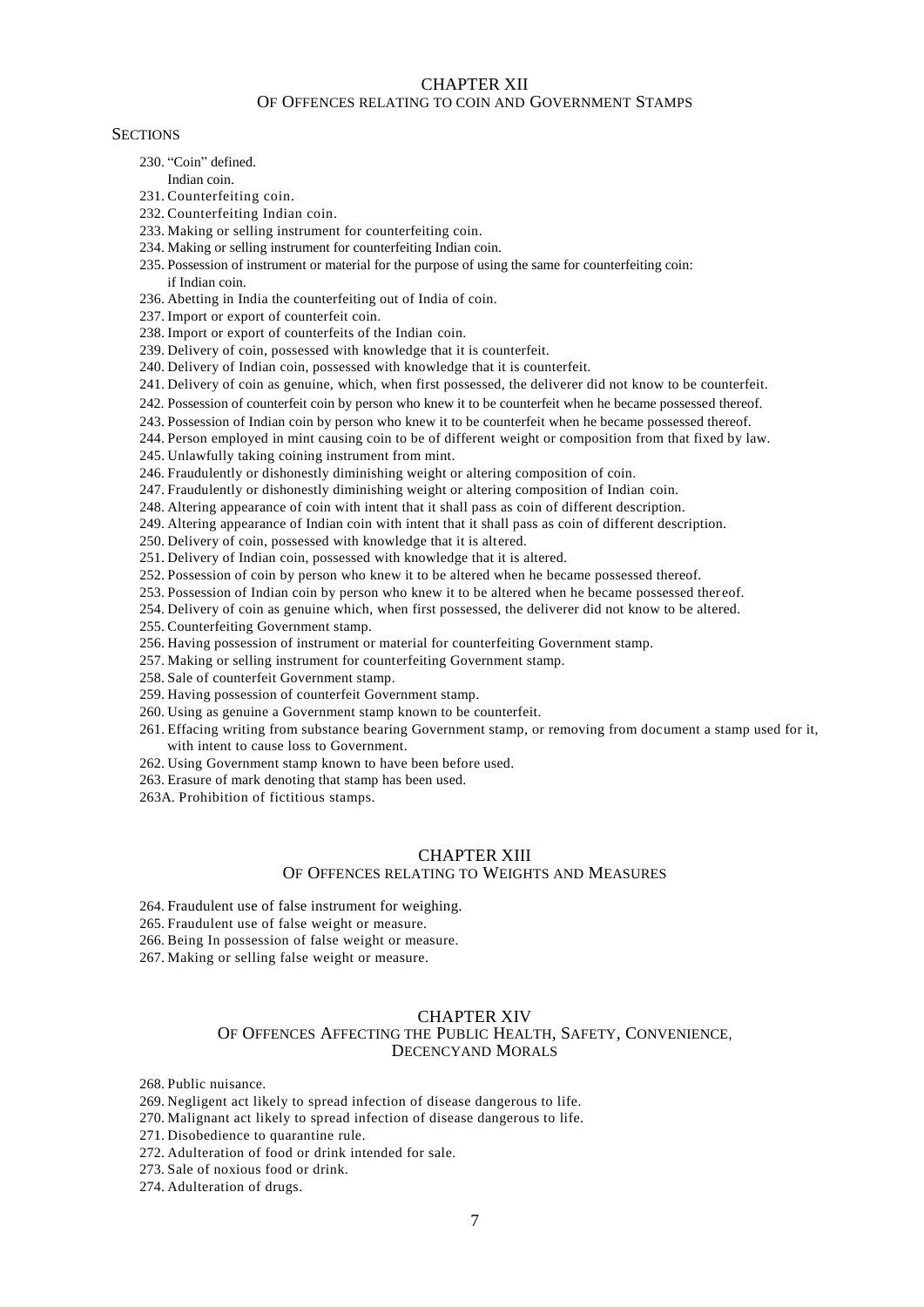275. Sale of adulterated drugs.

276. Sale of drug as a different drug or preparation.

277. Fouling water of public spring or reservoir.

278. Making atmosphere noxious to health.

279. Rash driving or riding on a public way.

280. Rash navigation of vessel.

281. Exhibition of false light, mark or buoy.

282. Conveying person by water for hire in unsafe or overloaded vessel.

283. Danger or obstruction in public way or line of navigation.

284. Negligent conduct with respect to poisonous substance.

285. Negligent conduct with respect to fire or combustible matter.

286. Negligent conduct with respect to explosive substance.

287. Negligent conduct with respect to machinery.

288. Negligent conduct with respect to pulling down or repairing buildings.

289. Negligent conduct with respect to animal.

290. Punishment for public nuisance in cases not otherwise provided for.

291. Continuance of nuisance after injunction to discontinue.

292. Sale, etc., of obscene books, etc.

293. Sale, etc., of obscene objects to young person.

294. Obscene acts and songs.

294A. Keeping lottery office.

### CHAPTER XV OF OFFENCESRELATING TO RELIGION

295. Injuring or defiling place of work ship, with intent to insult the religion of any class.

- 295A. Deliberate and malicious acts, intended to outrage religious feelings of any class by insulting its religion or religious beliefs.
- 296. Disturbing religious assembly.
- 297. Trespassing on burial places, etc.

298. Uttering words, etc., with deliberate intent to wound the religious feelings.

# CHAPTER XVI

# OF OFFENCESAFFECTINGTHE HUMAN BODY

### *Of offences affecting life*

299. Culpable homicide.

300. Murder.

When culpable homicide is not murder.

- 301. Culpable homicide by causing death of person other than person whose death was intended.
- 302. Punishment for murder.
- 303. Punishment for murder by life-convict.
- 304. Punishment for culpable homicide not amounting to murder.
- 304A. Causing death by negligence.

304B. Dowry death.

- 305. Abetment of suicide of child or insane person.
- 306. Abetment of suicide.
- 307. Attempt to murder.
	- Attempts by life-convicts.
- 308. Attempt to commit culpable homicide.
- 309. Attempt to commit suicide.
- 310. Thug.

311. Punishment.

*Of the causing of Miscarriage, of Injuries to unborn Children, of the Exposure of Infants, and of the concealment of Births*

312. Causing miscarriage.

<sup>313.</sup> Causing miscarriage without woman's consent.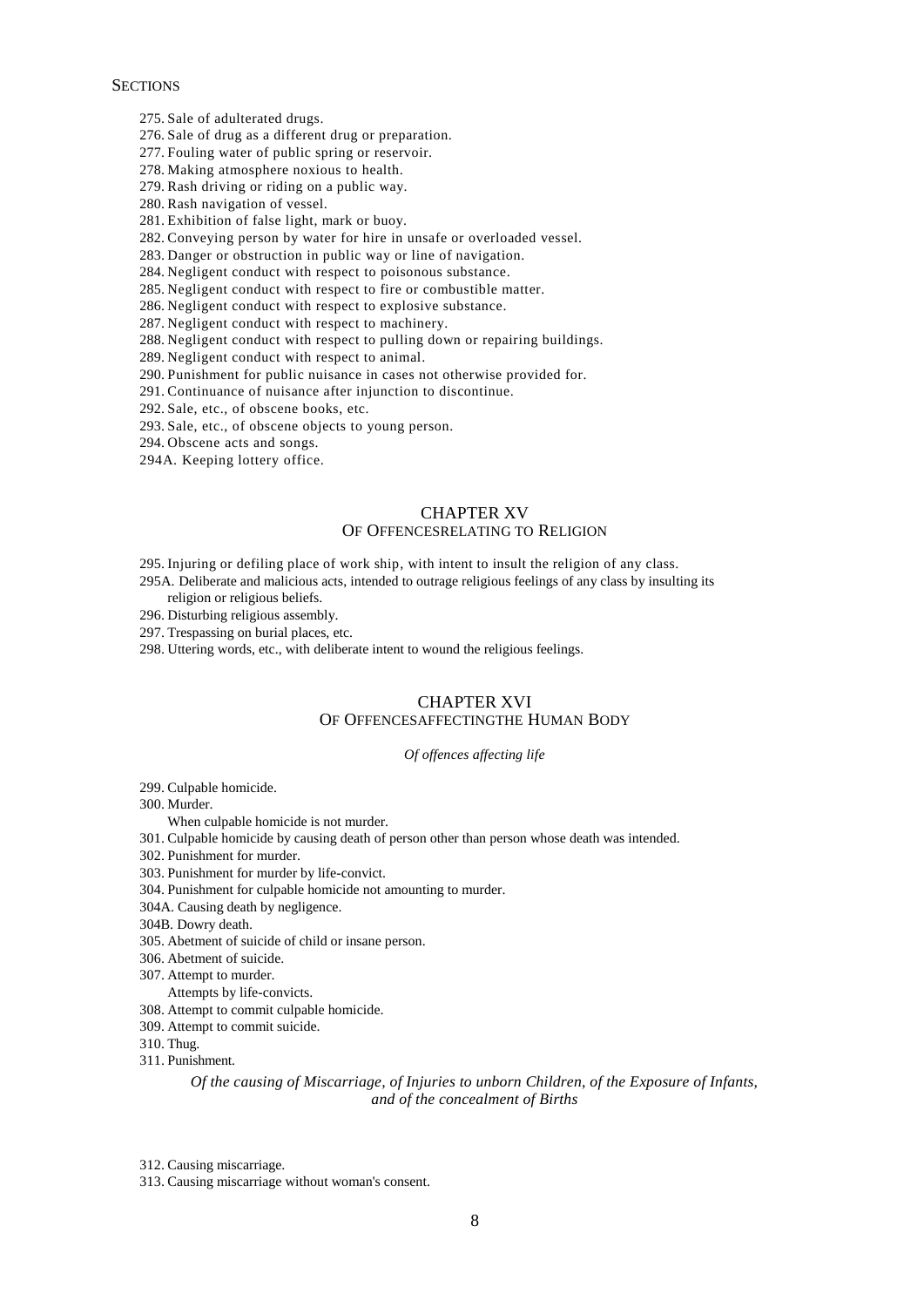314. Death caused by act done with intent to cause miscarriage.

if act done without woman's consent.

315. Act done with intent to prevent child being born alive or to cause it to die after birth.

316. Causing death of quick unborn child by act amounting to culpable homicide.

317. Exposure and abandonment of child under twelve years, by parent or person having care of it.

318. Concealment of birth by secret disposal of dead body.

### *Of Hurt*

319. Hurt.

320. Grievous hurt.

321. Voluntarily causing hurt.

322. Voluntarily causing grievous hurt.

323. Punishment for voluntarily causing hurt.

324. Voluntarily causing hurt by dangerous weapons or means.

325. Punishment for voluntarily causing grievous hurt.

326. Voluntarily causing grievous hurt by dangerous weapons or means.

326A. Voluntarily causing grievous hurt by use of acid, etc.

326B. Voluntarily throwing or attempting to throw acid.

327. Voluntarily causing hurt to extort property, or to constrain to an illegal act.

328. Causing hurt by means of poison, etc., with intent to commit an offence.

329. Voluntarily causing grievous hurt to extort property, or to constrain to an illegal act.

330. Voluntarily causing hurt to extort confession, or to compel restoration of property.

331. Voluntarily causing grievous hurt to extort confession, or to compel restoration of property.

332. Voluntarily causing hurt to deter public servant from his duty.

333. Voluntarily causing grievous hurt to deter public servant from his duty.

334. Voluntarily causing hurt on provocation.

335. Voluntarily causing grievous hurt on provocation.

336. Act endangering life or personal safety of others.

337. Causing hurt by act endangering life or personal safety of others.

338. Causing grievous hurt by act endangering life or personal safety of others.

# *Of wrongful restraint and wrongful confinement*

339. Wrongful restraint.

340. Wrongful confinement.

341. Punishment for wrongful restraint.

342. Punishment for wrongful confinement.

343. Wrongful confinement for three or more days.

344. Wrongful confinement for ten or more days.

345. Wrongful confinement of person for whose liberation writ has been issued.

346. Wrongful confinement in secret.

347. Wrongful confinement to extort property, or constrain to illegal act.

348. Wrongful confinement to extort confession, or compel restoration of property.

# *Of Criminal Force and Assault*

349. Force.

350. Criminal force.

351. Assault.

352. Punishment for assault or criminal force otherwise than on grave provocation.

353. Assault or criminal force to deter public servant from discharge of his duty.

354. Assault of criminal force to woman with intent to outrage her modesty.

354A. Sexual harassment and punishment for sexual harassment.

354B. Assault or use of criminal force to woman with intent to disrobe.

354C. Voyeurism.

354D. Stalking**.**

355. Assault or criminal force with intent to dishonour person, otherwise than on grave provocation.

356. Assault or criminal force in attempt to commit theft of property carried by a person.

357. Assault or criminal force in attempt wrongfully to confine a person.

358. Assault or criminal force on grave provocation.

*Of Kidnapping, Abduction, Slavery and Forced Labour*

359. Kidnapping.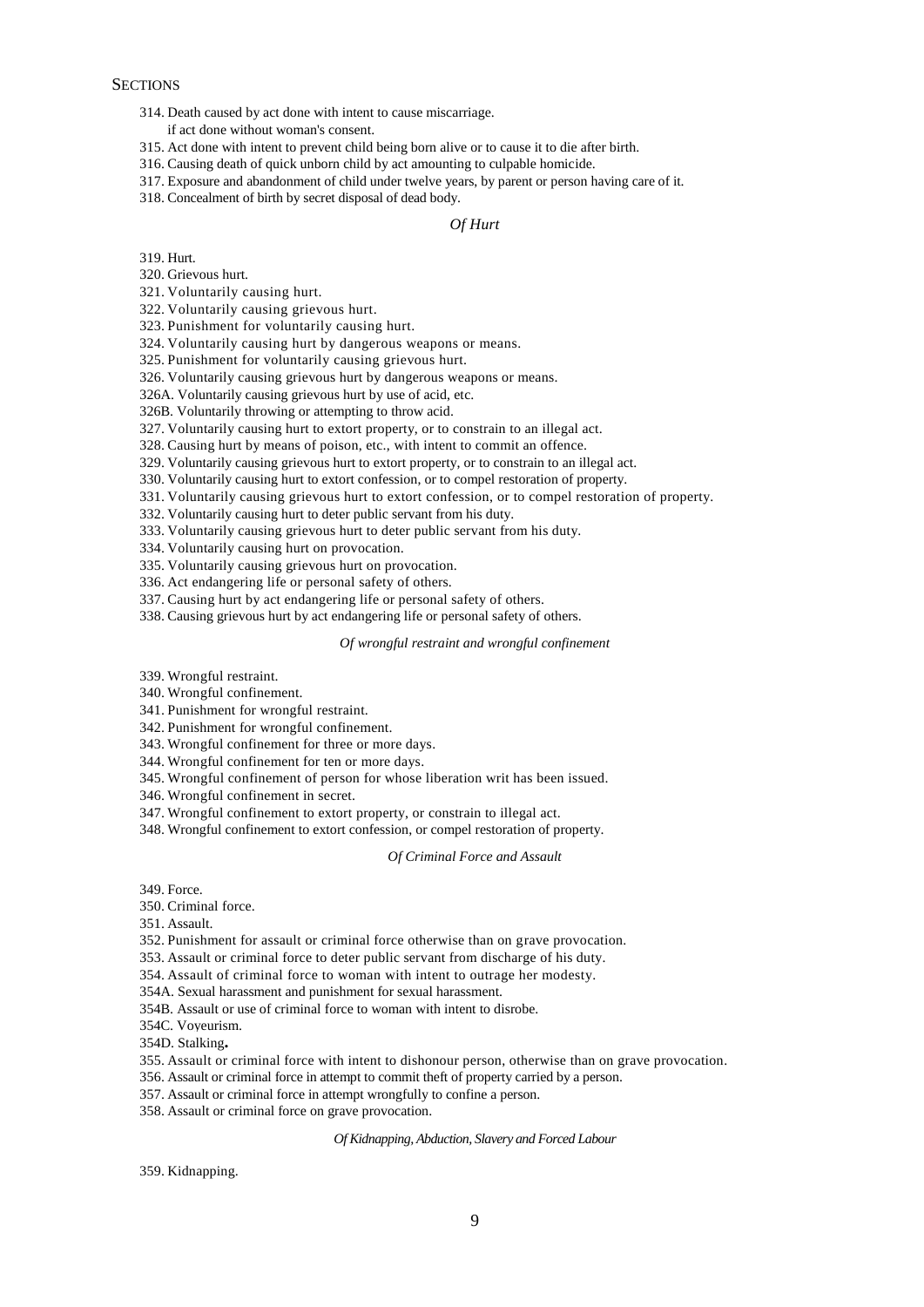360. Kidnapping from India.

361. Kidnapping from lawful guardianship.

362. Abduction.

363. Punishment for kidnapping.

363A*.* Kidnapping or maiming a minor for purposes of begging.

364. Kidnapping or abducting in order to murder.

364A. Kidnapping for ransom, etc.

365. Kidnapping or abducting with intent secretly and wrongfully to confine person.

366. Kidnapping, abducting or inducing woman to compel her marriage, etc.

366A. Procuration of minor girl.

366B. Importation of girl from foreign country.

367. Kidnapping or abducting in order to subject person to grievous hurt, slavery, etc.

368. Wrongfully concealing or keeping in confinement, kidnapped or abducted person.

369. Kidnapping or abducting child under ten years with intent to steal from its person.

370. Trafficking of person.

370A. Exploitation of a trafficked person.

371. Habitual dealing in slaves.

372. Selling minor for purposes of prostitution, etc.

373. Buying minor for purposes of prostitution, etc.

374. Unlawful compulsory labour.

### *Sexual offences*

375. Rape.

376. Punishment for rape.

376A. Punishment for causing death or resulting in persistent vegetative state of victim.

376B. Sexual intercourse by husband upon his wife during separation.

376C. Sexual intercourse by a person in authority.

376D. Gang rape.

376E. Punishment for repeat offenders.

*Of Unnatural offences*

377. Unnatural offences.

### CHAPTER XVII OF OFFENCES AGAINST PROPERTY *Of Theft*

378. Theft.

379. Punishment for theft.

380. Theft in dwelling house, etc.

381. Theft by clerk or servant of property in possession of master.

382. Theft after preparation made for causing death, hurt or restraint in order to the committing of the theft.

# *Of Extortion*

383. Extortion.

384. Punishment for extortion.

385. Putting person in fear of injury in order to commit extortion.

386. Extortion by putting a person in fear of death on grievous hurt.

387. Putting person in fear of death or of grievous hurt, in order to commit extortion.

388. Extortion by threat of accusation of an offence punishable with death or imprisonment for life, etc.

389. Putting person in fear of accusation of offence, in order to commit extortion.

# *Of Robbery and Dacoity*

390. Robbery.

When theft is robbery.

When extortion is robbery.

391. Dacoity.

392. Punishment for robbery.

393. Attempt to commit robbery.

394. Voluntarily causing hurt in committing robbery.

395. Punishment for dacoity.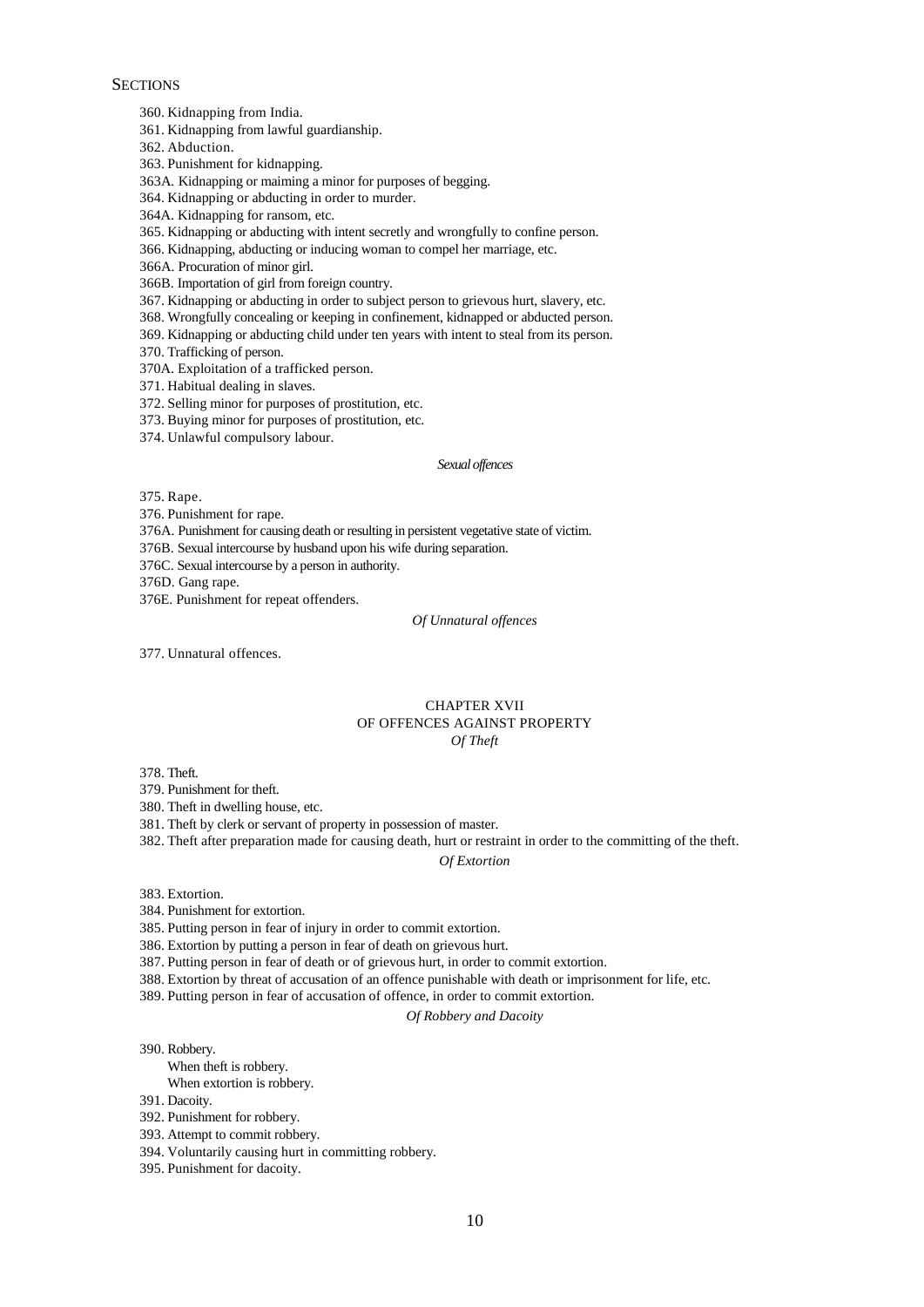396. Dacoity with murder.

- 397. Robbery, or dacoity, with attempt to cause death or grievous hurt.
- 398. Attempt to commit robbery or dacoity when armed with deadly weapon.
- 399. Making preparation to commit dacoity.
- 400. Punishment for belonging to gang of dacoits.
- 401. Punishment for belonging to gang of thieves.
- 402. Assembling for purpose of committing dacoity.

#### *Of Criminal Misappropriation of Property*

403. Dishonest misappropriation of property.

404. Dishonest misappropriation of property possessed by deceased person at the time of his death.

### *Of Criminal Breach of Trust*

405. Criminal breach of trust.

- 406. Punishment for criminal breach of trust.
- 407. Criminal breach of trust by carrier, etc.
- 408. Criminal breach of trust by clerk or servant.
- 409. Criminal breach of trust by public, servant. or by banker, merchant or agent.

#### *Of the Receiving of Stolen Property*

410. Stolen property.

- 411. Dishonestly receiving stolen property.
- 412. Dishonestly receiving property stolen in the commission of a dacoity.

413. Habitually dealing in stolen property.

414. Assisting in concealment of stolen property.

# *Of Cheating*

415. Cheating.

416. Cheating by personation.

417. Punishment for cheating.

- 418. Cheating with knowledge that wrongful loss may ensue to person whose interest offender is bound to protect.
- 419. Punishment for cheating by personation.
- 420. Cheating and dishonestly inducing delivery of property.

### *Of Fraudulent Deeds and Dispositions of Property*

- 421. Dishonest or fraudulent removal or concealment of property to prevent distribution among creditor.
- 422. Dishonestly or fraudulently preventing debt being available for creditors.
- 423. Dishonest or fraudulent execution of deed of transfer containing false statement of consideration.
- 424. Dishonest or fraudulent removal or concealment of property.

### *Of Mischief*

425. Mischief.

- 426. Punishment for mischief.
- 427. Mischief causing damage to the amount of fifty rupees.
- 428. Mischief by killing or maiming animal of the value of ten rupees.
- 429. Mischief by killing or maiming cattle, etc., of any value or any animal of the value of fifty rupees.
- 430. Mischief by injury to works of irrigation or by wrongfully diverting water.
- 431. Mischief by injury to public road, bridge, river or channel.
- 432. Mischief by causing inundation or obstruction to public drainage attended with damage.
- 433. Mischief by destroying, moving or rendering less useful a light-house or sea-mark.
- 434. Mischief by destroying or moving, etc., a land-mark fixed by public authority.
- 435. Mischief by fire or explosive substance with intent to cause damage to amount of one hundred or (in case of agricultural produce ) ten rupees.
- 436. Mischief by fire or explosive substance with intent to destroy house, etc.
- 437. Mischief with intent to destroy or make unsafe a decked vessel or one of twenty tons burden.
- 438. Punishment for the mischief described in section 437 committed by fire or explosive substance.
- 439. Punishment for intentionally running vessel agroun, or ashore with intent to commit theft, etc.
- 440. Mischief committed after preparation made for causing death or hurt.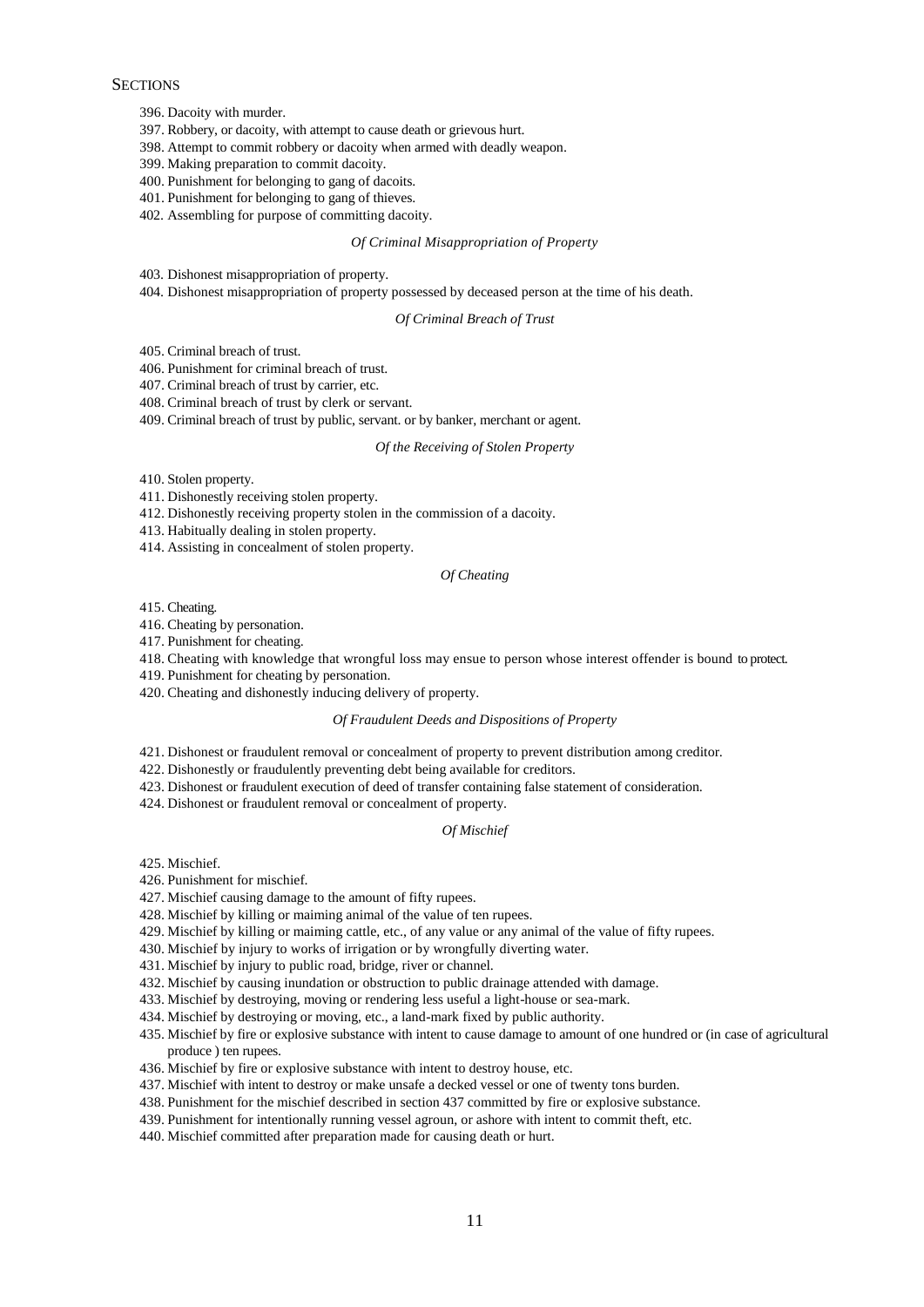#### *Of Criminal Trespass*

### **SECTIONS**

- 441. Criminal trespass.
- 442. House-trespass.
- 443. Lurking house-trespass.
- 444. Lurking house-trespass by night.
- 445. House-breaking.
- 446. House-breaking by night.
- 447. Punishment for criminal trespass.
- 448. Punishment for house-trespass.
- 449. House-trespass in order to commit offence punishable with death.
- 450. House-trespass in order to commit offence punishable with imprisonment for life.
- 451. House-trespass in order to commit offence punishable with imprisonment.
- 452. House-trespass after preparation for hurt, assault or wrongful restraint.
- 453. Punishment for lurking house-trespass or house-breaking.
- 454. Lurking house-trespass or house-breaking in order to commit offence punishable with imprisonment.
- 455. Lurking house-trespass or house-breaking after preparation for hurt, assault or wrongful restraint.
- 456. Punishment for lurking house-trespass or house-breaking by night.
- 457. Lurking house-trespass or house-breaking by night in order to commit offence punishable with imprisonment.
- 458. Lurking house-trespass or house-breaking by night after preparation for hurt, assault, or wrongful restraint.
- 459. Grievous hurt caused whilst committing lurking house-trespass or house-breaking.
- 460. All persons jointly concerned in lurking house-trespass or house-breaking by night punishable where death or grievous hurt caused by one of them.
- 461. Dishonestly breaking open receptacle containing property.
- 462. Punishment for same offence when committed by person entrusted with custody.

# CHAPTER XVIII

# OF OFFENCES RELATING TO DOCUMENTS AND TO PROPERTY MARKS

- 463. Forgery.
- 464. Making a false document.
- 465. Punishment for forgery.
- 466. Forgery of record of Court or of public register, etc.
- 467. Forgery of valuable security, will, etc.
- 468. Forgery for purpose of cheating.
- 469. Forgery for purpose of harming reputation.
- 470. Forged document.
- 471. Using as genuine a forged document or electronic record.
- 472. Making or possessing counterfeit seal, etc., with intent to commit forgery punishable under section 467.
- 473. Making or possessing counterfeit seal, etc., with intent to commit forgery punishable otherwise.
- 474. Having possession of document described in section 466 or 467, knowing it to be forged and intending to use it as genuine.
- 475. Counterfeiting device or mark used for authenticating documents described in section 467, or possessing counterfeit marked material.
- 476. Counterfeiting device or mark used for authenticating documents other than those described in section 467, or possessing counterfeit marked material.
- 477. Fraudulent cancellation, destruction, etc., of will, authority to adopt, or valuable security.
- 477A. Falsification of accounts.

### *Of Property and Other Marks*

- 478. *[Repealed.]*
- 479. Property mark.
- 480. *[Repealed.]*
- 481. Using a false property mark.
- 482. Punishment for using a false property mark.
- 483. Counterfeiting a property mark used by another.
- 484. Counterfeiting a mark used by a public servant.
- 485. Making or possession of any instrument for counterfeiting a property mark.
- 486. Selling goods marked with a counterfeit property mark.
- 487. Making a false mark upon any receptacle containing goods.
- 488. Punishment for making use of any such false mark.
- 489. Tampering with property mark with intent to cause injury.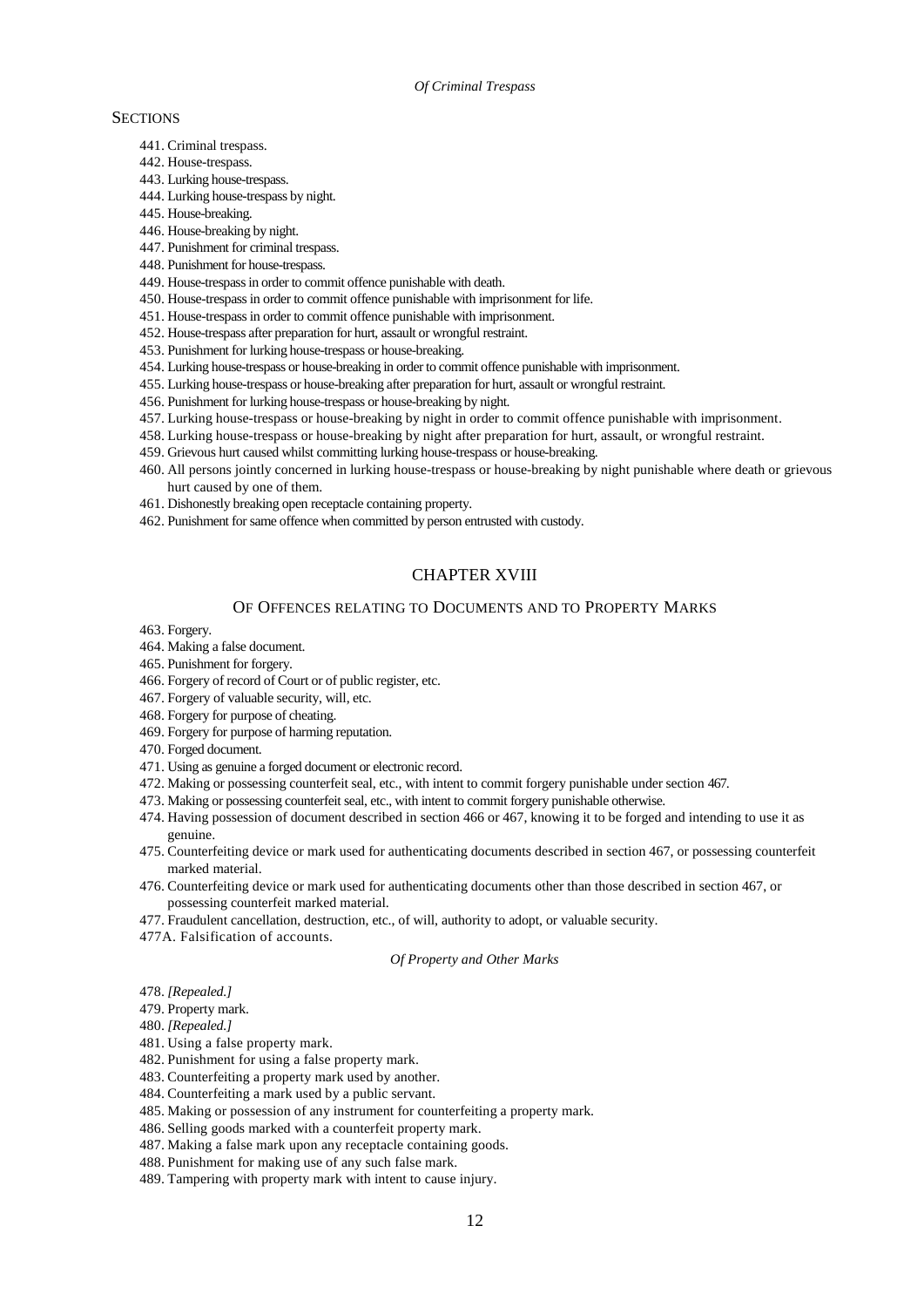#### *Of Currency-Notes and Bank-Notes*

### **SECTIONS**

489A.Counterfeiting currency-notes or bank-notes.

489B. Using as genuine, forged or counterfeit currency-notes or bank-notes.

489C. Possession of forged or counterfeit currency notes or bank-notes.

489D. Making or possessing instruments or materials for forging or counterfeiting currency-notes or bank-notes.

489E. Making or using documents resembling currency-notes or bank-notes.

# CHAPTER XIX

# OF THE CRIMINAL BREACH OF CONTRACTS OF SERVICE

490. *[Repealed.]*

491. Breach of contract to attend on and supply wants of helpless person. 492. *[Repealed.]*

# CHAPTER XX OF OFFENCES RELATINGTO MARRIAGE

493. Cohabitation caused by a man deceitfully inducing a belief of lawful marriage.

494. Marrying again during life-time of husband or wife.

495. Same offence with concealment of former marriage from person with whom subsequent marriage is contracted.

496. Marriage ceremony fraudulently gone through without lawful marriage.

497. Adultery.

498. Enticing or taking away or detaining with criminal intent a married woman.

# CHAPTER XXA

# OF CRUELTY BY HUSBAND OR RELATIVES OF HUSBAND

498A. Husband or relative of husband of a woman subjecting her to cruelty.

# CHAPTER XXI

# OF DEFAMATION

499. Defamation.

Imputation of truth which public good requires to be made or published. Public conduct of public servants. Conduct of any person touching any public question. Publication of reports of proceedings of Courts.

Merits of case decided in Court or conduct of witnesses and others concerned. Merits of public performance.

Censure passed in good faith by person having lawful authority over another.

Accusation preferred in good faith to authorised person.

Imputation made in good faith by person for protection of his or other's interests.

Caution intended for good of person to whom conveyed or for public good.

500. Punishment for defamation.

501. Printing or engraving matter known to be defamatory.

502. Sale of printed or engraved substance containing defamatory matter.

# CHAPTER XXII

### OR CRIMINAL INTIMIDATION, INSULTAND ANNOYANCE

503. Criminal intimidation.

504. Intentional insult with intent to provoke breach of the peace.

505. Statements conducing to public mischief.

Statements creating or promoting enmity, hatred or ill-will between classes. Offence under sub-section (2) committed in place of worship, etc.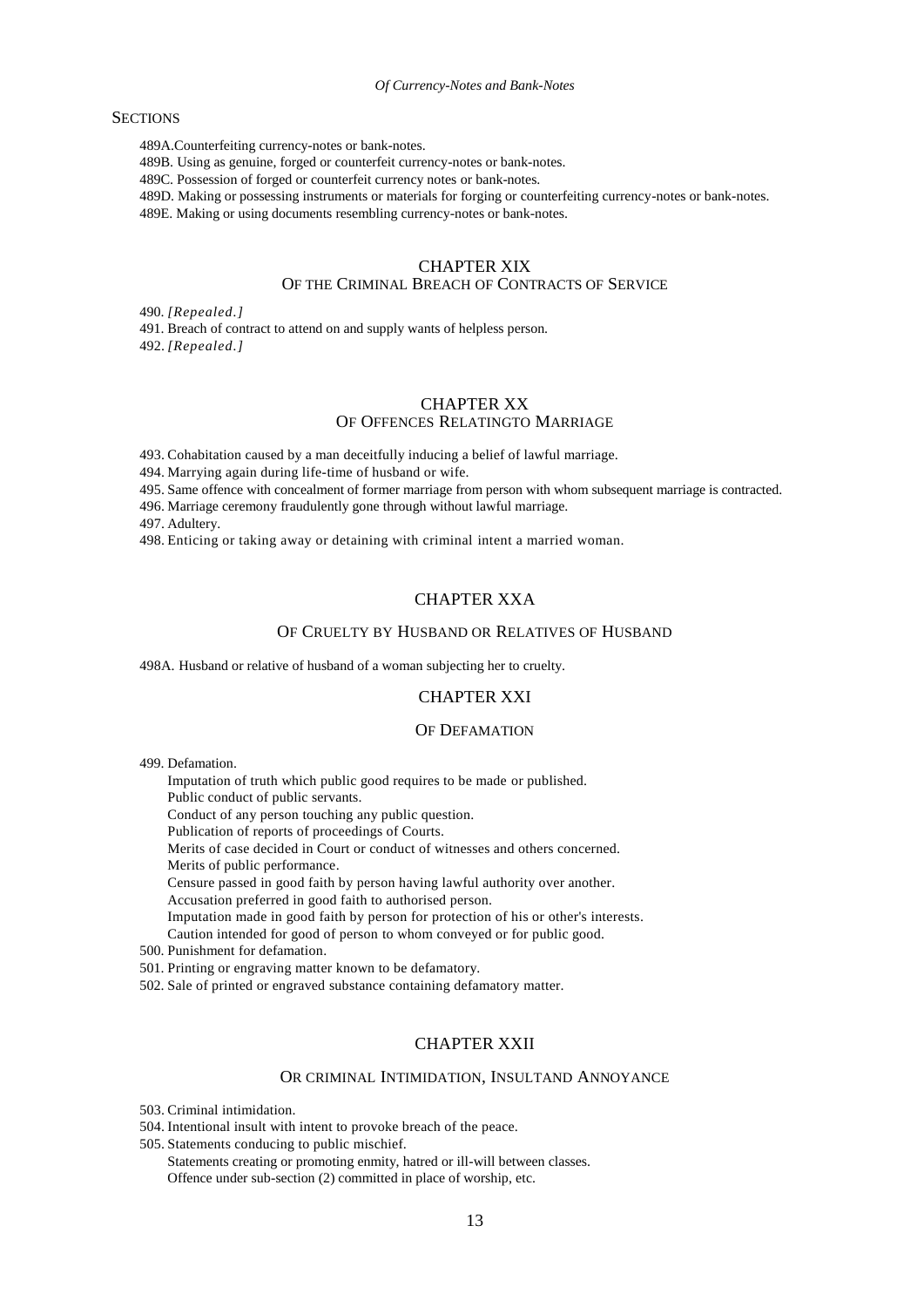- 506. Punishment for criminal intimidation.
- If threat be to cause death or grievous hurt, etc.
- 507. Criminal intimidation by an anonymous communication.
- 508. Act caused by inducing person to believe that he will be rendered an object of the Divine displeasure.
- 509. Word, gesture or act intended to insult the modesty of a woman.
- 510. Misconduct in public by a drunken person.

# CHAPTER XXIII OF ATTEMPTS OF COMMIT OFFENCES

511. Punishment for attempting to commit offences punishable with imprisonment for life or other imprisonment.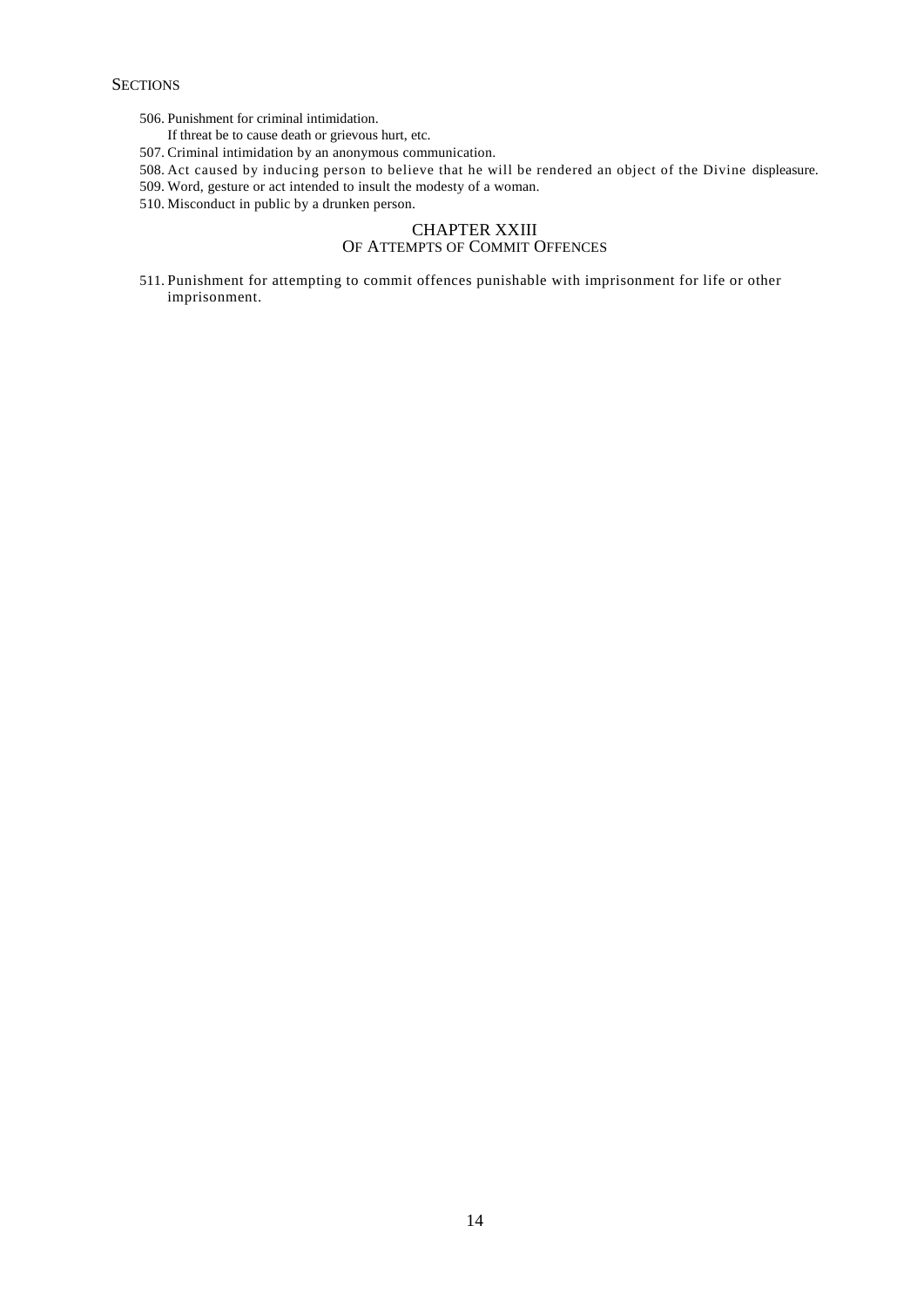# THE INDIAN PENAL CODE

# ACT NO. 45 OF  $1860^1$

[6*th October*, 1860.]

# CHAPTER I

# **INTRODUCTION**

**Preamble.**—WHEREAS it is expedient to provide a general Penal Code for <sup>2</sup>[India]; It is enacted as follows:—

**1. Title and extent of operation of the Code**.—This Act shall be called the Indian Penal Code, and shall  $3$ [extend to the whole of India  $4$ [except the State of Jammu and Kashmir]].

**2. Punishment of offences committed within India**.—Every person shall be liable to punishment under this Code and not otherwise for every act or omission contrary to the provisions thereof, of which he shall be guilty within  $\frac{5}{1}$ [India]  $\frac{6***}{8}$ .

**3. Punishment of offences committed beyond, but which by law may be tried within, India**.— Any person liable, by any  $\frac{7}{1}$ [Indian law], to be tried for an offence committed beyond  $\frac{8}{1}$ [India] shall be dealt with according to the provisions of this Code for any act committed beyond <sup>8</sup>[India] in the same manner as if such act had been committed within <sup>5</sup>[India].

<sup>9</sup>[4. Extension of Code to extra-territorial offences.—The provisions of this Code apply also to any offence committed by—

 $10$ <sup>[(*I*)</sup> any citizen of India in any place without and beyond India;

(*2*) any person on any ship or aircraft registered in India wherever it may be.]

 $11$ [(3) any person in any place without and beyond India committing offence targeting a computer resource located in India.]

<sup>12</sup>[*Explanation*.—In this section—

1

(*a*) the word "offence" includes every act committed outside India which, if committed in India, would be punishable under this Code;

It has been extended under s. 5 of the same Act to the Lushai Hills—*see* Gazette of India, 1898, Pt. II, p. 345.

<sup>1.</sup> The Indian Penal Code has been extended to Berar by the Berar Laws Act, 1941 (4 of 1941) and has been declared in force in—

Sonthal Parganas, by the Sonthal Parganas Settlement Regulation 1872 (3 of 1872) s. 2;

Panth Piploda, by the Panth Piploda Laws Regulation, 1929 (1 of 1929), s. 2 and the Sch.;

Khondmals District, by the Khondmals Laws Regulation, 1936 (4 of 1936), s. 3 and the Sch; and

Angul District, by the Angul Laws Regulation, 1936 (5 of 1936), s. 3 and the Sch.

It has been declared under s. 3 (a) of the Scheduled Districts Act, 1874 (14 of 1874), to be in force in the following Scheduled Districts, namely: the United Provinces Tarai Districts, *see* Gazette of India, 1876, Pt. I, p. 505; the Districts of Hazaribagh, Lohardaga [now called the Ranchi District, *see* Calcutta Gazetta, 1899, Pt. I, p. 44] and Manbhum and Pargana Dhalbhum and the Kolhan in the District of Singhbum—*see* Gazette of India, 1881, Pt. I, p. 504.

The Act has been extended to Goa, Daman and Diu by Reg. 12 of 1962, s. 3 and Sch; to Dadra and Nagar Haveli by Reg. 6 of 1963, s. 2 and Sch. I.; to Pondicherry by Reg. 7 of 1963, s. 3 and Sch. I and to Lakshadweep by Reg. 8 of 1965, s. 3 and Sch.

<sup>2.</sup> The words "British India" have successively been subs. by the A.O. 1948, the A.O. 1950 and Act 3 of 1951, s. 3 and the Sch., to read as above.

<sup>3.</sup> The Original words have successively been amended by Act 12 of 1891, s. 2 and Sch. I, the A.O. 1937, the A.O. 1948 and the A.O. 1950 to read as above.

<sup>4.</sup> Subs. by Act 3 of 1951, s. 3 and the Sch., for "except Part B States".

<sup>5.</sup> The original words "the said territories" have successively been amended by the A.O. 1937, the A.O. 1948, the A.O 1950 and Act 3 of 1951, s. 3 and the Sch., to read as above.

<sup>6.</sup> The words and figures "on or after the said first day of May, 1861" rep. by Act 12 of 1891, s. 2 and the First Sch.

<sup>7.</sup> Subs. by the A.O. 1937, for "law passed by the Governor General of India in Council".

<sup>8.</sup> The Original words "the limits of the said territories" have successively been amended by the A.O. 1937, the A.O.1948, the A.O. 1950 and Act 3 of 1951, s. 3 and the Sch., to read as above.

<sup>9.</sup> Subs. by Act 4 of 1898, s. 2, for section 4.

<sup>10.</sup> Subs. by the A.O. 1950, for cls. (*1*) to (*4*).

<sup>11.</sup> Ins. by Act 10 of 2009, s. 51 (w.e.f. 27-10-2009).

<sup>12.</sup> Subs. by s. 51, *ibid*., for the *Explanation* (w.e.f. 27-10-2009).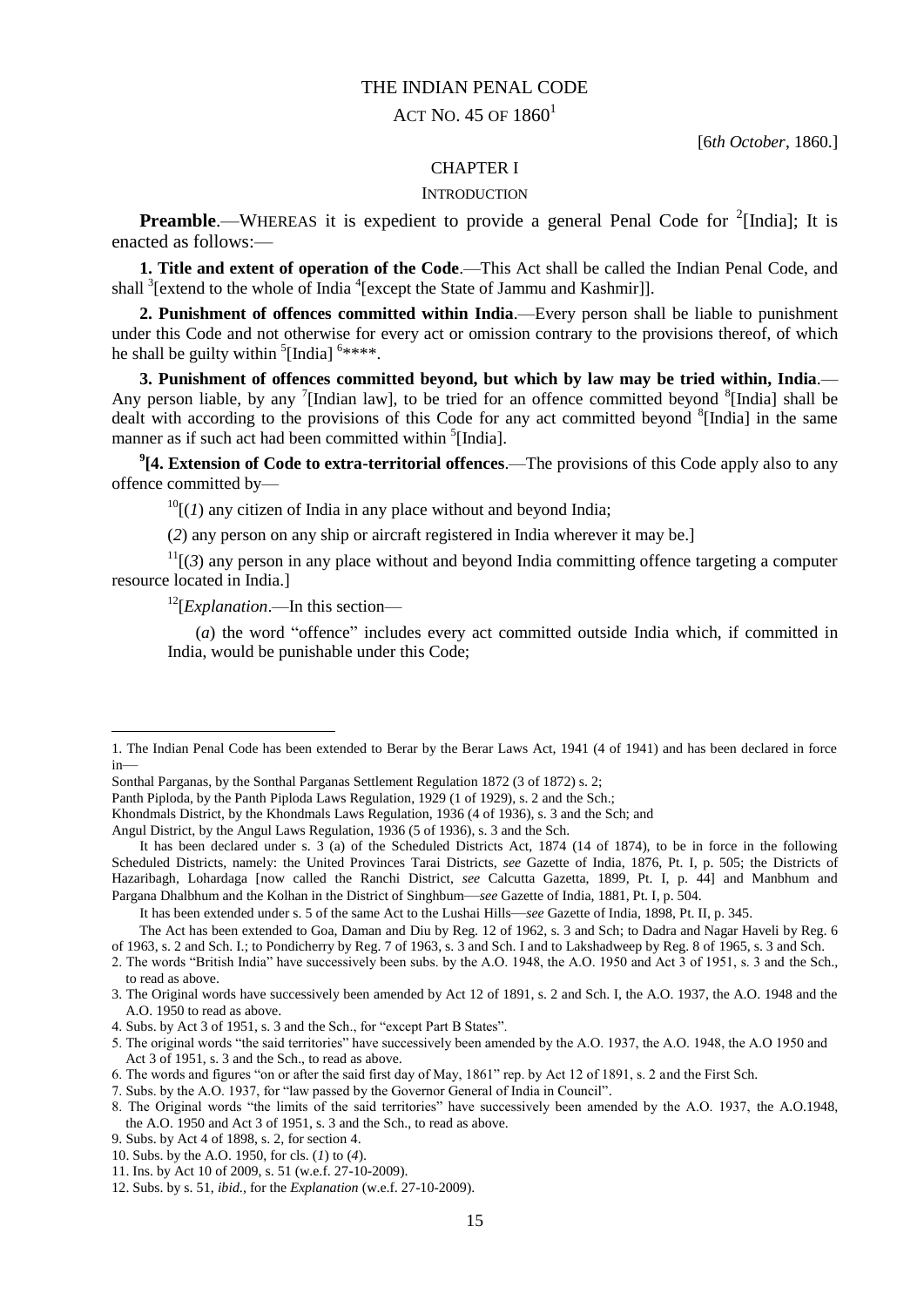(*b*) the expression "computer resource" shall have the meaning assigned to it in clause (*k*) of sub-section  $(\hat{I})$  of section 2 of the Information Technology Act, 2000 (21 of 2000);]

# 1 [*Illustration*]

 $2***A$ ,  $3$ [who is  $4$ [a citizen of India]], commits a murder in Uganda. He can be tried and convicted of of murder in any place in  ${}^{5}$ [India] in which he may be found.

6

 $*$   $*$   $*$   $*$   $*$   $*$ 

**7 [5. Certain laws not to be affected by this Act**.—Nothing in this Act shall affect the provisions of any Act for punishing mutiny and desertion of officers, soldiers, sailors or airmen in the service of the Government of India or the provisions of any special or local law.]

# CHAPTER II

### GENERAL EXPLANATIONS

**6. Definitions in the Code to be understood subject to exceptions**.—Throughout this Code every definition of an offence, every penal provision, and every *illustration* of every such definition or penal provision, shall be understood subject to the exceptions contained in the Chapter entitled "General Exceptions", though those exceptions are not repeated in such definition, penal provision, or *illustration*.

### *Illustrations*

(*a*) The sections, in this Code, which contain definitions of offences, do not express that a child under seven years of age cannot commit such offences; but the definitions are to be understood subject to the general exception which provides that nothing shall be an offence which is done by a child under seven years of age.

(*b*) A, a police-officer, without warrant, apprehends Z, who has committed murder. Here A is not guilty of the offence of wrongful confinement; for he was bound by law to apprehend Z, and therefore the case falls within the general exception which provides that "nothing is an offence which is done by a person who is bound by law to do it".

**7. Sense of expression once explained**.—Every expression which is explained in any part of this Code, is used in every part of this Code in conformity with the explanation.

**8. Gender**.—The pronoun "he" and its derivatives are used of any person, whether male or female.

**9. Number**.—Unless the contrary appears from the context, words importing the singular number include the plural number, and words importing the plural number include the singular number.

**10. "Man". "Woman"**.—The word "man" denotes a male human being of any age; the word "woman" denotes a female human being of any age.

**11. "Person"**.—The word "person" includes any Company or Association or body of persons, whether incorporated or not.

**12. "Public**".—The word "public" includes any class of the public or any community.

**13.** [*Definition of "Queen"*.] *Omitted by the A. O.* 1950.

**8 [14. "Servant of Government".—**The words "servant of Government" denote any officer or servant servant continued, appointed or employed in India by or under the authority of Government.]

**15**. [*Definition of "British India*".] *Rep. by the A. O.* 1937.

**16. [***Definition of "Government of India"*.] *Rep.,* ibid.

<sup>1.</sup> Subs. by Act 36 of 1957, s. 3 and Sch, II, for "*lllustrations*"

<sup>2.</sup> The brackets and letter "(*a*)" omitted by s. 3 and the Second Sch., *ibid.*

<sup>3.</sup> Subs. by the A.O. 1948, for "a coolie, who is a Native Indian subject"

<sup>4.</sup> Subs. by the A.O. 1950, for "a British subject of Indian domicile".

<sup>5.</sup> The words "British India" have been successively amended by the A.O. 1948, the A.O. 1950 and Act 3 of 1951, s. 3 and the Sch., to read as above.

<sup>6.</sup> *Illustrations* (*b*), (*c*) and (*d*) omitted by the A.O. 1950.

<sup>7.</sup> Subs., *ibid*., for section 5.

<sup>8.</sup> Subs., *ibid*., for section 14.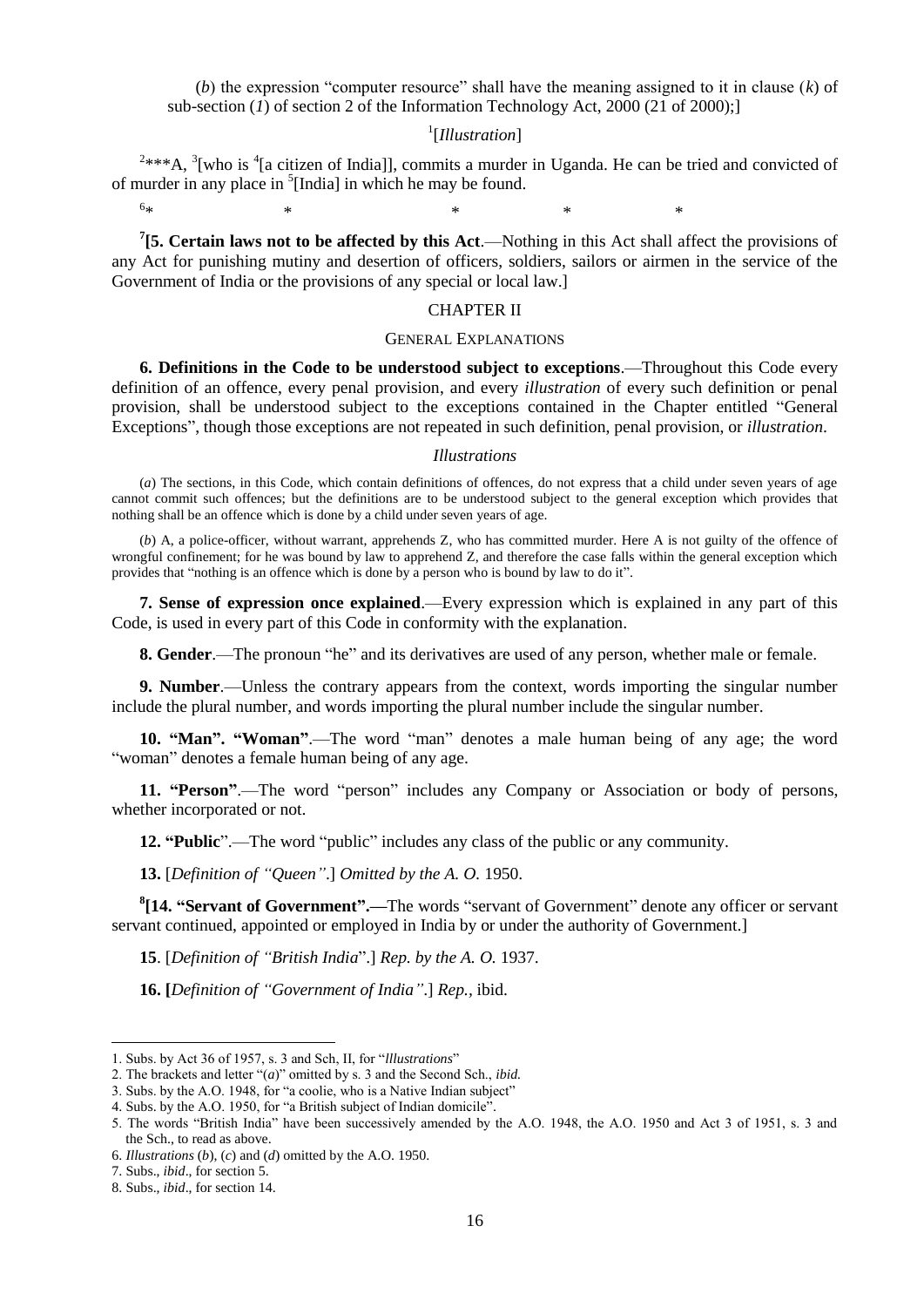<sup>1</sup>[17 "Government".—The word "Government" denotes the Central Government or the Government of a  $2***$  State.]

<sup>3</sup>[18. "India".—"India" means the territory of India excluding the State of Jammu and Kashmir.]

**19. "Judge"**.**—**The word "Judge" denotes not only every person who is officially designated as a Judge, but also every person.

who is empowered by law to give, in any legal proceeding, civil or criminal, a definitive judgment, or a judgment which, if not appealed against, would be definitive, or a judgment which, if confirmed by some other authority, would be definitive, or

who is one of a body or persons, which body of persons is empowered by law to give such a judgment.

### *Illustrations*

(*a*) A Collector exercising jurisdiction in a suit under Act 10 of 1859, is a Judge.

(*b*) A Magistrate exercising jurisdiction in respect of a charge on which he has power to sentence to fine or imprisonment, with or without appear, is a Judge.

 $(c)$  A member of a panchayat which has power, under  ${}^{4}$ Regulation VII, 1816, of the Madras Code, to try and determine suits, suits, is a Judge.

(*d*) A Magistrate exercising jurisdiction in respect of a charge on which he has power only to commit for trial to another Court, is not a Judge.

**20. "Court of Justice".—**The words "Court of Jutsice" denote a Judge who is empowered by law to act judicially alone, or a body of Judges which is empowered by law to act judicially as a body, when such Judge or body of Judges is acting judicially.

# *Illustration*

A Panchayat acting under <sup>4</sup>Regulation VII, 1816, of the Madras Code, having power to try and determine suits, is a Court of Justice.

**21. "Public servant".—**The words "public servant" denote a person falling under any of the descriptions hereinafter following, namely:**—**

 $5_{\text{sk}}$  $*$   $*$   $*$   $*$   $*$   $*$ 

Second.—Every Commissioned Officer in the Military, <sup>6</sup>[Naval or Air] Forces <sup>7</sup>[<sup>8</sup>\*\*\* of India];

9 [*Third*.**—**Every Judge including any person empowered by law to discharge, whether by himself or as a member of any body of persons, any adjudicatory functions;]

*Fourth*.—Every officer of a Court of Justice <sup>10</sup>[(including a liquidator, receiver or commissioner)] whose duty it is, as such officer, to investigate or report on any matter of law or fact, or to make, authenticate, or keep any document, or to take charge or dispose of any property, or to execute any judicial process, or to administer any oath, or to interpret, or to preserve order in the Court, and every person specially authorised by a Court of Justice to perform any of such duties;

*Fifth*.**—**Every juryman, assessor, or member of a panchayat assisting a Court of Justice or public servant;

3. Subs. by s. 3 and the Sch., *ibid*., for s. 18 which was ins. by the A.O. 1950. The Original s. 18 was rep. by the A.O. 1937.

10. Ins. by s. 2, *ibid*.

 $\overline{a}$ 

<sup>1.</sup> Subs. by the A.O. 1950, for section 17.

<sup>2.</sup> The word and letter "Part A" omitted by Act 3 of 1951, s. 3 and the Sch.

<sup>4.</sup> Rep. by the Madras Civil Courts Act, 1873 (3 of 1873).

<sup>5.</sup>Cl. *First* omitted by the A.O. 1950.

<sup>6.</sup> Subs. by Act 10 of 1927, s. 2 and the First Sch., for "or Naval".

<sup>7.</sup> The original words "of the Queen while serving under the Government of India, or any Government" have successively been amended by the A.O. 1937, the A.O. 1948 and the A.O. 1950 to read as above.

<sup>8.</sup> The words "of the Dominion" omitted by the A.O. 1950.

<sup>9.</sup> Subs. by Act 40 of 1964, s. 2, for cl. Third.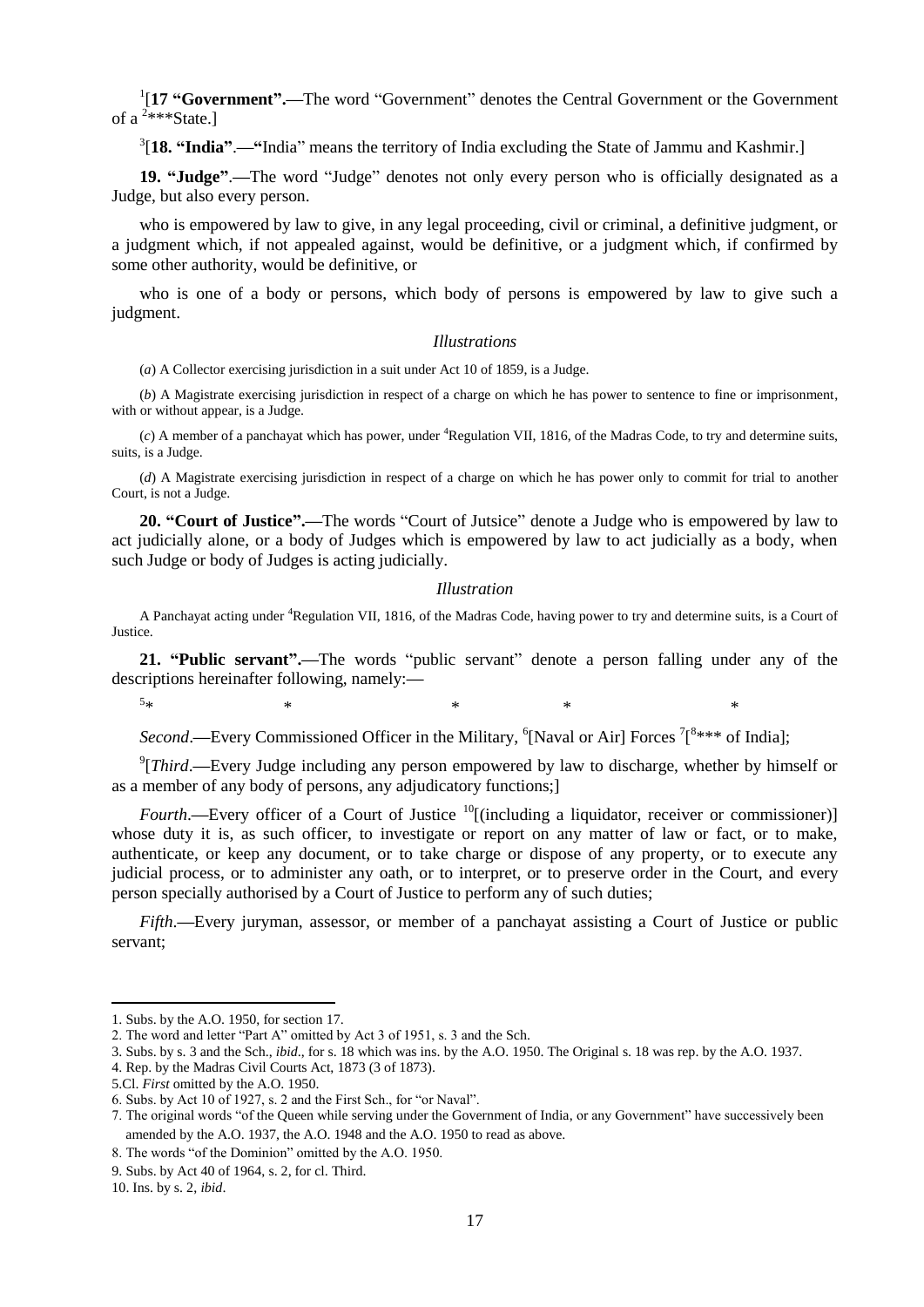*Sixth*.**—**Every arbitrator or other person to whom any cause or matter has been referred for decision or report by any Court of Justice, or by any other competent public authority;

*Seventh*.**—**Every person who holds any office by virtue of which he is empowered to place or keep any person in confinement;

*Eighth*.—Every officer of <sup>1</sup>[the Government] whose duty it is, as such officer, to prevent offences, to give information of offences, to bring offenders to justice, or to protect the public health, safety or convenience;

*Ninth*.**—**Every officer whose duty it is as such officer, to take, receive, keep or expend any property on behalf of  $\frac{1}{1}$  [the Government], or to make any survey, assessment or contract on behalf of  $\frac{1}{1}$ [the Government], or to execute any revenue-process, or to investigate, or to report, on any matter affecting the pecuniary interests of <sup>1</sup>[the Government], or to make, authenticate or keep any document relating to the pecuniary interests of  $\frac{1}{1}$  [the Government], or to prevent the infraction of any law for the protection of the pecuniary interests of  $\frac{1}{1}$ [the Government]  $2***$ ;

*Tenth*.**—**Every officer whose duty it is, as such officer, to take, receive, keep or expend any property, to make any survey or assessment or to levy any rate or tax for any secular common purpose of any village, town or district, or to make, authenticate or keep any document for the ascertaining of the rights of the people of any village, town or district;

<sup>3</sup>[*Eleventh*.—Every person who holds any office in virtue of which he is empowered to prepare, publish, maintain or revise an electoral roll or to conduct an election or part of an election;]

4 [*Twelfth*.**—**Every person**—**

(*a*) in the service or pay of the Government or remunerated by fees or commission for the performance of any public duty by the Government;

(*b*) in the service or pay of a local authority, a corporation established by or under a Central, Provincial or State Act or a Government company as defined in section 617 of the Companies Act, 1956 (1 of 1956).]

### *Illustration*

A Municipal Commissioner is a public servant.

*Explanation 1*.**—**Persons falling under any of the above descriptions are public servants, whether appointed by the Government or not.

*Explanation 2*.**—**Wherever the words "public servant" occur, they shall be understood of every person who is in actual possession of the situation of a public servant, whatever legal defect there may be in his right to hold that situation.

<sup>3</sup>[*Explanation 3*.—The word "election" denotes an election for the purpose of selecting members of any legislative, municipal or other public authority, of whatever character, the method of selection to which is by, or under, any law prescribed as by election.]

 $5*$ 

1

 $*$   $*$   $*$   $*$   $*$   $*$   $*$ 

**22. "Movable property"**.**—**The words "movable property" are intended to include corporeal property of every description, except land and things attached to the earth or permanently fastened to anything which is attached to the earth.

**23. "Wrongful gain"**.**—"**Wrongful gain" is gain by unlawful means of property to which the person gaining is not legally entitled.

**"Wrongful loss"**.**—**"Wrongful loss" is the loss by unlawful means of property to which the person losing it is legally entitled.

<sup>1.</sup> Subs. by the A.O. 1950, for "the Crown" which had been subs. by the A.O. 1937, for "Government".

<sup>2.</sup> Certain words omitted by Act 40 of 1964, s. 2.

<sup>3.</sup> Ins. by Act 39 of 1920, s. 2.

<sup>4.</sup> Subs. by Act 40 of 1964, s. 2, for Cl. Twelfth.

<sup>5.</sup> *Explanation* 4 omitted by Act 39 of 1920, s. 2.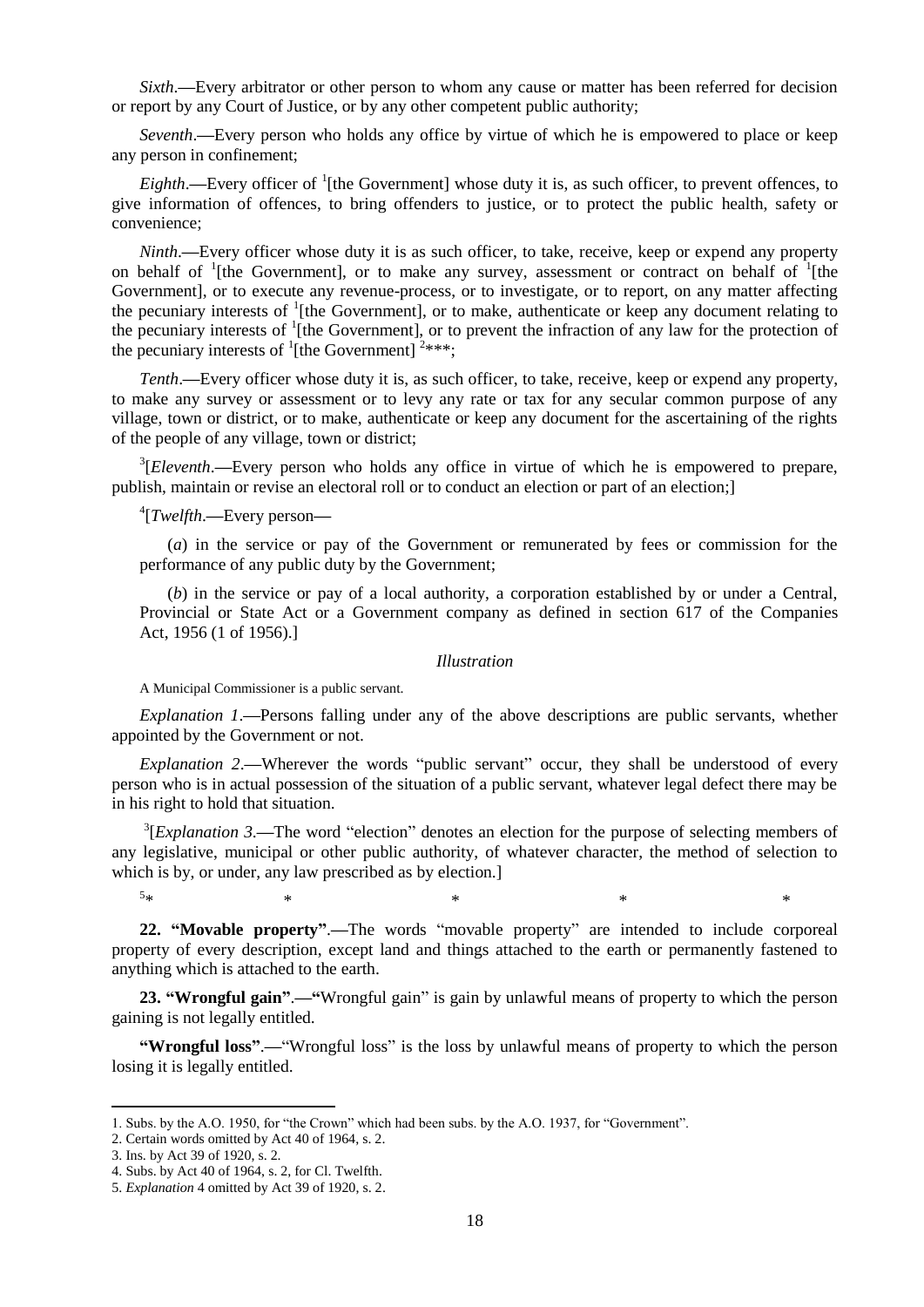**Gaining wrongfully/Losing wrongfully.—**A person is said to gain wrongfully when such person retains wrongfully, as well as when such person acquires wrongfully. A person is said to lose wrongfully when such person is wrongfully kept out of any property, as well as when such person is wrongfully deprived of property.

**24. "Dishonestly"**.**—**Whoever does anything with the intention of causing wrongful gain to one person or wrongful loss to another person, is said to do that thing "dishonestly".

**25. "Fraudulently".—**A person is said to do a thing fraudulently if he does that thing with intent to defraud but not otherwise.

**26. "Reason to believe".—**A person is said to have "reason to believe" a thing, if he has sufficient cause to believe that thing but not otherwise.

**27. "Property in possession of wife, clerk or servant"**.**—**When property is in the possession of a person's wife, clerk or servant, on account of that person, it is in that person's possession within the meaning of this Code.

*Explanation*.**—**A person employed temporarily or on a particular occasion in the capacity of a clerk or servant, is a clerk or servant within the meaning of this section.

**28. "Counterfeit"**.**—**A person is said to "counterfeit" who causes one thing to resemble another thing, intending by means of that resemblance to practise deception, or knowing it to be likely that deception will thereby be practised.

<sup>1</sup>[*Explanation 1*.—It is not essential to counterfeiting that the imitation should be exact.

*Explanation 2*.**—**When a person causes one thing to resemble another thing, and the resemblance is such that a person might be deceived thereby, it shall be presumed, until the contrary is proved, that the person so causing the one thing to resemble the other thing intended by means of that resemblance to practise deception or knew it to be likely that deception would thereby be practised.]

**29. "Document".—**The word "document" denotes any matter expressed or described upon any substance by means of letters, figures or marks, or by more than one of those means, intended to be used, or which may be used, as evidence of that matter.

*Explanation 1*.**—**It is immaterial by what means or upon what substance the letters, figures or marks are formed, or whether the evidence is intended for, or may be used in, a Court of Justice, or not.

# *Illustrations*

A writing expressing the terms of a contract, which may be used as evidence of the contract, is a document.

A cheque upon a banker is a document.

A power-of-attorney is a document.

A map or plan which is intended to be used or which may be used as evidence, is a document.

A writing containing directions or instructions is a document.

*Explanation 2*.**—**Whatever is expressed by means of letters, figures or marks as explained by mercantile or other usage, shall be deemed to be expressed by such letters, figures or marks within the meaning of this section, although the same may not be actually expressed.

### *Illustration*

A writes his name on the back of a bill of exchange payable to his order. The meaning of the endorsement, as explained by mercantile usage, is that the bill is to be paid to the holder. The endorsement is a document, and must be construed in the same manner as if the words "pay to the holder" or words to that effect had been written over the signature.

2 [**29A. "Electronic record**".**—**The words "electronic record" shall have the meaning assigned to them in clause (*t*) of sub-section (*1*) of section 2 of the Information Technology Act, 2000 (21 of 2000).]

**30. "Valuable security".—**The words "valuable security" denote a document which is, or purports to be, a document whereby any legal right is created, extended, transferred, restricted, extinguished or

1

<sup>1.</sup> Subs. by Act 1 of 1889, s. 9, for the *Explanation*.

<sup>2.</sup> Ins. by Act 21 of 2000, s. 91 and the First Sch. (w.e.f. 17-10-2000).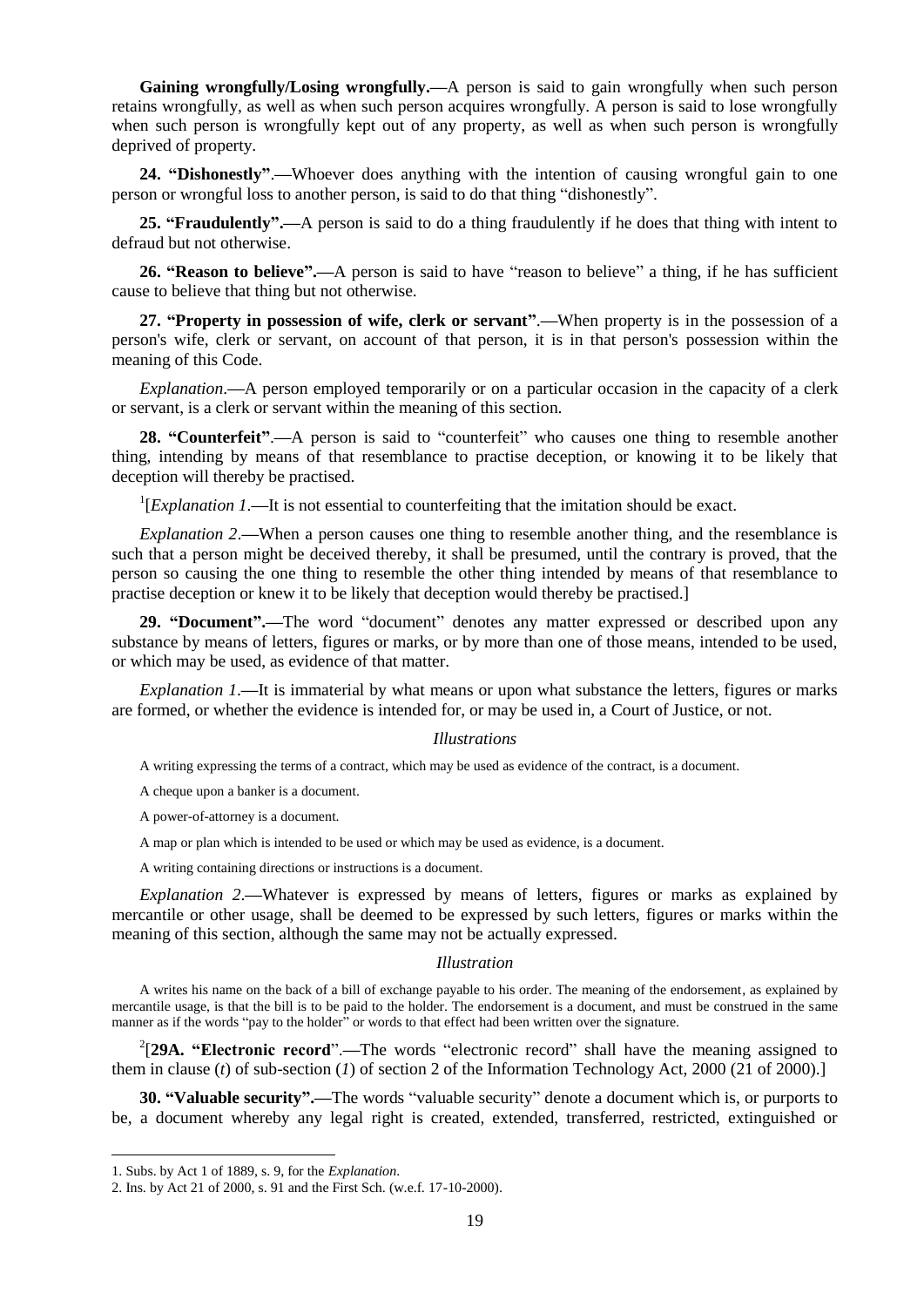released, or whereby any person acknowledges that he lies under legal liability, or has not a certain legal right.

# *Illustration*

A writes his name on the back of a bill of exchange. As the effect of this endorsement is to transfer the right to the bill to any person who may become the unlawful holder of it, the endorsement is a "valuable security".

**31. "A will"**.**—**The words "a will" denote any testamentary document.

**32. Words referring to acts include illegal omissions**.**—**In every part of this Code, except where a contrary intention appears from the context, words which refer to acts done extend also to illegal omissions.

**33. "Act". "Omission**".**—**The word "act" denotes as well as series of acts as a single act: the word "omission" denotes as well a series of omissions as a single omission.

**1 [34. Acts done by several persons in furtherance of common intention**.**—**When a criminal act is done by several persons in furtherance of the common intention of all, each of such persons is liable for that act in the same manner as if it were done by him alone.]

**35. When such an act is criminal by reason of its being done with a criminal knowledge or intention.—**Whenever an act, which is criminal only by reason of its being done with a criminal knowledge or intention, is done by several persons, each of such persons who joins in the act with such knowledge or intention is liable for the act in the same manner as if the act were done by him alone with that knowledge or intention.

**36. Effect caused partly by act and partly by omission**.**—**Wherever the causing of a certain effect, or an attempt to cause that effect, by an act or by an omission, is an offence, it is to be understood that the causing of that effect partly by an act and partly by an omission is the same offence.

### *Illustration*

A intentionally causes Z's death, partly by illegally omitting to give Z food, and party by beating Z. A has committed murder.

**37. Co-operation by doing one of several acts constituting an offence**.**—**When an offence is committed by means of several acts, whoever intentionally co-operates in the commission of that offence by doing any one of those acts, either singly or jointly with any other person, commits that offence.

#### *Illustrations*

(*a*) A and B agree to murder Z by severally and at different times giving him small doses of poison. A and B administer the poison according to the agreement with intent to murder Z. Z dies from the effects the several doses of poison so administered to him. Here A and B intentionally cooperate in the commission of murder and as each of them does an act by which the death is caused, they are both guilty of the offence though their acts are separate.

(*b*) A and B are joint jailors, and as such have the charge of Z, a prisoner, alternatively for six hours at a time. A and B, intending to cause Z's death, knowingly co-operate in causing that effect by illegally omitting, each during the time of his attendance, to furnish Z with food supplied to them for that purpose. Z dies of hunger. Both A and B are guilty of the murder of Z.

(*c*) A, a jailor, has the charge of Z, a prisoner. A, intending to cause Z's death, illegally omits to supply Z with food; in consequence of which Z is much reduced in strength, but the starvation is not sufficient to cause his death. A is dismissed from his office, and B succeeds him. B, without collusion or co-operation with A, illegally omits to supply Z with food, knowing that he is likely thereby to cause Z's death. Z dies of hunger. B is guilty of murder, but, as A did not co-operate with B. A is guilty only of an attempt to commit murder.

**38. Persons concerned in criminal act may be guilty of different offences**.**—**Where several persons are engaged or concerned in the commission of a criminal act, they may be guilty of different offences by means of that act.

### *Illustration*

A attacks Z under such circumstances of grave provocation that his killing of Z would be only culpable homicide not amounting to murder. B, having ill-will towards Z and intending to kill him, and not having been subject to the provocation, assists A in killing Z. Here, though A and B are both engaged in causing Z's death, B is guilty of murder, and A is guilty only of culpable homicide.

<sup>1.</sup> Subs. by Act 27 of 1870, s. 1, for s. 34.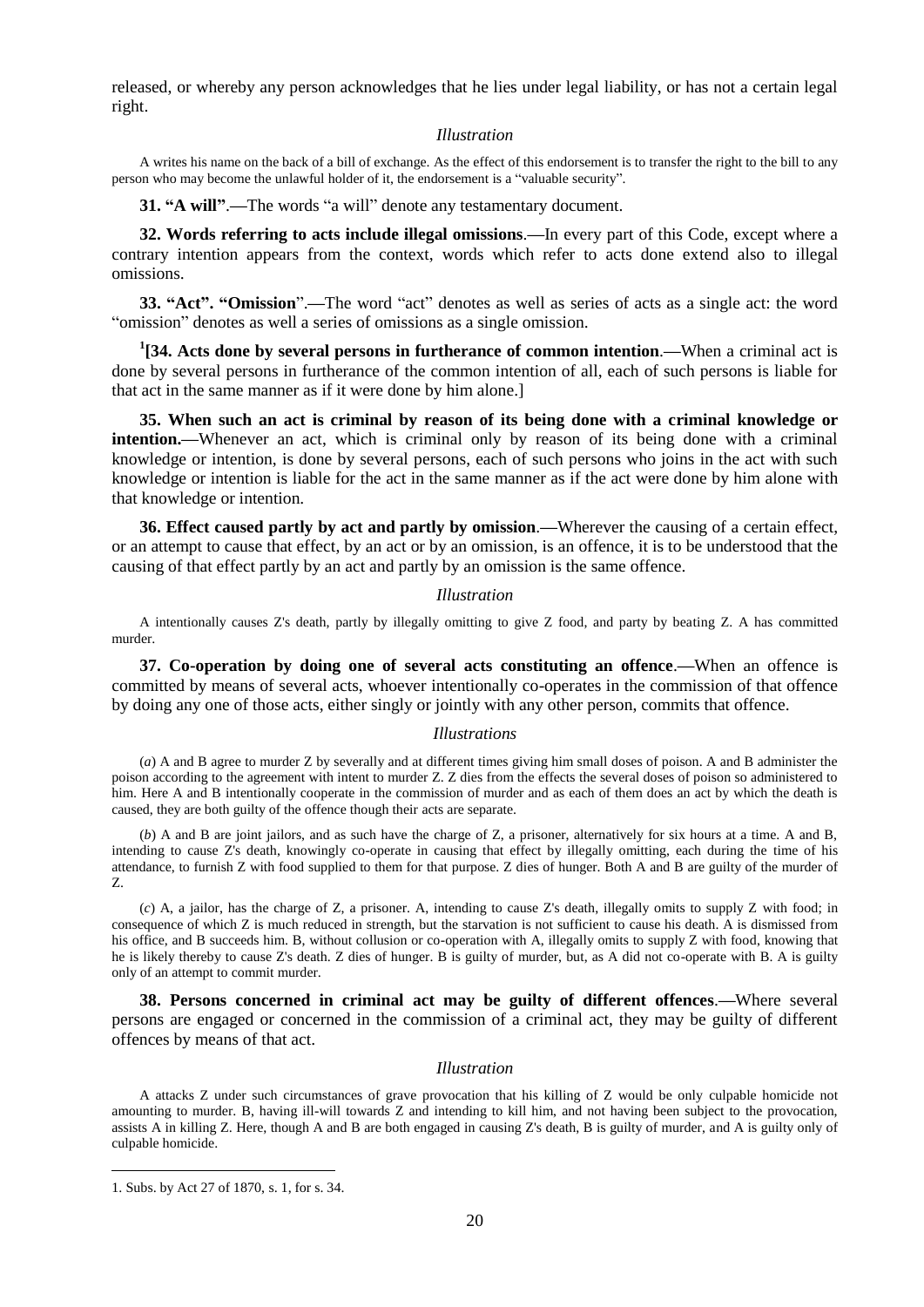**39. "Voluntarily".—**A person is said to cause an effect "voluntarily" when he causes it by means whereby he intended to cause it, or by means which, at the time of employing those means, he knew or had reason to believe to be likely to cause it.

### *Illustration*

A sets fire, by night, to an inhabited house in a large town, for the purpose of facilitating a robbery and thus causes the death of a person. Here, A may not have intended to cause death; and may even be sorry that death has been caused by his act; yet, if he knew that he was likely to cause death, he has caused death voluntarily.

<sup>1</sup>[40. "Offence".—Except in the <sup>2</sup>[Chapters] and sections mentioned in clauses 2 and 3 of this section, the word "offence" denotes a thing made punishable by this Code.

In Chapter IV,  ${}^{3}$ [Chapter VA] and in the following sections, namely, sections  ${}^{4}$ [64, 65, 66,  ${}^{5}$ [67], 71], 109, 110, 112, 114, 115, 116, 117, <sup>6</sup>[118, 119 and 120] 187, 194, 195, 203, 211, 213, 214, 221, 222, 223, 224, 225, 327, 328, 329, 330, 331, 347, 348, 388, 389 and 445, the word "offence" denotes a thing punishable under this Code, or under any special or local law as hereinafter defined.

And in sections 141, 176, 177, 201, 202, 212, 216 and 441, the word "offence" has the same meaning when the thing punishable under the special or local law is punishable under such law with imprisonment for a term of six months or upwards, whether with or without fine.]

**41. "Special law**".**—**A "special law" is a law applicable to a particular subject.

**42. "Local law".—A** "local law" is a law applicable only to a particular part of  $\binom{7}{3}$ \*\*\*<sup>9</sup>[India]].

**43. "Illegal". "Legally bound to do**".**—**The word "illegal" is applicable to everything which is an offence or which is prohibited by law, or which furnishes ground for a civil action; and a person is said to be "legally bound to do" whatever it is illegal in him to omit.

**44. "Injury"**.**—**The word "injury" denotes any harm whatever illegally caused to any person, in body, mind, reputation or property.

**45. "Life"**.**—**The word "life" denotes the life of a human being, unless the contrary appears from the context.

**46. "Death"**.**—**The word "death" denotes the death of a human being unless the contrary appears from the context.

**47. "Animal"**.**—**The word "animal" denotes any living creature, other than a human being.

**48. "Vessel"**.**—**The word "vessel" denotes anything made for the conveyance by water of human beings or of property.

**49. "Year". "Month"**.**—**Wherever the word "year" or the word "month" is used, it is to be understood that the year or the month is to be reckoned according to the British calendar.

**50. "Section"**.**—**The word "section" denotes one of those portions of a Chapter of this Code which are distinguished by prefixed numeral figures.

**51. "Oath"**.**—**The word "oath" includes a solemn affirmation substituted by law for an oath, and any declaration required or authorised by law to be made before a public servant or to be used for the purpose of proof, whether in a Court of Justice or not.

**52. "Good faith"**.**—**Nothing is said to be done or believed in "good faith" which is done or believed without due care and attention.

<sup>1.</sup> Subs. by Act 27 of 1870, s. 2, for section 40.

<sup>2.</sup> Subs. by Act 8 of 1930, s. 2 and the First Sch., for "Chapter".

<sup>3.</sup> Ins. by Act 8 of 1913, s. 2.

<sup>4.</sup> Ins. by Act 8 of 1882, s. 1.

<sup>5.</sup> Ins. by Act 10 of 1886, s. 21 (*1*).

<sup>6.</sup> Ins. by Act 10 of 2009, s. 51 (w.e.f. 27-10-2009).

<sup>7.</sup> Subs. by the A.O. 1948, for "British India".

<sup>8.</sup> The words "the territories comprised in" omitted by Act 48 of 1952, s. 3 and the Second Sch.

<sup>9.</sup> Subs. by Act 3 of 1951, s. 3 and the Sch., for "the States" which had been subs. by the A.O. 1950, for "the Provinces".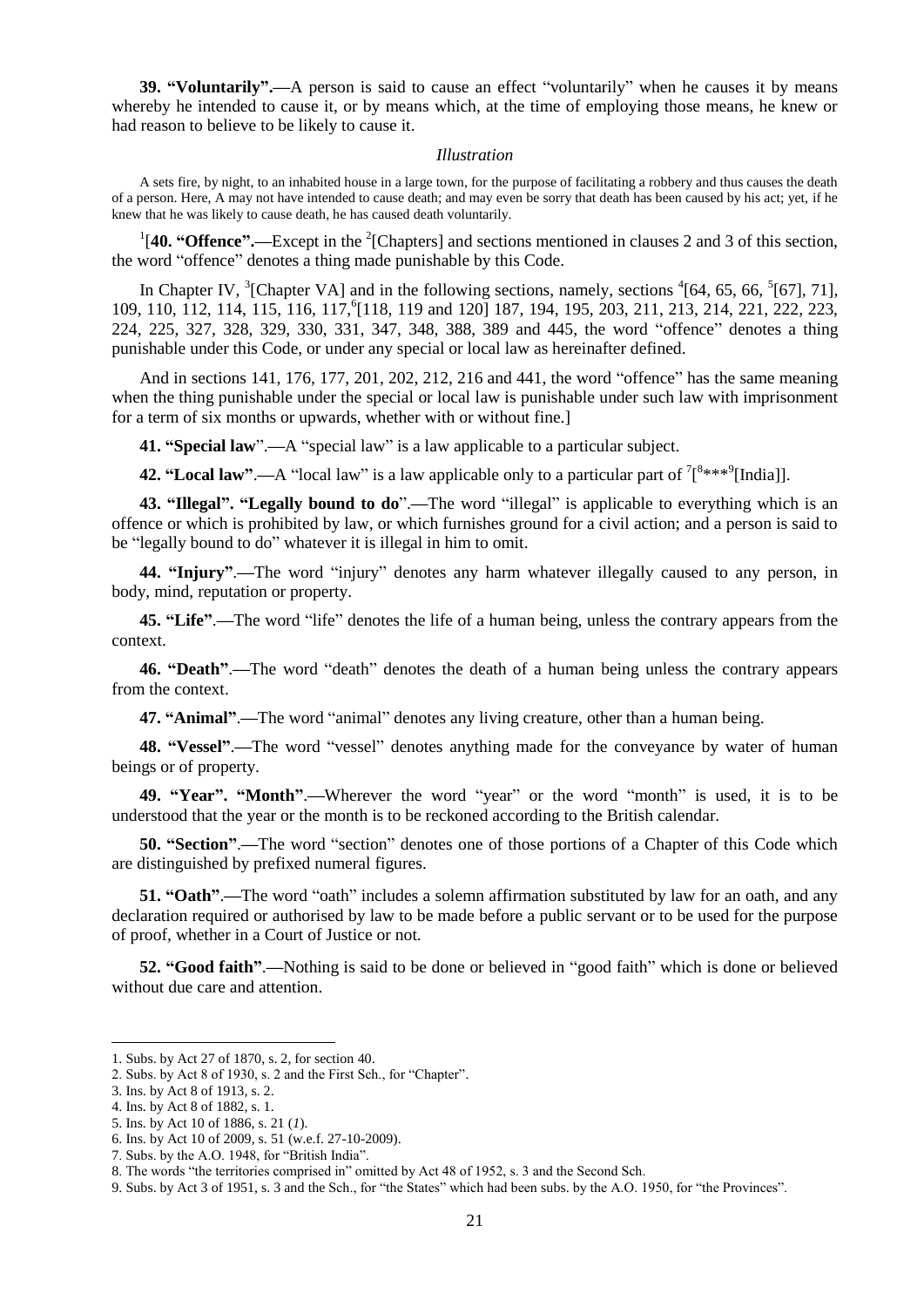<sup>1</sup>[52A. "Harbour".—Except in section 157, and in section 130 in the case in which the harbour is given by the wife or husband of the person harboured, the word "harbour" includes the supplying a person with shelter, food, drink, money, clothes, arms, ammunition or means of conveyance, or the assisting a person by any means, whether of the same kind as those enumerated in this section or not, to evade apprehension.]

# CHAPTER III

### OF PUNISHMENTS

**53. Punishments**.**—**The punishments to which offenders are liable under the provisions of this Code are—

*First*.**—**Death;

2 [*Secondly*.**—**Imprisonment for life;]

 $3<sub>st</sub>$  $*$  \*  $*$  \*  $*$  \*  $*$  \*

*Fourthly*.**—**Imprisonment, which is of two descriptions, namely:**—**

(*1*) Rigorous, that is, with hard labour;

(*2*) Simple;

*Fifthly*.**—**Forfeiture of property;

*Sixthly*.**—**Fine.

**4 [53A. Construction of reference to transportation**.**—**(*1*) Subject to the provisions of sub-section (*2*) and sub-section (*3*), any reference to "transportation for life" in any other law for the time being in force or in any instrument or order having effect by virtue of any such law or of any enactment repealed shall be construed as a reference to "imprisonment for life".

(*2*) In every case in which a sentence of transportation for a term has been passed before the commencement of the Code of Criminal Procedure (Amendment) Act,  $5$ [1955 (26 of 1955)], the offender shall be dealt with in the same manner as if sentenced to rigorous imprisonment for the same term.

(*3*) Any reference to transportation for a term or to transportation for any shorter term (by whatever name called) in any other law for the time being in force shall be deemed to have been omitted.

(*4*) Any reference to "transportation" in any other law for the time being in force shall,**—**

(*a*) if the expression means transportation for life, be construed as a reference to imprisonment for life;

(*b*) if the expression means transportation for any shorter term, be deemed to have been omitted.]

**54. Commutation of sentence of death**.**—**In every case in which sentence of death shall have been passed, <sup>6</sup>[the appropriate Government] may, without the consent of the offender, commute the punishment punishment for any other punishment provided by this Code.

**55. Commutation of sentence of imprisonment for life**.**—**In every case in which sentence of  $7$ [imprisonment] for life shall have been passed,  $8$ [the appropriate Government] may, without the consent

<sup>1.</sup> Ins. by Act 8 of 1942, s. 2.

<sup>2.</sup> Subs. by Act 26 of 1955, s. 117 and the Sch., for "*Secondly*.—Transportation" (w.e.f. 1-1-1956).

<sup>3.</sup> Cl. *Thirdly* omitted by Act 17 of 1949, s. 2 (w.e.f. 6-4-1949).

<sup>4.</sup> Ins. by Act 26 of 1955, s. 117 and the Sch. (w.e.f. 1-1-1956).

<sup>5.</sup> Subs. by Act 36 of 1957, s. 3 and the Second Sch., for "1954".

<sup>6.</sup> Subs. by the A.O. 1950, for "the *Central Government or the Provincial Government of the Province* within which the offender shall have been sentenced". The words in italics were subs. by the A.O. 1937, for "the Government of India or the Government of the place".

<sup>7.</sup> Subs. by Act 26 of 1955, s. 117 and the Sch., for "transportation" (w.e.f. 1-1-1956).

<sup>8.</sup> Subs. by the A.O. 1950, for "*the Provincial Government of the Province* within which the offender shall have been sentenced". The words in italics were subs. by the A.O. 1937, for "the Government of India or the Government of the place".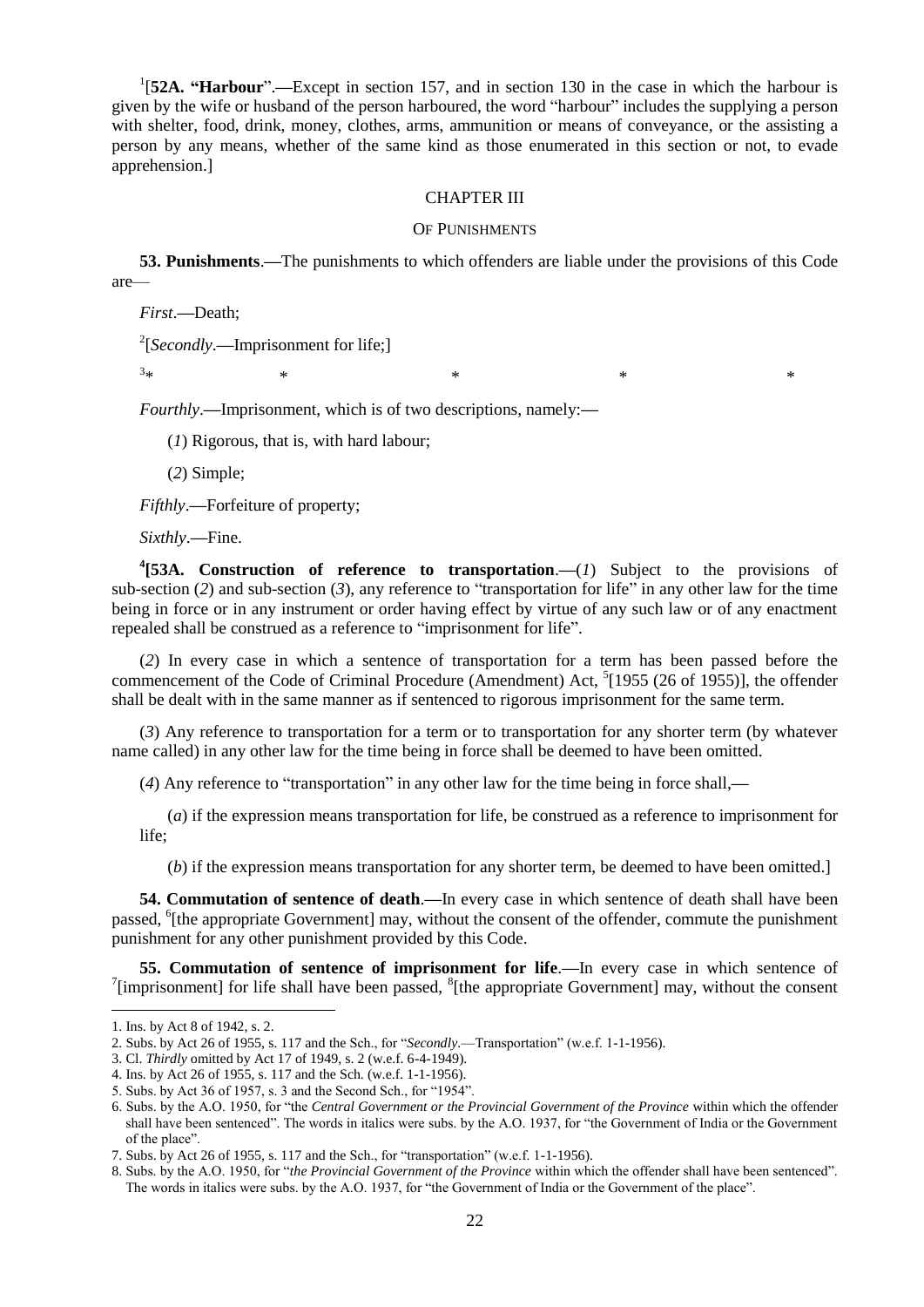consent of the offender, commute the punishment for imprisonment of either description for a term not exceeding fourteen years.

**1 [55A. Definition of "appropriate Government"**.**—**In sections fifty-four and fifty-five the expression "appropriate Government" means,**—**

(*a*) in cases where the sentence is a sentence of death or is for an offence against any law relating to a matter to which the executive power of the Union extends, the Central Government; and

(*b*) in cases where the sentence (whether of death or not) is for an offence against any law relating to a matter to which the executive power of the State extends, the Government of the State within which the offender is sentenced.]

**56.** [*Sentence of Europeans and Americans to penal servitude. Proviso as to sentence for term exceeding ten years but not for life*.] *Rep. by the Criminal Law (Removal of Racial Discriminations) Act*, 1949 (17 *of* 1949) (*w. e. f.* 6-4-1949).

**57. Fractions of terms of punishment**.**—**In calculating fractions of terms of punishment, <sup>2</sup>[imprisonment] for life shall be reckoned as equivalent to<sup>2</sup>[imprisonment] for twenty years.

**58**. [*Offenders sentenced to transportation how dealt with until transported*.] *Rep. by the Code of Criminal Procedure (Amendment) Act,* 1955 (26 *of* 1955), *s.* 117 *and the Sch. (w.e.f.* 1-1-1956*).*

**59**. [*Transportation instead of imprisonment*.] *Rep. by s.*117 *and the Sch., ibid*. (w.e.f. 1-1-1956).

**60. Sentence may be (in certain cases of imprisonment) wholly or partly rigorous or simple**.**—**In every case in which an offender is punishable with imprisonment which may be of either description, it shall be competent to the Court which sentences such offender to direct in the sentence that such imprisonment shall be wholly rigorous, or that such imprisonment shall be wholly simple, or that any part of such imprisonment shall be rigorous and the rest simple.

**61.** [*Sentence of forfeiture of property*.] *Rep. by the Indian Penal Code (Amendment) Act*, 1921 (16 *of* 1921), *s.* 4.

**62.** [*Forfeiture of property, in respect of offenders punishable with death, transportation or imprisonment.] Rep. by s. 4* ibid.

**63. Amount of fine**.**—**Where no sum is expressed to which a fine may extend, the amount of fine to which the offender is liable is unlimited, but shall not be excessive.

**64. Sentence of imprisonment for non-payment of fine**.**—<sup>3</sup>** [In every case of an offence punishable with imprisonment as well as fine, in which the offender is sentenced to a fine, whether with or without imprisonment,

and in every case of an offence punishable  $\textsuperscript{4}$  [with imprisonment or fine, or] with fine only, in which the offender is sentenced to a fine.]

it shall be competent to the Court which sentences such offender to direct by the sentence that, in default of payment of the fine, the offender shall suffer imprisonment for a certain term, which imprisonment shall be in excess of any other imprisonment to which he may have been sentenced or to which he may be liable under a commutation of a sentence.

**65. Limit to imprisonment for non-payment of fine, when imprisonment and fine awardable**.**—** The term for which the Court directs the offender to be imprisoned in default of payment of a fine shall not exceed one-fourth of the term of imprisonment which is the maximum fixed for the offence, if the offence be punishable with imprisonment as well as fine.

**66. Description of imprisonment for non-payment of fine**.**—**The imprisonment which the Court imposes in default of payment of a fine may be of any description to which the offender might have been sentenced for the offence.

<sup>1.</sup> Subs. by the A. O 1950. Earlier ins by the A. O. 1937.

<sup>2.</sup> Subs. by Act 26 of 1955, s. 117 and the Sch., for "transportation" (w.e.f. 1-1-1956).

<sup>3.</sup> Subs. by Act 8 of 1882, s. 2, for "In every case in which an offender is sentenced to a fine".

<sup>4.</sup> Ins. by Act 10 of 1886, s. 21 (*2*).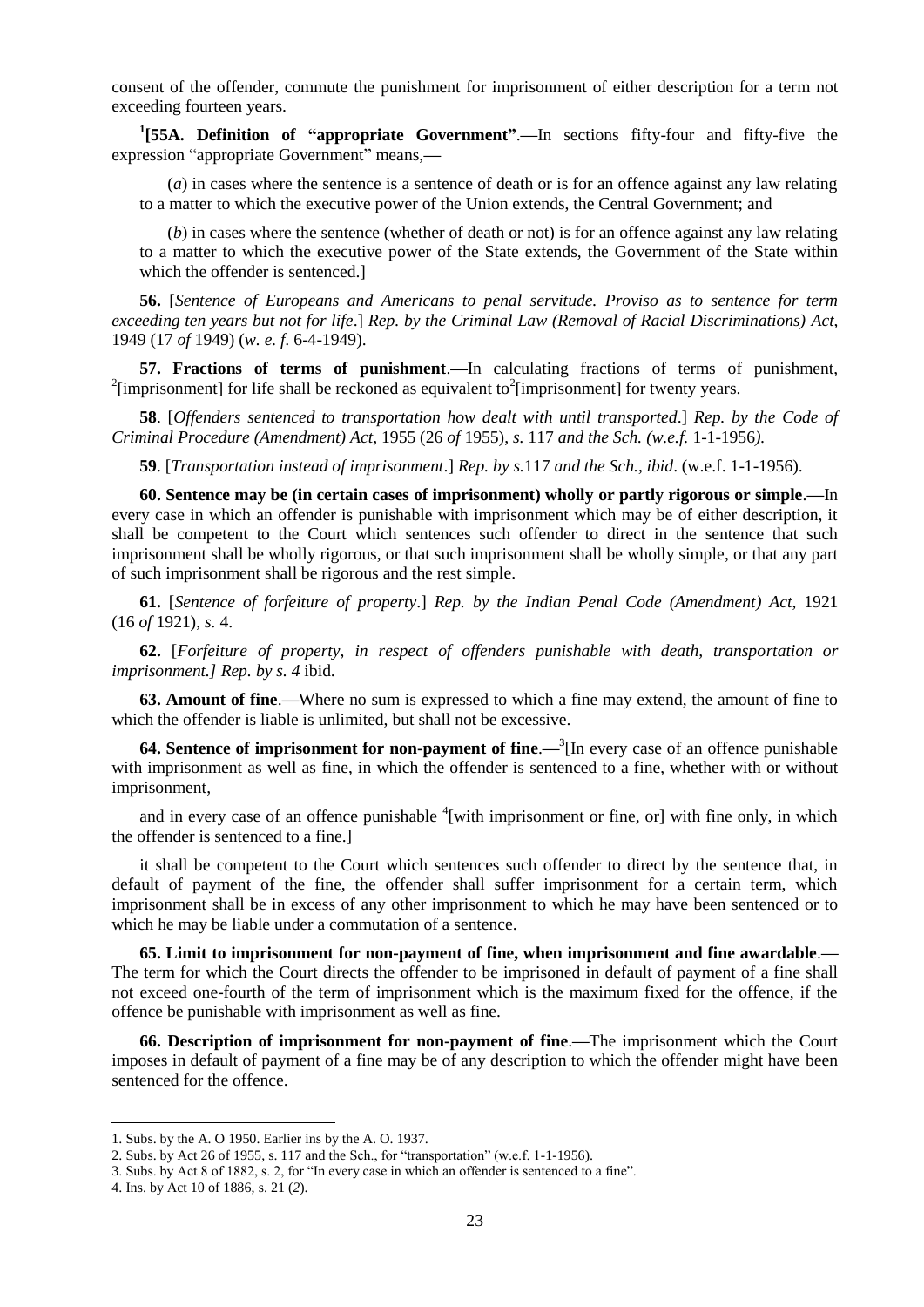**67. Imprisonment for non-payment of fine, when offence punishable with fine only**.**—**If the offence be punishable with fine only, <sup>1</sup>[the imprisonment which the Court imposes in default of payment of the fine shall be simple, and] the term for which the Court directs the offender to be imprisoned, in default of payment of fine, shall not exceed the following scale, that is to say, for any term not exceeding two months when the amount of the fine shall not exceed fifty rupees, and for any term not exceeding four months when the amount shall not exceed one hundred rupees, and for any term not exceeding six months in any other case.

**68. Imprisonment to terminate on payment of fine**.**—**The imprisonment which is imposed in default of payment of a fine shall terminate whenever that fine is either paid or levied by process of law.

**69. Termination of imprisonment on payment of proportional part of fine**.**—**If, before the expiration of the term of imprisonment fixed in default of payment, such a proportion of the fine be paid or levied that the term of imprisonment suffered in default of payment is not less than proportional to the part of the fine still unpaid, the imprisonment shall terminate.

### *Illustration*

A is sentenced to a fine of one hundred rupees and to four months' imprisonment in default of payment. Here, if seventy-five rupees of the fine be paid or levied before the expiration of one month of the imprisonment, A will be discharged as soon as the first month has expired. If seventy-five rupees be paid or levied at the time of the expiration of the first month, or at any later time while A continues in imprisonment, A will be immediately discharged. If fifty rupees of the fine be paid or levied before the expiration of two months of the imprisonment. A will be discharged as soon as the two months are completed. If fifty rupees be paid or levied at the time of the expiration of those two months, or at any later time while A continues in imprisonment, A will be immediately discharged.

**70. Fine leviable within six years, of during imprisonment. Death not to discharge property from liability**.**—**The fine, or any part thereof which remains unpaid, may be levied at any time within six years after the passing of the sentence, and if, under the sentence, the offender be liable to imprisonment for a longer period than six years, then at any time previous to the expiration of that period; and the death of the offender does not discharge from the liability any property which would, after his death, be legally liable for his debts.

**71. Limit of punishment of offence made up of several offences**.**—**Where anything which is an offence is made up of parts, any of which parts is itself an offence, the offender shall not be punished with the punishment of more than one of such his offences, unless it be so expressly provided.

<sup>2</sup> [Where anything is an offence falling within two or more separate definitions of any law in force for the time being by which offences are defined or punished, or

where several acts, of which one or more than one would by itself or themselves constitute an offence, constitute, when combined, a different offence,

the offender shall not be punished with a more severe punishment than the Court which tries him could award for any one of such offences].

### *Illustrations*

(*a*) A gives Z fifty strokes with a stick. Here A may have committed the offence of voluntarily causing hurt to Z by the whole beating, and also by each of the blows which make up the whole beating. If A were liable to punishment for every blow, he might be imprisoned for fifty years, one for each blow. But he is liable only to one punishment for the whole beating.

(*b*) But, if, while A is beating Z, Y interferes, and A intentionally strikes Y, here, as the blow given to Y is no part of the act whereby A voluntarily causes hurt to Z, A is liable to one punishment for voluntarily causing hurt to Z, and to another for the blow given to Y.

**72. Punishment of person guilty of one of several offences, the judgment stating that it is doubtful of which**.**—**In all cases in which judgment is given that a person is guilty of one of several offences specified in the judgment, but that it is doubtful of which of these offences he is guilty, the offender shall be punished for the offence for which the lowest punishment is provided if the same punishment is not provided for all.

1

<sup>1.</sup> Ins. by Act 8 of 1882, s. 3.

<sup>2.</sup> Added by s. 4, *ibid*.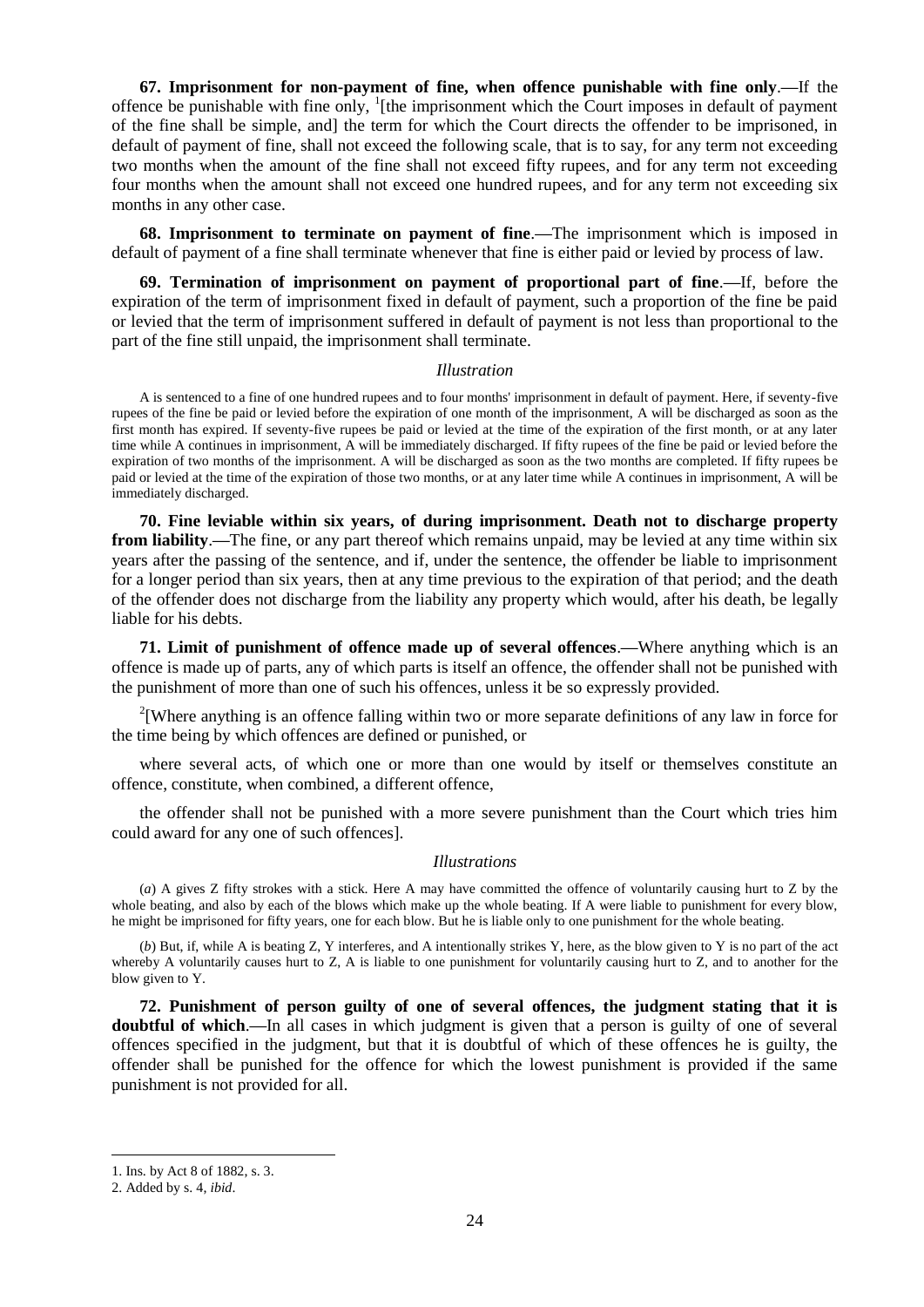**73. Solitary confinement**.**—**Whenever any person is convicted of an offence for which under this Code the Court has power to sentence him to rigorous imprisonment, the Court may, by its sentence, order that the offender shall be kept in solitary confinement for any portion or portions of the imprisonment to which he is sentenced, not exceeding three months in the whole, according to the following scale, that is to say—

a time not exceeding one month if the term of imprisonment shall not exceed six months;

a time not exceeding two months if the term of imprisonment shall exceed six months and<sup>1</sup>[shall not exceed one] year

a time not exceeding three months if the term of imprisonment shall exceed one year.

**74. Limit of solitary confinement**.**—**In executing a sentence of solitary confinement, such confinement shall in no case exceed fourteen days at a time, with intervals between the periods of solitary confinement of not less duration than such periods; and when the imprisonment awarded shall exceed three months, the solitary confinement shall not exceed seven days in any one month of the whole imprisonment awarded, with intervals between the periods of solitary confinement of not less duration than such periods.

2 [**75. Enhanced punishment for certain offences under Chapter XII or Chapter XVII after previous conviction**.**—**Whoever, having been convicted,**—**

(*a*) by a Court in  ${}^{3}$ [India], of an offence punishable under Chapter XII or Chapter XVII of this Code with imprisonment of either description for a term of three years or upwards,  $4***$ 

shall be guilty of any offence punishable under either of those Chapters with like imprisonment for the like term, shall be subject for every such subsequent offence to <sup>6</sup>[imprisonment for life], or to imprisonment of either description for a term which may extend to ten years.]

 $*$   $*$   $*$   $*$   $*$   $*$ 

# CHAPTER IV

### GENERAL EXCEPTIONS

**76. Act done by a person bound, or by mistake of fact believing himself bound, by law**.**—** Nothing is an offence which is done by a person who is, or who by reason of a mistake of fact and not by reason of a mistake of law in good faith believes himself to be, bound by law to do it.

# *Illustrations*

(*a*) A, a soldier, fires on a mob by the order of his superior officer, in conformity with the commands of the law. A has committed no offence.

(*b*) A, an officer of a Court of Justice, being ordered by that Court to arrest Y, and after due enquiry, believing Z to be Y, arrests Z. A has committed no offence.

77**. Act of Judge when acting judicially**.**—**Nothing is an offence which is done by a Judge when acting judicially in the exercise of any power which is, or which in good faith he believes to be, given to him by law.

**78. Act done pursuant to the judgment or order of Court**.**—**Nothing which is done in pursuance of, or which is warranted by the judgment or order of, a Court of Justice; if done whilst such judgment or order remains in force, is an offence, notwithstanding the Court may have had no jurisdiction to pass such judgment or order, provided the person doing the act in good faith believes that the Court had such jurisdiction.

1

 $5*$ 

<sup>1.</sup> Subs. by Act 8 of 1862, s. 5, for "be less than a".

<sup>2.</sup> Subs. by Act 3 of 1910, s. 2, for section 75.

<sup>3.</sup> The words "British India" have successively been subs. by the A. O. 1948, the A. O. 1950 and Act 3 of 1951, s. 3 and the Sch., to read as above.

<sup>4.</sup> The word "or" omitted by Act 3 of 1951, s. 3 and the Sch.

<sup>5.</sup> Cl. (*b*) omitted by s. 3 and the Sch., *ibid*.

<sup>6.</sup> Subs. by Act 26 of 1955, s. 117 and the Sch., for "transportation for life" (w.e.f. 1-1-1956).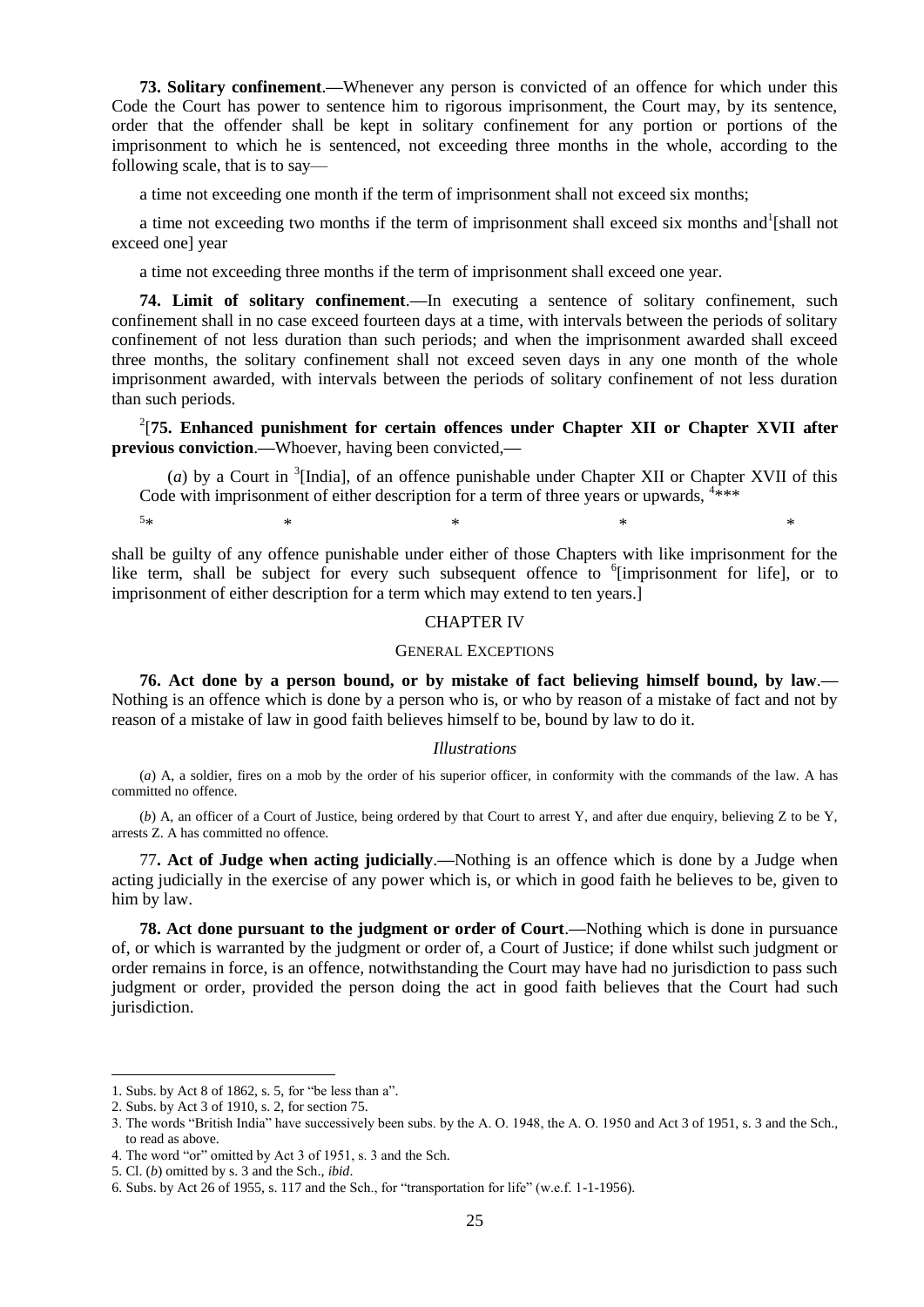**79. Act done by a person justified, or by mistake of fact believing himself, justified, by law**.**—** Nothing is an offence which is done by any person who is justified by law, or who by reason of a mistake of fact and not by reason of a mistake of law in good faith, believes himself to be justified by law, in doing it.

### *Illustration*

A sees Z commit what appears to A to be a murder. A, in the exercise, to the best of his judgment exerted in good faith, of the power which the law gives to all persons of apprehending murderers in the fact, seizes Z, in order to bring Z before the proper authorities. A has committed no offence, though it may turn out that Z was acting in self-defence.

**80. Accident in doing a lawful act**.**—**Nothing is an offence which is done by accident or misfortune, and without any criminal intention or knowledge in the doing of a lawful act in a lawful manner by lawful means and with proper care and caution.

### *Illustration*

A is at work with a hatchet; the head flies off and kills a man who is standing by. Here, if there was no want of proper caution on the part of A, his act is excusable and not an offence.

**81. Act likely to cause harm, but done without criminal intent, and to prevent other harm**.**—** Nothing is an offence merely by reason of its being done with the knowledge that it is likely to cause harm, if it be done without any criminal intention to cause harm, and in good faith for the purpose of preventing or avoiding other harm to person or property.

*Explanation.***—**It is a question of fact in such a case whether the harm to be prevented or avoided was of such a nature and so imminent as to justify or excuse the risk of doing the act with the knowledge that it was likely to cause harm.

# *Illustrations*

(*a*) A, the captain of a steam vessel, suddenly, and without any fault or negligence on his part, finds himself in such a position that, before he can stop his vessel, he must inevitably run down a boat B, with twenty or thirty passengers on board, unless he changes the course of his vessel, and that, by changing his course, he must incur risk of running down a boat C with only two passengers on board, which he may possibly clear. Here, if A alters his course without any intention to run down the boat C and in good faith for the purpose of avoiding the danger to the passengers in the boat B, he is not guilty of an offence, though he may run down the boat C by doing an act which he knew was likely to cause that effect, if it be found as a matter of fact that the danger which he intended to avoid was such as to excuse him in incurring the risk of running down C.

(*b*) A, in a great fire, pulls down houses in order to prevent the conflagration from spreading. He does this with the intention in good faith of saving human life or property. Here, if it be found that the harm to be prevented was of such a nature and so imminent as to excuse A's act, A is not guilty of the offence.

**82. Act of a child under seven years of age**.**—**Nothing is an offence which is done by a child under seven years of age.

**83. Act of a child above seven and under twelve of immature understanding**.**—**Nothing is an offence which is done by a child above seven years of age and under twelve, who has not attained sufficient maturity of understanding to judge of the nature and consequences of his conduct on that occasion.

**84. Act of a person of unsound mind**.**—**Nothing is an offence which is done by a person who, at the time of doing it, by reason of unsoundness of mind, is incapable of knowing the nature of the act, or that he is doing what is either wrong or contrary to law.

**85. Act of a person incapable of judgment by reason of intoxication caused against his will**.**—** Nothing is an offence which is done by a person who, at the time of doing it, is, by reason of intoxication, incapable of knowing the nature of the act, or that he is doing what is either wrong, or contrary to law: provided that the thing which intoxicated him was administered to him without his knowledge or against his will.

**86. Offence requiring a particular intent or knowledge committed by one who is intoxicated**.**—** In cases where an act done is not an offence unless done with a particular knowledge or intent, a person who does the act in a state of intoxication shall be liable to be dealt with as if he had the same knowledge as he would have had if he had not been intoxicated, unless the thing which intoxicated him was administered to him without his knowledge or against his will.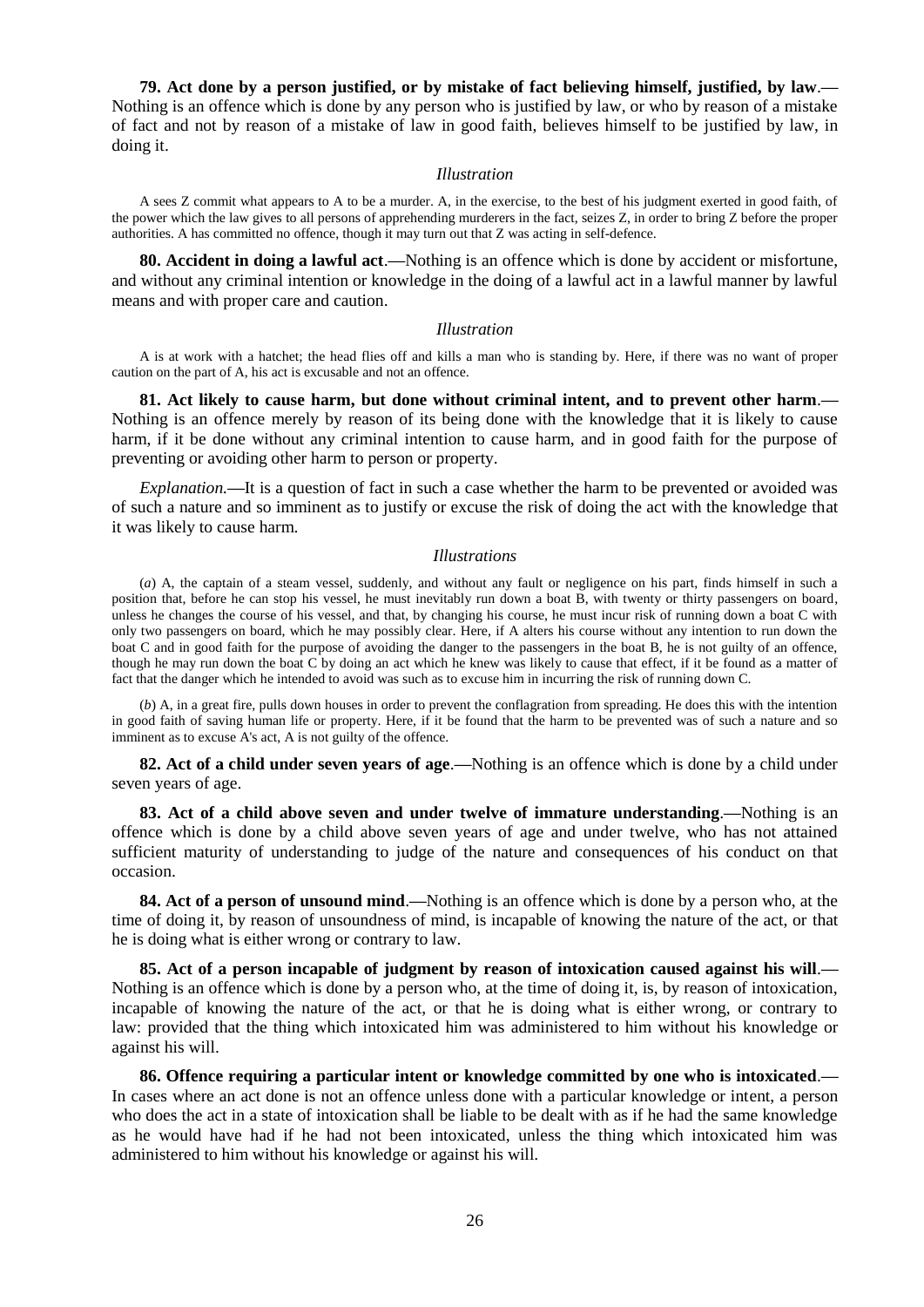**87. Act not intended and not known to be likely to cause death or grievous hurt, done by consent**.**—**Nothing which is not intended to cause death, or grievous hurt, and which is not known by the doer to be likely to cause death or grievous hurt, is an offence by reason of any harm which it may cause, or be intended by the doer to cause, to any person, above eighteen years of age, who has given consent, whether express or implied, to suffer that harm; or by reason of any harm which it may be known by the doer to be likely to cause to any such person who has consented to take the risk of that harm.

### *Illustration*

A and Z agree to fence with each other for amusement. This agreement implies the consent of each to suffer any harm which, in the course of such fencing, may be caused without foul play; and if A, while playing fairly, hurts Z, A commits no offence.

**88. Act not intended to cause death, done by consent in good faith for person's benefit**.**—** Nothing, which is not intented to cause death, is an offence by reason of any harm which it may cause, or be intended by the doer to cause, or be known by the doer to be likely to cause, to any person for whose benefit it is done in good faith, and who has given a consent, whether express or implied, to suffer that harm, or to take the risk of that harm.

### *Illustration*

A, a surgeon, knowing that a particular operation is likely to cause the death of Z, who suffers under the painful complaint, but not intending to cause Z's death, and intending, in good faith, Z's benefit, performs that operation on Z, with Z's consent. A has committed no offence.

**89. Act done in good faith for benefit of child or insane person, by or by consent of guardian**.**—** Nothing which is done in good faith for the benefit of a person under twelve years of age, or of unsound mind, by or by consent, either express or implied, of the guardian or other person having lawful charge of that person, is an offence by reason of any harm which it may cause, or be intended by the doer to cause or be known by the doer to be likely to cause to that person: Provided**—**

**Provisos.** *First*.—That this exception shall not extend to the intentional causing of death, or to the attempting to cause death;

*Secondly*.**—**That this exception shall not extend to the doing of anything which the person doing it knows to be likely to cause death, for any purpose other than the preventing of death or grievous hurt, or the curing of any grievous disease or infirmity;

*Thirdly*.**—**That this exception shall not extend to the voluntary causing of grievous hurt, or to the attempting to cause grievous hurt, unless it be for the purpose of preventing death or grievous hurt, or the curing of any grievous disease or infirmity;

*Fourthly*.**—**That this exception shall not extend to the abetment of any offence, to the committing of which offence it would not extend.

### *Illustration*

A, in good faith, for his child's benefit without his child's consent, has his child cut for the stone by a surgeon knowing it to be likely that the operation will cause the child's death, but not intending to cause the child's death. A is within the exception, inasmuch as his object was the cure of the child.

**90. Consent known to be given under fear or misconception**.**—**A consent is not such a consent as is intended by any section of this Code, if the consent is given by a person under fear of injury, or under a misconception of fact, and if the person doing the act knows, or has reason to believe, that the consent was given in consequence of such fear or misconception; or

**Consent of insane person**.**—**if the consent is given by a person who, from unsoundness of mind, or intoxication, is unable to understand the nature and consequence of that to which he gives his consent; or

**Consent of child**.**—**unless the contrary appears from the context, if the consent is given by a person who is under twelve years of age.

**91. Exclusion of acts which are offences independently of harm cause**.**—**The exceptions in sections 87, 88 and 89 do not extend to acts which are offences independently of any harm which they may cause, or be intended to cause, or be known to be likely to cause, to the person giving the consent, or on whose behalf the consent is given.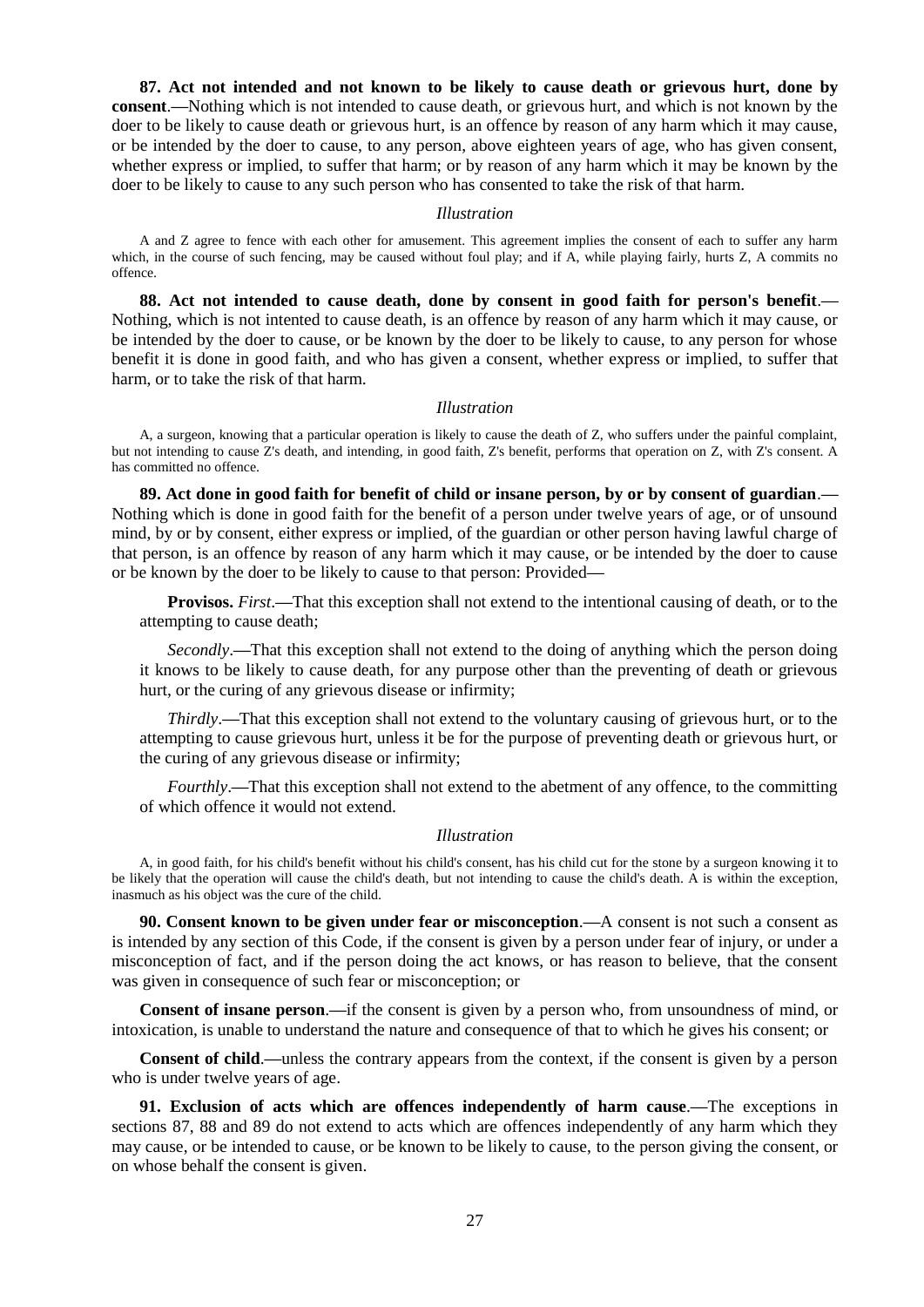### *Illustration*

Causing miscarriage (unless caused in good faith for the purpose of saving the life of the woman) is offence independently of any harm which it may cause or be intended to cause to the woman. Therefore, it is not an offence "by reason of such harm"; and the consent of the woman or of her guardian to the causing of such miscarriage does not justify the act.

**92. Act done in good faith for benefit of a person without consent**.**—**Nothing is an offence by reason of any harm which it may cause to a person for whose benefit it is done in good faith, even without that person's consent, if the circumstances are such that it is impossible for that person to signify consent, or if that person is incapable of giving consent, and has no guardian or other person in lawful charge of him from whom it is possible to obtain consent in time for the thing to be done with benefit: Provided**—**

**Provisos**. *First*.**—**That this exception shall not extend to the intentional causing of death, or the attempting to cause death;

*Secondly*.**—**That this exception shall not extend to the doing of anything which the person doing it knows to be likely to cause death, for any purpose other than the preventing of death or grievous hurt, or the curing of any grievous disease or infirmity;

*Thirdly*.**—**That this exception shall not extend to the voluntary causing of hurt, or to the attempting to cause hurt, for any purpose other than the preventing of death or hurt;

*Fourthly*.**—**That this exception shall not extend to the abetment of any offence, to the committing of which offence it would not extend.

### *Illustrations*

(*a*) Z is thrown from his horse, and is insensible. A, a surgeon, finds that Z requires to be trepanned. A, not intending Z's death, but in good faith, for Z's benefit, performs the trepan before Z recovers his power of judging for himself. A has committed no offence.

(*b*) Z is carried off by a tiger. A fires at the tiger knowing it to be likely that the shot may kill Z, but not intending to kill Z, and in good faith intending Z's benefit. A's ball gives Z a mortal wound. A has committed no offence.

(*c*) A, a surgeon, sees a child suffer an accident which is likely to prove fatal unless an operation be immediately performed. There is not time to apply to the child's guardian. A performs the operation in spite of the entreaties of the child, intending, in good faith, the child's benefit. A has committed no offence.

(*d*) A is in a house which is on fire, with Z, a child. People below hold out a blanket. A drops the child from the housestop, knowing it to be likely that the fall may kill the child, but not intending to kill the child, and intending, in good faith, the child's benefit. Here, even if the child is killed by the fall, A has committed no offence.

*Explanation*.**—**Mere pecuniary benefit is not benefit within the meaning of sections 88, 89 and 92.

**93. Communication made in good faith**.**—**No communication made in good faith is an offence by reason of any harm to the person to whom it is made, if it is made for the benefit of that person.

### *Illustration*

A, a surgeon, in good faith, communicates to a patient his opinion that he cannot live. The patient dies in consequence of the shock. A has committed no offence, though he knew it to be likely that the communication might cause the patient's death.

**94. Act to which a person is compelled by threats**.**—**Except murder, and offences against the State punishable with death, nothing is an offence which is done by a person who is compelled to do it by threats, which, at the time of doing it, reasonably cause the apprehension that instant death to that person will otherwise be the consequence: Provided the person doing the act did not of his own accord, or from a reasonable apprehension of harm to himself short of instant death, place himself in the situation by which he became subject to such constraint.

*Explanation 1*.**—**A person who, of his own accord, or by reason of a threat of being beaten, joins a gang of dacoits, knowing their character, is not entitled to the benefit of this exception, on the ground of his having been compelled by his associates to do anything that is an offence by law.

*Explanation 2*.**—**A person seized by a gang of dacoits, and forced, by threat of instant death, to do a thing which is an offence by law; for example, a smith compelled to take his tools and to force the door of a house for the dacoits to enter and plunder it, is entitled to the benefit of this exception.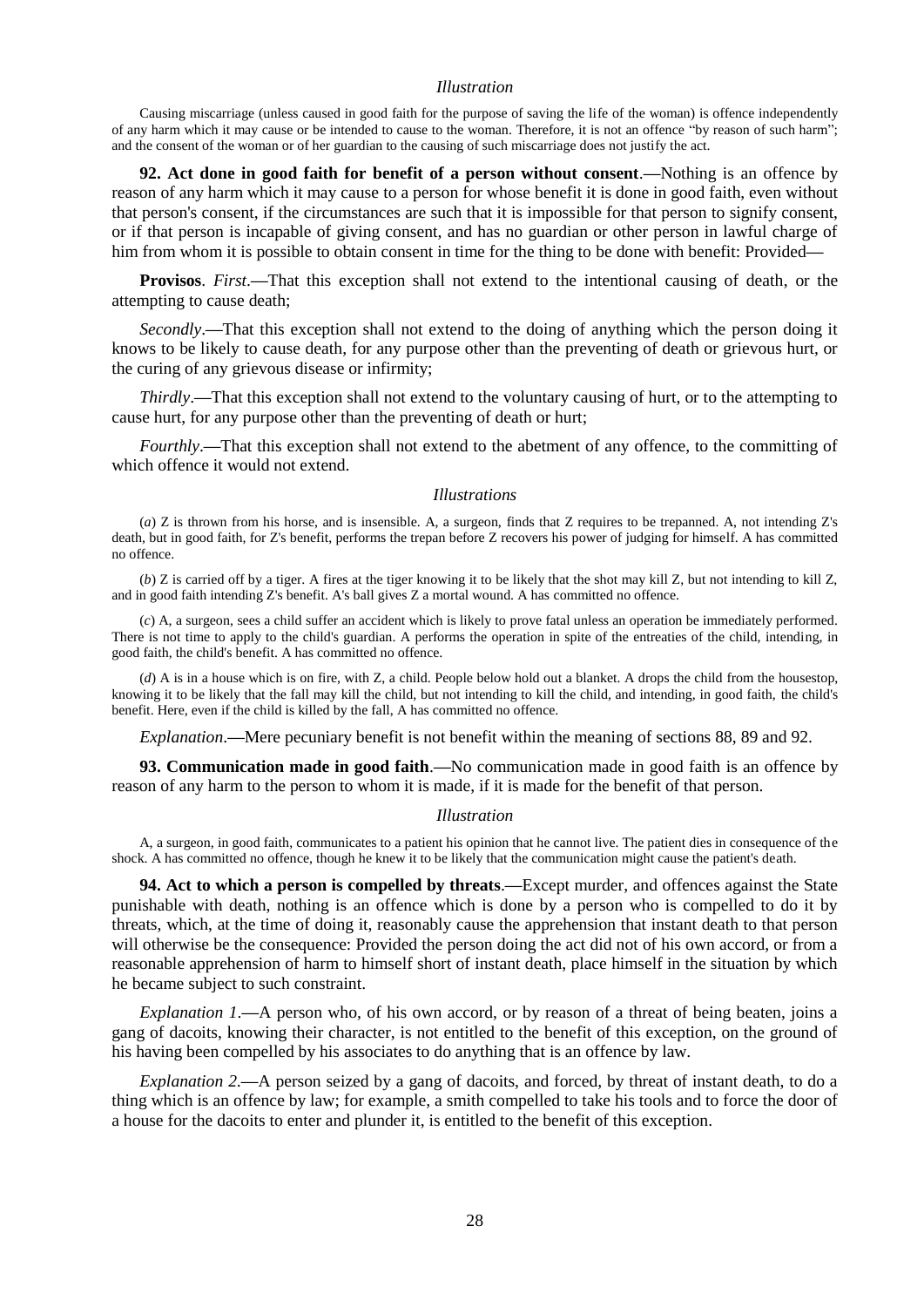**95. Act causing slight harm**.**—**Nothing is an offence by reason that it causes, or that it is intended to cause, or that it is known to be likely to cause, any harm, if that harm is so slight that no person of ordinary sense and temper would complain of such harm.

# *Of the Right of Private Defence*

**96. Things done in private defence**.**—**Nothing is an offence which is done in the exercise of the right of private defence.

**97. Right of private defence of the body and of property**.**—**Every person has a right, subject to the restrictions contained in section 99, to defend**—**

*First*.**—**His own body, and the body of any other person, against any offence affecting the human body;

*Secondly*.**—**The property, whether movable or immovable, of himself or of any other person, against any act which is an offence falling under the defintion of theft, robbery, mischief or criminal trespass, or which is an attempt to commit theft, robbery, mischief or criminal trespass.

**98. Right of private defence against the act of a person of unsound mind, etc.—When an act,** which would otherwise be a certain offence, is not that offence, by reason of the youth, the want of maturity of understanding, the unsoundness of mind or the intoxication of the person doing that act, or by reason of any misconception on the part of that person, every person has the same right of private defence against that act which he would have if the act were that offence.

### *Illustrations*

(*a*) Z, under the influence of madness, attempts to kill A; Z is guilty of no offence. But A has the same right of private defence which he would have if Z were sane.

(*b*) A enters by night a house which he is legally entitled to enter. Z, in good faith, taking A for a house-breaker, attacks A. Here Z, by attacking A under this misconception, commits no offence. But A has the same right of private defence against Z, which he would have if Z were not acting under that misconception.

**99. Acts against which there is no right of private defence**.**—**There is no right of private defence against an act which does not reasonably cause the apprehension of death or of grievous hurt, if done, or attempted to be done, by a public servant acting in good faith under colour of his office, though that act, may not be strictly justifiable by law.

There is no right of private defence against an act which does not reasonably cause the apprehension of death or of grievous hurt, if done, or attempted to be done, by the direction of a public servant acting in good faith under colour of his office, though that direction may not be strictly justifiable by law.

There is no right of private defence in cases in which there is time to have recourse to protection of the public authorities.

**Extent to which the right may be exercised**.**—**The right of private defence in no case extends to the inflicting of more harm than it is necessary to inflict for the purpose of defence.

*Explanation 1*.**—**A person is not deprived of the right of private defence against an act done, or attempted to be done, by a public servant, as such, unless he knows or has reason to believe, that the person doing the act is such public servant.

*Explanation 2*.**—**A person is not deprived of the right of private defence against an act done, or attempted to be done, by the direction of a public servant, unless he knows, or has reason to believe, that the person doing the act is acting by such direction, or unless such person states the authority under which he acts, or if he has authority in writing, unless he produces such authority, if demanded.

**100. When the right of private defence of the body extends to causing death**.**—**The right of private defence of the body extends, under the restrictions mentioned in the last preceding section, to the voluntary causing of death or of any other harm to the assailant, if the offence which occasions the exercise of the right be of any of the descriptions hereinafter enumerated, namely:**—**

*First*.**—**Such an assault as may reasonably cause the apprehension that death will otherwise be the consequence of such assault;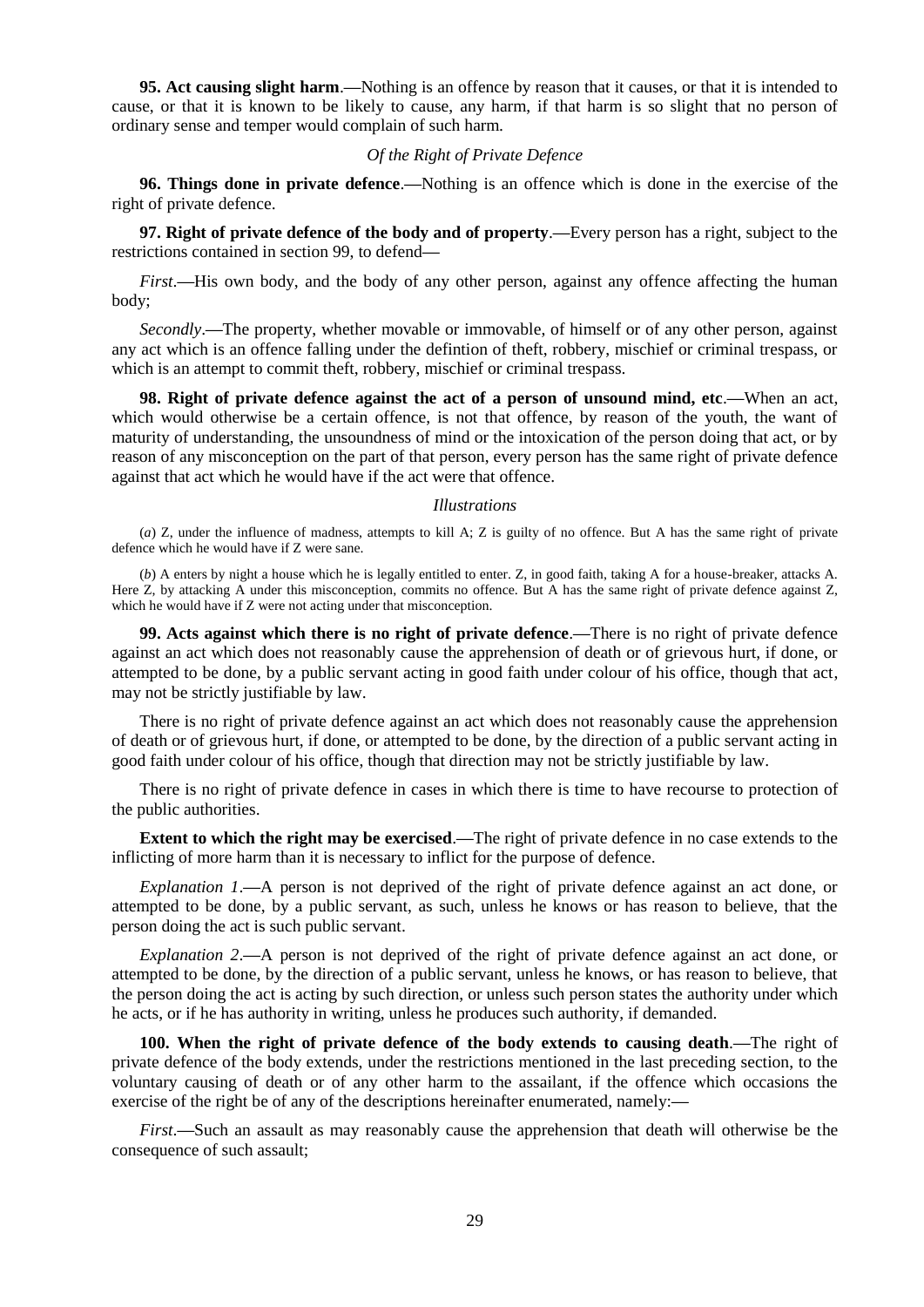*Secondly*.**—**Such an assault as may reasonably cause the apprehension that grievous hurt will otherwise be the consequence of such assault;

*Thirdly*.**—**An assault with the intention of committing rape;

*Fourthly*.**—**An assault with the intention of gratifying unnatural lust;

*Fifthly*.**—**An assault with the intention of kidnapping or abducting;

*Sixthly*.**—**An assault with the intention of wrongfully confining a person, under circumstances which may reasonably cause him to apprehend that he will be unable to have recourse to the public authorities for his release.

<sup>1</sup>[Seventhly.—An act of throwing or administering acid or an attempt to throw or administer acid which may reasonably cause the apprehension that grievous hurt will otherwise be the consequence of such act.]

**101. When such right extends to causing any harm other than death**.**—**If the offence be not of any of the descriptions enumerated in the last preceding section, the right of private defence of the body does not extend to the voluntary causing of death to the assailant, but does extend, under the restrictions mentioned in section 99, to the voluntary causing to the assailant of any harm other than death.

**102. Commencement and continuance of the right of private defence of the body**.**—**The right of private defence of the body commences as soon as a reasonable apprehension of danger to the body arises from an attempt or threat to commit the offence though the offence may not have been committed; and it continues as long as such apprehension of danger to the body continues.

**103. When the right of private defence of property extends to causing death**.**—**The right of private defence of property extends, under the restrictions mentioned in section 99, to the voluntary causing of death or of any other harm to the wrong-doer, if the offence, the committing of which, or the attempting to commit which, occasions the exercise of the right, be an offence of any of the descriptions hereinafter enumerated, namely:**—**

# *First*.**—**Robbery;

*Secondly*.**—**House-breaking by night;

*Thirdly*.**—**Mischief by fire committed on any building, tent or vessel, which building, tent or vessel is used as a human dwelling, or as a place for the custody of property;

*Fourthly*.**—**Theft, mischief, or house-trespass, under such circumstances as may reasonably cause apprehension that death or grievous hurt will be the consequence, if such right of private defence is not exercised.

**104. When such right extends to causing any harm other than death**.**—**If the offence, the committing of which, or the attempting to commit which occasions the exercise of the right of private defence, be theft, mischief, or criminal trespass, not of any of the descriptions enumerated in the last preceding section, that right does not extend to the voluntary causing of death, but does extend, subject to the restrictions mentioned in section 99, to the voluntary causing to the wrong-doer of any harm other than death.

**105. Commencement and continuance of the right of private defence of property**.**—**The right of private defence of property commences when a reasonable apprehension of danger to the property commences.

The right of private defence of property against theft continues till the offender has effected his retreat with the property or either the assistance of the public authorities is obtained, or the property has been recovered.

The right of private defence of property against robbery continues as long as the offender causes or attempts to cause to any person death or hurt or wrongful restraint or as long as the fear of instant death or of instant hurt or of instant personal restraint continues.

The right of private defence of property against criminal trespass or mischief continues as long as the offender continues in the commission of criminal trespass or mischief.

<sup>1.</sup> Ins. by Act 13 of 2013, s. 2 (w.e.f. 3-2-2013).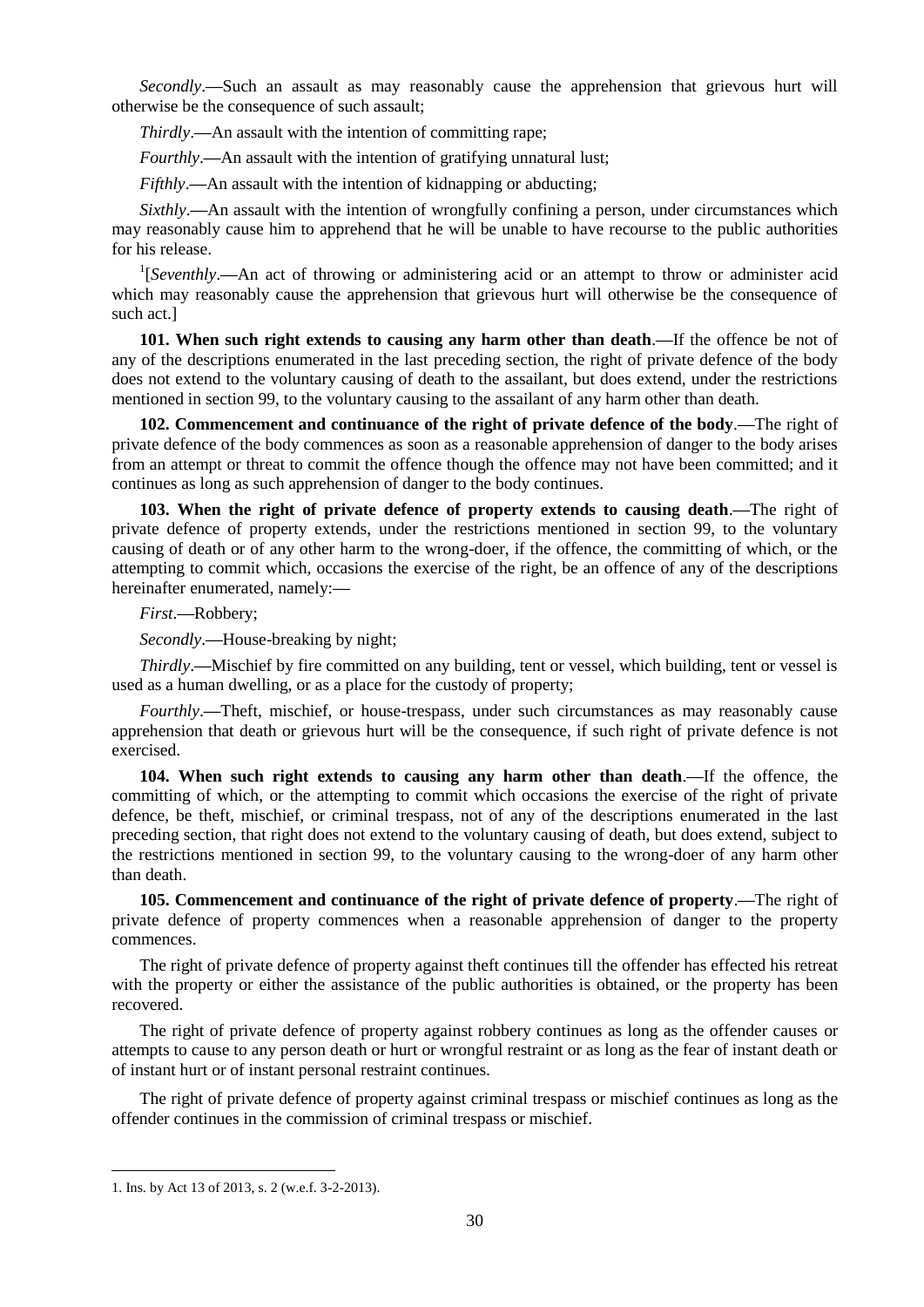The right of private defence of property against house-breaking by night continues as long as the house-trespass which has been begun by such house-breaking continues.

**106. Right of private defence against deadly assault when there is risk of harm to innocent person.—If** in the exercise of the right of private defence against an assault which reasonably causes the apprehension of death, the defender be so situated that he cannot effectually exercise that right without risk of harm to an innocent person, his right of private defence extends to the running of that risk.

### *Illustration*

A is attacked by a mob who attempt to murder him. He cannot effectually exercise his right of private defence without firing on the mob, and he cannot fire without risk of harming young children who are mingled with the mob. A commits no offence if by so firing he harms any of the children.

# CHAPTER V

# OF ABETMENT

**107. Abetment of a thing**.**—**A person abets the doing of a thing, who**—**

*First*.**—**Instigates any person to do that thing; or

*Secondly*.**—**Engages with one or more other person or persons in any conspiracy for the doing of that thing, if an act or illegal omission takes place in pursuance of that conspiracy, and in order to the doing of that thing; or

*Thirdly*.**—**Intentionally aids, by any act or illegal omission, the doing of that thing.

*Explanation 1*.**—**A person who, by wilful misrepresentation, or by wilful concealment of a material fact which he is bound to disclose, voluntarily causes or procures, or attempts to cause or procure, a thing to be done, is said to instigate the doing of that thing.

#### *Illustration*

A, a public officer, is authorised by a warrant from a Court of Justice to apprehend Z, B, knowing that fact and also that C is not Z, wilfully represents to A that C is Z, and thereby intentionally causes A to apprehend C. Here B abets by instigation the apprehension of C.

*Explanation 2*.**—**Whoever, either prior to or at the time of the commission of an act, does anything in order to facilitate the commission of that act, and thereby facilitates the commission thereof, is said to aid the doing of that act.

**108. Abettor**.**—**A person abets an offence, who abets either the commission of an offence, or the commission of an act which would be an offence, if committed by a person capable by law of committing an offence with the same intention or knowledge as that of the abettor.

*Explanation 1*.**—**The abetment of the illegal omission of an act may amount to an offence although the abettor may not himself be bound to do that act.

*Explanation 2*.**—**To constitute the offence of abetment it is not necessary that the act abetted should be committed, or that the effect requisite to constitute the offence should be caused.

### *Illustrations*

(*a*) A instigates B to murder C. B refuses to do so. A is guilty of abetting B to commit murder.

(*b*) A instigates B to murder D. B in pursuance of the instigation stabs D. D recovers from the wound. A is guilty of instigating B to commit murder.

*Explanation 3.*—It is not necessary that the person abetted should be capable by law of committing an offence, or that he should have the same guilty intention or knowledge as that of the abettor, or any guilty intention or knowledge.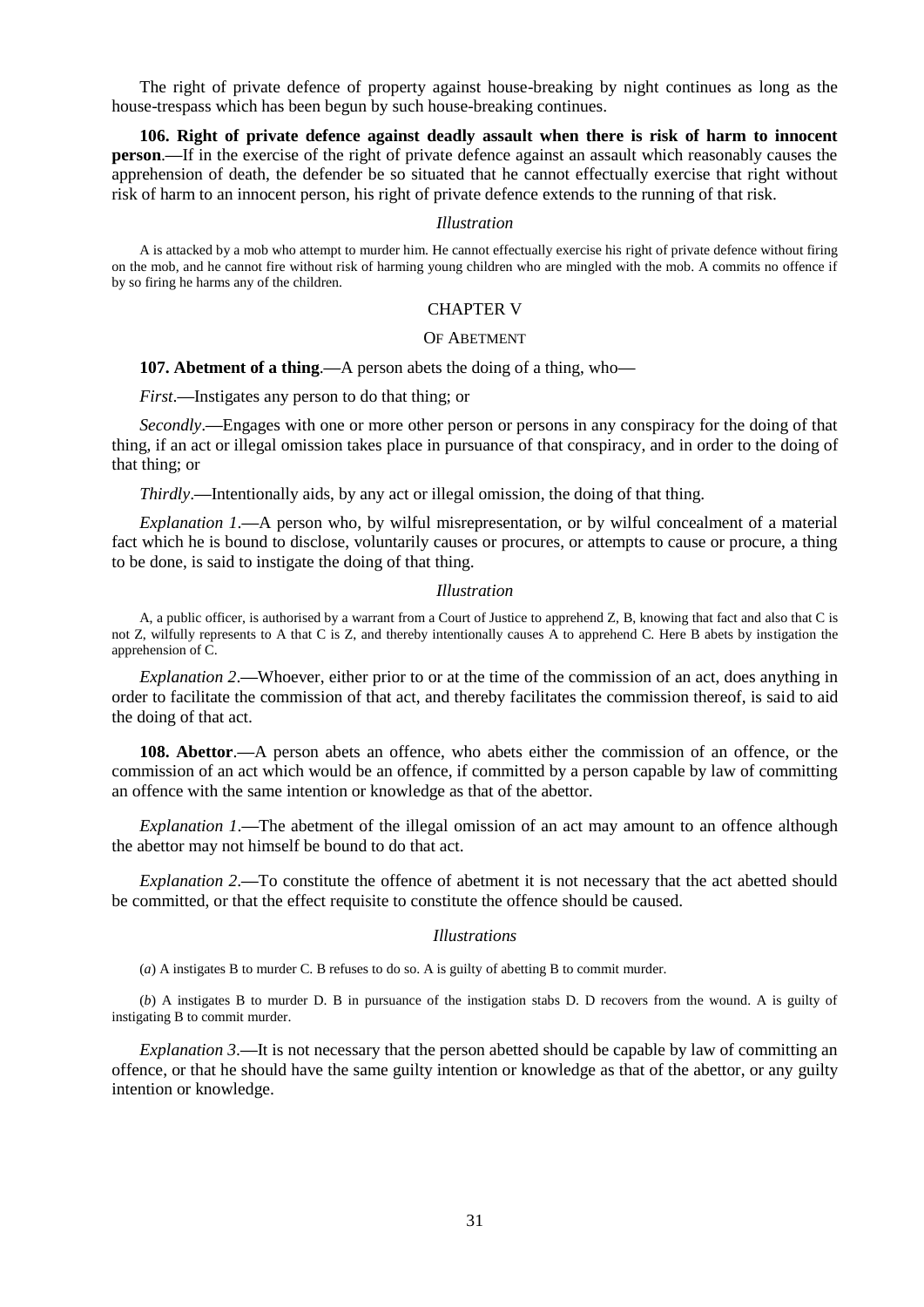### *Illustrations*

(*a*) A, with a guilty intention, abets a child or a lunatic to commit an act which would be an offence, if committed by a person capable by law of committing an offence, and having the same intention as A. Here A, whether the act be committed or not, is guilty of abetting an offence.

(*b*) A, with the intention of murdering Z, instigates B, a child under seven years of age, to do an act which causes Z's death. B, in consequence of the abetment, does the act in the absence of A and thereby causes Z's death. Here, though B was not capable by law of committing an offence, A is liable to be punished in the same manner as if B had been capable by law of committing an offence, and had committed murder, and he is therefore subject to the punishment of death.

(*c*) A instigates B to set fire to a dwelling-house. B, in consequence of the unsoundness of his mind, being incapable of knowing the nature of the act, or that he is doing what is wrong or contrary to law, sets fire to the house in consequence of A's instigation. B has committed no offence, but A is guilty of abetting the offence of setting fire to a dwelling-house, and is liable to the punishment provided for that offence.

(*d*) A, intending to cause a theft to be committed, instigates B to take property belonging to Z out of Z's possession. A induces B to believe that the property belongs to A. B takes the property out of Z's possession, in good faith, believing it to be A's property. B, acting under this misconception, does not take dishonestly, and therefore does not commit theft. But A is guilty of abetting theft, and is liable to the same punishment as if B had committed theft.

*Explanation 4*.**—**The abetment of an offence being an offence, the abetment of such an abetment is also an offence.

#### *Illustration*

A instigates B to instigate C to murder Z. B accordingly instigates C to murder Z, and C commits that offence in consequence of B's instigation. B is liable to be punished for his offence with the punishment for murder; and, as A instigated B to commit the offence, A is also liable to the same punishment.

*Explanation 5*.**—**It is not necessary to the commission of the offence of abetment by conspiracy that the abettor should concert the offence with the person who commits it. It is sufficient if he engages in the conspiracy in pursuance of which the offence is committed.

### *Illustration*

A concerts with B a plan for poisoning Z. It is agreed that A shall administer the poison. B then explains the plan to C mentioning that a third person is to administer the poison, but without mentioning A's name. C agrees to procure the poison, and procures and delivers it to B for the purpose of its being used in the manner explained. A administers the poison; Z dies in consequence. Here, though A and C have not conspired together, yet C has been engaged in the conspiracy in pursuance of which Z has been murdered. C has therefore committed the offence defined in this section and is liable to the punishment for murder.

1 [**108A. Abetment in India of offences outside India**.**—**A person abets an offence within the meaning of this Code who, in <sup>2</sup>[India], abets the commission of any act without and beyond <sup>2</sup>[India] which would constitute an offence if committed in  $^{2}$ [India].

# *Illustration*

A, in <sup>2</sup> [India], instigates B, a foreigner in Goa, to commit a murder in Goa, A is guilty of abetting murder.]

**109. Punishment of abetment if the act abetted is committed in consequence and where no express provision is made for its punishment**.**—**Whoever abets any offence shall, if the act abetted is committed in consequence of the abetment, and no express provision is made by this Code for the punishment of such abetment, be punished with the punishment provided for the offence.

*Explanation*.**—**An act or offence is said to be committed in consequence of abetment, when it is committed in consequence of the instigation, or in pursuance of the conspiracy, or with the aid which constitutes the abetment.

#### *Illustrations*

(*a*) A offers a bribe to B, a public servant, as a reward for showing A some favour in the exercise of B's official functions. B accepts the bribe. A has abetted the offence defined in section 161.

**.** 

2. The words "British India" have successively been subs. by the A.O. 1948, the A.O. 1950 and Act 3 of 1951, s. 3 and the Sch., to read as above.

<sup>1.</sup> Added by Act 4 of 1898, s. 3.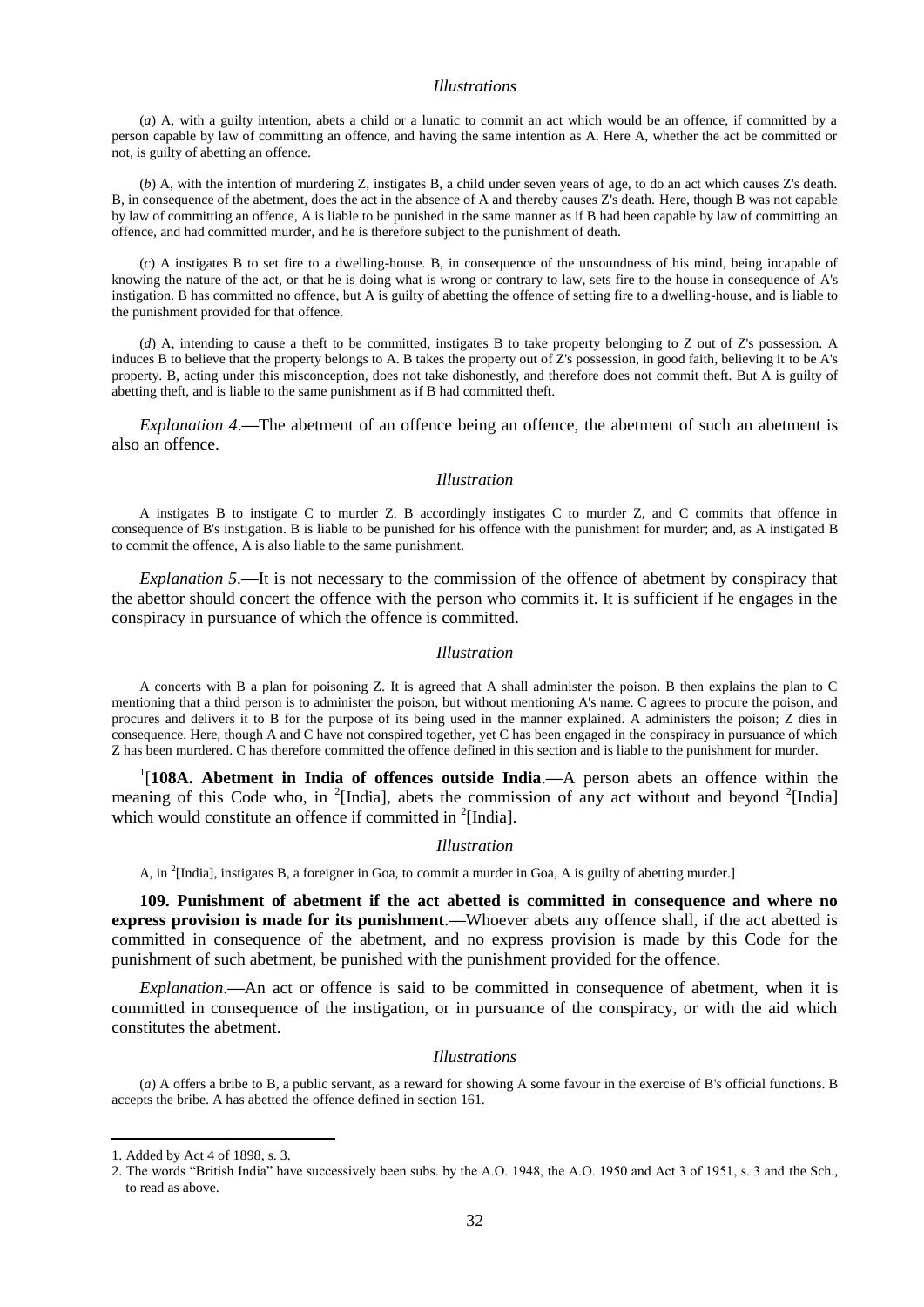(*b*) A instigates B to give false evidence. B, in consequence of the instigation, commits that offence. A is guilty of abetting that offence, and is liable to the same punishment as B.

(*c*) A and B conspire to poison Z. A, in pursuance of the conspiracy, procures the poison and delivers it to B in order that he may administer it to Z. B, in pursuance of the conspiracy, administers the poison to Z in A's absence and thereby causes Z's death. Here B is guilty of murder. A is guilty of abetting that offence by conspiracy, and is liable to the punishment for murder.

**110. Punishment of abetment if person abetted does act with different intention from that of abettor**.**—**Whoever abets the commission of an offence shall, if the person abetted does the act with a different intention or knowledge from that of the abettor, be punished with the punishment provided for the offence which would have been committed if the act had been done with the intention or knowledge of the abettor and with no other.

**111. Liability of abettor when one act abetted and different act done**.**—**When an Act is abetted and a different act is done, the abettor is liable for the act done, in the same manner and to the same extent as if he had directly abetted it:

Provided the act done was a probable consequence of the abetment, and was committed under the influence of the instigation, or with the aid or in pursuance of the conspiracy which constituted the abetment.

### *Illustrations*

(*a*) A instigates a child to put poison into the food of Z, and gives him poison for that purpose. The child, in consequence of the instigation, by mistake puts the poison into the food of Y, which is by the side of that of Z. Here, if the child was acting under the influence of A's instigation, and the act done was under the circumstances a probable consequence of the abetment, A is liable in the same manner and to the same extent as if he had instigated the child to put the poison into the food of Y.

(*b*) A instigates B to burn Z's house. B sets fire to the house and at the same time commits theft of property there. A, though guilty of abetting the burning of the house, is not guilty of abetting the theft; for the theft was a distinct act, and not a probable consequence of the burning.

(*c*) A instigates B and C to break into an inhabited house at midnight for the purpose of robbery, and provides them with arms for that purpose. B and C break into the house, and being resisted by Z, one of the inmates, murder Z. Here, if that murder was the probable consequence of the abetment, A is liable to the punishment provided for murder.

**112. Abettor when liable to cumulative punishment for act abetted and for act done**.**—**If the act for which the abettor is liable under the last preceding section is committed in addition to the act abetted, and constitute a distinct offence, the abettor is liable to punishment for each of the offences.

# *Illustration*

A instigates B to resist by force a distress made by a public servant. B, in consequence, resists that distress. In offering the resistance, B voluntarily causes grievous hurt to the officer executing the distress. As B has committed both the offence of resisting the distress, and the offence of voluntarily causing grievous hurt, B is liable to punishment for both these offences; and, if A knew that B was likely voluntarily to cause grievous hurt in resisting the distress A will also be liable to punishment for each of the offences.

**113. Liability of abettor for an effect caused by the act abetted different from that intended by the abettor.—**When an act is abetted with the intention on the part of the abettor of causing a particular effect, and an act for which the abettor is liable in consequence of the abetment, causes a different effect from that intended by the abettor, the abettor is liable for the effect caused, in the same manner and to the same extent as if he had abetted the act with the intention of causing that effect, provided he knew that the act abetted was likely to cause that effect.

#### *Illustration*

A instigates B to cause grievous hurt to Z. B, in consequence of the instigation, causes grievous hurt to Z. Z dies in consequence. Here, if A knew that the grievous hurt abetted was likely to cause death, A is liable to be punished with the punishment provided for murder.

**114. Abettor present when offence is committed**.**—**Whenever any person, who is absent would be liable to be punished as an abettor, is present when the act or offence for which he would be punishable in consequence of the abetment is committed, he shall be deemed to have committed such act or offence.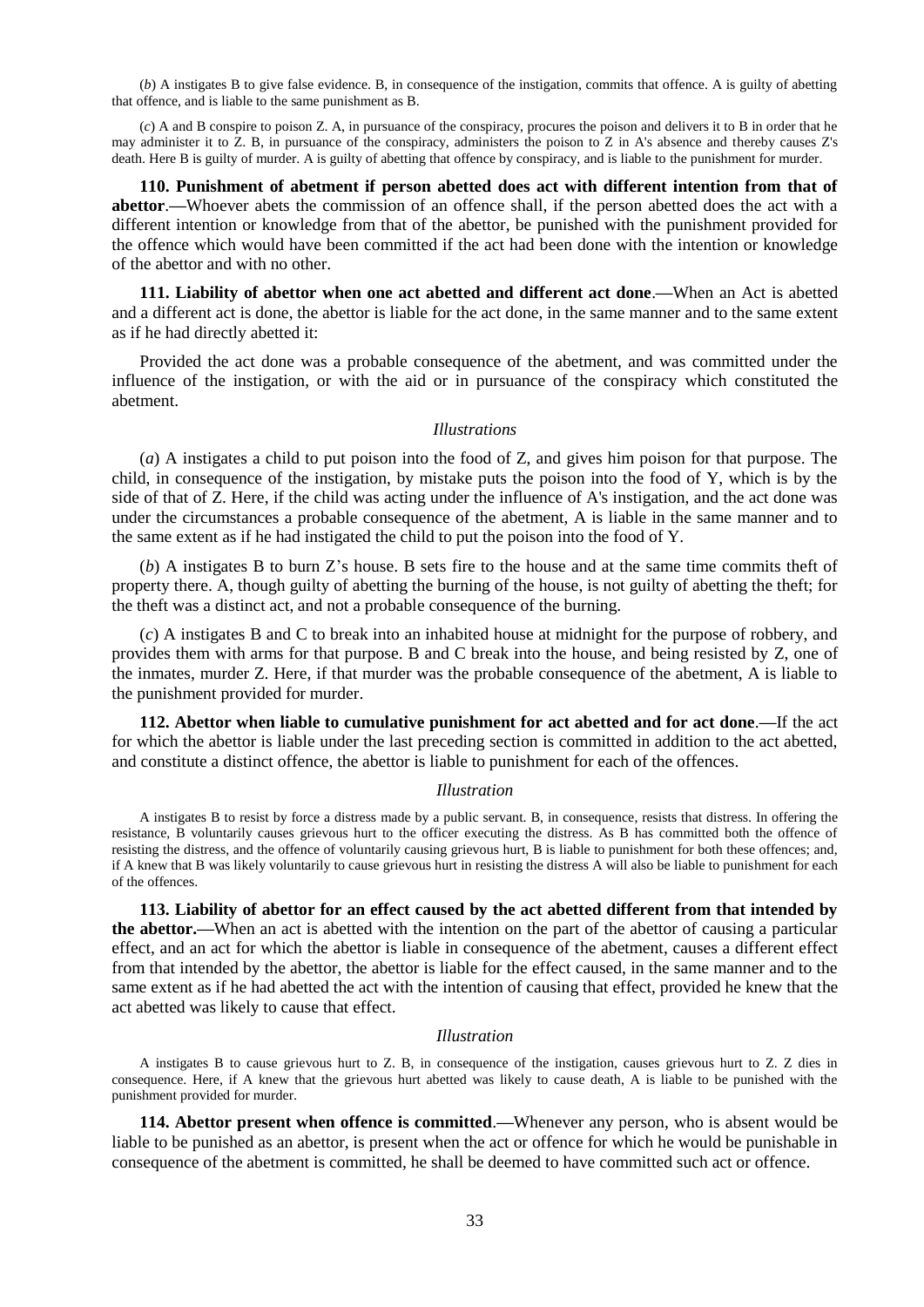**115. Abetment of offence punishable with death or imprisonment for life**.**—if offence not**  committed.—Whoever abets the commission of an offence punishable with death or <sup>1</sup>[imprisonment for life], shall, if that offence be not committed in consequence of the abetment, and no express provision is made by this Code for the punishment of such abetment, be punished with imprisonment of either description for a term which may extend to seven years, and shall also be liable to fine;

**if act causing harm be done in consequence.—and if any act for which the abettor is liable in** consequence of the abetment, and which causes hurt to any person, is done, the abettor shall be liable to imprisonment of either description for a term which may extend to fourteen years, and shall also be liable to fine.

# *Illustration*

A instigates B to murder Z. The offence is not committed. If B had murdered Z, he would have been subject to the punishment of death or <sup>1</sup>[imprisonment for life]. Therefore A is liable to imprisonment for a term which may extend to seven years and also to a fine; and if any hurt be done to Z in consequence of the abetment, he will be liable to imprisonment for a term which may extend to fourteen years, and to fine.

**116. Abetment of offence punishable with imprisonment—if offence be not committed.—** Whoever abets an offence punishable with imprisonment shall, if that offence be not committed in consequence of the abetment, and no express provision is made by this Code for the punishment of such abetment, be punished with imprisonment of any description provided for that offence for a term which may extend to one-fourth part of the longest term provided for that offence; or with such fine as is provided for that offence, or with both;

**if abettor or person abetted be a public servant whose duty it is to prevent offence**.**—**and if the abettor or the person abetted is a public servant, whose duty it is to prevent the commission of such offence, the abettor shall be punished with imprisonment of any description provided for that offence, for a term which may extend to one-half of the longest term provided for that offence, or with such fine as is provided for the offence, or with both.

# *Illustrations*

(*a*) A offers a bribe to B, a public servant, as a reward for showing. A some favour in the exercise of B's official functions. B refuses to accept the bribe. A is punishable under this section.

(*b*) A instigates B to give false evidence. Here, if B does not give false evidence, A has nevertheless committed the offence defined in this section, and is punishable accordingly.

(*c*) A, a police-officer, whose duty it is to prevent robbery, abets the commission of robbery. Here, though the robbery be not committed, A is liable to one-half of the longest term of imprisonment provided for that offence, and also to fine.

(*d*) B abets the commission of a robbery by A, a police-officer, whose duty it is to prevent that offence. Here, though the robbery be not committed, B is liable to one-half of the longest term of imprisonment provided for the offence of robbery, and also to fine.

**117. Abetting commission of offence by the public or by more than ten persons**.**—**Whoever abets the commission of an offence by the public generally or by any number or class of persons exceeding ten, shall be punished with imprisonment of either description for a term which may extend to three years, or with fine, or with both.

# *Illustration*

A affixes in a public place a placard instigating a sect consisting of more than ten members to meet at a certain time and place, for the purpose of attacking the members of an adverse sect, while engaged in a procession. A has committed the offence defined in this section.

**118. Concealing design to commit offence punishable with death or imprisonment for life**.**—** Whoever intending to facilitate or knowing it to be likely that he will thereby facilitate the commission of an offence punishable with death or  $\frac{1}{2}$  [imprisonment for life],

<sup>1.</sup> Subs. by Act 26 of 1955, s. 117 and the Sch., for "transportation for life" (w.e.f. 1-1-1956).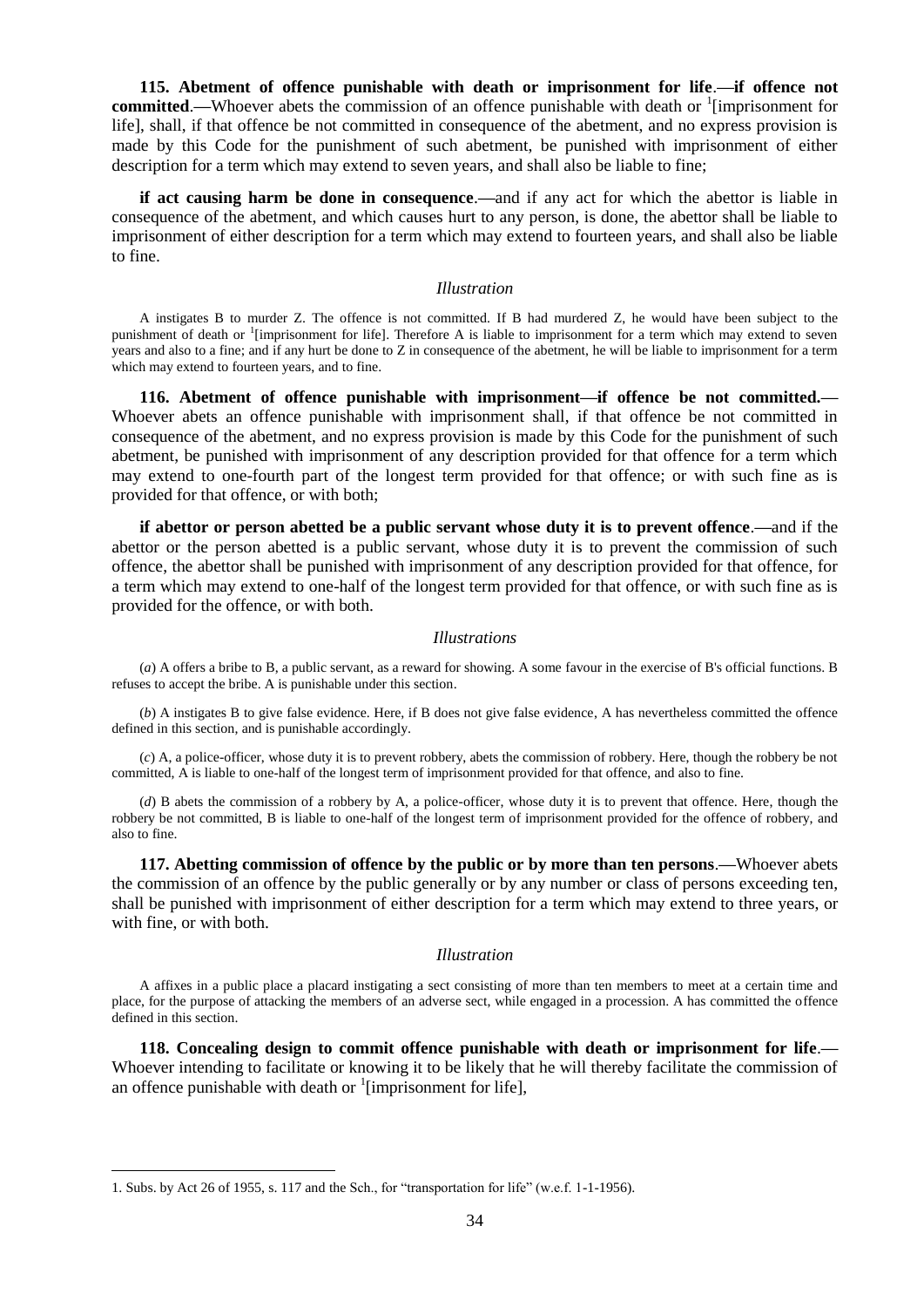<sup>1</sup>[voluntarily conceals by any act or illegal omission, or by the use of encryption or any other information hiding tool, the existence of a design] to commit such offence or makes any representation which he knows to be false respecting such design,

**if offence be committed; if offence be not committed**.**—**shall, if that offence be committed, be punished with imprisonment of either description for a term which may extend to seven years, or, if the offence be not committed, with imprisonment of either description, for a term which may extend to three years; and in either case shall also be liable to fine.

### *Illustration*

A, knowing that dacoity is about to be committed at B, falsely informs the Magistrate that a dacoity is about to be committed at C, a place in an opposite direction, and thereby misleads the Magistrate with intent to facilitate the commission of the offence. The dacoity is committed at B in pursuance of the design. A is punishable under this section.

**119. Public servant concealing design to commit offence which it is his duty to prevent**.**—** Whoever, being a public servant intending to facilitate or knowing it to be likely that he will thereby facilitate the commission of an offence which it is his duty as such public servant to prevent,

<sup>1</sup>[voluntarily conceals, by any act or illegal omission or by the use of encryption or any other information hiding tool, the existence of a design] to commit such offence, or makes any representation which he knows to be false respecting such design,

**if offence be committed**.**—**shall, if the offence be committed, be punished with imprisonment of any description provided for the offence, for a term which may extend to one-half of the longest term of such imprisonment, or with such fine as is provided for that offence, or with both;

**if offence be punishable with death, etc.—or, if the offence be punishable with death or**  $2$ [imprisonment for life], with imprisonment of either description for a term which may extend to ten years;

**if offence be not committed**.**—**or, if the offence be not committed, shall be punished with imprisonment of any description provided for the offence for a term which may extend to one-fourth part of the longest term of such imprisonment or with such fine as is provided for the offence, or with both.

# *Illustration*

A, an officer of police, being legally bound to give information of all designs to commit robbery which may come to his knowledge, and knowing that B designs to commit robbery, omits to give such information, with intent to facilitate the commission of that offence. Here A has by an illegal omission concealed the existence of B's design, and is liable to punishment according to the provision of this section.

**120. Concealing design to commit offence punishable with imprisonment**.**—**Whoever, intending to facilitate or knowing it to be likely that he will thereby facilitate the commission of an offence punishable with imprisonment,

voluntarily conceals, by any act or illegal omission, the existence of a design to commit such offence, or makes any representation which he knows to be false respecting such design,

**if offence be committed; if offence be not committed**.**—**shall, if the offence be committed, be punished with imprisonment of the description provided for the offence, for a term which may extend to one-fourth, and, if the offence be not committed, to one-eight, of the longest term of such imprisonment, or with such fine as is provided for the offence, or with both.

# 3 [CHAPTER VA

# CRIMINAL CONSPIRACY

**120A. Definition of criminal conspiracy**.**—**When two or more persons agree to do, or cause to be done,**—**

(*1*) an illegal act, or

<sup>1.</sup> Subs. by Act 10 of 2009, s. 51, for "voluntarily conceals, by any act or illegal omission, the existence of a design" (w.e.f. 27-10-2009).

<sup>2.</sup> Subs. by Act 26 of 1955, s. 117 and the Sch., for "transportation for life" (w.e.f. 1-1-1956).

<sup>3.</sup> Ins. by Act 8 of 1913, s. 3.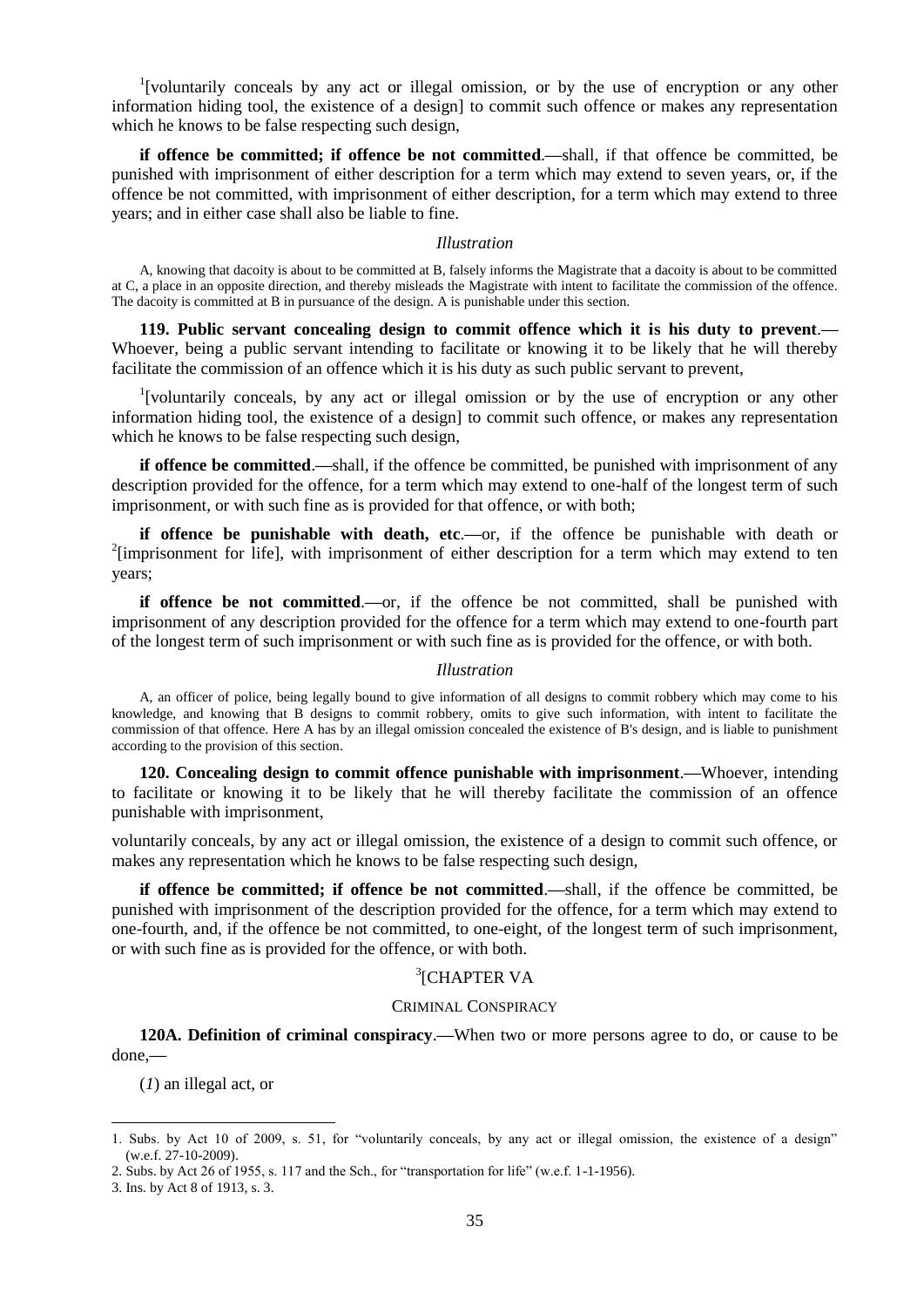(*2*) an act which is not illegal by illegal means, such an agreement is designated a criminal conspiracy:

Provided that no agreement except an agreement to commit an offence shall amount to a criminal conspiracy unless some act besides the agreement is done by one or more parties to such agreement in pursuance thereof.

*Explanation*.**—**It is immaterial whether the illegal act is the ultimate object of such agreement, or is merely incidental to that object.

**120B. Punishment of criminal conspiracy.**—(*1*) Whoever is a party to a criminal conspiracy to commit an offence punishable with death,  $\frac{1}{2}$  [imprisonment for life] or rigorous imprisonment for a term of two years or upwards, shall, where no express provision is made in this Code for the punishment of such a conspiracy, be punished in the same manner as if he had abetted such offence.

(*2*) Whoever is a party to a criminal conspiracy other than a criminal conspiracy to commit an offence punishable as aforesaid shall be punished with imprisonment of either description for a term not exceeding six months, or with fine or with both.]

### CHAPTER VI

# OF OFFENCES AGAINSTTHE STATE

**121. Waging, or attempting to wage war, or abetting waging of war, against the Government of India.**—Whoever wages war against the <sup>2</sup>[Government of India], or attempts to wage such war, or abets the waging of such war, shall be punished with death, or <sup>3</sup>[imprisonment for life] <sup>4</sup>[and shall also be liable to fine].

# 5 [*Illustration*]

 $6***A$  joins an insurrection against the <sup>2</sup>[Government of India]. A has committed the offence defined in this section.

 $7*$  $*$   $*$   $*$   $*$   $*$   $*$   $*$ 

**.** 

8 [**121A. Conspiracy to commit offences punishable by section 121**.**—**Whoever within or without <sup>9</sup>[India] conspires to commit any of the offences punishable by section 121,  $10***$  or conspires to overawe, by means of criminal force or the show of criminal force,  $\frac{11}{1}$ [the Central Government or any <sup>12</sup>[State] Government  $13***$ ], shall be punished with  $14$ [imprisonment for life], or with imprisonment of either description which may extend to ten years,  $^{15}$ [and shall also be liable to fine].

*Explanation*.**—**To constitute a conspiracy under this section, it is not necessary that any act or illegal omission shall take place in pursuance thereof.]

**122. Collecting arms, etc., with intention of waging war against the Government of India**.**—** Whoever collects men, arms or ammunition or otherwise prepares to wage war with the intention of either waging or being prepared to wage war against the  $2 \overline{1}$  Government of Indial, shall be punished with

7. *Illustration* (*b*) omitted, by the A. O. 1950.

<sup>1.</sup> Subs. by Act 26 of 1955, s. 117 and the Sch., for "transportation" (w.e.f. 1-1-1956).

<sup>2.</sup> Subs. by the A. O. 1950, for "Queen".

<sup>3.</sup> Subs. by 26 of 1955, s. 117 and the Sch., for "transportation for life" (w.e.f. 1-1-1956).

<sup>4.</sup> Subs. by Act 16 of 1921, s. 2, for "and shall forfeit all his property".

<sup>5.</sup> Subs. by Act 36 of 1957, s. 3 and the Second Sch., for "*Illustrations*"

<sup>6.</sup> The brackets and letter "(*a*)" omitted by s. 3 and the Second Sch., *ibid*.

<sup>8.</sup> Ins. by Act 27 of 1870, s. 4.

<sup>9.</sup> The words "British India" have successively been subs. by the A. O. 1948, the A. O. 1950 and Act 3 of 1951, s. 3 and the Sch., to read as above.

<sup>10.</sup> The words "or to deprive the Queen of the sovereignty of the Provinces or of any part thereof" omitted by the A. O. 1950.

<sup>11.</sup> Subs. by the A. O. 1937, for "the G. of I, or any l. G".

<sup>12.</sup> Subs. by the A. O. 1950, for "Provincial".

<sup>13.</sup> The words "or the Government of Burma" omitted by the A. O. 1948.

<sup>14.</sup> Subs. by Act 26 of 1955, s. 117 and the Sch., for "transportation for life or any shorter term" (w.e.f. 1-1-1956).

<sup>15.</sup> Ins. by Act 16 of 1921, s. 3.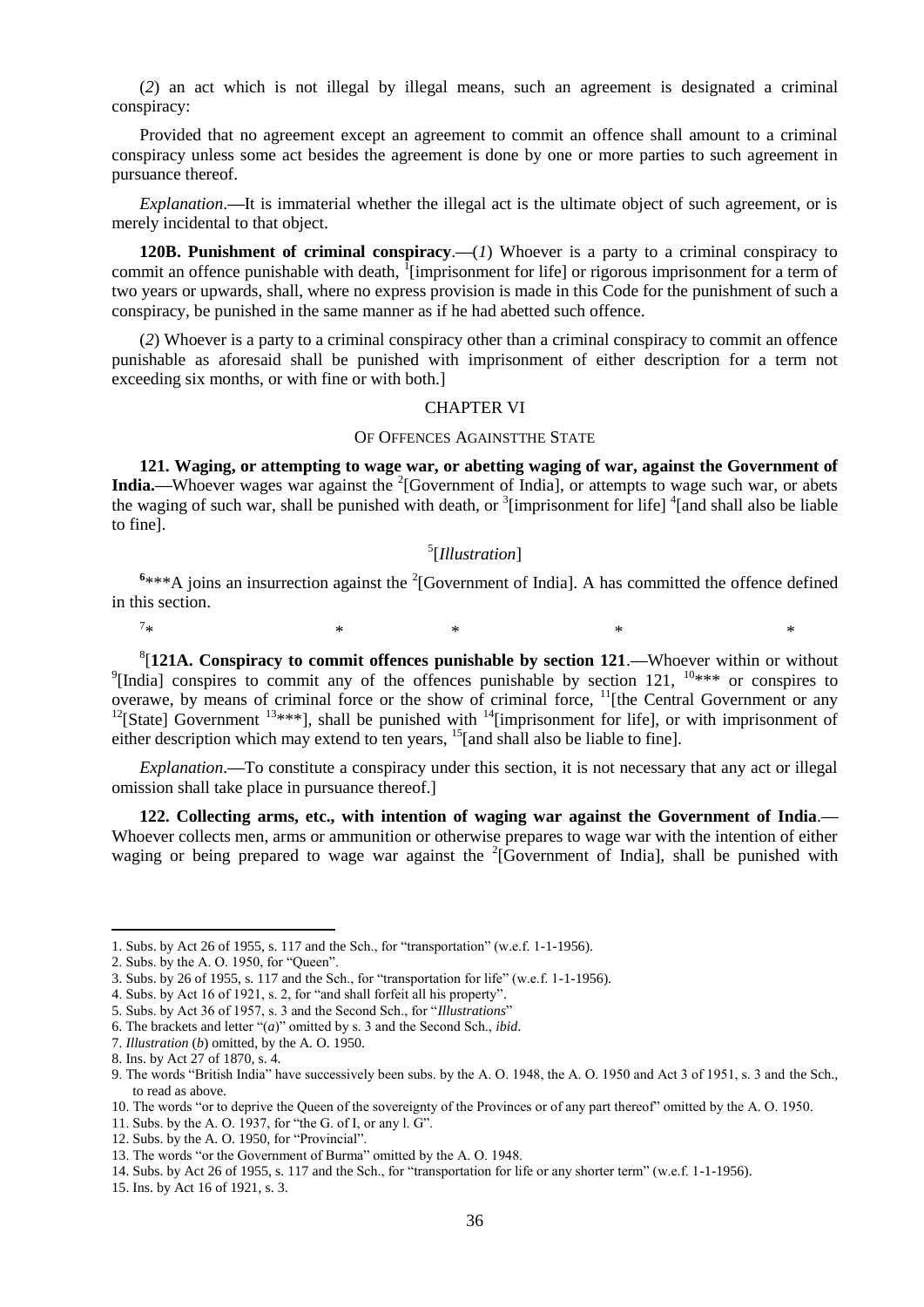<sup>1</sup>[imprisonment for life] or imprisonment of either description for a term not exceeding ten years,  $^{2}$ [and shall also be liable to fine].

**123. Concealing with intent to facilitate design to wage war**.**—**Whoever by any act, or by any illegal omission, conceals the existence of a design to wage war against the  ${}^{3}$ [Government of India], intending by such concealment to facilitate, or knowing it to be likely that such concealment will facilitate, the waging of such war, shall be punished with imprisonment of either description for a term which may extend to ten years, and shall also be liable to fine.

**124. Assaulting President, Governor, etc., with intent to compel or restrain the exercise of any**  lawful power.—Whoever, with the intention of inducing or compelling the <sup>4</sup>[President] of India, or <sup>5</sup>[Governor<sup>6\*\*\*</sup>] of any <sup>7</sup>[State], <sup>8\*\*\* 9\*\*\* <sup>10\*\*\*</sup> to exercise or refrain from exercising in any manner any</sup> any of the lawful powers of such  $\frac{11}{2}$ [President or  $\frac{5}{2}$ [Governor  $\frac{6***}{1}$ ],

assaults or wrongfully restrains, or attempts wrongfully to restrain, or overawes, by means of criminal force or the show of criminal force, or attempts so to overawe, such  $\frac{11}{2}$  [President or  $\frac{5}{2}$  [Governor  $\frac{6***}{1}$ ]],

shall be punished with imprisonment of either description for a term which may extend to seven years, and shall also be liable to fine.

<sup>12</sup>[124A. Sedition.—Whoever by words, either spoken or written, or by signs, or by visible representation, or otherwise, brings or attempts to bring into hatred or contempt, or excites or attempts to excite disaffection towards,  $13***$  the Government established by law in  $14$ [India],  $15***$  shall be punished with <sup>16</sup>[imprisonment for life], to which fine may be added, or with imprisonment which may extend to three years, to which fine may be added, or with fine.

*Explanation 1*.**—**The expression "disaffection" includes disloyalty and all feelings of enmity.

*Explanation 2*.**—**Comments expressing disapprobation of the measures of the Government with a view to obtain their alteration by lawful means, without exciting or attempting to excite hatred, contempt or disaffection, do not constitute an offence under this section.

*Explanation 3*.**—**Comments expressing disapprobation of the administrative or other action of the Government without exciting or attempting to excite hatred, contempt or disaffection, do not constitute an offence under this section.]

**125. Waging war against any Asiatic Power in alliance with the Government of India**.**—** Whoever wages war against the Government of any Asiatic Power in alliance or at peace with the <sup>3</sup>[Government of India] or attempts to wage such war, or abets the waging of such war, shall be punished with <sup>1</sup>[imprisonment for life], to which fine may be added, or with imprisonment of either description for a term which may extend to seven years, to which fine may be added, or with fine.

<sup>1.</sup> Subs. by Act 26 of 1955, s. 117 and the Sch., for "transportation for life" (w.e.f. 1-1-1956).

<sup>2.</sup> Subs. by Act 16 of 1921, s. 2, for "and shall forfeit all his property".

<sup>3</sup>. Subs. by the A. O 1950, for "Queen".

<sup>4.</sup> Subs. by the *ibid*., for "Governor General".

<sup>5.</sup> Subs. by Act 3 of 1951, s. 3 and the Sch., for "Governor".

<sup>6.</sup> The words "or Rajpramukh" omitted by the A. O. 1956.

<sup>7.</sup> Subs. by the A. O. 1950, for "Province" which had been subs. by the A. O. 1937, for "Presidency".

<sup>8.</sup> The words "or a Lieutenant-Governor" omitted by the A. O. 1937.

<sup>9.</sup> The words "or a Member of the Council of the Governor General of India" omitted by the A.O. 1948.

<sup>10.</sup> The words "or of the Council of any Presidency" omitted by the A. O. 1937.

<sup>11.</sup> The words "Governor General, Governor, Lieutenant-Governor or Member of Council" have successively been amended by the A.O. 1937, the A. O. 1948 and the A. O. 1950 to read as above.

<sup>12.</sup> Ins. by Act 27 of 1870, s. 5 and subs. by Act 4 of 1898, s. 4, for s. 124A.

<sup>13.</sup> The words "Her Majesty or" omitted by the A.O. 1950. The words "or the Crown Representative" ins. after the word "Majesty" by the A. O. 1937 were omitted by the A. O. 1948.

<sup>14.</sup> The words "British India" have successively been subs. by the A. O. 1948, the A. O. 1950 and Act 3 of 1951, s. 3 and the Sch., to read as above.

<sup>15.</sup> The words "or British Burma" ins. by the A. O. 1937 and omitted by the A. O 1948.

<sup>16.</sup> Subs. by Act 26 of 1955, s. 117 and the Sch., for "transportation for life or any shorter term" (w.e.f. 1-1-1956).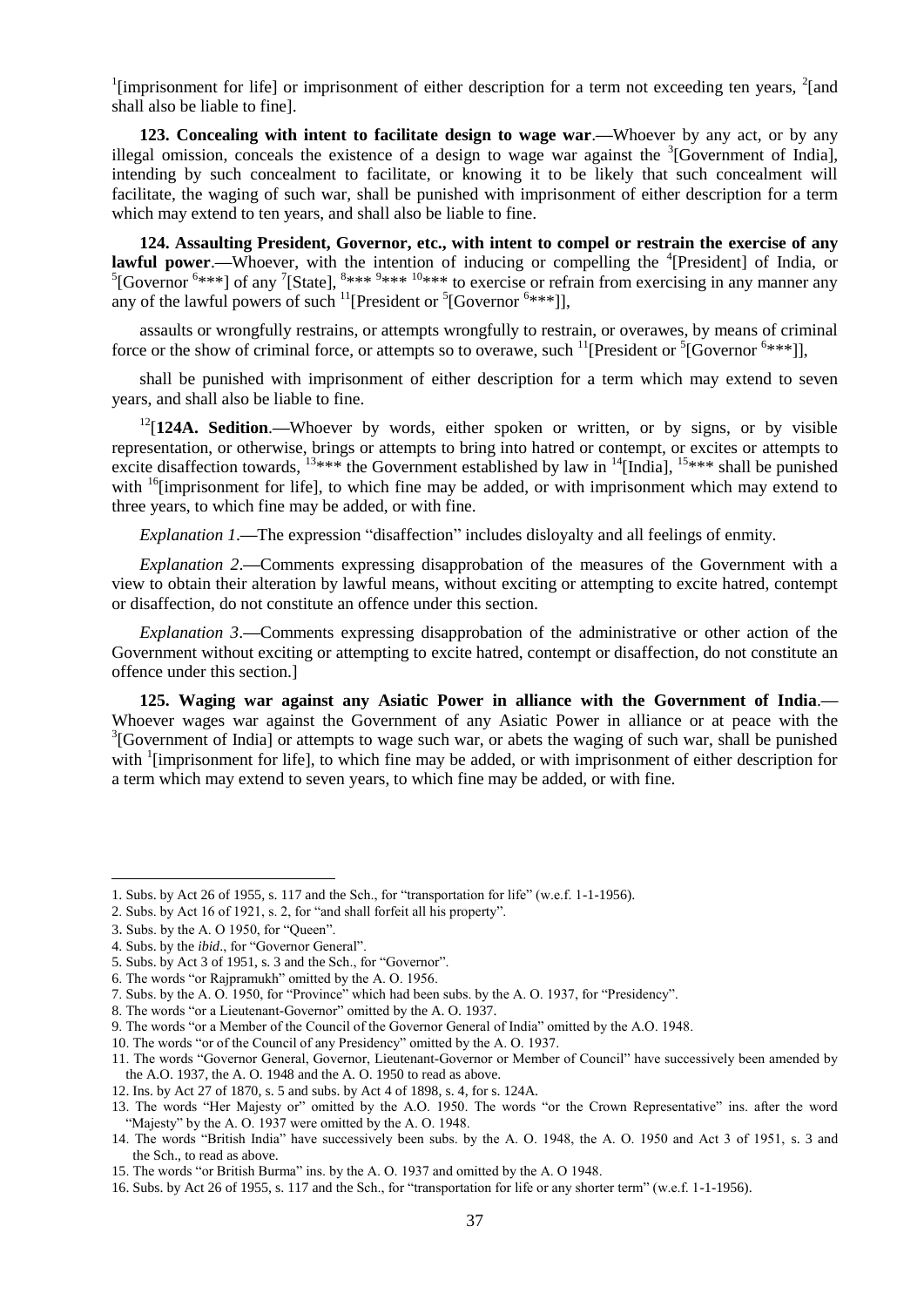**126. Committing depredation on territories of Power at peace with the Government of India.—** Whoever commits depredation, or makes preparations to commit depredation, on the territories of any Power in alliance or at peace with the <sup>1</sup>[Government of India], shall be punished with imprisonment of either description for a term which may extend to seven years, and shall also be liable to fine and to forfeiture of any property used or intended to be used in committing such depredation, or acquired by such depredation.

**127. Receiving property taken by war or depredation mentioned in sections 125 and 126**.**—** Whoever receives any property knowing the same to have been taken in the commission of any of the offences mentioned in sections 125 and 126, shall be punished with imprisonment of either description for a term which may extend to seven years, and shall also be liable to fine and to forfeiture of the property so received.

**128. Public servant voluntarily allowing prisoner of state or war to escape**.**—**Whoever, being a public servant and having the custody of any State prisoner or prisoner of war, voluntarily allows such prisoner to escape from any place in which such prisoner is confined, shall be punished with  $2$ [imprisonment for life], or imprisonment of either description for a term which may extend to ten years, and shall also be liable to fine.

**129. Public servant negligently suffering such prisoner to escape**.**—**Whoever, being a public servant and having the custody of any State prisoner or prisoner of war, negligently suffers such prisoner to escape from any place of confinement in which such prisoner is confined, shall be punished with simple imprisonment for a term which may extend to three years, and shall also be liable to fine.

**130. Aiding escape of, rescuing or harbouring such prisoner**.**—**Whoever knowingly aids or assists any State prisoner or prisoner of war in escaping from lawful custody, or rescues or attempts to rescue any such prisoner, or harbours or conceals any such prisoner who has escaped from lawful custody, or offers or attempts to offer any resistance to the recapture of such prisoner, shall be punished with  $2$ [imprisonment for life], or with imprisonment of either description for a term which may extend to ten years, and shall also be liable to fine.

*Explanation*.**—**A State prisoner or prisoner of war, who is permitted to be at large on his parole within certain limits in <sup>3</sup>[India], is said to escape from lawful custody if he goes beyond the limits within which he is allowed to be at large.

## CHAPTER VII

# OF OFFENCES RELATINGTO THE ARMY, <sup>4</sup>[NAVY AND AIR FORCE]

**131. Abetting mutiny, or attempting to seduce a soldier, sailor or airman from his duty**.**—** Whoever abets the committing of mutiny by an officer, soldier,  $\frac{5}{5}$ [sailor or airman], in the Army,  $\frac{6}{5}$ [Navy or Air Force] of the  ${}^{1}$ [Government of India] or attempts to seduce any such officer, soldier,  ${}^{5}$ [sailor or airman] from his allegiance or his duty, shall be punished with  $2$ [imprisonment for life], or with imprisonment of either description for a term which may extend to ten years, and shall also be liable to fine.

<sup>7</sup>[*Explanation*.—In this section the words "officer",  ${}^{8}$ ["soldier",  ${}^{9}$ ["sailor"] and "airman"] include any any

 $\overline{a}$ 

<sup>1.</sup> Subs. by the A. O. 1950, for "Queen".

<sup>2.</sup> Subs. by Act 26 of 1955, s. 117 and the Sch., for "transportation for life" (w.e.f. 1-1-1956).

<sup>3.</sup> The words "British India" have successively been subs. by the A. O. 1948, the A. O. 1950 and Act 3 of 1951, s. 3 and the Sch., to read as above.

<sup>4.</sup> Subs. by Act 10 of 1927, s. 2 and the First Sch., for "and Navy".

<sup>5.</sup> Subs. by s. 2 and the First Sch., *ibid*., for "or sailor".

<sup>6.</sup> Subs. by s. 2 and the First Sch., *ibid*., for "or Navy".

<sup>7.</sup> Ins. by Act 27 of 1870, s. 6.

<sup>8.</sup> Subs. by Act 10 of 1927, s. 2 and the First Sch., for "and soldier"

<sup>9.</sup> Ins. by Act 35 of 1934, s. 2 and Sch.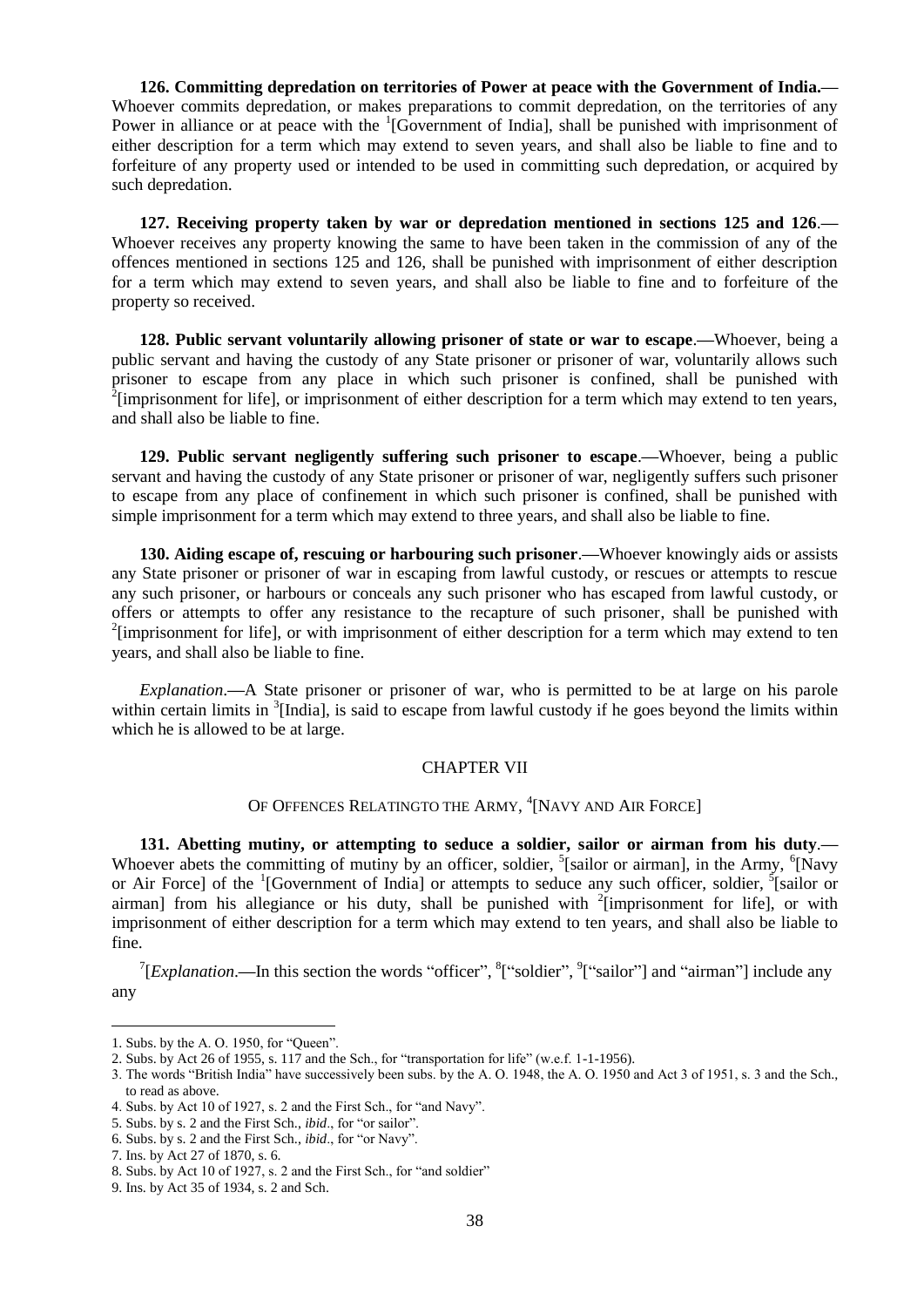person subject to the  $\frac{1}{2}$ [Army Act,  $\frac{2}{1}$ [the Army Act, 1950 (46 of 1950)],  $\frac{3}{1}$ [the Naval Discipline Act,  $\frac{4***}{1}$ the <sup>4\*\*\*</sup>the <sup>5</sup>Indian Navy (Discipline) Act,1934 (34 of 1934)] <sup>6</sup>[the Air Force Act or <sup>7</sup>[the Air Force Act, 1950 (45 of 1950)]], as the case may be].]

**132. Abetment of mutiny, if mutiny is committed in consequence thereof**.**—**Whoever abets the committing of mutiny by an officer, soldier, <sup>8</sup>[sailor or airman], in the Army, <sup>9</sup>[Navy or Air Force] of the  $10$ [Government of India], shall, if mutiny be committed in consequence of that abetment, be punished with death or with  $\frac{11}{11}$  [imprisonment for life], or imprisonment of either description for a term which may extend to ten years, and shall also be liable to fine.

**133. Abetment of assault by soldier, sailor or airman on his superior officer, when in execution**  of his office.—Whoever abets an assault by an officer, soldier, <sup>8</sup>[sailor or airman], in the Army, <sup>9</sup>[Navy or Air Force] of the <sup>10</sup>[Government of India], on any superior officer being in the execution of his office, shall be punished with imprisonment of either description for a term which may extend to three years, and shall also be liable to fine.

**134. Abetment of such assault, if the assault committed**.**—**Whoever abets an assault by an officer, soldier,  ${}^{8}$ [sailor or airman], in the Army,  ${}^{9}$ [Navy or Air Force] of the  ${}^{10}$ [Government of India], on any superior officer being in the execution of his office, shall, if such assault be committed in consequence of that abetment be punished with imprisonment of either description for a term which may extend to seven years, and shall also be liable to fine.

**135. Abetment of desertion of soldier, sailor or airman**.**—**Whoever, abets the desertion of any officer, soldier,  ${}^{8}$ [sailor or airman], in the Army,  ${}^{9}$ [Navy or Air Force] of the  ${}^{10}$ [Government of India], shall be punished with imprisonment of either description for a term which may extend to two years, or with fine, or with both.

**136. Harbouring deserter**.**—**Whoever, except as hereinafter excepted, knowing or having reason to believe that an officer, soldier, <sup>8</sup>[sailor or airman], in the Army, <sup>9</sup>[Navy or Air Force] of the <sup>10</sup>[Government of India], has deserted, harbours such officer, soldier, <sup>8</sup>[sailor or airman], shall be punished with imprisonment of either description for a term which may extend to two years, or with fine or with both.

*Exception*.**—**This provision does not extend to the case in which the harbour is given by a wife to her husband.

**137. Deserter concealed on board merchant vessel through negligence of master**.**—**The master or person in charge of a merchant vessel, on board of which any deserter from the Army, <sup>9</sup>[Navy or Air Force] of the <sup>10</sup>[Government of India] is concealed, shall, though ignorant of such concealment, be liable to a penalty not exceeding five hundred rupees, if he might have known of such concealment but for some neglect of his duty as such master or person in charge, or but for some want of discipline on board of the vessel.

**138. Abetment of act of insubordination by soldier, sailor or airman**.**—**Whoever abets what he knows to be an act of insubordination by an officer, soldier,  ${}^{8}$ [sailor or airman], in the Army,  ${}^{9}$ [Navy or air Force], of the <sup>10</sup>[Government of India], shall, if such act of insubordination be committed in consequence of that abetment, be punished with imprisonment of either description for a term which may extend to six months, or with fine, or with both.

<sup>1.</sup> Subs. by Act 10 of 1927, s. 2 and the First Sch., for "Articles or War for the better government of Her Majesty's Army, or to the Articles of War contained in Act No. 5 of 1869".

<sup>2.</sup> Subs. by Act 3 of 1951, s. 3 and the Sch., for "the Indian Army Act, 1911".

<sup>3.</sup> Ins. by Act 35 of 1934, s. 2 and the Sch.

<sup>4.</sup> The words "or that Act as modified by" omitted by the A. O. 1950.

<sup>5.</sup> Now *see* the Navy Act, 1957 (62 of 1957).

<sup>6.</sup> Subs. by Act 14 of 1932, s. 130 and the Sch., for "or the Air Force Act".

<sup>7.</sup> Subs. by Act 3 of 1951, s. 3 and the Sch., for "the Indian Air Force Act, 1932".

<sup>8.</sup> Subs. by Act 10 of 1927, s. 2 and the First Sch., for "or sailor".

<sup>9.</sup> Subs. by s. 2 and the First Sch., *ibid*., for "or Navy".

<sup>10.</sup> Subs. by the A. O. 1950, for "Queen".

<sup>11.</sup> Subs. by Act 26 of 1955, s. 117 and the Sch., for "transportation for life" (w.e.f. 1-1-1956).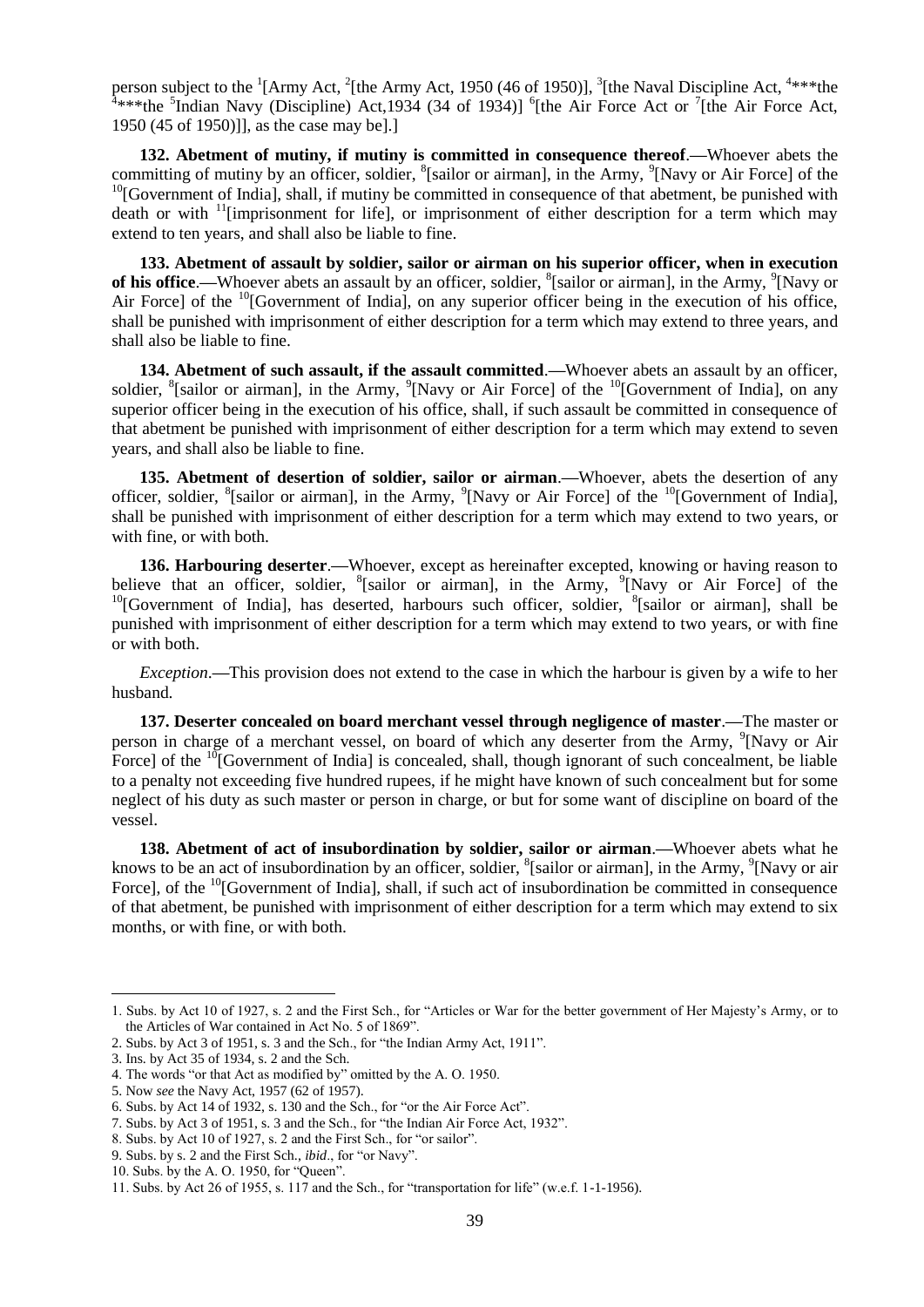**1 138A**. [*Application of foregoing sections to the Indian Marine Service.] Rep. by the Amending Act,*  1934 *(*35 *of* 1934*), s.* 2 *and Sch*.

**139. Persons subject to certain Acts.—No person subject to <sup>2</sup>[the Army Act, <sup>3</sup>[the Army Act, 1950]** (46 of 1950)], the Naval Discipline Act,  ${}^{4}$ [<sup>5</sup>\*\*\*  ${}^{6}$ [the Indian Navy (Discipline) Act, 1934 (34 of 1934)], <sup>7</sup>[the Air Force Act or  ${}^{8}$ [the Air Force Act, 1950 (45 of 1950)]]], is subject to punishment under this Code Code for any of the offences defined in this Chapter.

**140. Wearing garb or carrying token used by soldier, sailor or airman**.**—**Whoever, not being a soldier,  $\frac{9}{5}$ [sailor or airman] in the Military,  $\frac{10}{5}$ [Naval or Air] service of the  $\frac{11}{5}$ [Government of India], wears any garb or carries any token resembling any garb or token used by such a soldier, <sup>9</sup>[sailor or airman] with the intention that it may be believed that he is such a soldier, <sup>9</sup>[sailor or airman], shall be punished with imprisonment of either description for a term which may extend to three months, or with fine which may extend to five hundred rupees, or with both.

### CHAPTER VIII

#### OFOFFENCES AGAINSTTHE PUBLIC TRANQUILLITY

**141. Unlawful assembly**.**—**An assembly of five or more persons is designated an "unlawful assembly", if the common object of the persons composing that assembly is**—**

*First*.—To overawe by criminal force, or show of criminal force,  $^{12}$ [the Central or any State Government or Parliament or the Legislature of any State], or any public servant in the exercise of the lawful power of such public servant; or

*Second*.**—**To resist the execution of any law, or of any legal process; or

*Third*.**—**To commit any mischief or criminal trespass, or other offence; or

*Fourth*.**—**By means of criminal force, or show of criminal force, to any person, to take or obtain possession of any property, or to deprive any person of the enjoyment of a right of way, or of the use of water or other incorporeal right of which he is in possession or enjoyment, or to enforce any right or supposed right; or

*Fifth*.**—**By means of criminal force, or show of criminal force, to compel any person to do what he is not legally bound to do, or to omit to do what he is legally entitled to do.

*Explanation*.**—**An assembly which was not unlawful when it assembled, may subsequently become an unlawful assembly.

**142. Being member of unlawful assembly**.**—**Whoever, being aware of facts which render any assembly an unlawful assembly, intentionally joins that assembly, or continues in it, is said to be a member of an unlawful assembly.

**143. Punishment**.**—**Whoever is a member of an unlawful assembly, shall be punished with imprisonment of either description for a term which may extend to six months, or with fine, or with both.

**144. Joining unlawful assembly armed with deadly weapon**.**—**Whoever, being armed with any deadly weapon, or with anything which, used as a weapon of offence, is likely to cause death, is a member of an unlawful assembly, shall be punished with imprisonment of either description for a term which may extend to two years, or with fine, or with both.

 $\overline{a}$ 

<sup>1.</sup> Ins. by Act 14 of 1887, s. 79.

<sup>2.</sup> Subs. by Act 10 of 1927, s. 2 and the First Sch., for "any Articles of War for the Army of Navy of the Queen, or for any part of such Army or Navy".

<sup>3.</sup> Subs. by Act 3 of 1951, s. 3 and the Sch., for "the Indian Army Act, 1911".

<sup>4.</sup> Ins. by Act 35 of 1934, s. 2 and the Sch.

<sup>5.</sup> The words "or that Act as modified by" omitted by the A. O. 1950.

<sup>6.</sup> Now *see* the Navy Act, 1957 (62 of 1957).

<sup>7.</sup> Subs. by Act 14 of 1932, s. 130 and Sch., for "or the Air Force Act".

<sup>8.</sup> Subs. by Act 3 of 1951, s. 3 and the Sch., for "the Indian Air Force Act, 1932".

<sup>9.</sup> Subs. by Act 10 of 1927, s. 2 and the First Sch., for "or sailor".

<sup>10.</sup> Subs. by s. 2 and the First Sch., *ibid*., for "or Naval".

<sup>11.</sup> Subs. by the A. O. 1950, for "Queen".

<sup>12.</sup> Subs. by the A. O. 1950, for "the Central or any Provincial Government or Legislature".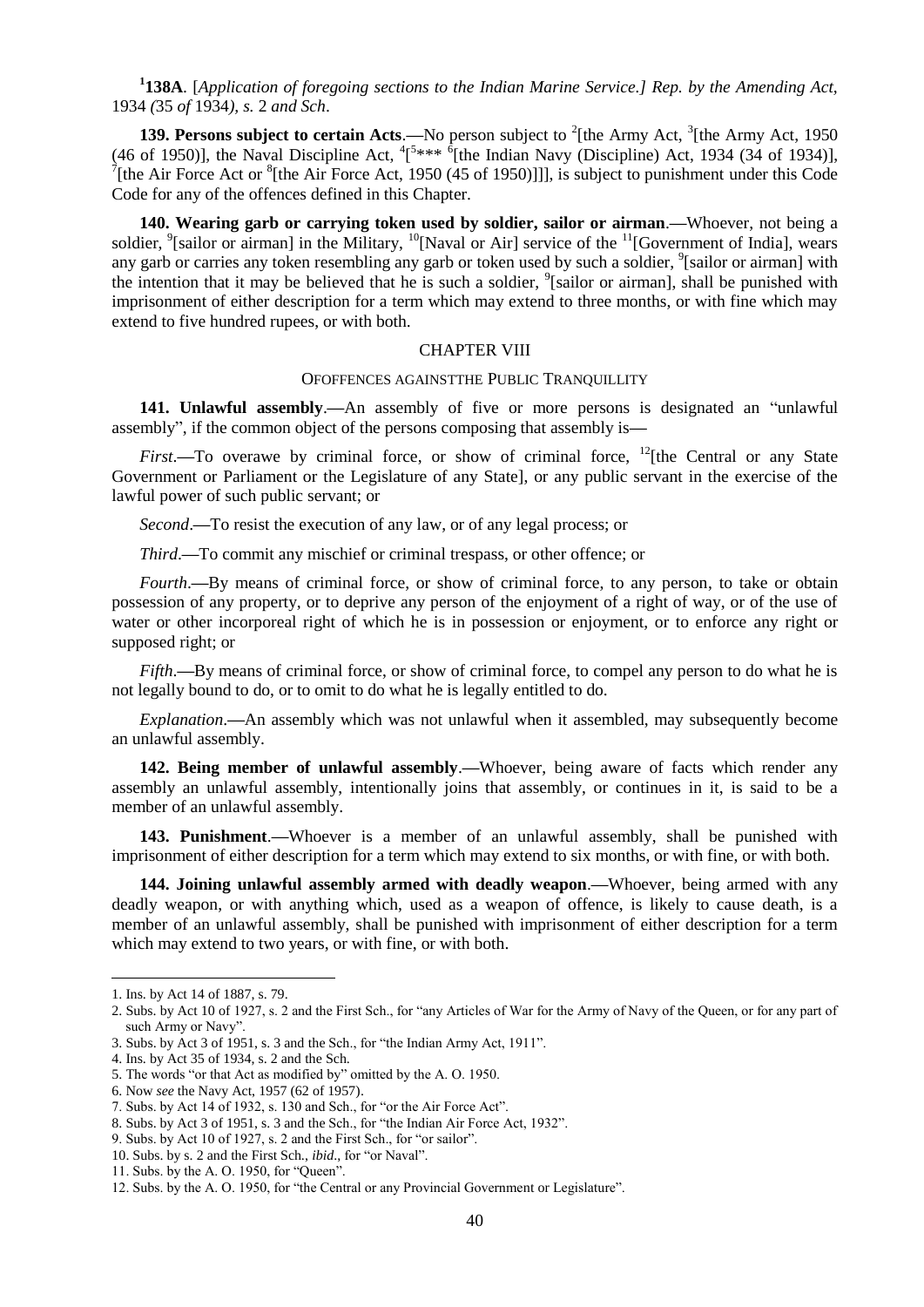**145. Joining or continuing in unlawful assembly, knowing it has been commanded to disperse**.**—**Whoever joins or continues in an unlawful assembly, knowing that such unlawful assembly has been commanded in the manner prescribed by law to disperse, shall be punished with imprisonment of either description for a term which may extent to two years, or with fine, or with both.

**146. Rioting**.**—**Whenever force or violence is used by an unlawful assembly, or by any member thereof, in prosecution of the common object of such assembly, every member of such assembly is guilty of the offence of rioting.

**147. Punishment for rioting**.**—**Whoever is guilty of rioting, shall be punished with imprisonment of either description for a term which may extend to two years, or with fine, or with both.

**148. Rioting, armed with deadly weapon**.**—**Whoever is guilty of rioting, being armed with a deadly weapon or with anything which, used as a weapon of offence, is likely to cause death, shall be punished with imprisonment of either description for a term which may extend to three years, or with fine, or with both.

**149. Every member of unlawful assembly guilty of offence committed in prosecution of common object**.**—**If an offence is committed by any member of an unlawful assembly in prosecution of the common object of that assembly, or such as the members of that assembly knew to be likely to be committed in prosecution of that object, every person who, at the time of the committing of that offence, is a member of the same assembly, is guilty of that offence.

**150. Hiring, or conniving at hiring, of persons to join unlawful assembly**.**—**Whoever hires or engages, or employs, or promotes, or connives at the hiring, engagement or employment of any person to join or become a member of any unlawful assembly, shall be punishable as a member of such unlawful assembly, and for any offence which may be committed by any such person as a member of such unlawful assembly in pursuance of such hiring, engagement or employment, in the same manner as if he had been a member of such unlawful assembly, or himself had committed such offence.

**151. Knowingly joining or continuing in assembly of five or more persons after it has been commanded to disperse**.**—**Whoever knowingly joins or continues in any assembly of five or more persons likely to cause a disturbance of the public peace, after such assembly has been lawfully commanded to disperse, shall be punished with imprisonment of either description for a term which may extend to six months, or with fine, or with both.

*Explanation*.**—**If the assembly is an unlawful assembly within the meaning of section 141, the offender will be punishable under section 145.

**152. Assaulting or obstructing public servant when suppressing riot, etc.—Whoever assaults or** threatens to assault, or obstructs or attempts to obstruct, any public servant in the discharge of his duty as such public servant, in endeavouring to disperse an unlawful assembly, or to suppress a riot or affray, or uses, or threatens, or attempts to use criminal force to such public servant, shall be punished with imprisonment of either description for a term which may extend to three years, or with fine, or with both.

**153. Wantonly giving provocation with intent to cause riot—if rioting be committed; if not committed.—**Whoever malignantly, or wantonly by doing anything which is illegal, gives provocation to any person intending or knowing it to be likely that such provocation will cause the offence of rioting to be committed, shall, if the offence of rioting be committed in consequence of such provocation, be punished with imprisonment of either description for a term which may extend to one year, or with fine, or with both; and if the offence of rioting be not committed, with imprisonment of either description for a term which may extend to six months, or with fine, or with both.

<sup>1</sup>[153A. Promoting enmity between different groups on ground of religion, race, place of birth, **residence, language, etc., and doing acts prejudicial to maintenance of harmony**.**—**(*1*) Whoever**—**

(*a*) by words, either spoken or written, or by signs or by visible representations or otherwise, promotes or attempts to promote, on grounds of religion, race, place of birth, residence, language, caste or community or any other ground whatsoever, disharmony or feelings of enmity, hatred or illwill between different religious, racials, language or regional groups or castes or communities, or

<sup>1.</sup> Subs. by Act 35 of 1969, s. 2, for section 153A.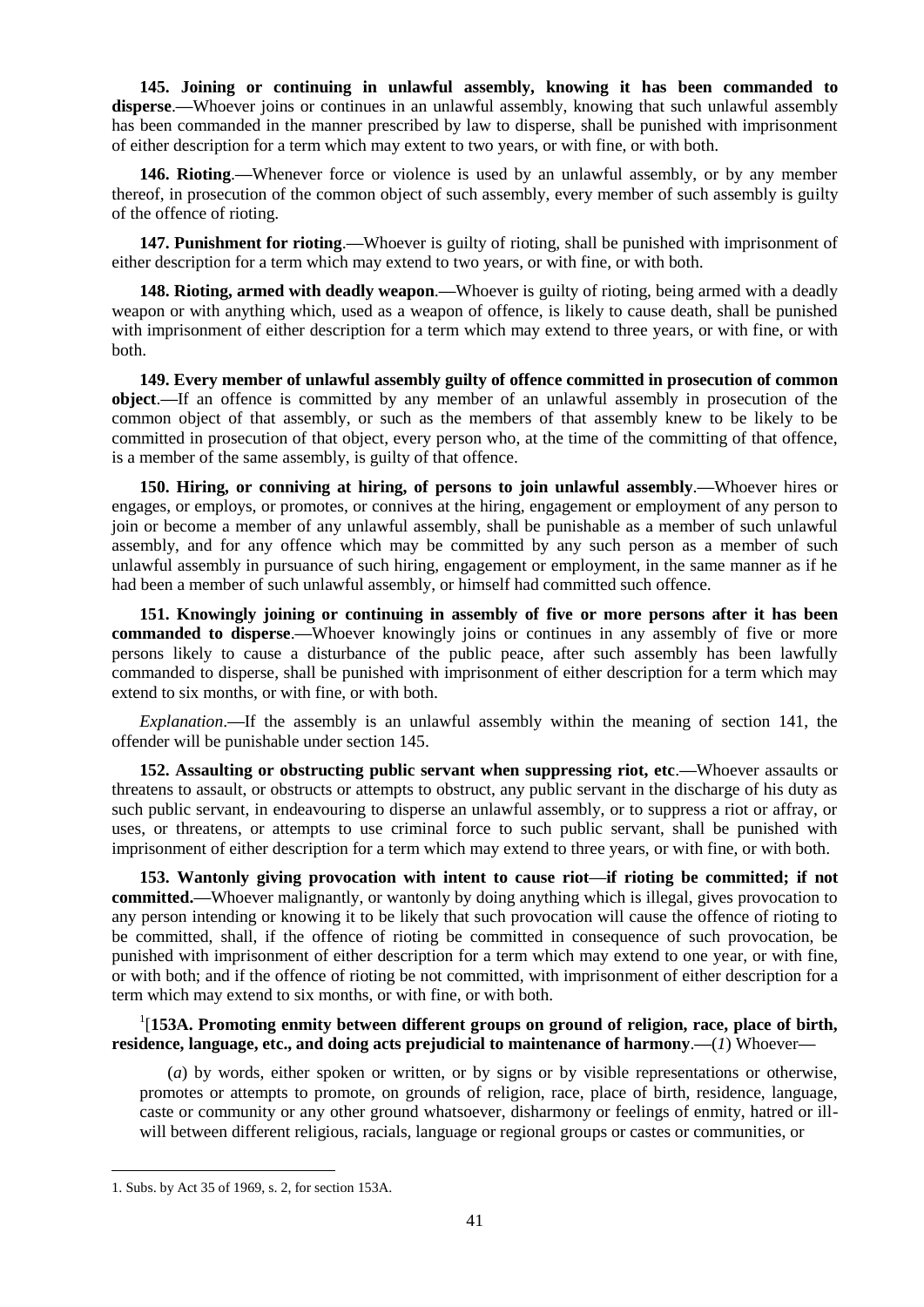(*b*) commits any act which is prejudicial to the maintenance of harmony between different religious, racial, language or regional groups or castes or communities, and which disturbs or is likely to disturb the public tranquillity,  $\frac{1}{2}$ [or]

 $\frac{1}{1}(c)$  organizes any exercise, movement, drill or other similar activity intending that the participants in such activity shall use or be trained to use criminal force or violence or knowing it to be likely that the participants in such activity will use or be trained to use criminal force or violence, or participates in such activity intending to use or be trained to use criminal force or violence or knowing it to be likely that the participants in such activity will use or be trained to use criminal force or violence, against any religious, racial, language or regional group or caste or community and such activity for any reason whatsoever causes or is likely to cause fear or alarm or a feeling of insecurity amongst members of such religious, racial, language or regional group or caste or community,]

shall be punished with imprisonment which may extend to three years, or with fine, or with both.

**(***2***) Offence committed in place of worship, etc**.**—**Whoever commits an offence specified in sub-section (*1*) in any place of worship or in any assembly engaged in the performance of religious worship or religious ceremonies, shall be punished with imprisonment which may extend to five years and shall also be liable to fine.]

**2 [153AA. Punishment for knowingly carrying arms in any procession or organising, or holding or taking part in any mass drill or mass training with arms**.**—**Whoever knowingly carries arms in any procession or organizes or holds or takes part in any mass drill or mass training with arms in any public place in contravention of any public notice or order issued or made under section 144A of the Code of Criminal Procedure, 1973 (2 of 1974) shall be punished with imprisonment for a term which may extend to six months and with fine which may extend to two thousand rupees.

*Explanation*.**—**"Arms" means articles of any description designed or adapted as weapons for offence or defence and includes firearms, sharp edged weapons, lathis*, dandas* and sticks].

1 [**153B. Imputations, assertions prejudicial to national integration**.**—**(*1*) Whoever, by words either spoken or written or by signs or by visible representations or otherwise,**—**

(*a*) makes or publishes any imputation that any class of persons cannot, by reason of their being members of any religious, racial, language or regional group or caste or community, bear true faith and allegiance to the Constitution of India as by law established or uphold the sovereignty and integrity of India, or

(*b*) asserts, counsels, advises, propagates or publishes that any class of persons shall, by reason of their being members of any religious, racial, language or regional group or caste or community, be denied, or deprived of their rights as citizens of India, or

(*c*) makes or publishes and assertion, counsel, plea or appeal concerning the obligation of any class of persons, by reason of their being members of any religious, racial, language or regional group or caste or community, and such assertion, counsel, plea or appeal causes or is likely to cause disharmony or feelings of enmity or hatred or ill-will between such members and other persons,

shall be punished with imprisonment which may extend to three years, or with fine, or with both.

(*2*) Whoever commits an offence specified in sub-section (*1*) in any place of worship or in any assembly engaged in the performance of religious worship or religious ceremonies, shall be punished with imprisonment which may extend to five years and shall also be liable to fine.]

**154. Owner or occupier of land on which an unlawful assembly is held**.**—**Whenever any unlawful assembly or riot takes place, the owner or occupier of the land upon which such unlawful assembly is held, or such riot is committed, and any person having or claiming an interest in such land, shall be punishable with fine not exceeding one thousand rupees, if he or his agent or manager, knowing that such offence is being or has been committed, or having reason to believe it is likely to be committed, do not give the earliest notice thereof in his or their power to the principal officer at the nearest police-station,

1

<sup>1.</sup> Ins. by Act 31 of 1972, s. 2.

<sup>2.</sup> Ins. by Act 25 of 2005, s. 44 (w.e.f. 23-6-2005).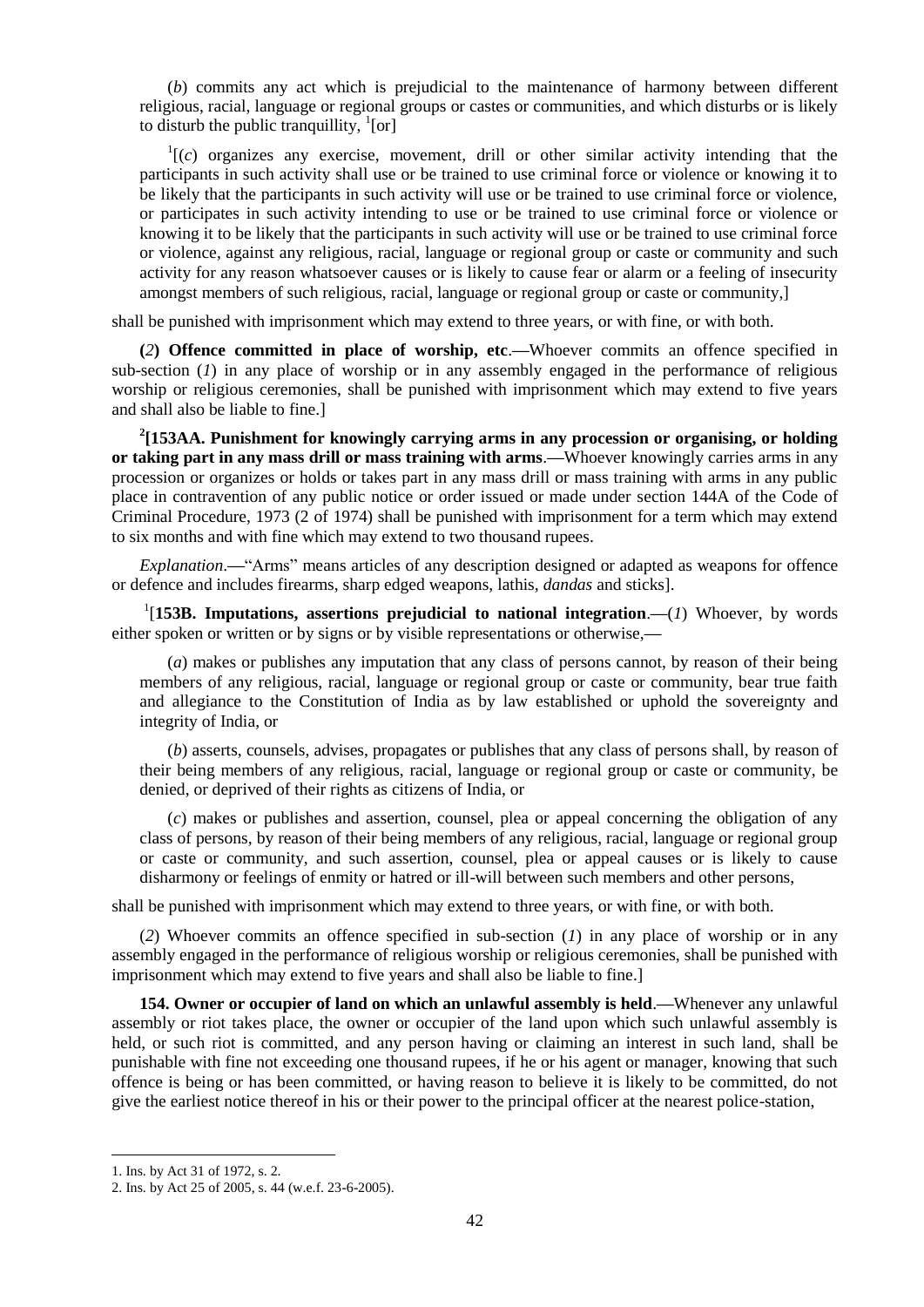and do not, in the case of his or their having reason to believe that it was about to be committed, use all lawful means in his or their power to prevent it and, in the event of its taking place, do not use all lawful means in his or their power to disperse or suppress the riot or unlawful assembly.

**155. Liability of person for whose benefit riot is committed**.**—**Whenever a riot is committed for the benefit or on behalf of any person who is the owner or occupier of any land respecting which such riot takes place or who claims any interest in such land, or in the subject of any dispute which gave rise to the riot, or who has accepted or derived any benefit therefrom, such person shall be punishable with fine, if he or his agent or manager, having reason to believe that such riot was likely to be committed or that the unlawful assembly by which such riot was committed was likely to be held, shall not respectively use all lawful means in his or their power to prevent such assembly or riot from taking place, and for suppressing and dispersing the same.

**156. Liability of agent of owner or occupier for whose benefit riot is committed**.**—**Whenever a riot is committed for the benefit or on behalf of any person who is the owner or occupier of any land respecting which such riot takes place, or who claims any interest in such land, or in the subject of any dispute which gave rise to the riot, or who has accepted or derived any benefit therefrom,

the agent or manager of such person shall be punishable with fine, if such agent or manager, having reason to believe that such riot was likely to be committed, or that the unlawful assembly by which such riot was committed was likely to be held, shall not use all lawful means in his power to prevent such riot or assembly from taking place and for suppressing and dispersing the same.

**157. Harbouring persons hired for an unlawful assembly**.**—**Whoever harbours, receives or assembles, in any house or premises in his occupation or charge, or under his control any persons knowing that such persons have been hired, engaged or employed, or are about to be hired, engaged or employed, to join or become members of an unlawful assembly, shall be punished with imprisonment of either description for a term which may extend to six months, or with fine, or with both.

**158. Being hired to take part in an unlawful assembly or riot**.**—**Whoever is engaged, or hired, or offers or attempts to be hired or engaged, to do or assist in doing any of the acts specified in section 141, shall be punished with imprisonment of either description for a term which may extend to six months, or with fine, or with both,

**or to go armed**.**—**and whoever, being so engaged or hired as aforesaid, goes armed, or engages or offers to go armed, with any deadly weapon or with anything which used as a weapon of offence is likely to cause death, shall be punished with imprisonment of either description for a term which may extend to two years, or with fine, or with both.

**159. Affray**.**—**When two or more persons, by fighting in a public place, disturb the public peace, they are said to "commit an affray".

**160. Punishment for committing affray**.**—**Whoever commits an affray, shall be punished with imprisonment of either description for a term which may extend to one month, or with fine which may extend to one hundred rupees, or with both.

## CHAPTER IX

#### OFOFFENCES BY OR RELATING TO PUBLIC SERVANTS

### **161 to 165A**. *Rep. by the Prevention of Corruption Act,* 1988 *(*49 *of* 1988*), s.* 31*.*

**166. Public servant disobeying law, with intent to cause injury to any person**.**—**Whoever, being a public servant, knowingly disobeys any direction of the law as to the way in which he is to conduct himself as such public servant, intending to cause, or knowing it to be likely that he will by such disobedience, cause injury to any person, shall be punished with simple imprisonment for a term which may extend to one year, or with fine, or with both.

#### *IIIustration*

A, being an officer directed by law to take property in execution, in order to satisfy a decree pronounced in Z's favour by a Court of Justice, knowingly disobeys that direction of law, with the knowledge that he is likely thereby to cause injury to Z. A has committed the offence defined in this section.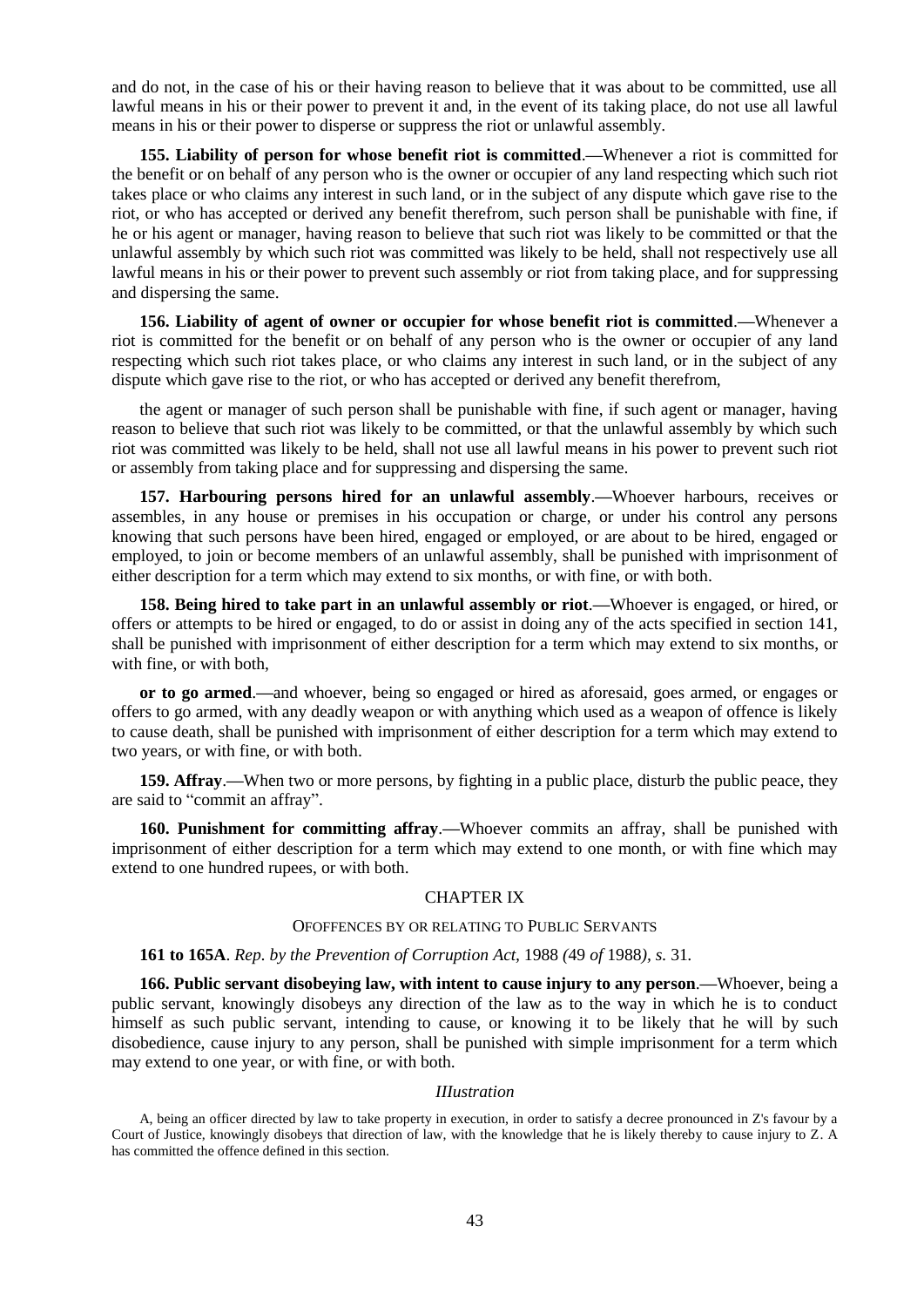**1 [166A. Public servant disobeying direction under law**.**—**Whoever, being a public servant,**—**

(*a*) knowingly disobeys any direction of the law which prohibits him from requiring the attendance at any place of any person for the purpose of investigation into an offence or any other matter, or

(*b*) knowingly disobeys, to the prejudice of any person, any other direction of the law regulating the manner in which he shall conduct such investigation, or

(*c*) fails to record any information given to him under sub-section (*1*) of section 154 of the Code of Criminal Procedure, 1973 (2 of 1974), in relation to cognizable offence punishable under section 326A, section 326B, section 354, section 354B, section 370, section 370A, section 376, section 376A, section 376B, section 376C, section 376D, section 376E or section 509,

shall be punished with rigorous imprisonment for a term which shall not be less than six months but which may extend to two years, and shall also be liable to fine.

**166B. Punishment for non-treatment of victim**.**—**Whoever, being in charge of a hospital, public or private, whether run by the Central Government, the State Government, local bodies or any other person, contravenes the provisions of section 357C of the Code of Criminal Procedure, 1973 (2 of 1974), shall be punished with imprisonment for a term which may extend to one year or with fine or with both.]

**167. Public servant framing an incorrect document with intent to cause injury**.**—**Whoever, being a public servant, and being, as  $\frac{1}{2}$ [such public servant, charged with the preparation or translation of any document or electronic record, frames, prepares or translates that document or electronic record] in a manner which he knows or believes to be incorrect, intending thereby to cause or knowing it to be likely that he may thereby cause injury to any person, shall be punished with imprisonment of either description for a term which may extend to three years, or with fine, or with both.

**168. Public servant unlawfully engaging in trade**.**—**Whoever, being a public servant, and being legally bound as such public servant not to engage in trade, engages in trade, shall be punished with simple imprisonment for a term which may extend to one year, or with fine, or with both.

**169. Public servant unlawfully buying or bidding for property**.**—**Whoever, being a public servant, and being legally bound as such public servant, not to purchase or bid for certain property, purchases or bids for that property, either in his own name or in the name of another, or jointly, or in shares with others, shall be punished with simple imprisonment for a term which may extend to two years, or with fine, or with both; and the property, if purchased, shall be confiscated.

**170. Personating a public servant**.**—**Whoever pretends to hold any particular office as a public servant, knowing that he does not hold such office or falsely personates any other person holding such office, and in such assumed character does or attempts to do any act under colour of such office, shall be punished with imprisonment of either description for a term which may extend to two years, or with fine, or with both.

**171. Wearing garb or carrying token used by public servant with fraudulent intent**.**—**Whoever, not belonging to a certain class of public servants, wears any garb or carries any token resembling any garb or token used by that class of public servants, with the intention that it may be believed, or with the knowledge that it is likely to be believed, that he belongs to that class of public servants, shall be punished with imprisonment of either description for a term which may extend to three months, or with fine which may extend to two hundred rupees, or with both.

# 3 [CHAPTER IXA

## OF OFFENCESRELATING TO ELECTIONS

**171A. "Candidate", "Electoral right" defined**.**—**For the purposes of this Chapter**—**

 ${}^4$ [(*a*) "candidate" means a person who has been nominated as a candidate at any election;]

<sup>1.</sup> Ins. by Act 13 of 2013, s. 3 (w.e.f. 03-02-2013).

<sup>2.</sup> Subs. by Act 21 of 2000, s. 91 and the First Sch., for certain words (w.e.f. 17-10-2000).

<sup>3.</sup> Ins. by Act 39 of 1920, s. 2.

<sup>4.</sup> Subs. by Act 40 of 1975, s. 9, for cl. (*a*).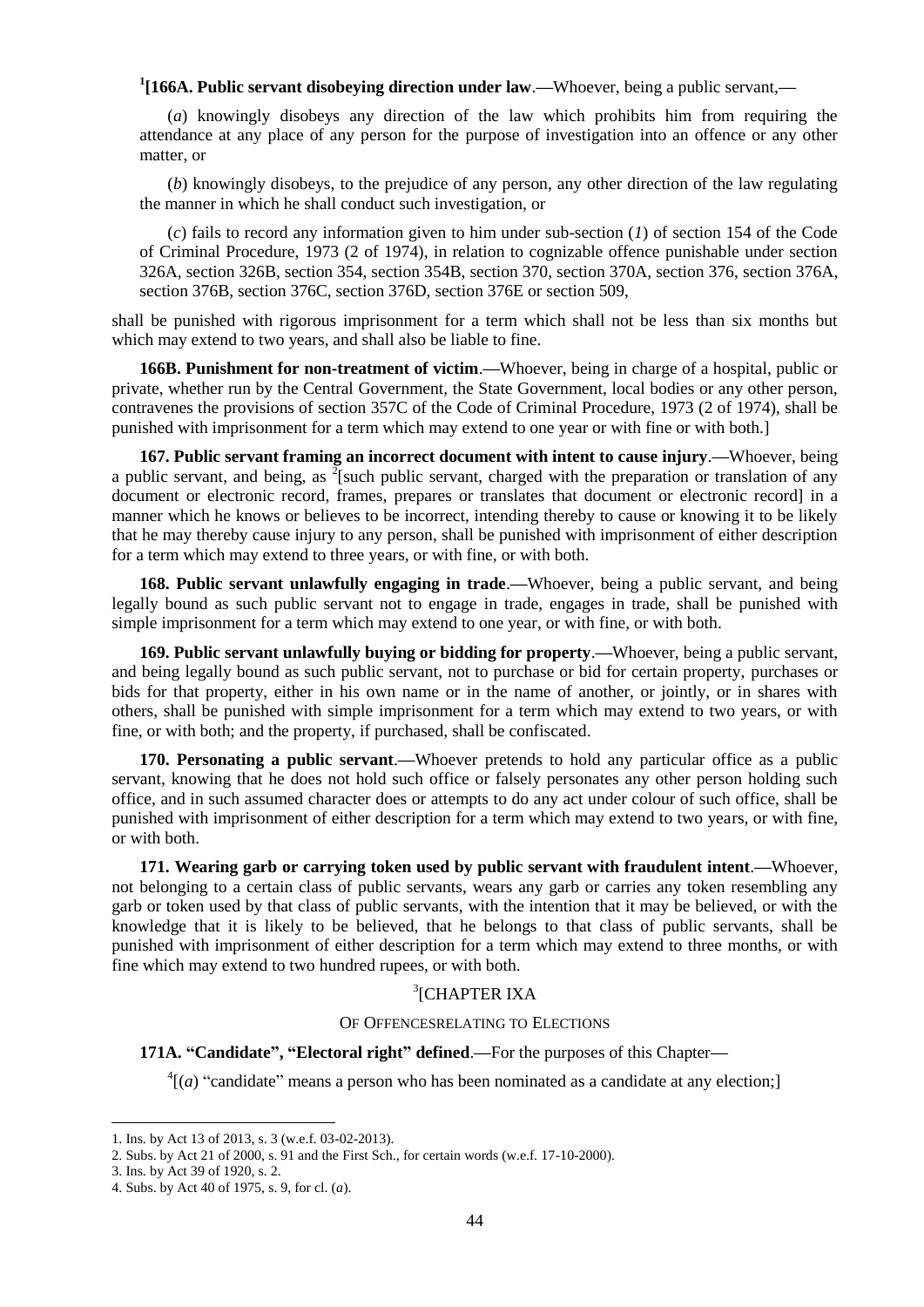(*b*) "electoral right" means the right of a person to stand, or not to stand as, or to withdraw from being, a candidate or to vote or refrain from voting at an election.

#### **171B. Bribery**.**—**(*1*) Whoever**—**

(*i*) gives a gratification to any person with the object of inducing him or any other person to exercise any electoral right or of rewarding any person for having exercised any such right; or

(*ii*) accepts either for himself or for any other person any gratification as a reward for exercising any such right or for inducing or attempting to induce any other person to exercise any such right,

commits the offence of bribery:

Provided that a declaration of public policy or a promise of public action shall not be an offence under this section.

(*2*) A person who offers, or agrees to give, or offers or attempts to procure, a gratification shall be deemed to give a gratification.

(*3*) A person who obtains or agrees to accept or attempts to obtain a gratification shall be deemed to accept a gratification, and a person who accepts a gratification as a motive for doing what he does not intend to do, or as a reward for doing what he has not done, shall be deemed to have accepted the gratification as a reward.

**171C. Undue influence at elections**.**—**(*1*) Whoever voluntarily interferes or attempts to interfere with the free exercise of any electoral right commits the offence of undue influence at an election.

(*2*) Without prejudice to the generality of the provisions of sub-section (*1*), whoever**—**

(*a*) threatens any candidate or voter, or any person in whom a candidate or voter is interested, with injury of any kind, or

(*b*) induces or attempts to induce a candidate or voter to believe that he or any person in whom he is interested will become or will be rendered an object of Divine displeasure or of spiritual censure,

shall be deemed to interfere with the free exercise of the electoral right of such candidate or voter, within the meaning of sub-section (*1*).

(*3*) A declaration of public policy or a promise of public action or the mere exercise or a legal right without intent to interfere with an electoral right, shall not be deemed to be interference within the meaning of this section.

**171D. Personation at elections**.**—**Whoever at an election applies for a voting paper on votes in the name of any other person, whether living or dead, or in a fictitious name, or who having voted once at such election applies at the same election for a voting paper in his own name, and whoever abets, procures or attempts to procure the voting by any person in any such way, commits the offence of personation at an election.

<sup>1</sup>[Provided that nothing in this section shall apply to a person who has been authorised to vote as proxy for an elector under any law for the time being in force in so far as he votes as a proxy for such elector.]

**171E. Punishment for bribery**.**—**Whoever commits the offence of bribery shall be punished with imprisonment of either description for a term which may extend to one year, or with fine, or with both:

Provided that bribery by treating shall be punished with fine only.

*Explanation*.**—**"Treating" means that form of bribery where the gratification consists in food, drink, entertainment, or provision.

**171F. Punishment for undue influence or personation at an election**.**—**Whoever commits the offence of undue influence or personation at an election shall be punished with imprisonment of either description for a term which may extend to one year or with fine, or with both.

<sup>1.</sup> The proviso ins. by Act 24 of 2003, s. 5 (w.e.f. 22-9-2003).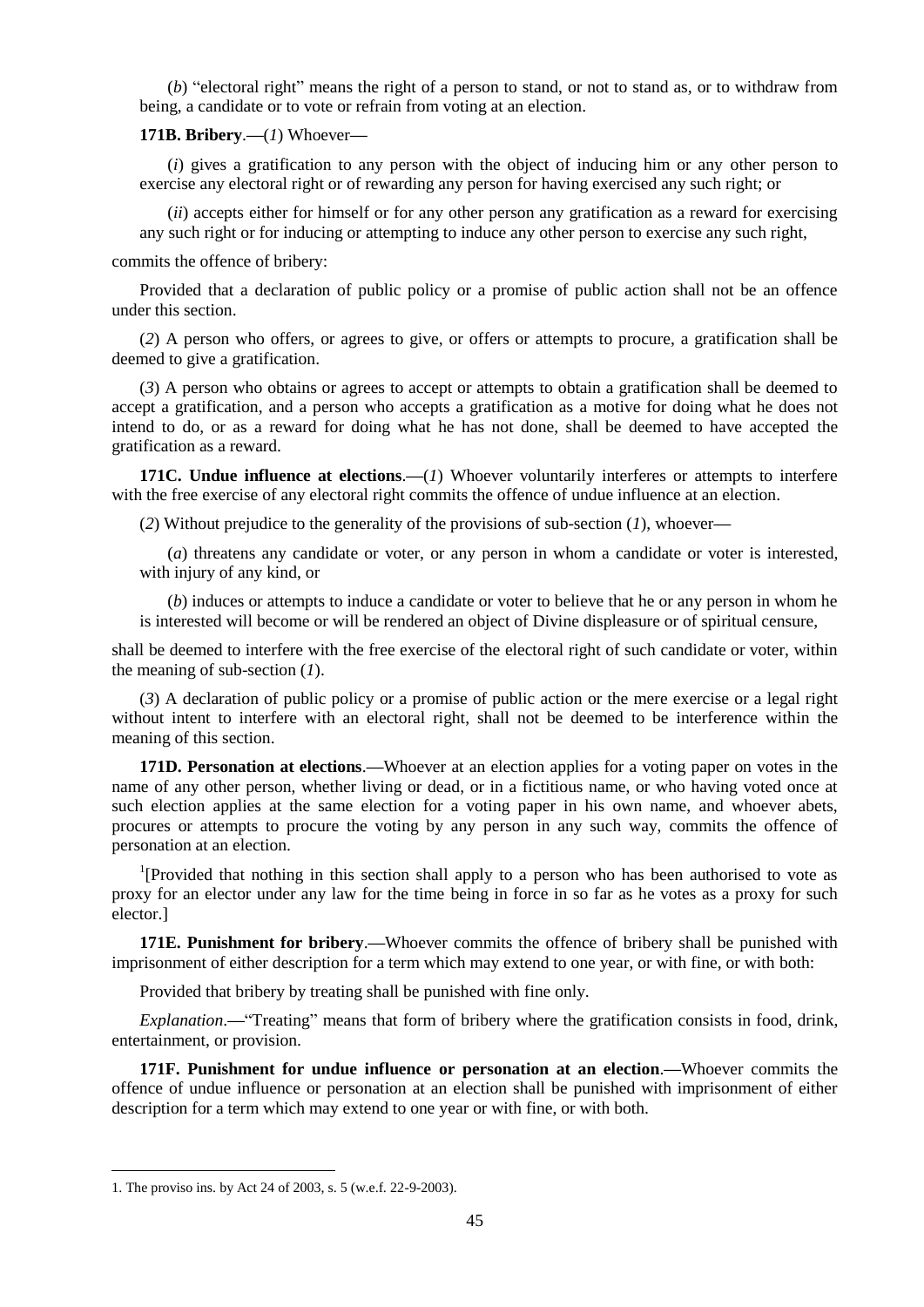**171G. False statement in connection with an election**.**—**Whoever with intent to affect the result of an election makes or publishes any statement purporting to be a statement of fact which is false and which he either knows or believes to be false or does not believe to be true, in relation to the personal character or conduct of any candidate shall be punished with fine.

**171H. Illegal payments in connection with an election**.**—**Whoever without the general or special authority in writing of a candidate incurs or authorises expenses on account of the holding of any public meeting, or upon any advertisement, circular or publication, or in any other way whatsoever for the purpose of promoting or procuring the election of such candidate, shall be punished with fine which may extend to five hundred rupees:

Provided that if any person having incurred any such expenses not exceeding the amount of ten rupees without authority obtains within ten days from the date on which such expenses were incurred the approval in writing of the candidate, he shall be deemed to have incurred such expenses with the authority of the candidate.

**171-I. Failure to keep election accounts**.**—**Whoever being required by any law for the time being in force or any rule having the force of law to keep accounts of expenses incurred at or in connection with an election fails to keep such accounts shall be punished with fine which may extend to five hundred rupees.]

# CHAPTER X

# OF CONTEMPTSOF THE LAWFUL AUTHORITYOF PUBLIC SERVANTS

**172. Absconding to avoid service of summons or other proceeding**.**—**Whoever absconds in order to avoid being served with a summons, notice or order proceeding from any public servant legally competent, as such public servant, to issue such summons, notice or order, shall be punished with simple imprisonment for a term which may extend to one month, or with fine which may extend to five hundred rupees, or with both;

or, if the summons or notice or order is to attend in person or by agent, or to  $\frac{1}{1}$  produce a document or an electronic record in a Court of Justice], with simple imprisonment for a term which may extend to six months, or with fine which may extend to one thousand rupees, or with both.

**173. Preventing service of summons or other proceeding, or preventing publication thereof**.**—** Whoever in any manner intentionally prevents the serving on himself, or on any other person, of any summons, notice or order proceeding from any public servant legally competent, as such public servant, to issue such summons, notice or order,

or intentionally prevents the lawful affixing to any place of any such summons, notice or order,

or intentionally removes any such summons, notice or order from any place to which it is lawfully affixed,

or intentionally prevents the lawful making of any proclamation, under the authority of any public servant legally competent, as such public servant, to direct such proclamation to be made,

shall be punished with simple imprisonment for a term which may extend to one month, or with fine which may extend to five hundred rupees, or with both;

or, if the summons, notice, order or proclamation is to attend in person or by agent, or  $2$ [to produce a document or electronic record in a Court of Justice] with simple imprisonment for a term which may extend to six months, or with fine which may extend to one thousand rupees, or with both.

**174. Non-attendance in obedience to an order from public servant**.**—**Whoever, being legally bound to attend in person or by an agent at a certain place and time in obedience to a summons, notice, order, or proclamation proceeding from any public servant legally competent, as such public servant, to issue the same,

intentionally omits to attend at that place or time, or departs from the place where he is bound to attend before the time at which it is lawful for him to depart,

1

<sup>1.</sup> Subs. by Act 21 of 2000, s. 91 and the First Sch., for "produce a document in a Court of Justice" (w.e.f. 17-10-2000).

<sup>2.</sup> Subs. by s. 91 and the First Sch., *ibid*., for "to produce a document in a Court of Justice" (w.e.f. 17-10-2000).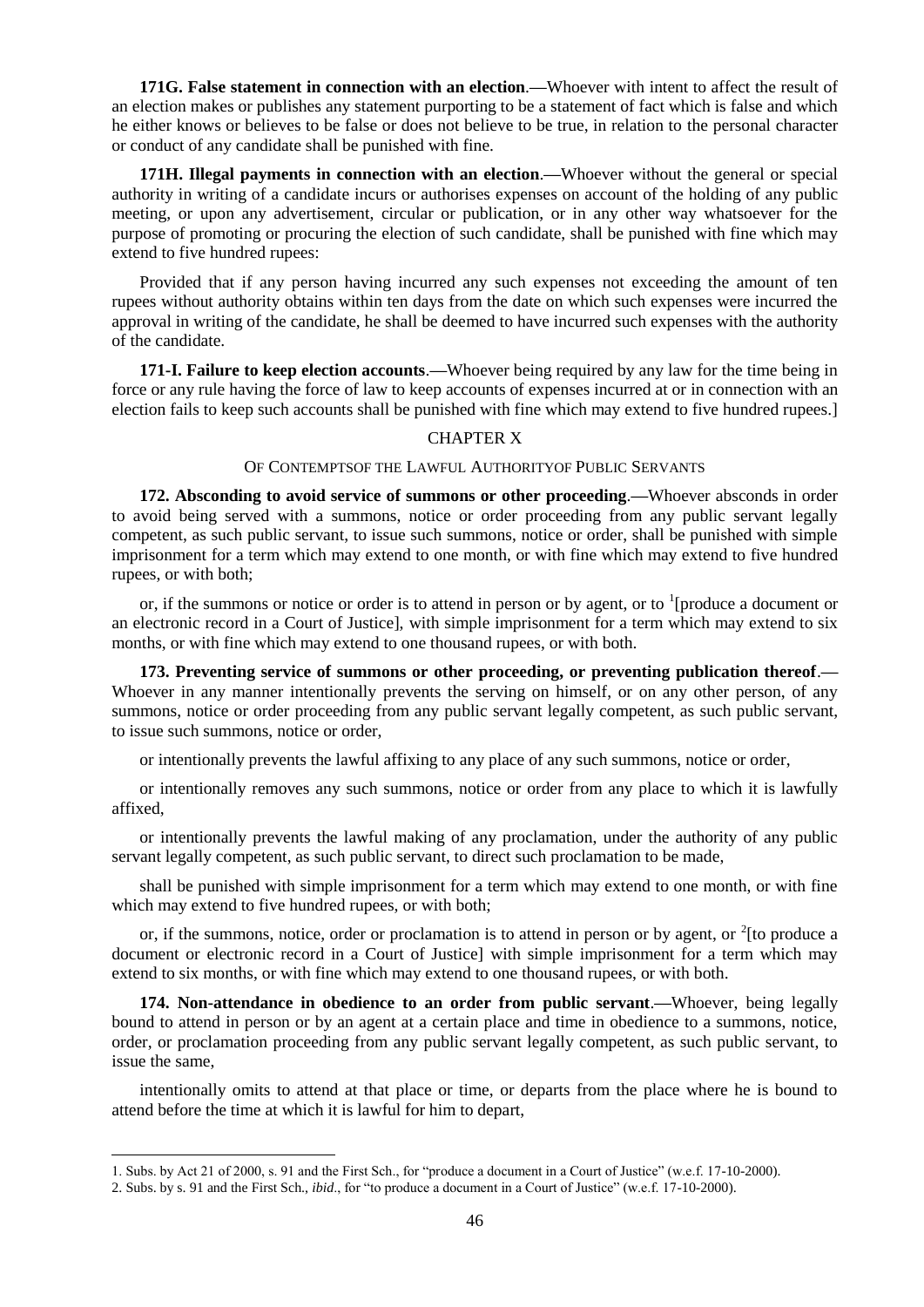shall be punished with simple imprisonment for a term which may extend to one month, or with fine which may extend to five hundred rupees, or with both;

or, if the summons, notice, order or proclamation is to attend in person or by agent in a Court of Justice, with simple imprisonment for a term which may extend to six months, or with fine which may extend to one thousand rupees, or with both.

#### *Illustrations*

(*a*) A, being legally bound to appear before the <sup>1</sup> [High Court] at Calcutta, in obedience to a subpoena issuing from that Court, intentionally omits to appear. A has committed the offence defined in this section.

(*b*) A, being legally bound to appear before a <sup>2</sup>[District Judge], as a witness, in obedience to a summons issued by that <sup>2</sup>[District Judge] intentionally omits to appear. A has committed the offence defined in this section.

**3 [174A .Non-appearance in response to a proclamation under section 82 of Act 2 of 1974**.**—** Whoever fails to appear at the specified place and the specified time as required by a proclamation published under sub-section (*1*) of section 82 of the Code of Criminal Procedure, 1973 shall be punished with imprisonment for a term which may extend to three years or with fine or with both, and where a declaration has been made under sub-section (*4*) of that section pronouncing him as a proclaimed offender, he shall be punished with imprisonment for a term which may extend to seven years and shall also be liable to fine.]

**175. Omission to produce document to public servant by person legally bound to produce it**.**—** Whoever, being legally bound to produce or deliver up any <sup>4</sup>[document or electronic record] to any public servant, as such, intentionally omits so to produce or deliver up the same, shall be punished with simple imprisonment for a term which may extend to one month, or with fine which may extend to five hundred rupees, or with both;

or, if the <sup>4</sup>[document or electronic record] is to be produced or delivered up to a Court of Justice, with simple imprisonment for a term which may extend to six months, or with fine which may extend to one thousand rupees, or with both.

## *Illustration*

A, being legally bound to produce a document before a  ${}^{5}$ [District Court], intentionally omits to produce the same. A has committed the offence defined in this section.

**176. Omission to give notice or information to public servant by person legally bound to give it**.**—**Whoever, being legally bound to give any notice or to furnish information on any subject to any public servant, as such, intentionally omits to give such notice or to furnish such information in the manner and at the time required by law, shall be punished with simple imprisonment for a term which may extend to one month, or with fine which may extend to five hundred rupees, or with both;

or, if the notice or information required to be given respects the commission of an offence, or is required for the purpose of preventing the commission of an offence, or in order to the apprehension of an offender, with simple imprisonment for a term which may extend to six months, or with fine which may extend to one thousand rupees, or with both;

 $<sup>6</sup>$ [or, if the notice or information required to be given is required by an order passed under</sup> sub-section (*1*) of section 565 of the Code of Criminal Procedure, 1898 (5 of 1898), with imprisonment of either description for a term which may extend to six months, or with fine which may extend to one thousand rupees, or with both.]

**177. Furnishing false information**.**—**Whoever, being legally bound to furnish information on any subject to any public servant, as such, furnishes, as true, information on the subject which he knows or has reason to believe to be false shall be punished with simple imprisonment for a term which may extend to six months, or with fine which may extend to one thousand rupees, or with both;

<sup>1.</sup> Subs. by the A. O. 1950, for "Supreme Court".

<sup>2.</sup> Subs. *ibid.,* for "Zila Judge".

<sup>3.</sup> Ins. by Act 25 of 2005, s. 44 (w.e.f. 23-6-2005).

<sup>4.</sup> Subs. by Act 21 of 2000, s. 91 and the First Sch., for "document" (w.e.f. 17-10-2000).

<sup>5.</sup> Subs. by the A.O. 1950, for "Zila Court".

<sup>6.</sup> Added by Act 22 of 1939, s. 2.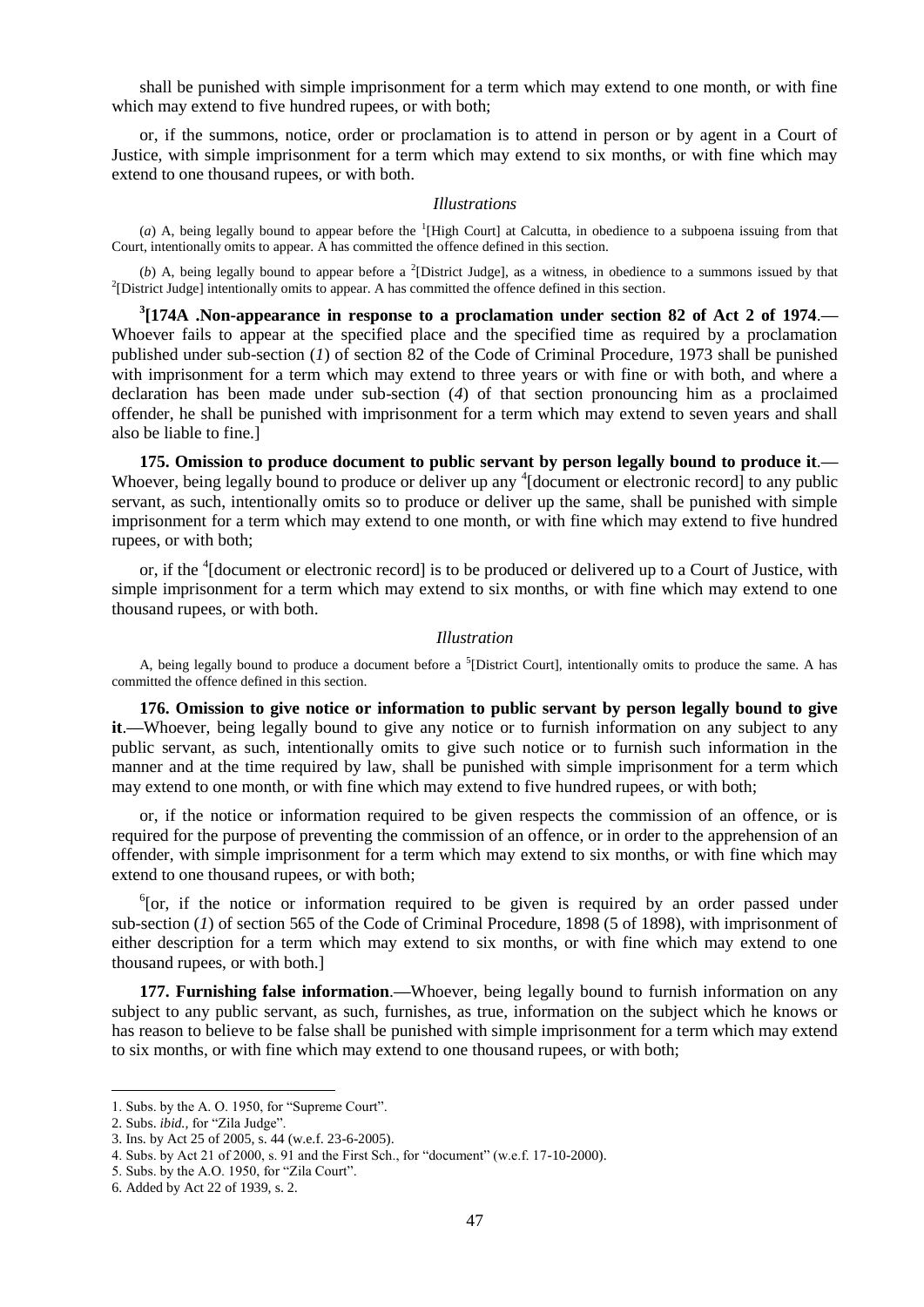or, if the information which he is legally bound to give respects the commission of an offence, or is required for the purpose of preventing the commission of an offence, or in order to the apprehension of an offender, with imprisonment of either description for a term which may extend to two years, or with fine, or with both.

#### *Illustrations*

(*a*) A, a landholder, knowing of the commission of a murder within the limits of his estate, wilfully misinforms the Magistrate of the district that the death has occurred by accident in consequence of the bite of a snake. A is guilty of the offence defined in this section.

(*b*) A, a village watchman, knowing that a considerable body of strangers has passed through his village in order to commit a dacoity in the house of Z, a wealthy merchant residing in a neighbouring place, and being bound under clause 5, section VII, <sup>1</sup>Regulation III, 1821, of the Bengal Code, to give early and punctual information of the above fact to the officer of the nearest police-station, wilfully misinforms the police officer that a body of suspicious characters passed through the village with a view to commit dacoity in a certain distant place in a different direction. Here A is guilty of the offence defined in the latter part of this section.

<sup>2</sup>[*Explanation*.—In section 176 and in this section the word "offence" includes any act committed at any place out of  $\frac{3}{1}$ [India], which, if committed in  $\frac{3}{1}$ [India], would be punishable under any of the following sections, namely, 302, 304, 382, 392, 393, 394, 395, 396, 397, 398, 399, 402, 435, 436, 449, 450, 457, 458, 459 and 460; and the word "offender" includes any person who is alleged to have been guilty of any such act.]

**178. Refusing oath or affirmation when duly required by public servant to make it**.**—**Whoever refuses to bind himself by an oath <sup>4</sup>[or affirmation] to state the truth, when required so to bind himself by a public servant legally competent to require that he shall so bind himself, shall be punished with simple imprisonment for a term which may extend to six months, or with fine which may extend to one thousand rupees, or with both.

**179. Refusing to answer public servant authorised to question**.**—**Whoever, being legally bound to state the truth on any subject to any public servant, refuses to answer any question demanded of him touching that subject by such public servant in the exercise of the legal powers of such public servant, shall be punished with simple imprisonment for a term which may extend to six months, or with fine which may extend to one thousand rupees, or with both.

**180. Refusing to sign statement**.**—**Whoever refuses to sign any statement made by him, when required to sign that statement by a public servant legally competent to require that he shall sign that statement, shall be punished with simple imprisonment for a term which may extend to three months, or with fine which may extend to five hundred rupees, or with both.

**181. False statement on oath or affirmation to public servant or person authorised to administer an oath or affirmation.—Whoever, being legally bound by an oath <sup>4</sup>[or affirmation] to state** the truth on any subject to any public servant or other person authorized by law to administer such oath <sup>4</sup>[or affirmation], makes, to such public servant or other person as aforesaid, touching that subject, any statement which is false, and which he either knows or believes to be false or does not believe to be true, shall be punished with imprisonment of either description for a term which may extend to three years, and shall also be liable to fine.

5 [**182. False information, with intent to cause public servant to use his lawful power to the injury of another person**.**—**Whoever gives to any public servant any information which he knows or believes to be false, intending thereby to cause, or knowing it to be likely that he will thereby cause, such public servant**—**

(*a*) to do or omit anything which such public servant ought not to do or omit if the true state of facts respecting which such information is given were known by him, or

(*b*) to use the lawful power of such public servant to the injury or annoyance of any person,

<sup>1.</sup> Rep. by Act 17 of 1862, s. VII and Sch.

<sup>2.</sup> Added by Act 3 of 1894, s. 5.

<sup>3.</sup> The words "British India" have successively been subs. by the A. O. 1948, the A. O. 1950 and Act 3 of 1951, s. 3 and the Sch., to read as above.

<sup>4.</sup> Ins. by Act 10 of 1873, s. 15.

<sup>5.</sup> Subs. by Act 3 of 1895, s. 1, for section 182.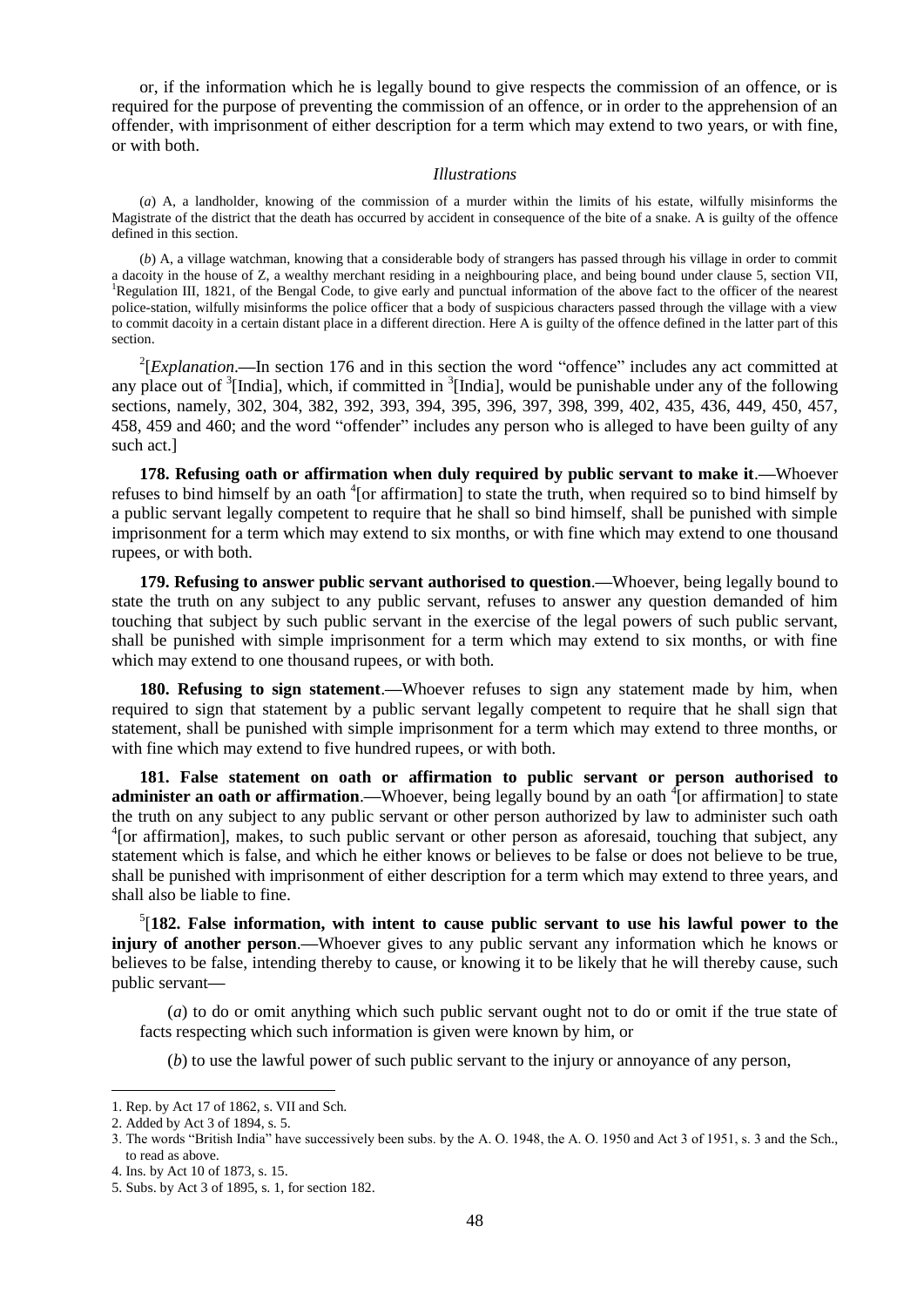shall be punished with imprisonment of either description for a term which may extend to six months, or with fine which may extend to one thousand rupees, or with both.

#### *Illustrations*

(*a*) A informs a Magistrate that Z, a police-officer, subordinate to such Magistrate, has been guilty of neglect of duty or misconduct, knowing such information to be false, and knowing it to be likely that the information will cause the Magistrate to dismiss Z. A has committed the offence defined in this section.

(*b*) A falsely informs a public servant that Z has contraband salt in a secret place, knowing such information to be false, and knowing that it is likely that the consequence of the information will be a search of Z's premises, attended with annoyance to Z. A has committed the offence defined in this section.

(*c*) A falsely informs a policeman that he has been assaulted and robbed in the neighbourhood of a particular village. He does not mention the name of any person as one of his assailants, but knows it to be likely that in consequence of this information the police will make enquiries and institute searches in the village to the annoyance of the villagers or some of them. A has committed an offence under this section.]

**183. Resistance to the taking of property by the lawful authority of a public servant**.**—**Whoever offers any resistance to the taking of any property by the lawful authority of any public servant, knowing or having reason to believe that he is such public servant, shall be punished with imprisonment of either description for a term which may extend to six months, or with fine which may extend to one thousand rupees, or with both.

**184. Obstructing sale of property offered for sale by authority of public servant**.**—**Whoever intentionally obstructs any sale of property offered for sale by the lawful authority of any public servant, as such, shall be punished with imprisonment of either description for a term which may extend to one month, or with fine which may extend to five hundred rupees, or with both.

**185. Illegal purchase or bid for property offered for sale by authority of public servant**.**—** Whoever, at any sale of property held by the lawful authority of a public servant, as such, purchases or bids for any property on account of any person, whether himself or any other, whom he knows to be under a legal incapacity to purchase that property at that sale, or bids for such property not intending to perform the obligations under which he lays himself by such bidding, shall be punished with imprisonment of either description for a term which may extend to one month, or with fine which may extend to two hundred rupees, or with both.

**186. Obstructing public servant in discharge of public functions**.**—**Whoever voluntarily obstructs any public servant in the discharge of his public functions, shall be punished with imprisonment of either description for a term which may extend to three months, or with fine which may extend to five hundred rupees, or with both.

**187. Omission to assist public servant when bound by law to give assistance**.**—**Whoever, being bound by law to render or furnish assistance to any public servant in the execution of his public duty, intentionally omits to give such assistance, shall be punished with simple imprisonment for a term which may extend to one month, or with fine which may extend to two hundred rupees, or with both;

and if such assistance be demanded of him by a public servant legally competent to make such demand for the purposes of executing any process lawfully issued by a Court of Justice, or of preventing the commission of an offence, or suppressing a riot, or affray, or of apprehending a person charged with or guilty of an offence, or of having escaped from lawful custody, shall be punished with simple imprisonment for a term which may extend to six months, or with fine which may extend to five hundred rupees, or with both.

**188. Disobedience to order duly promulgated by public servant**.**—**Whoever, knowing that, by an order promulgated by a public servant lawfully empowered to promulgate such order, he is directed to abstain from a certain act, or to take certain order with certain property in his possession or under his management, disobeys such direction,

shall, if such disobedience causes or tends to cause obstruction, annoyance or injury, or risk of obstruction, annoyance or injury, to any persons lawfully employed, be punished with simple imprisonment for a term which may extend to one month or with fine which may extend to two hundred rupees, or with both;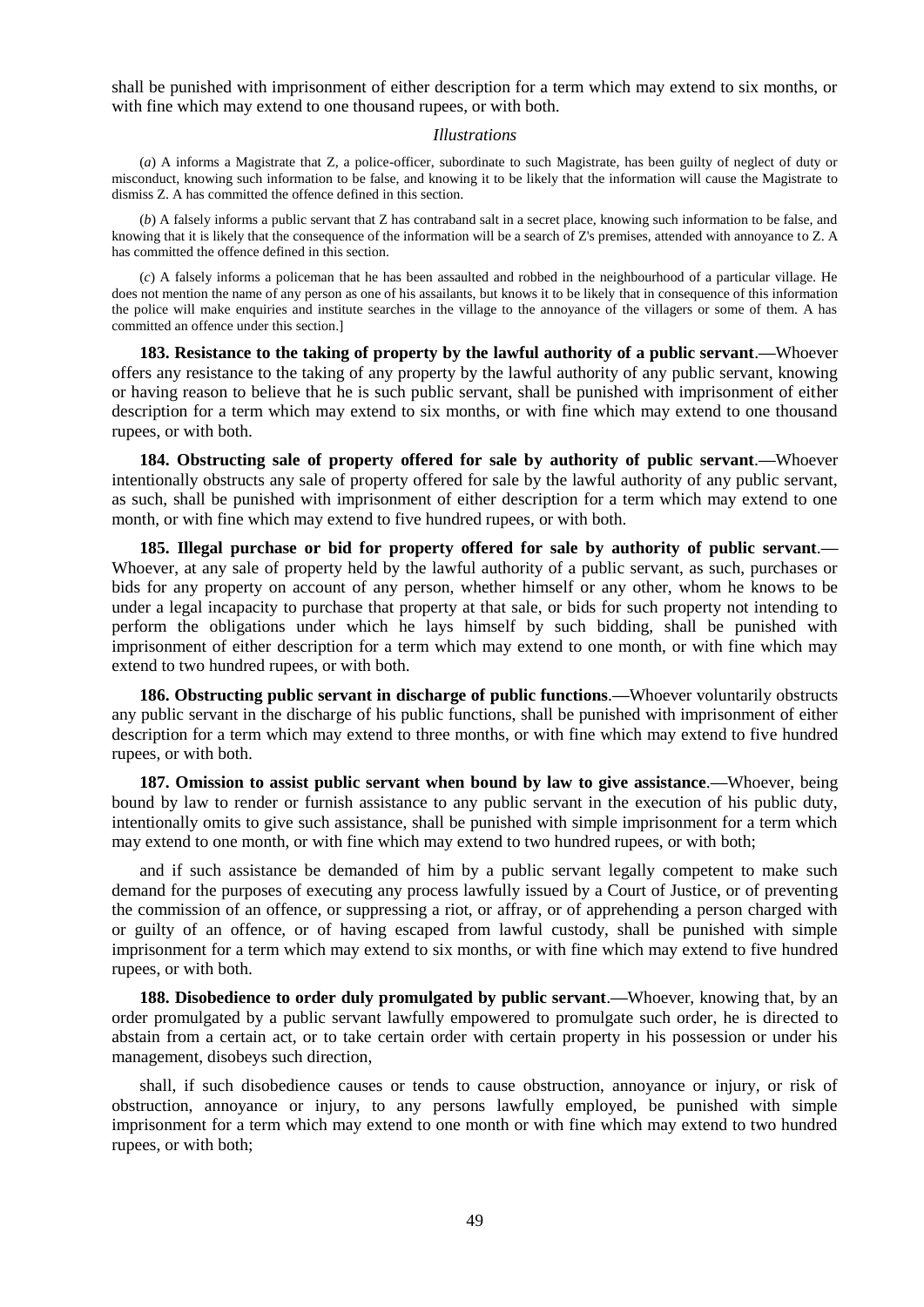and if such disobedience causes or tends to cause danger to human life, health or safety, or causes or tends to cause a riot or affray, shall be punished with imprisonment of either description for a term which may extend to six months, or with fine which may extend to one thousand rupees, or with both.

*Explanation*.**—**It is not necessary that the offender should intend to produce harm, or contemplate his disobedience as likely to produce harm. It is sufficient that he knows of the order which he disobeys, and that his disobedience produces, or is likely to produce, harm.

#### *Illustration*

An order is promulgated by a public servant lawfully empowered to promulgate such order, directing that a religious procession shall not pass down a certain street. A knowingly disobeys the order, and thereby causes danger of riot. A has committed the offence defined in this section.

**189. Threat of injury to public servant**.**—**Whoever holds out any threat of injury to any public servant, or to any person in whom he believes that public servant to be interested, for the purpose of inducing that public servant to do any act, or to forbear or delay to do any act, connected with the exercise of the public functions of such public servant, shall be punished with imprisonment of either description for a term which may extend to two years, or with fine, or with both.

**190. Threat of injury to induce person to refrain from applying for protection to public servant**.**—**Whoever holds out any threat of injury to any person for the purpose of inducing that person to refrain or desist from making a legal application for protection against any injury to any public servant legally empowered as such to give such protection, or to cause such protection to be given, shall be punished with imprisonment of either description for a term which may extend to one year, or with fine, or with both.

## CHAPTER XI

# OF FALSE EVIDENCEAND OFFENCES AGAINST PUBLIC JUSTICE

**191. Giving false evidence**.**—**Whoever, being legally bound by an oath or by an express provision of law to state the truth, or being bound by law to make a declaration upon any subject, makes any statement which is false, and which he either knows or believes to be false or does not believe to be true, is said to give false evidence.

*Explanation1*.**—**A statement is within the meaning of this section, whether it is made verbally or otherwise.

*Explanation 2*.**—**A false statement as to the belief of the person attesting is within the meaning of this section, and a person may be guilty of giving false evidence by stating that he believes a thing which he does not believe, as well as by stating that he knows a thing which he does not know.

## *Illustrations*

(*a*) A, in support of a just claim which B has against Z for one thousand rupees, falsely swears on a trial that he heard Z admit the justice of B's claim. A has given false evidence.

(*b*) A, being bound by an oath to state the truth, states that he believes a certain signature to be the handwriting of Z, when he does not believe it to be the handwriting of Z. Here A states that which he knows to be false, and therefore gives false evidence.

(*c*) A, knowing the general character of Z's handwriting, states that he believes a certain signature to be the handwriting of Z; A in good faith believing it to be so. Here A's statement is merely as to his belief, and is true as to his belief, and therefore, although the signature may not be the handwriting of Z, A has not given false evidence.

(*d*) A, being bound by an oath to state the truth, states that he knows that Z was at a particular place on a particular day, not knowing anything upon the subject. A gives false evidence whether Z was at that place on the day named or not.

(*e*) A, an interpreter or translator, gives or certifies as a true interpretation or translation of a statement or document which he is bound by oath to interpret or translate truly, that which is not and which he does not believe to be a true interpretation or translation. A has given false evidence.

**192. Fabricating false evidence.—Whoever causes any circumstance to exist or <sup>1</sup>[makes any false** entry in any book or record, or electronic record or makes any document or electronic record containing a false statement,] intending that such circumstance, false entry or false statement may appear in evidence

<sup>1.</sup> Subs. by Act 21 of 2000, s. 91 and the First Sch., for certain words (w.e.f. 17-10-2000).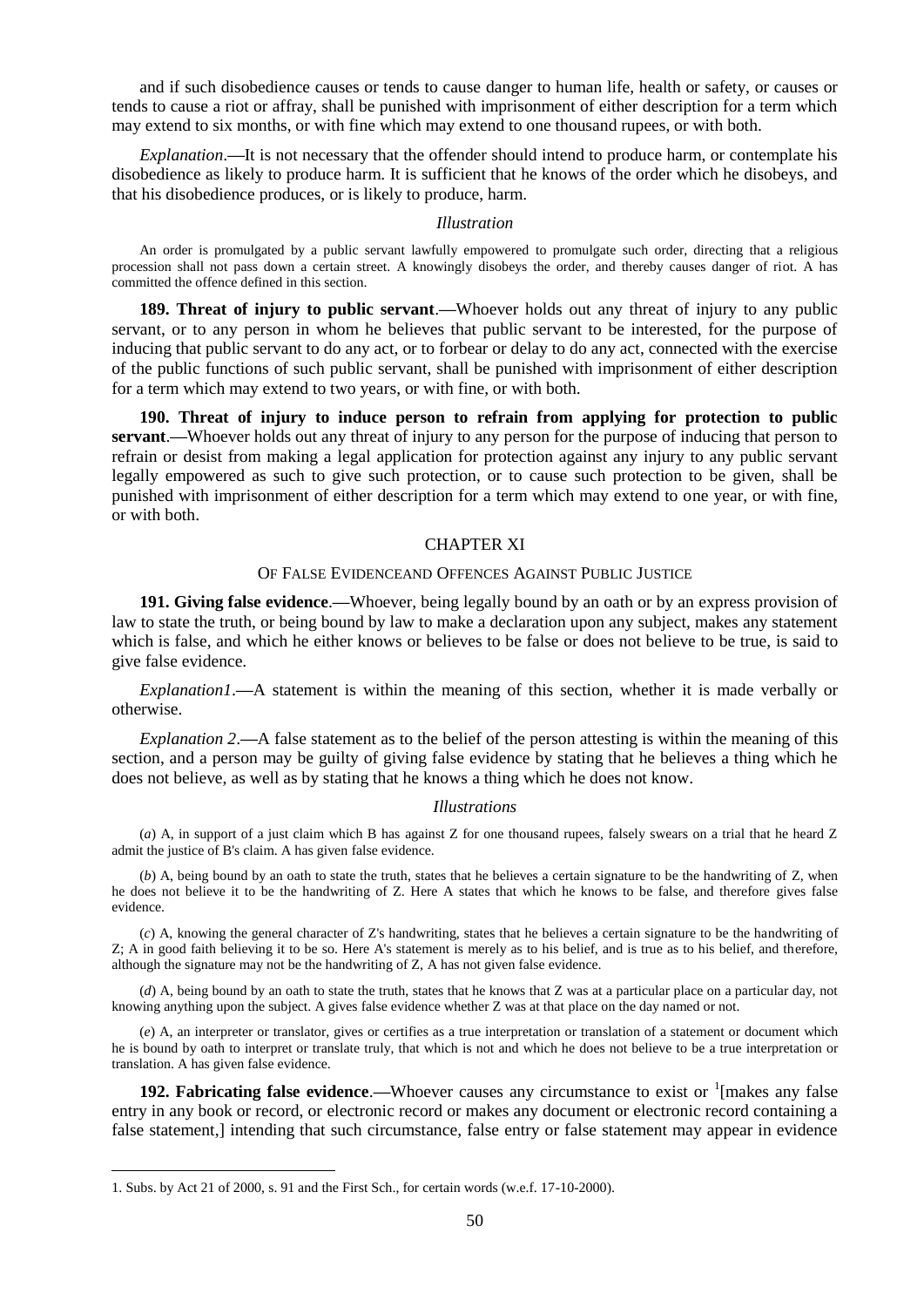in a judicial proceeding, or in a proceeding taken by law before a public servant as such, or before an arbitrator, and that such circumstance, false entry or false statement, so appearing in evidence, may cause any person who in such proceeding is to form an opinion upon the evidence, to entertain an erroneous opinion touching any point material to the result of such proceeding is said "to fabricate false evidence".

#### *Illustrations*

(*a*) A puts jewels into a box belonging to Z, with the intention that they may be found in that box, and that this circumstance may cause Z to be convicted of theft. A has fabricated false evidence.

(*b*) A makes a false entry in his shop-book for the purpose of using it as corroborative evidence in a Court of Justice. A has fabricated false evidence.

(*c*) A, with the intention of causing Z to be convicted of a criminal conspiracy, writes a letter in imitation of Z's handwriting, purporting to be addressed to an accomplice in such criminal conspiracy, and puts the letter in a place which he knows that the officers of the police are likely to search. A has fabricated false evidence.

**193. Punishment for false evidence**.**—**Whoever intentionally gives false evidence in any of a judicial proceeding, or fabricates false evidence for the purpose of being used in any stage of a judicial proceeding, shall be punished with imprisonment of either description for a term which may extend to seven years, and shall also be liable to fine;

and whoever intentionally gives or fabricates false evidence in any other case, shall be punished with imprisonment of either description for a term which may extend to three years, and shall also be liable to fine.

*Explanation 1.*—A trial before a Court-martial<sup>1\*\*\*</sup> is a judicial proceeding.

*Explanation 2*.**—**An investigation directed by law preliminary to a proceeding before a Court of Justice, is a stage of a judicial proceeding, though that investigation may not take place before a Court of Justice.

### *Illustration*

A, in an enquiry before a Magistrate for the purpose of ascertaining whether Z ought to be committed for trial, makes on oath a statement which he knows to be false. As this enquiry is a stage of a judicial proceeding, A as given false evidence.

*Explanation 3*.**—**An investigation directed by a Court of Justice according to law, and conducted under the authority of a Court of Justice, is a stage of a judicial proceeding, though that investigation may not take place before a Court of Justice.

#### *Illustration*

A, in an enquiry before an officer deputed by a Court of Justice to ascertain on the spot the boundaries of land, makes on oath a statement which he knows to be false. As this enquiry is a stage of a judicial proceeding, A has given false evidence.

**194. Giving or fabricating false evidence with intent to procure conviction of capital offence**.**—** Whoever gives or fabricates false evidence, intending thereby to cause, or knowing it to be likely that he will thereby cause, any person to be convicted of an offence which is capital  $2$ [by the law for the time being in force in <sup>3</sup>[India]] shall be punished with <sup>4</sup>[imprisonment for life], or with rigorous imprisonment for a term which may extend to ten years, and shall also be liable to fine;

**If innocent person be thereby convicted and executed**.**—**and if an innocent person be convicted and executed in consequence of such false evidence, the person who gives such false evidence shall be punished either with death or the punishment hereinbefore described.

**195. Giving or fabricating false evidence with intent to procure conviction of offence punishable**  with imprisonment for life or imprisonment.—Whoever gives or fabricates false evidence intending thereby to cause, or knowing it to be likely that he will thereby cause, any person to be convicted of an offence which  $2$ [by the law for the time being in force in  $3$ [India]] is not capital, but punishable with <sup>4</sup>[imprisonment for life], or imprisonment for a term of seven years or upwards, shall be punished as a person convicted of that offence would be liable to be punished.

<sup>1.</sup> The words "or before a Military Court of Request" rep. by Act 13 of 1889, s. 2 and Sch.

<sup>2.</sup> Subs. by the A.O. 1948, for "by the law of British India or England".

<sup>3.</sup> Subs. by Act 3 of 1951, s. 3 and the Sch., for "the States".

<sup>4.</sup> Subs. by Act 26 of 1955, s. 117 and the Sch., for "transportation for life" (w.e.f. 1-1-1956).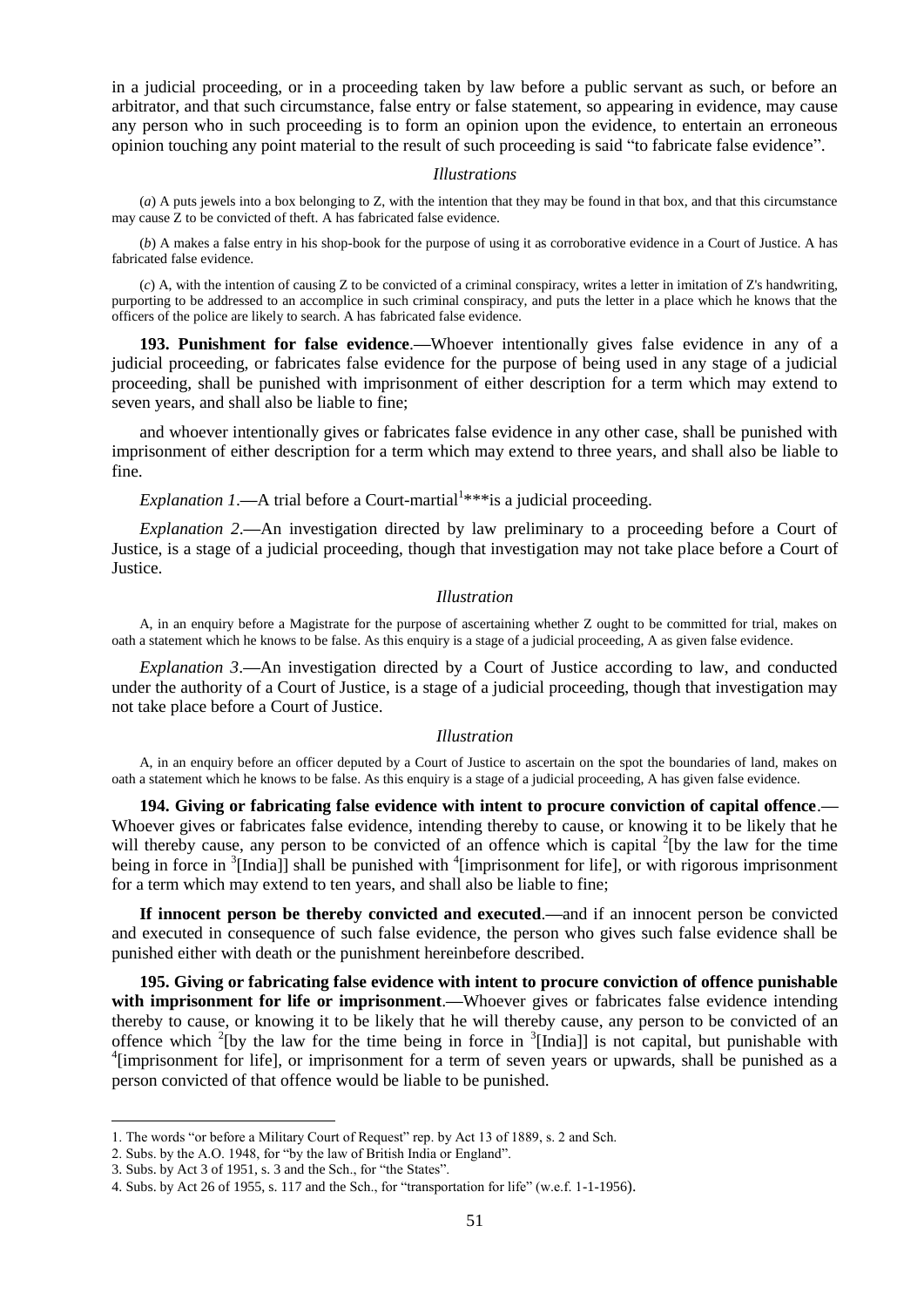#### *Illustration*

A gives false evidence before a Court of Justice, intending thereby to cause Z to be convicted of a dacoity. The punishment of dacoity is <sup>1</sup>[imprisonment for life], or rigorous imprisonment for a term which may extend to ten years, with or without fine. A, therefore, is liable to  $2$ [imprisonment for life] or imprisonment, with or without fine.

**3 [195A. Threatening any person to give false evidence**.**—**Whoever threatens another with any injury to his person, reputation or property or to the person or reputation of any one in whom that person is interested, with intent to cause that person to give false evidence shall be punished with imprisonment of either description for a term which may extend to seven years, or with fine, or with both;

and if innocent person is convicted and sentenced in consequence of such false evidence, with death or imprisonment for more than seven years, the person who threatens shall be punished with the same punishment and sentence in the same manner and to the same extent such innocent person is punished and sentenced.]

**196. Using evidence known to be false**.**—**Whoever corruptly uses or attempts to use as true or genuine evidence any evidence which he knows to be false or fabricated, shall be punished in the same manner as if he gave or fabricated false evidence.

**197. Issuing or signing false certificate**.**—**Whoever issues or signs any certificate required by law to be given or signed, or relating to any fact of which such certificate is by law admissible in evidence, knowing or believing that such certificate is false in any material point, shall be punished in the same manner as if he gave false evidence.

**198. Using as true a certificate known to be false**.**—**Whoever corruptly uses or attempts to use any such certificate as a true certificate, knowing the same to be false in any material point, shall be punished in the same manner as if he gave false evidence.

**199. False statement made in declaration which is by law receivable as evidence**.**—**Whoever, in any declaration made or subscribed by him, which declaration any Court of Justice, or any public servant or other person, is bound or authorised by law to receive as evidence of any fact, makes any statement which is false, and which he either knows or believes to be false or does not believe to be true, touching any point material to the object for which the declaration is made or used, shall be punished in the same manner as if he gave false evidence.

**200. Using as true such declaration knowing it to be false**.**—**Whoever corruptly uses or attempts to use as true any such declaration, knowing the same to be false in any material point, shall be punished in the same manner as if he gave false evidence.

*Explanation*.**—**A declaration which is inadmissible merely upon the ground of some informality, is a declaration within the meaning of sections 199 and 200.

**201. Causing disappearance of evidence of offence, or giving false information to screen offender**.**—**Whoever, knowing or having reason to believe that an offence has been committed, causes any evidence of the commission of that offence to disappear, with the intention of screening the offender from legal punishment, or with that intention gives any information respecting the offence which he knows or believes to be false,

**if a capital offence**.**—**shall, if the offence which he knows or believes to have been committed is punishable with death be punished with imprisonment of either description for a term which may extend to seven years, and shall also be liable to fine;

**if punishable with imprisonment for life.—and if the offence is punishable with <sup>1</sup>[imprisonment for** life], or with imprisonment which may extend to ten years, shall be punished with imprisonment of either description for a term which may extend to three years, and shall also be liable to fine;

**if punishable with less than ten years' imprisonment**.**—**and if the offence is punishable with imprisonment for any term not extending to ten years, shall be punished with imprisonment of the

<sup>1.</sup> Subs. by Act 26 of 1955, s. 117 and the Sch., for "transportation for life" (w.e.f. 1-1-1956).

<sup>2.</sup> Subs. by s. 117 and the Sch., *ibid*., for "such transportation" (w.e.f. 1-1-1956).

<sup>3.</sup> Ins. by Act 2 of 2006, s. 2 (w.e.f. 16-4-2006).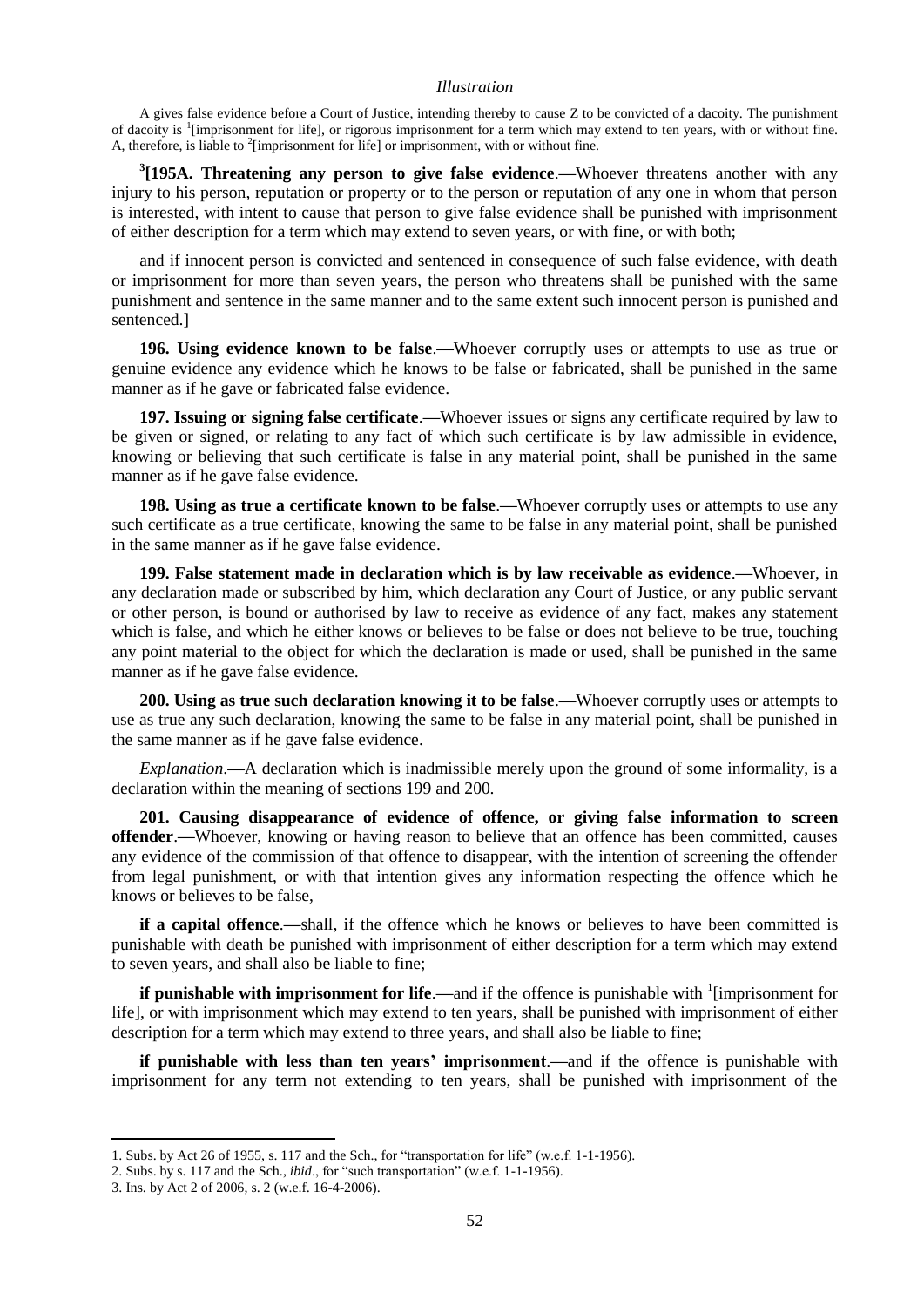description provided for the offence, for a term which may extend to one-fourth part of the longest term of the imprisonment provided for the offence, or with fine, or with both.

### *Illustration*

A, knowing that B has murdered Z, assists B to hide the body with the intention of screening B from punishment. A is liable to imprisonment of either description for seven years, and also to fine.

**202. Intentional omission to give information of offence by person bound to inform**.**—**Whoever, knowing or having reason to believe that an offence has been committed, intentionally omits to give any information respecting that offence which he is legally bound to give, shall be punished with imprisonment of either description for a term which may extend to six months, or with fine, or with both.

**203. Giving false information respecting an offence committed**.**—**Whoever, knowing or having reason to believe that an offence has been committed, gives any information respecting that offence which he knows or believes to be false, shall be punished with imprisonment of either description for a term which may extend to two years, or with fine, or with both.

<sup>1</sup>[*Explanation*.—In sections 201 and 202 and in this section the word "offence" includes any act committed at any place out of  $2$ [India], which, if committed in  $2$ [India], would be punishable under any of the following sections, namely, 302, 304, 382, 392, 393, 394, 395, 396, 397, 398, 399, 402, 435, 436, 449, 450, 457, 458, 459 and 460.]

**204. Destruction of document to prevent its production as evidence**.**—**Whoever secretes or destroys any <sup>3</sup>[document and electronic record] which he may be lawfully compelled to produce as evidence in a Court of Justice, or in any proceeding lawfully held before a public servant, as such, or obliterates or renders illegible the whole or any part of such <sup>3</sup>[document or electronic record] with the intention of preventing the same from being produced or used as evidence before such Court or public servant as aforesaid, or after he shall have been lawfully summoned or required to produce the same for that purpose, shall be punished with imprisonment of either description for a term which may extend to two years, or with fine, or with both.

**205. False personation for purpose of act or proceeding in suit or prosecution**.**—**Whoever falsely personates another, and in such assumed character makes any admission or statement, or confesses judgment, or causes any process to be issued or becomes bail or security, or does any other act in any suit or criminal prosecution, shall be punished with imprisonment of either description for a term which may extend to three years, or with fine, or with both.

**206. Fraudulent removal or concealment of property to prevent its seizure as forfeited or in execution**.**—**Whoever fraudulently removes, conceals, transfers or delivers to any person any property or any interest therein, intending thereby to prevent that property or interest therein from being taken as a forfeiture or in satisfaction of a fine, under a sentence which has been pronounced, or which he knows to be likely to be pronounced, by a Court of Justice or other competent authority, or from being taken in execution of a decree or order which has been made, or which he knows to be likely to be made by a Court of Justice in a civil suit, shall be punished with imprisonment of either description for a term which may extend to two years or with fine, or with both.

**207. Fraudulent claim to property to prevent its seizure as forfeited or in execution**.**—**Whoever fraudulently accepts, receives or claims any property or any interest therein, knowing that he has no right or rightful claim to such property or interest, or practices any deception touching any right to any property or any interest therein, intending thereby to prevent that property or interest therein from being taken as a forfeiture or in satisfaction of a fine, under a sentence which has been pronounced, or which he knows to be likely to be pronounced by a Court of Justice or other competent authority, or from being taken in execution of a decree or order which has been made, or which he knows to be likely to be made by a Court of Justice in a civil suit, shall be punished with imprisonment of either description for a term which may extend to two years, or with fine, or with both.

<sup>1.</sup> Added by Act 3 of 1894, s. 6.

<sup>2.</sup> The words "British India" have successively been subs. by the A. O. 1948, the A. O. 1950 and Act 3 of 1951, s. 3 and the Sch., to read as above.

<sup>3.</sup> Subs. by Act 21 of 2000, s. 91 and the First Sch., for "document" (w.e.f. 17-10-2000).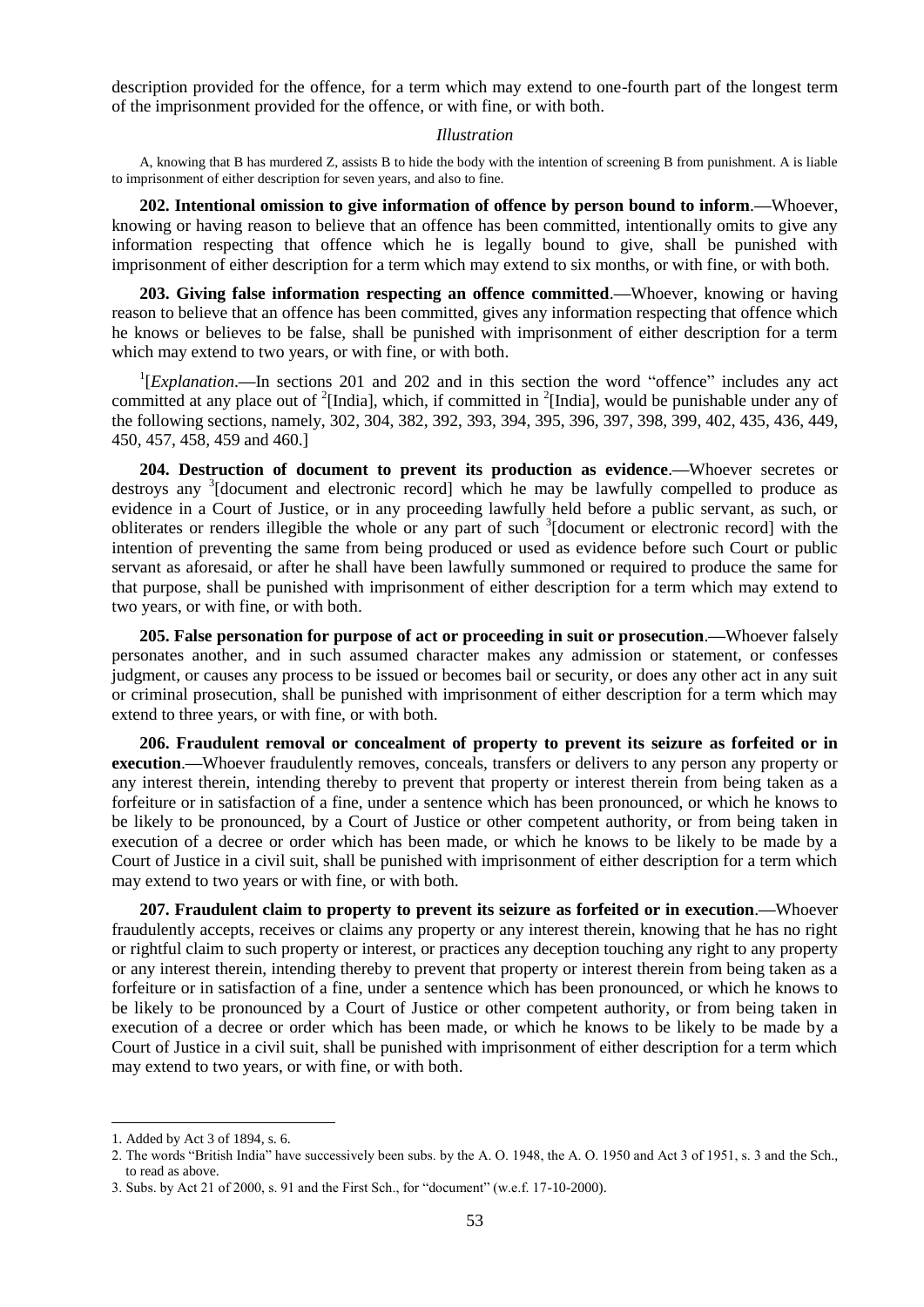**208. Fraudulently suffering decree for sum not due**.**—**Whoever fraudulently causes or suffers a decree or order to be passed against him at the suit of any person for a sum not due or for a larger sum than is due to such person or for any property or interest in property to which such person is not entitled, or fraudulently causes or suffers a decree or order to be executed against him after it has been satisfied, or for anything in respect of which it has been satisfied, shall be punished with imprisonment of either description for a term which may extend to two years, or with fine, or with both.

### *Illustration*

A institutes a suit against Z. Z, knowing that A is likely to obtain a decree against him, fraudulently suffers a judgment to pass against him for a larger amount at the suit of B, who has no just claim against him, in order that B, either on his own account or for the benefit of Z, may share in the proceeds of any sale of Z's property which may be made under A's decree. Z has committed an offence under this section.

**209. Dishonesty making false claim in Court**.**—**Whoever fraudulently or dishonestly, or with intent to injure or annoy any person, makes in a Court of Justice any claim which he knows to be false, shall be punished with imprisonment of either description for a term which may extend to two years, and shall also be liable to fine.

**210. Fraudulently obtaining decree for sum not due**.**—**Whoever fraudulently obtains a decree or order against any person for a sum not due, or for a larger sum than is due or for any property or interest in property to which he is not entitled, or fraudulently causes a decree or order to be executed against any person after it has been satisfied or for anything in respect of which it has been satisfied, or fraudulently suffers or permits any such act to be done in his name, shall be punished with imprisonment of either description for a term which may extend to two years, or with fine, or with both.

**211. False charge of offence made with intent to injure**.**—**Whoever, with intent to cause injury to any person, institutes or causes to be instituted any criminal proceeding against that person, or falsely charges any person with having committed an offence, knowing that there is no just or lawful ground for such proceeding or charge against that person, shall be punished with imprisonment of either description for a term which may extend to two years, or with fine, or with both;

and if such criminal proceeding be instituted on a false charge of an offence punishable with death, <sup>1</sup>[imprisonment for life], or imprisonment for seven years or upwards, shall be punishable with imprisonment of either description for a term which may extend to seven years, and shall also be liable to fine.

**212. Harbouring offender**.**—**Whenever an offence has been committed, whoever harbours or conceals a person whom he knows or has reason to believe to be the offender, with the intention of screening him from legal punishment,

**if a capital offence**.**—**shall, if the offence is punishable with death, be punished with imprisonment of either description for a term which may extend to five years, and shall also be liable to fine;

**if punishable with imprisonment for life, or with imprisonment**.**—**and if the offence is punishable with <sup>1</sup>[imprisonment for life], or with imprisonment which may extend to ten years, shall be punished with imprisonment of either description for a term which may extend to three years, and shall also be liable to fine;

and if the offence is punishable with imprisonment which may extend to one year, and not to ten years, shall be punished with imprisonment of the description provided for the offence for a term which may extend to one-fourth part of the longest term of imprisonment provided for the offence, or with fine, or with both.

<sup>2</sup>["Offence" in this section includes any act committed at any place out of <sup>3</sup>[India], which, if committed in <sup>3</sup>[India], would be punishable under any of the following sections, namely, 302, 304, 382, 392, 393, 394, 395, 396, 397, 398, 399, 402, 435, 436, 449, 450, 457, 458, 459 and 460; and every such act shall, for the purposes of this section, be deemed to be punishable as if the accused person had been guilty of it in  $\overline{3}$ [India].]

<sup>1.</sup> Subs. by Act 26 of 1955, s. 117 and the Sch., for "transportation for life" (w.e.f. 1-1-1956).

<sup>2.</sup> Ins. by Act 3 of 1894, s. 7.

<sup>3.</sup> The words "British India" have successively been subs. by the A. O. 1948, the A. O. 1950 and Act 3 of 1951 s. 3 and the Sch., to read as above.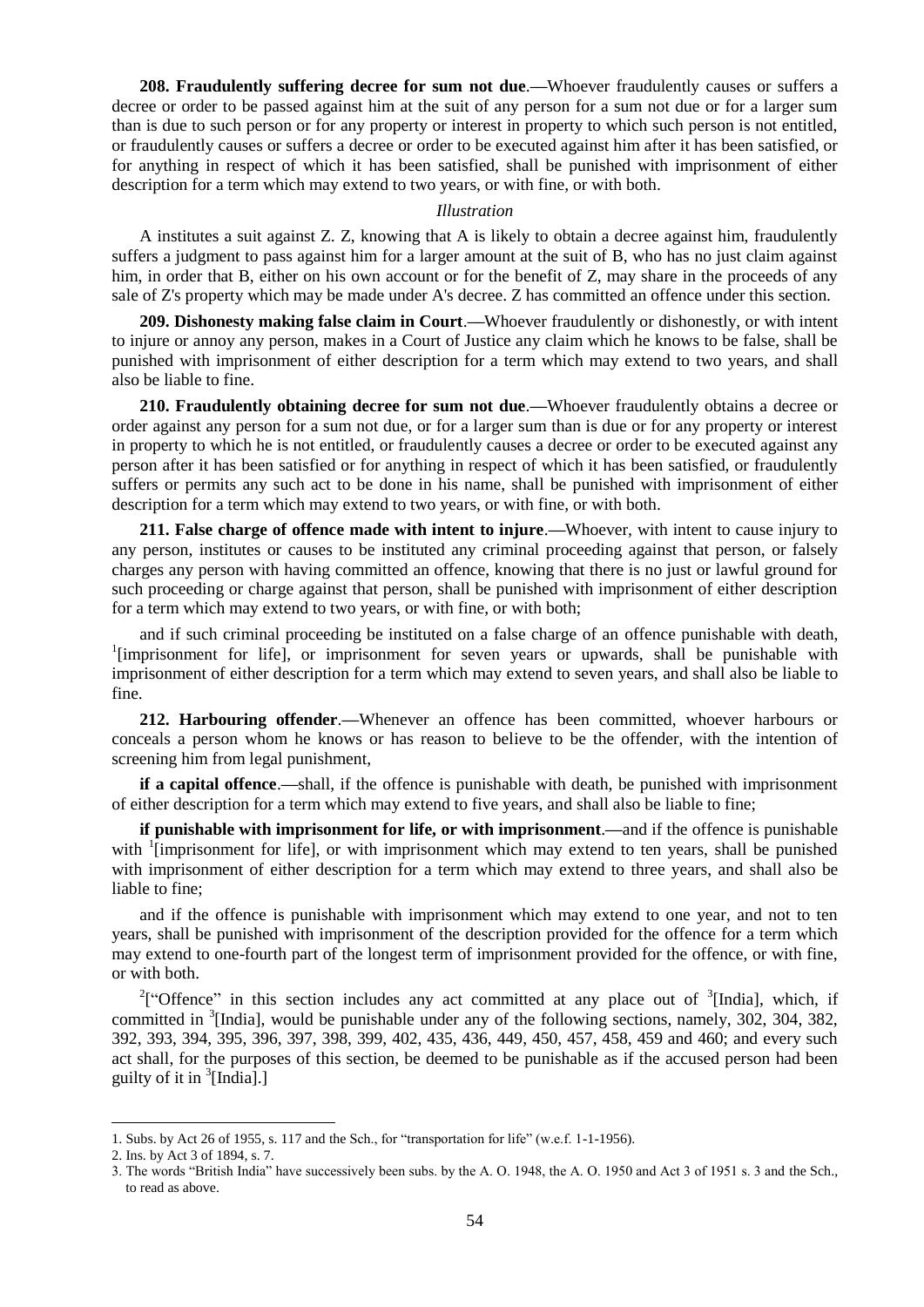*Exception*.**—**This provision shall not extend to any case in which the harbour or concealment is by the husband or wife of the offender.

#### *Illustration*

A, knowing that B has committed dacoity, knowingly conceals B in order to screen him from legal punishment. Here, as B is liable to  $\frac{1}{2}$  [imprisonment for life], A is liable to imprisonment of either description for a term not exceeding three years, and is also liable to fine.

**213. Taking gift, etc., to screen an offender from punishment**.**—**Whoever accepts or attempts to obtain, or agrees to accept, any gratification for himself or any other person, or any restitution of property to himself or any other person, in consideration of his concealing an offence or of his screening any person from legal punishment for any offence, or of his not proceeding against any person for the purpose of bringing him to legal punishment,

**if a capital offence**.**—**shall, if the offence is punishable with death, be punished with imprisonment of either description for a term which may extend to seven years, and shall also be liable to fine;

**if punishable with imprisonment for life, or with imprisonment**.**—**and if the offence is punishable with <sup>1</sup>[imprisonment for life], or with imprisonment which may extend to ten years, shall be punished with imprisonment of either description for a term which may extend to three years, and shall also be liable to fine;

and if the offence is punishable with imprisonment not extending to ten years, shall be punished with imprisonment of the description provided for the offence for a term which may extend to one fourth part of the longest term of imprisonment provided for the offence, or with fine, or with both.

**214. Offering gift or restoration of property in consideration of screening offender**.**—**Whoever gives or causes, or offers or agrees to give or cause, any gratification to any person, or <sup>2</sup>[restores or causes the restoration of] any property to any person, in consideration of that person's concealing an offence, or of his screening any person from legal punishment for any offence, or of his not proceeding against any person for the purpose of bringing him to legal punishment,

**if a capital offence.**—shall, if the offence is punishable with death, be punished with imprisonment of either description for a term which may extend to seven years, and shall also be liable to fine;

**if punishable with imprisonment for life, or with imprisonment**.**—**and if the offence is punishable with <sup>1</sup>[imprisonment for life] or with imprisonment which may extend to ten years, shall be punished with imprisonment of either description for a term which may extend to three years, and shall also be liable to fine;

and if the offence is punishable with imprisonment not extending to ten years, shall be punished with imprisonment of the description provided for the offence for a term which may extend to one-fourth part of the longest term of imprisonment provided for the offence, or with fine, or with both.

<sup>3</sup>[*Exception*.—The provisions of sections 213 and 214 do not extend to any case in which the offence may lawfully be compounded.]

 $4*$  $*$  \*  $*$  \*  $*$  \*

**.** 

**215. Taking gift to help to recover stolen property, etc.—**Whoever takes or agrees or consents to take any gratification under pretence or on account of helping any person to recover any movable property of which he shall have been deprived by any offence punishable under this Code, shall, unless he uses all means in his power to cause the offender to be apprehended and convicted of the offence, be punished with imprisonment of either description for a term which may extend to two years, or with fine, or with both.

**216. Harbouring offender who has escaped from custody or whose apprehension has been ordered.—**Whenever any person convicted of a charged with an offence, being in lawful custody for that offence, escapes from such custody,

<sup>1.</sup> Subs. by Act 26 of 1955, s. 117 and the Sch., for "transportation for life" (w.e.f. 1-1-1956).

<sup>2.</sup> Subs. by Act 42 of 1953, s. 4 and the Third Sch., for "to restore or cause the restoration of".

<sup>3.</sup> Subs. by Act 8 of 1882, s. 6, for the original exception.

<sup>4.</sup> *Illustrations* rep. by Act 10 of 1882, s. 2 and the First Sch.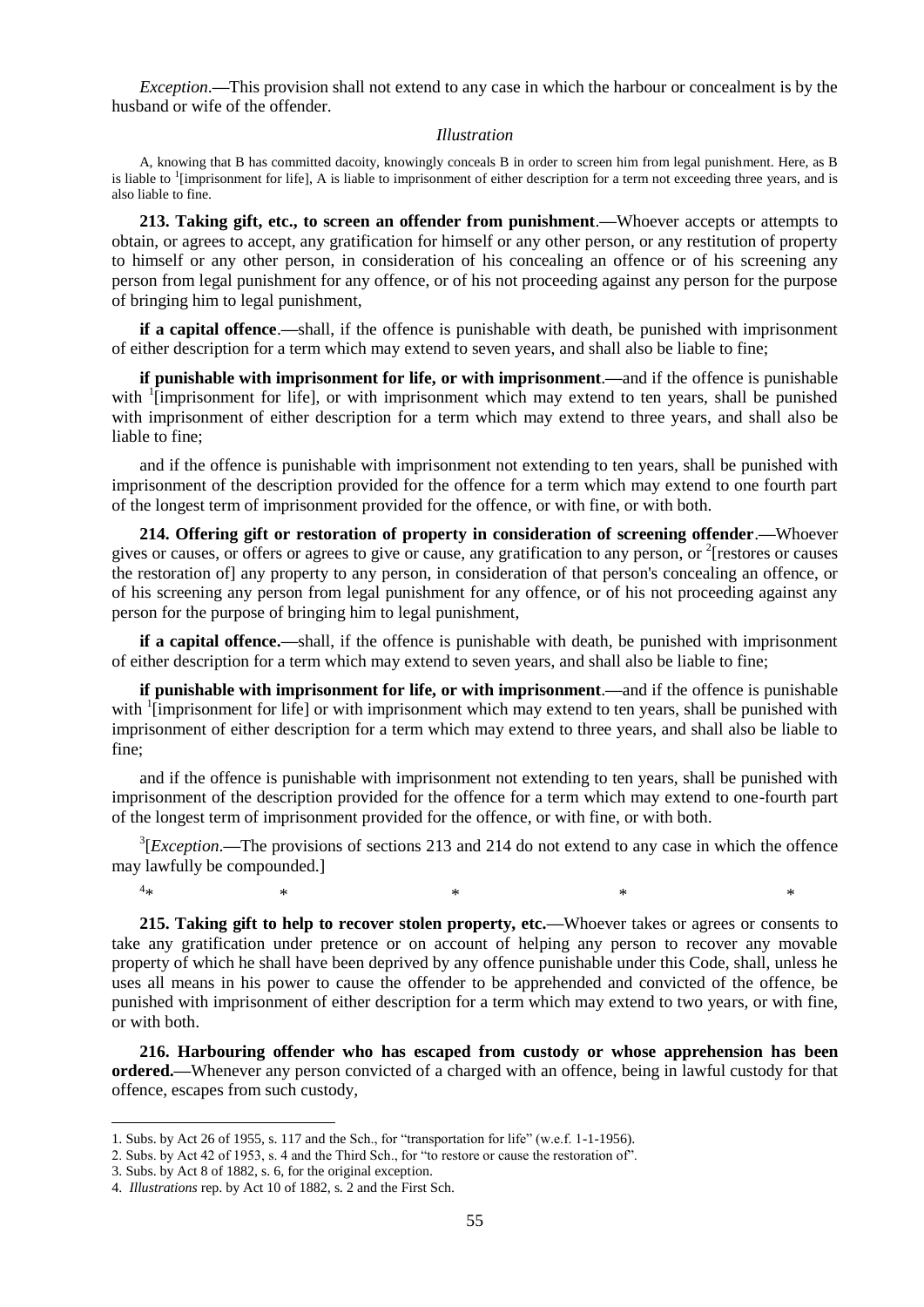or whenever a public servant, in the exercise of the lawful powers of such public servant, orders a certain person to be apprehended for an offence, whoever, knowing of such escape or order for apprehension, harbours or conceals that person with the intention of preventing him from being apprehended, shall be punished in the manner following, that is to say,

**if a capital offence**.**—**if the offence for which the person was in custody or is ordered to be apprehended is punishable with death, he shall be punished with imprisonment of either description for a term which may extend to seven years, and shall also be liable to fine;

**if punishable with imprisonment for life, or with imprisonment**.**—**if the offence is punishable with <sup>1</sup>[imprisonment for life] or imprisonment for ten years, he shall be punished with imprisonment of either description for a term which may extend to three years, with or without fine;

and if the offence is punishable with imprisonment which may extend to one year and not to ten years, he shall be punished with imprisonment of the description provided for the offence for a term which may extend to one-fourth part of the longest term of the imprisonment provided for such offence, or with fine, or with both.

<sup>2</sup>["Offence" in this section includes also any act or omission of which a person is alleged to have been guilty out of  $3$ [India], which, if he had been guilty of it in  $3$ [India], would have been punishable as an offence, and for which he is, under any law relating to extradition,  $4***$  or otherwise, liable to be apprehended or detained in custody in <sup>3</sup>[India], and every such act or omission shall, for the purposes of this section, be deemed to be punishable as if the accused person had been guilty of it in  ${}^{3}$ [India].]

*Exception*.**—**The provision does not extend to the case in which the harbour or concealment is by the husband or wife of the person to be apprehended.

5 [**216A. Penalty for harbouring robbers or dacoits**.**—**Whoever, knowing or having reason to believe that any persons are about to commit or have recently committed robbery or dacoity, harbours them or any of them, with the intention of facilitating the commission of such robbery or dacoity, or of screening them or any of them from punishment, shall be punished with rigorous imprisonment for a term which may extend to seven years, and shall also be liable to fine.

*Explanation*.**—**For the purposes of this section it is immaterial whether the robbery or dacoity is intended to be committed, or has been committed, within or without  ${}^{3}$ [India].

*Exception.***—**This provision does not extend to the case in which the harbour is by the husband or wife of the offender.]

5 [**216B.** *Definition of "harbour" in sections* 212, 216 *and* 216A*.] Rep. by the Indian Penal Code (Amendment) Act,* 1942 *(*8 *of* 1942*), s.* 3*.*

**217. Public servant disobeying direction of law with intent to save person from punishment or property from forfeiture**.**—**Whoever, being a public servant, knowingly disobeys any direction of the law as to the way in which he is to conduct himself as such public servant, intending thereby to save, or knowing it to be likely that he will thereby save, any person from legal punishment, or subject him to a less punishment than that to which he is liable, or with intent to save, or knowing that he is likely thereby to save, any property from forfeiture or any charge to which it is liable by law, shall be punished with imprisonment of either description for a term which may extend to two years, or with fine, or with both.

**218. Public servant framing incorrect record or writing with intent to save person from punishment or property from forfeiture**.**—**Whoever, being a public servant, and being as such public servant, charged with the preparation of any record or other writing, frames that record or writing in a manner which he knows to be incorrect, with intent to cause, or knowing it to be likely that he will thereby cause, loss or injury to the public or to any person, or with intent thereby to save, or knowing it to be likely that he will thereby save, any person from legal punishment, or with intent to save, or knowing

<sup>1.</sup> Subs. by Act 26 of 1955, s. 117 and the Sch., for "transportation for life" (w.e.f. 1-1-1956).

<sup>2.</sup> Ins. by Act 10 of 1886, s. 23.

<sup>3.</sup> The words "British India" have successively been subs. by the A. O. 1948, the A. O. 1950 and Act 3 of 1951, s. 3 and the Sch., to read as above.

<sup>4.</sup> The words "or under the Fugitive Offenders Act, 1881," omitted by Act 3 of 1951, s. 3 and the Sch.

<sup>5.</sup> Ins. by Act 3 of 1894, s. 8.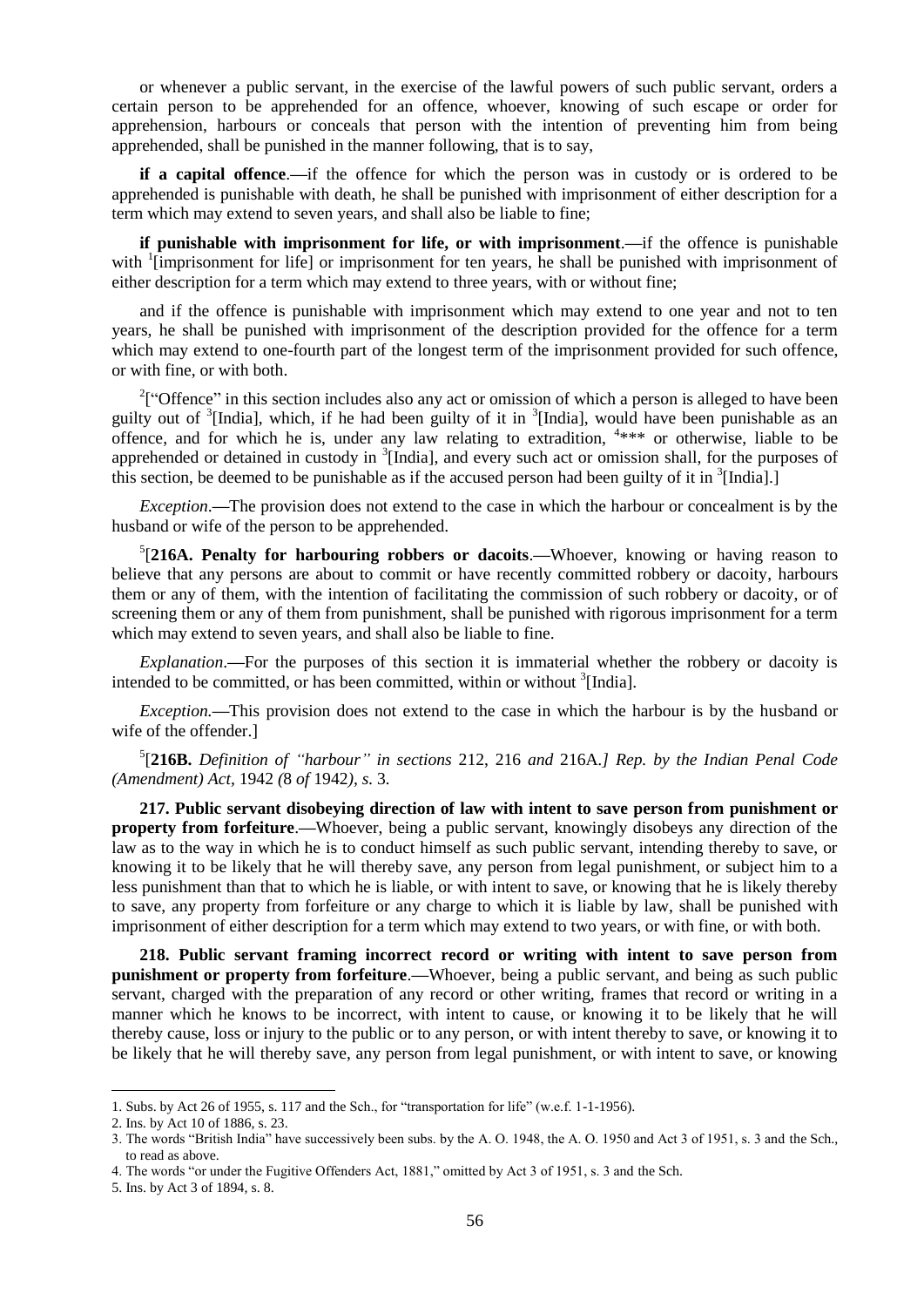that he is likely thereby to save, any property from forfeiture or other charge to which it is liable by law, shall be punished with imprisonment of either description for a term which may extend to three years, or with fine, or with both.

**219. Public servant in judicial proceeding corruptly making report, etc., contrary to law**.**—** Whoever, being a public servant, corruptly or maliciously makes or pronounces in any stage of a judicial proceeding, any report, order, verdict, or decision which he knows to be contrary to law, shall be punished with imprisonment of either description for a term which may extend to seven years, or with fine, or with both.

**220. Commitment for trial or confinement by person having authority who knows that he is acting contrary to law**.**—**Whoever, being in any office which gives him legal authority to commit persons for trial or to confinement, or to keep persons in confinement, corruptly or maliciously commits any person for trial or to confinement, or keeps any person in confinement, in the exercise of that authority knowing that in so doing he is acting contrary to law, shall be punished with imprisonment of either description for a term which may extend to seven years, or with fine, or with both.

**221. Intentional omission to apprehend on the part of public servant bound to apprehend**.**—** Whoever, being a public servant, legally bound as such public servant to apprehend or to keep in confinement any person charged with or liable to be apprehended for an offence, intentionally omits to apprehend such person, or intentionally suffers such person to escape, or intentionally aids such person in escaping or attempting to escape from such confinement, shall be punished as follows, that is to say:**—**

with imprisonment of either description for a term which may extend to seven years, with or without fine, if the person in confinement, or who ought to have been apprehended, was charged with, or liable to be apprehended for, an offence punishable with death; or

with imprisonment of either description for a term which may extend to three years, with or without fine, if the person in confinement, or who ought to have been apprehended, was charged with, or liable to be apprehended for, an offence punishable with <sup>1</sup>[imprisonment for life] or imprisonment for a term which may extend to ten years; or

with imprisonment of either description for a term which may extend to two years, with or without fine, if the person in confinement, or who ought to have been apprehended, was charged with, or liable to be apprehended for, an offence punishable with imprisonment for a term less than ten years.

**222. Intentional omission to apprehend on the part of public servant bound to apprehend person under sentence or lawfully committed**.**—**Whoever, being a public servant, legally bound as such public servant to apprehend or to keep in confinement any person under sentence of a Court of Justice for any offence <sup>2</sup> [or lawfully committed to custody], intentionally omits to apprehend such person, or intentionally suffers such person to escape or intentionally aids such person in escaping or attempting to escape from such confinement, shall be punished as follows, that is to say:**—**

with <sup>1</sup>[imprisonment for life] or with imprisonment of either description for a term which may extend to fourteen years, with or without fine, if the person in confinement, or who ought to have been apprehended, is under sentence of death; or

with imprisonment of either description for a term which may extend to seven years, with or without fine, if the person in confinement or who ought to have been apprehended, is subject, by a sentence of a Court of Justice, or by virtue of a commutation of such sentence, to <sup>1</sup>[imprisonment for life]  $3***$   $4***$ <sup>5\*\*\*</sup> 6\*\*\* or imprisonment for a term of ten years, or upwards; or

with imprisonment of either description for a term which may extend to three years, or with fine, or with both, if the person in confinement or who ought to have been apprehended is subject by a sentence of a Court of Justice, to imprisonment for a term not extending to ten years  $2$  [or if the person was lawfully committed to custody].

<sup>1.</sup> Subs. by Act 26 of 1955, s. 117 and the Sch., for "transportation for life" (w.e.f. 1-1-1956).

<sup>2.</sup> Ins. by Act 27 of 1870, s. 8.

<sup>3.</sup> The words "or penal servitude for life" omitted by Act 17 of 1949, s. 2 (w.e.f. 6-4-1949).

<sup>4.</sup> The words "or to" omitted by Act 36 of 1957, s. 3 and the Second Sch.

<sup>5.</sup> The word "transportation" omitted by Act 26 of 1955, s. 117 and the Sch. (w.e.f. 1-1-1956).

<sup>6.</sup> The words "or penal servitude" omitted by Act 17 of 1949, s. 2 (w.e.f. 6-4-1949).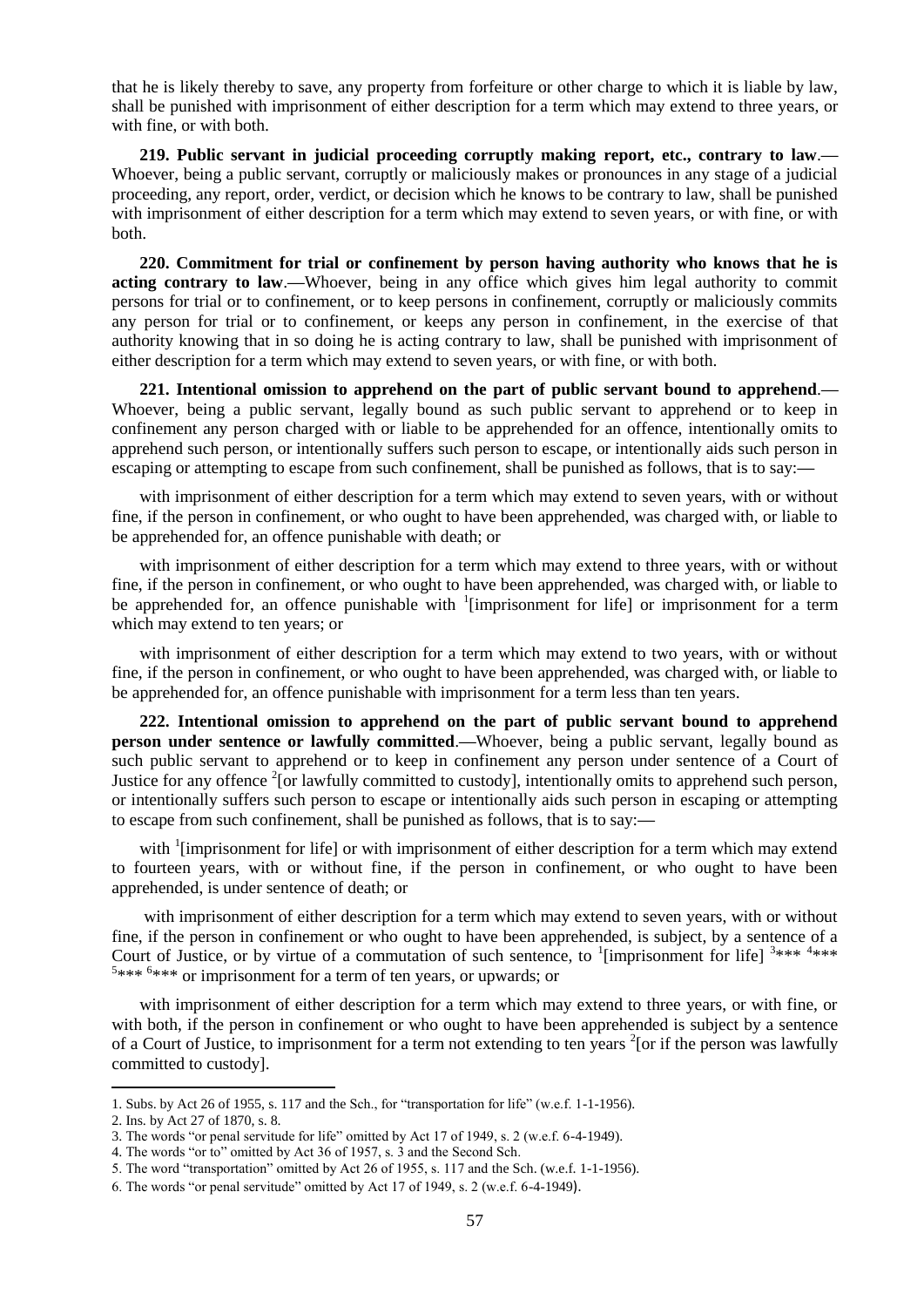**223. Escape from confinement or custody negligently suffered by public servant**.**—**Whoever, being a public servant legally bound as such public servant to keep in confinement any person charged with or convicted of any offence <sup>1</sup>[or lawfully committed to custody], negligently suffers such person to escape from confinement, shall be punished with simple imprisonment for a term which may extend to two years, or with fine, or with both.

**224. Resistance or obstruction by a person to his lawful apprehension**.**—**Whoever intentionally offers any resistance or illegal obstruction to the lawful apprehension of himself for any offence with which he is charged or of which he has been convicted, or escapes or attempts to escape from any custody in which he is lawfully detained for any such offence, shall be punished with imprisonment of either description for a term which may extend to two years, or with fine, or with both.

*Explanation*.**—**The punishment in this section is in addition to the punishment for which the person to be apprehended or detained in custody was liable for the offence with which he was charged, or of which he was convicted.

**225. Resistance or obstruction to lawful apprehension of another person**.**—**Whoever intentionally offers any resistance or illegal obstruction to the lawful apprehension of any other person for an offence, or rescues or attempts to rescue any other person from any custody in which that person is lawfully detained for an offence, shall be punished with imprisonment of either description for a term which may extend to two years, or with fine, or with both;

or, if the person to be apprehended, or the person rescued or attempted to be rescued, is charged with or liable to be apprehended for an offence punishable with  $2$ [imprisonment for life] or imprisonment for a term which may extend to ten years, shall be punished with imprisonment of either description for a term which may extend to three years, and shall also be liable to fine;

or, if the person to be apprehended, or rescued, or attempted to be rescued, is charged with or liable to be apprehended for an offence punishable with death, shall be punished with imprisonment of either description for a term which may extend to seven years, and shall also be liable to fine;

or, if the person to be apprehended or rescued, or attempted to be rescued, is liable under the sentence of a Court of Justice, or by virtue of a commutation of such a sentence, to <sup>2</sup>[imprisonment for life],  $3***$ <sup>4\*\*\*</sup> 5\*\*\* or imprisonment, for a term of ten years, or upwards, shall be punished with imprisonment of either description for a term which may extend to seven years, and shall also be liable to fine;

or, if the person to be apprehended or rescued, or attempted to be rescued, is under sentence of death, shall be punished with <sup>2</sup>[imprisonment for life] or imprisonment of either description for a term not exceeding ten years, and shall also be liable to fine.

6 [**225A. Omission to apprehend, or sufferance of escape, on part of public servant, in cases not otherwise, provided for.—**Whoever, being a public servant legally bound as such public servant to apprehend, or to keep in confinement, any person in any case not provided for in section 221, section 222 or section 223, or in any other law for the time being in force, omits to apprehend that person or suffers him to escape from confinement, shall be punished**—**

(*a*) if he does so intentionally, with imprisonment of either description for a term which may extend to three years, or with fine or with both; and

(*b*) if he does so negligently, with simple imprisonment for a term which may extend to two years, or with fine, or with both.

**225B. Resistance or obstruction to lawful apprehension, or escape or rescue in cases not otherwise provided for**.**—**Whoever, in any case not provided for in section 224 or section 225 or in any other law for the time being in force, intentionally offers any resistance or illegal obstruction to the lawful apprehension of himself or of any other person, or escapes or attempts to escape from any custody in

<sup>1.</sup> Ins. by Act 27 of 1870, s. 8.

<sup>2.</sup> Subs. by Act 26 of 1955, s. 117 and the Sch., for "transportation for life" (w.e.f. 1-1-1956).

<sup>3.</sup> The words "or to" omitted by Act 36 of 1957, s. 3 and the Second Sch.

<sup>4.</sup> The word "transportation" omitted by Act 26 of 1955, s. 117 and the Sch. (w.e.f. 1-1-1956).

<sup>5.</sup> The words "penal servitude" omitted by Act 17 of 1949, s. 2 (w.e.f. 6-4-1949).

<sup>6.</sup> Subs. by Act 10 of 1886, s. 24(*1*), for section 225A which had been ins. by Act 27 of 1870, s. 9.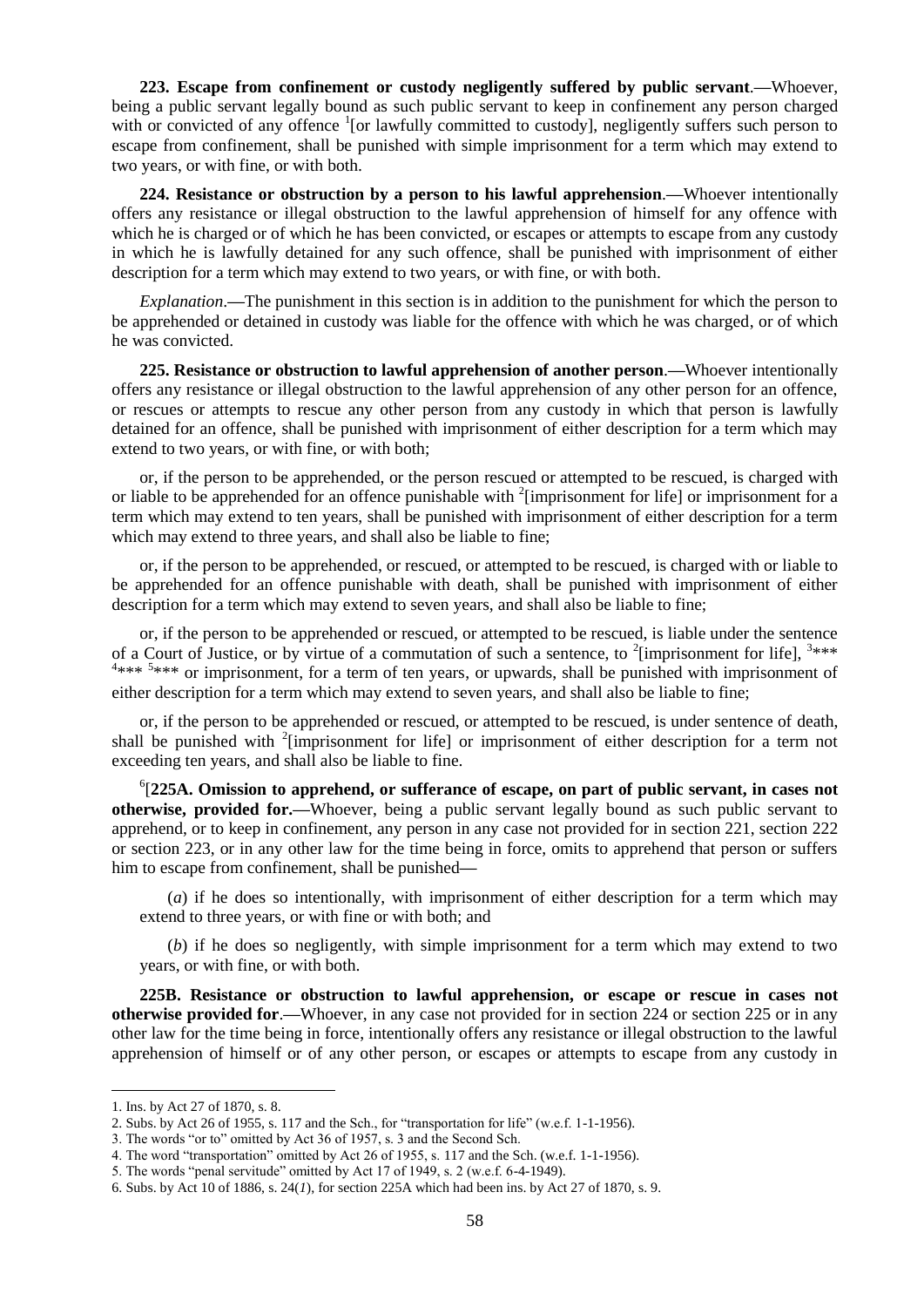which he is lawfully detained, or rescues or attempts to rescue any other person from any custody in which that person is lawfully detained, shall be punished with imprisonment of either description for a term which may extend to six months, or with fine, or with both.]

**226.** *[Unlawful return from transportation.] Rep. by the Code of Criminal Procedure (Amendment) Act,* 1955 *(*26 *of* 1955*), s.* 117 *and the Sch (w.e.f.* 1-1-1956).

**227. Violation of condition of remission of punishment**.**—**Whoever, having accepted any conditional remission of punishment, knowingly violates any condition on which such remission was granted, shall be punished with the punishment to which he was originally sentenced, if he has already suffered no part of that punishment, and if he has suffered any part of that punishment, then with so much of that punishment as he has not already suffered.

**228. Intentional insult or interruption to public servant sitting in judicial proceeding**.**—**Whoever intentionally offers any insult, or causes any interruption to any public servant, while such public servant is sitting in any stage of a judicial proceeding, shall be punished with simple imprisonment for a term which may extend to six months, or with fine which may extend to one thousand rupees, or with both.

1 [**228A. Disclosure of identity of the victim of certain offences, etc.—**(*1*) Whoever prints or publishes the name or any matter which may make known the identity of any person against whom an <sup>2</sup>[offence under section 376, section 376A, section 376B, section 376C, section 376D or section 376E] is alleged or found to have been committed (hereafter in this section referred to as the victim) shall be punished with imprisonment of either description for a term which may extend to two years and shall also be liable to fine.

(*2*) Nothing in sub-section (*1*) extends to any printing or publication of the name or any matter which may make known the identity of the victim if such printing or publication is**—**

(*a*) by or under the order in writing of the officer-in-charge of the police station or the police officer making the investigation into such offence acting in good faith for the purposes of such investigation; or

(*b*) by, or with the authorisation in writing of, the victim; or

(*c*) where the victim is dead or minor or of unsound mind, by, or with the authorisation in writing of, the next of kin of the victim:

Provided that no such authorisation shall be given by the next of kin to anybody other than the chairman or the secretary, by whatever name called, of any recognised welfare institution or organisation.

*Explanation*.**—**For the purposes of this sub-section, "recognised welfare institution or organisation" means a social welfare institution or organisationrecognised in this behalf by the Central or State Government.

(*3*) Whoever prints or publishes any matter in relation to any proceeding before a court with respect to an offence referred to in sub-section (*1*) without the previous permission of such court shall be punished with imprisonment of either description for a term which may extend to two years and shall also be liable to fine.

*Explanation*.**—**The printing or publication of the judgment of any High Court or the Supreme Court does not amount to an offence within the meaning of this section.]

**229. Personation of a juror or assessor**.**—**Whoever, by personation or otherwise, shall intentionally cause, or knowingly suffer himself to be returned, empanelled or sworn as a juryman or assessor in any case in which he knows that he is not entitled by law to be so returned, empanelled or sworn, or knowing himself to have been so returned, empanelled or sworn contrary to law, shall voluntarily serve on such jury or as such assessor, shall be punished with imprisonment of either description for a term which may extend to two years, or with fine, or with both.

<sup>1.</sup> Ins. by Act 43 of 1983, s. 2.

<sup>2.</sup> Subs. by Act 13 of 2013, s. 4, for "offence under section 376, section 376A, section 376B, section 376C or section 376D" (w.e.f. 3-2-2013).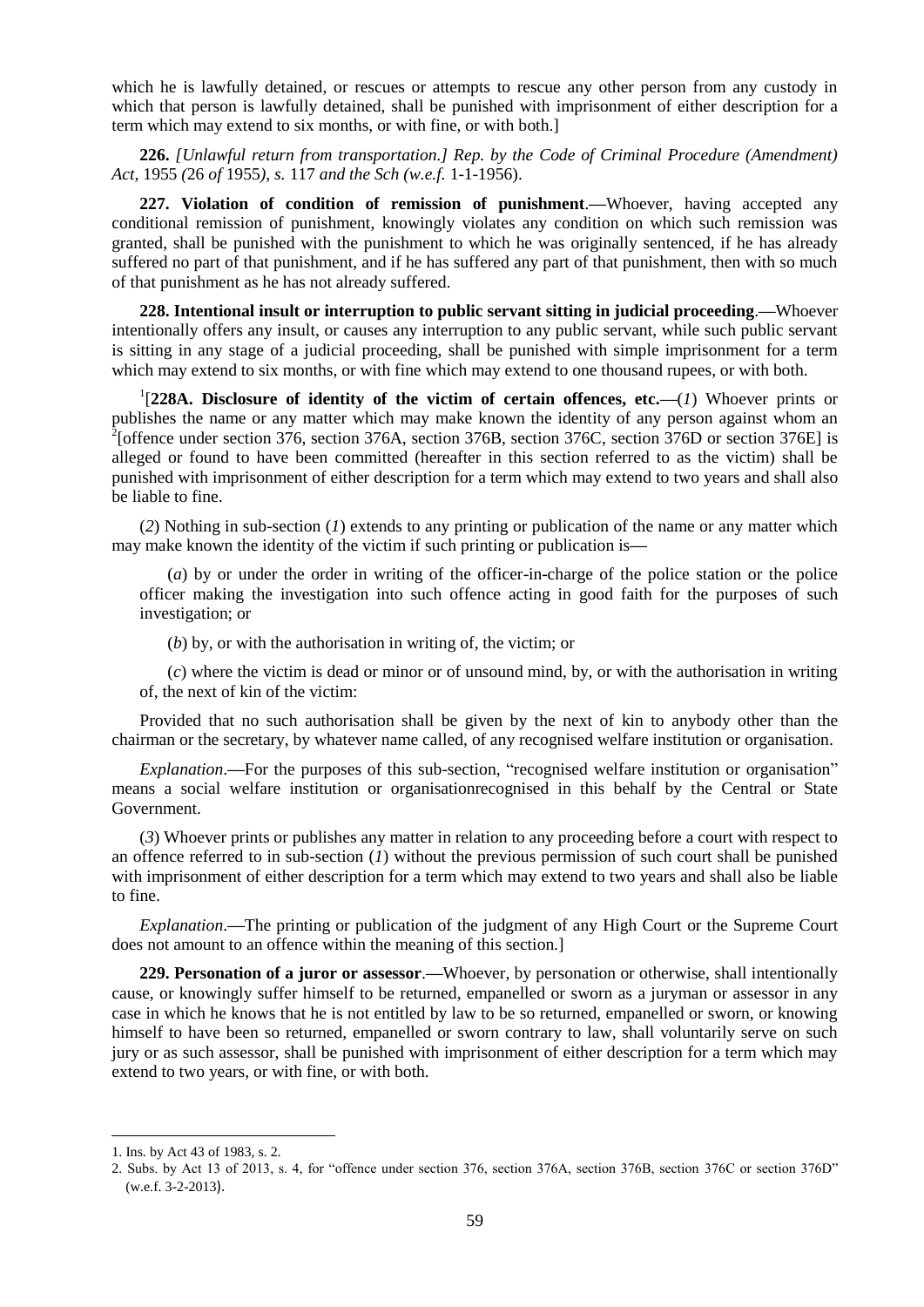**1 [229A. Failure by person released on bail or bond to appear in court**.**—**Whoever, having been charged with an offence and released on bail or on bond without sureties, fails without sufficient cause (the burden of proving which shall lie upon him), to appear in court in accordance with the terms of the bail or bond, shall be punished with imprisonment of either description for a term which may extend to one year, or with fine, or with both.

*Explanation*.**—**The punishment under this section is**—**

(*a*) in addition to the punishment to which the offender would be liable on a conviction for the offence with which he has been charged; and

(*b*) without prejudice to the power of the court to order forfeiture of the bond.]

## CHAPTER XII

## OF OFFENCES RELATINGTO COINAND GOVERNMENT STAMPS

**230. "Coin" defined.—<sup>2</sup>** [Coin is metal used for the time being as money, and stamped and issued by the authority of some State or Sovereign Power in order to be so used.]

**3 [Indian coin**.**—**Indian coin is metal stamped and issued by the authority of the Government of India in order to be used as money; and metal which has been so stamped and issued shall continue to be Indian coin for the purposes of this Chapter, notwithstanding that it may have ceased to be used as money.]

#### *Illustrations*

(*a*) Cowries are not coin.

(*b*) Lumps of unstamped copper, though used as money, are not coin.

(c) Medals are not coin, inasmuch as they are not intended to be used as money.

 $(d)$  The coin denominated as the Company's rupee is  ${}^{4}$ [Indian coin].

<sup>5</sup>[(*e*) The "Farukhabad rupee", which was formerly used as money under the authority of the Government of India, is <sup>6</sup>[Indian coin] although it is no longer so used.]

**231. Counterfeiting coin**.**—**Whoever counterfeits or knowingly performs any part of the process of counterfeiting coin, shall be punished with imprisonment of either description for a term which may extend to seven years, and shall also be liable to fine.

*Explanation*.**—**A person commits this offence who intending to practise deception, or knowing it to be likely that deception will thereby be practised, causes a genuine coin to appear like a different coin.

**232. Counterfeiting Indian coin**.**—**Whoever counterfeits, or knowingly performs any part of the process of counterfeiting <sup>4</sup>[Indian coin], shall be punished with <sup>7</sup>[imprisonment for life], or with imprisonment of either description for a term which may extend to ten years, and shall also be liable to fine.

**233. Making or selling instrument for counterfeiting coin**.**—**Whoever makes or mends, or performs any part of the process of making or mending, or buys, sells or disposes of, any die or instrument, for the purpose of being used, or knowing or having reason to believe that it is intended to be used, for the purpose of counterfeiting coin, shall be punished with imprisonment of either description for a term which may extended to three years, and shall also be liable to fine.

**234. Making or selling instrument for counterfeiting Indian coin**.**—**Whoever makes or mends, or performs any part of the process of making or mending or buys, sells or disposes of, any die or instrument, for the purpose of being used, or knowing or having reason to believe that it is intended to be

1

<sup>1.</sup> Ins. by Act 25 of 2005, s. 44 (w.e.f. 23-6-2005).

<sup>2.</sup> Subs. by Act 19 of 1872, s. 1, for the first paragraph.

<sup>3.</sup> Subs. by the A. O. 1950, for the second paragraph.

<sup>4.</sup> Subs., *ibid*., for "the Queen's coin".

<sup>5.</sup> Added by Act 6 of 1896, s. 1(*2*).

<sup>6.</sup> Subs. by the A. O. 1950, for "Queen's coin"

<sup>7.</sup> Subs. by Act 26 of 1955, s. 117 and the Sch., for "transportation for life" (w.e.f. 1-1-1956).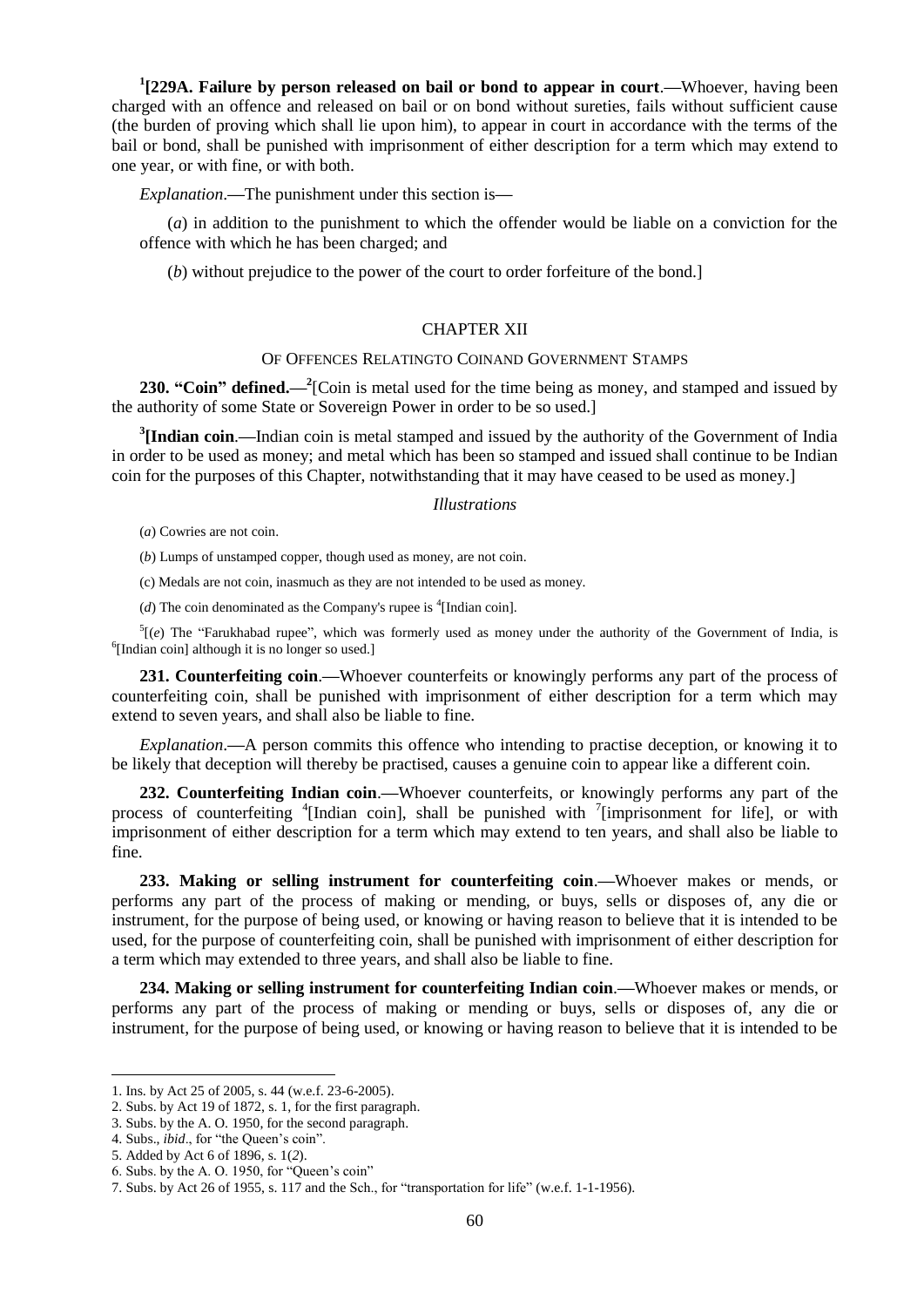used, for the purpose of counterfeiting  $\frac{1}{2}$ [Indian coin], shall be punished with imprisonment of either description for a term which may extend to seven years, and shall also be liable to fine.

**235. Possession of instrument or material for the purpose of using the same for counterfeiting coin.—**Whoever is in possession of any instrument or material, for the purpose of using the same for counterfeiting coin, or knowing or having reason to believe that the same is intended to be used for that purpose, shall be punished with imprisonment of either description for a term which may extend to three years, and shall also be liable to fine;

**if Indian coin.—and** if the coin to be counterfeited is <sup>1</sup>[Indian coin], shall be punished with imprisonment of either description for a term which may extend to ten years, and shall also be liable to fine.

236. Abetting in India the counterfeiting out of India of coin.—Whoever, being within <sup>2</sup>[India] abets the counterfeiting of coin out of  $2$ [India] shall be punished in the same manner as if he abetted the counterfeiting of such coin within <sup>2</sup>[India].

**237. Import or export of counterfeit coin.—Whoever imports into <sup>2</sup>[India], or exports therefrom,** any counterfeit coin, knowing or having reason to believe that the same is counterfeit, shall be punished with imprisonment of either description for a term which may extend to three years, and shall also be liable to fine.

**238. Import or export of counterfeits of the Indian coin.—Whoever imports into <sup>2</sup>[India], or** exports therefrom, any counterfeit coin, which he knows or has reason to believe to be a counterfeit of <sup>1</sup>[Indian coin], shall be punished with  $3$ <sup>1</sup>[Imprisonment for life], or with imprisonment of either description description for a term which may extend to ten years, and shall also be liable to fine.

**239. Delivery of coin, possessed with knowledge that it is counterfeit**.**—**Whoever, having any counterfeit coin, which at the time when he became possessed of it, he knew to be counterfeit, fraudulently or with intent that fraud may be committed, delivers the same to any persons or attempts to induce any person to receive it, shall be punished with imprisonment of either description for a term which may extend to five years, and shall also be liable to fine.

**240. Delivery of Indian coin, possessed with knowledge that it is counterfeit**.**—**Whoever, having any counterfeit coin which is a counterfeit of  $\frac{1}{2}$ [Indian coin], and which, at the time when he became possessed of it, he knew to be a counterfeit of <sup>1</sup>[Indian coin], fraudulently or with intent that fraud may be committed, delivers the same to any person, or attempts to induce any person to receive it, shall be punished with imprisonment of either description for a term which may extend to ten years, and shall also be liable to fine.

**241. Delivery of coin as genuine, which, when first possessed, the deliverer did not know to be counterfeit**.**—**Whoever delivers to any other person as genuine, or attempts to induce any other person to receive as genuine, any counterfeit coin which he knows to be counterfeit, but which he did not know to be counterfeit at the time when he took it into his possession, shall be punished with imprisonment of either description for a term which may extend to two years, or with fine to an amount which may extend to ten times the value of the coin counterfeited, or with both.

## *Illustration*

A, a coiner, delivers counterfeit Company's rupees to his accomplice B, for the purpose of uttering them. B sells the rupees to C, another utterer, who buys them knowing them to be counterfeit. C pays away the rupees for goods to D, who receives them, not knowing them to be counterfeit. D, after receiving the rupees, discovers that they are counterfeit and pays them away as if they were good. Here D is punishable only under this section, but B and C are punishable under section 239 or 240, as the case may be.

**242. Possession of counterfeit coin by person who knew it to be counterfeit when he became possessed thereof.—Whoever, fraudulently or with intent that fraud may be committed, is in possession** 

<sup>1.</sup> Subs. by the A. O. 1950, for "the Queen's coin".

<sup>2.</sup> The words "British India" have successively been subs. by the A. O. 1948, the A. O. 1950 and Act 3 of 1951, s. 3 and the Sch., to read as above.

<sup>3.</sup> Subs. by Act 26 of 1955, s. 117 and the Sch., for "transportation for life" (w.e.f. 1-1-1956).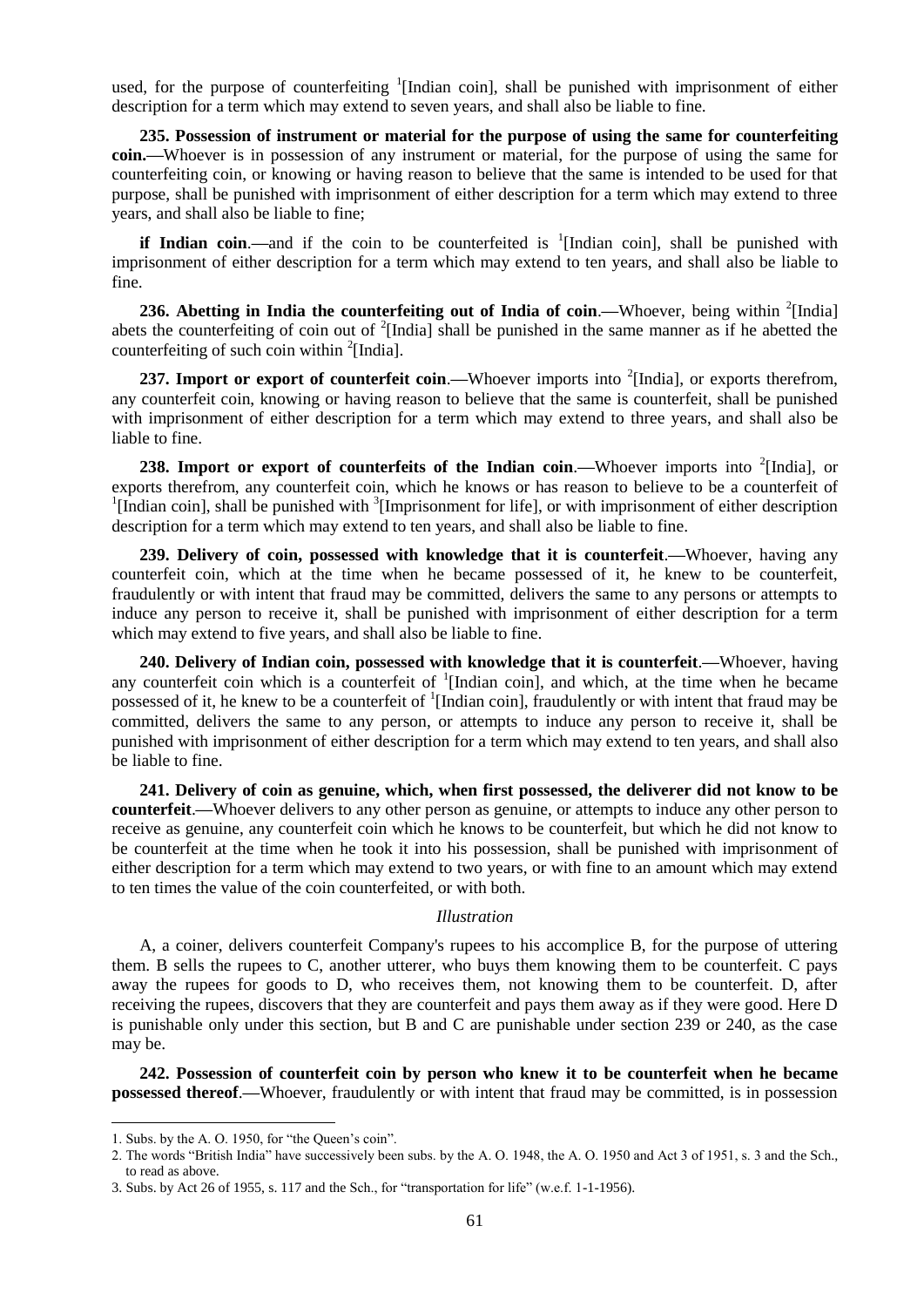of counterfeit coin, having known at the time when he became possessed thereof that such coin was counterfeit, shall be punished with imprisonment of either description for a term which may extend to three years, and shall also be liable to fine.

**243. Possession of Indian coin by person who knew it to be counterfeit when he became possessed thereof.—Whoever, fraudulently or with intent that fraud may be committed, is in possession** of counterfeit coin, which is a counterfeit of  $\frac{1}{2}$ [Indian coin], having known at the time when he became possessed of it that it was counterfeit, shall be punished with imprisonment of either description for a term which may extend to seven years, and shall also be liable to fine.

**244. Person employed in mint causing coin to be of different weight or composition from that**  fixed by law.—Whoever, being employed in any mint lawfully established in <sup>2</sup>[India], does any act, or omits what he is legally bound to do, with the intention of causing any coin issued from that mint to be of a different weight or composition from the weight or composition fixed by law, shall be punished with imprisonment of either description for a term which may extend to seven years, and shall also be liable to fine.

**245. Unlawfully taking coining instrument from mint**.**—**Whoever, without lawful authority, takes out of any mint, lawfully established in <sup>2</sup>[India], any coining tool or instrument, shall be punished with imprisonment of either description for a term which may extend to seven years, and shall also be liable to fine.

**246. Fraudulently or dishonestly diminishing weight or altering composition of coin**.**—**Whoever, fraudulently or dishonestly performs on any coin any operation which diminishes the weight or alters the composition of that coin, shall be punished with imprisonment of either description for a term which may extend to three years, and shall also be liable to fine.

*Explanation.***—**A person who scoops out part of the coin and puts anything else into the cavity alters the composition of the coin.

**247. Fraudulently or dishonestly diminishing weight or altering composition of Indian coin**.**—** Whoever fraudulently or dishonestly performs on  $\overline{3}$  any Indian coin] any operation which diminishes the weight or alters the composition of that coin, shall be punished with imprisonment of either description for a term which may extend to seven years, and shall also be liable to fine.

**248. Altering appearance of coin with intent that it shall pass as coin of different description**.**—** Whoever performs on any coin any operation which alters the appearance of that coin, with the intention that the said coin shall pass as a coin of a different description, shall be punished with imprisonment of either description for a term which may extend to three years, and shall also be liable to fine.

**249. Altering appearance of Indian coin with intent that it shall pass as coin of different**  description.—Whoever performs on <sup>3</sup>[any Indian coin] any operation which alters the appearance of that coin, with the intention that the said coin shall pass as a coin of a different description, shall be punished with imprisonment of either description for a term which may extend to seven years, and shall also be liable to fine.

**250. Delivery of coin, possessed with knowledge that it is altered**.**—**Whoever, having coin in his possession with respect to which the offence defined in section 246 or 248 has been committed, and having known at the time when he became possessed of such coin that such offence had been committed with respect to it, fraudulently or with intent that fraud may be committed, delivers such coin to any other person, or attempts to induce any other person to receive the same, shall be punished with imprisonment of either description for a term which may extend to five years, and shall also be liable to fine.

**251. Delivery of Indian coin, possessed with knowledge that it is altered**.**—**Whoever, having coin in his possession with respect to which the offence defined in section 247 or 249 has been committed, and having known at the time when he became possessed of such coin that such offence had been committed with respect to it, fraudulently or with intent that fraud may be committed, delivers such coin to any other

<sup>1.</sup> Subs. by the A. O. 1950, for "the Queen's coin".

<sup>2.</sup> The words "British India" have successively been subs. by the A. O. 1948, the A. O. 1950 and Act 3 of 1951, s. 3 and the Sch., to read as above.

<sup>3.</sup> Subs. by the A. O. 1950, for "any of the Queen's coin".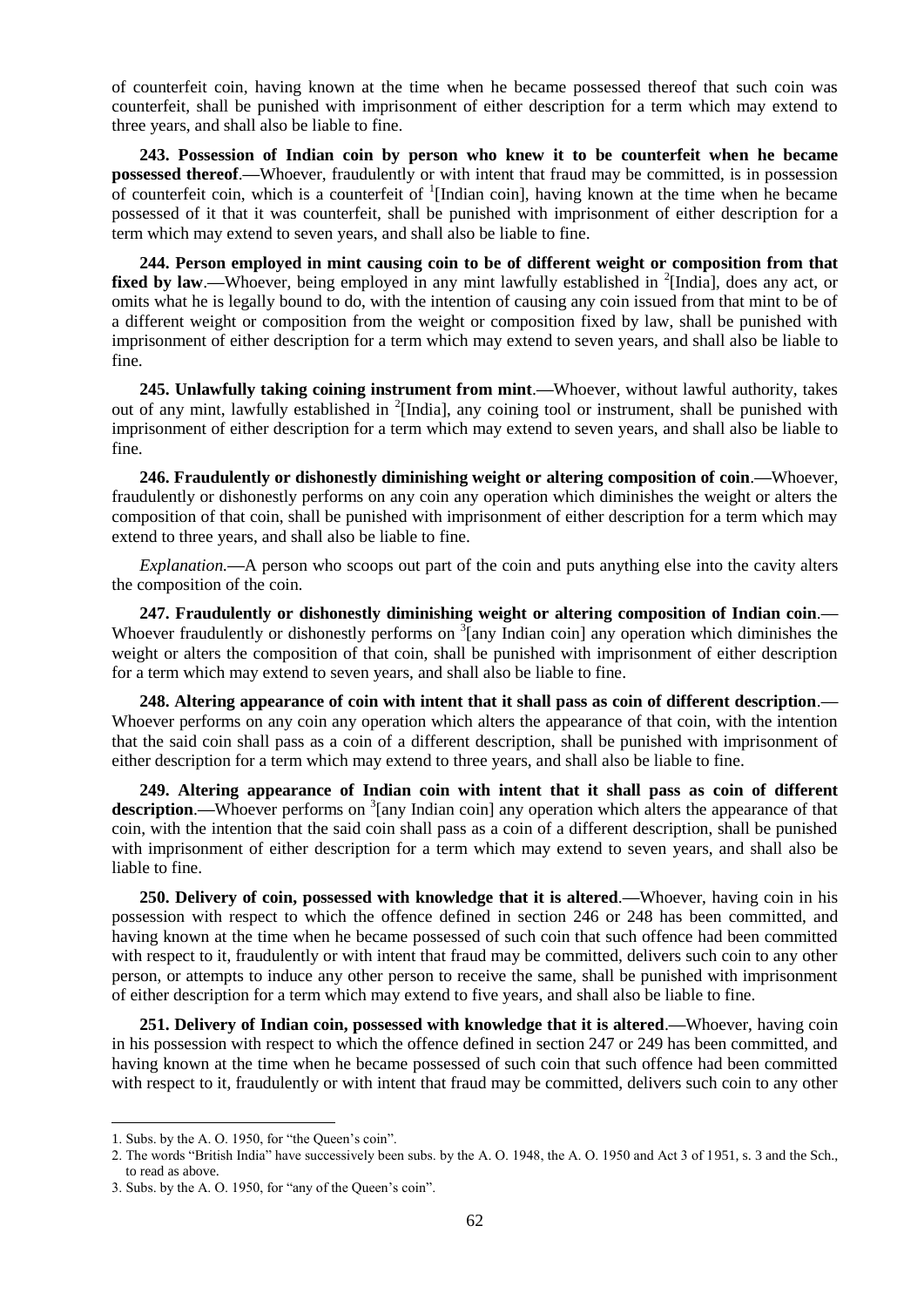person, or attempts to induce any other person to receive the same, shall be punished with imprisonment of either description for a term which may extend to ten years, and shall also be liable to fine.

**252. Possession of coin by person who knew it to be altered when he became possessed thereof**.**—**Whoever fraudulently or with intent that fraud may be committed, is in possession of coin with respect to which the offence defined in either of the section 246 or 248 has been committed, having known at the time of becoming possessed thereof that such offence had been committed with respect to such coin, shall be punished with imprisonment of either description for a term which may extend to three years, and shall also be liable to fine.

**253. Possession of Indian coin by person who knew it to be altered when he became possessed thereof.—**Whoever, fraudulently or with intent that fraud may be committed, is in possession of coin with respect to which the offence defined in either of the section 247 or 249 has been committed having known at the time of becoming possessed thereof, that such offence had been committed with respect to such coin, shall be punished with imprisonment of either description for a term which may extend to five years, and shall also be liable to fine.

**254. Delivery of coin as genuine which, when first possessed, the deliverer did not know to be altered**.**—**Whoever delivers to any other person as genuine or as a coin of a different description from what it is, or attempts to induce any person to receive as genuine, or as a different coin from what it is, any coin in respect of which he knows that any such operation as that mentioned in sections 246, 247, 248 or 249 has been performed, but in respect of which he did not, at the time when he took it into his possession, know that such operation had been performed, shall be punished with imprisonment of either description for a term which may extend to two years, or with fine to an amount which may extend to ten times the value of the coin for which the altered coin is passed, or attempted to be passed.

**255. Counterfeiting Government stamp**.**—**Whoever counterfeits, or knowingly performs any part of the process of counterfeiting, any stamp issued by Government for the purpose of revenue shall be punished with <sup>1</sup>[imprisonment for life] or with imprisonment of either description for a term which may extend to ten years, and shall also be liable to fine.

*Explanation*.**—**A person commits this offence who counterfeits by causing a genuine stamps of one denomination to appear like a genuine stamp of a different denomination.

**256. Having possession of instrument or material for counterfeiting Government stamp**.**—** Whoever has in his possession any instrument or material for the purpose of being used, or knowing or having reason to believe that it is intended to be used, for the purpose of counterfeiting any stamp issued by Government for the purpose of revenue, shall be punished with imprisonment of either description for a term which may extend to seven years, and shall also be liable to fine.

**257. Making or selling instrument for counterfeiting Government stamp**.**—**Whoever makes or performs any part of the process of making, or buys, or sells, or disposes or, any instrument for the purpose of being used, or knowing or having reason to believe that it is intended to be used, for the purpose of counterfeiting any stamp issued by Government for the purpose of revenue, shall be punished with imprisonment of either description for a term which may extend to seven years, and shall also be liable to fine.

**258. Sale of counterfeit Government stamp**.**—**Whoever sells, or offers for sale, any stamp which he knows or has reason to believe to be a counterfeit of any stamp issued by Government for the purpose of revenue, shall be punished with imprisonment of either description for a term which may extend to seven years, and shall also be liable to fine.

**259. Having possession of counterfeit Government stamp**.**—**Whoever has in his possession any stamp which he knows to be a counterfeit of any stamp issued by Government for the purpose of revenue, intending to use, or dispose of the same as a genuine stamp, or in order that it may be used as a genuine stamp, shall be punished with imprisonment of either description for a term which may extend to seven years, and shall also be liable to fine.

**260. Using as genuine a Government stamp known to be counterfeit**.**—**Whoever uses as genuine any stamp, knowing it to be a counterfeit of any stamp issued by Government for the purpose of revenue,

<sup>1.</sup> Subs. by Act 26 of 1955, s. 117 and the Sch., for "transportation for life" (w.e.f. 1-1-1956).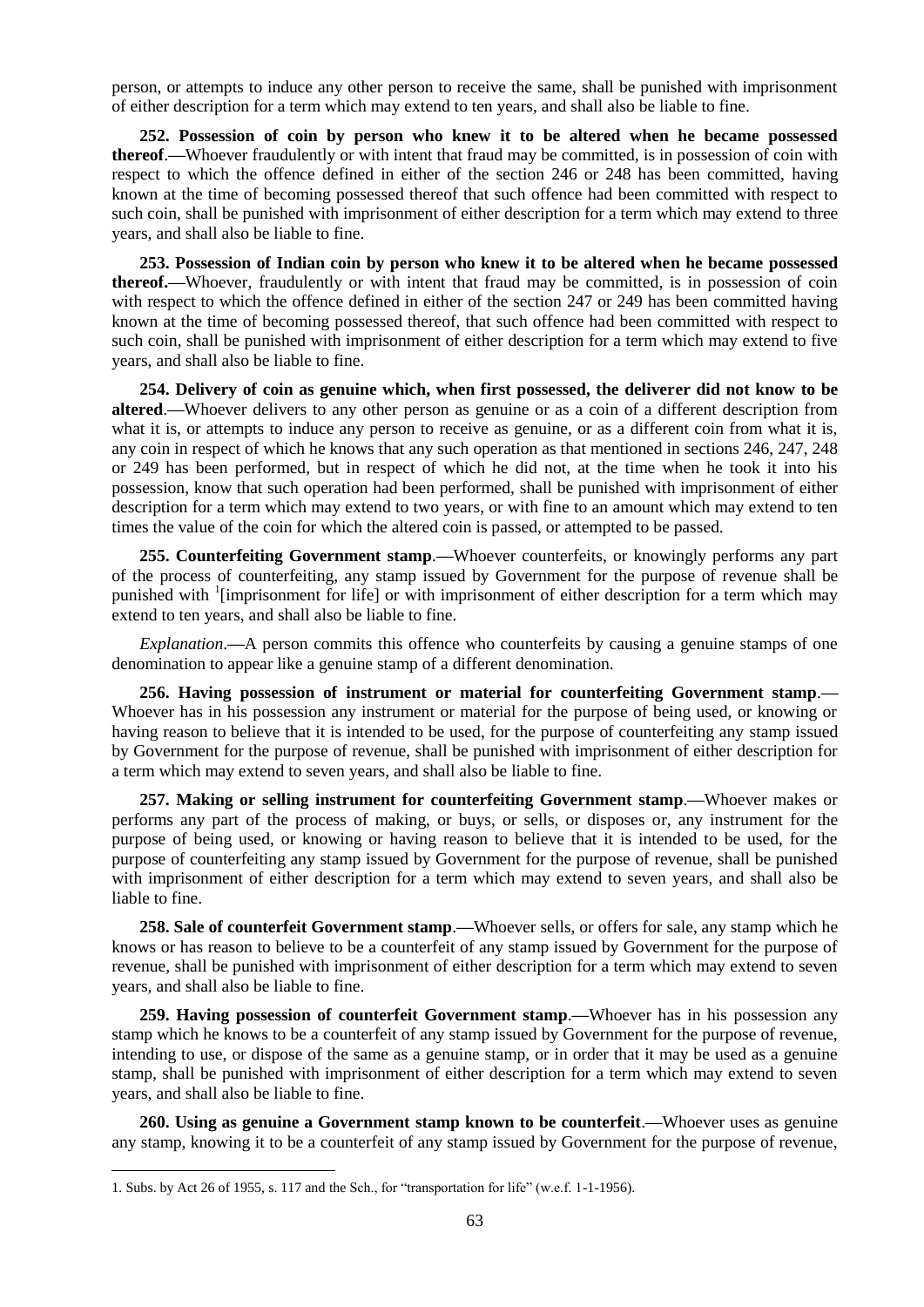shall be punished with imprisonment of either description for a term which may extend to seven years, or with fine, or with both.

**261. Effacing writing from substance bearing Government stamp, or removing from document a stamp used for it, with intent to cause loss to Government**.**—**Whoever, fraudulently or with intent to cause loss to the Government, removes or effaces from any substance, bearing any stamp issued by Government for the purpose of revenue, any writing or document for which such stamp has been used, or removes from any writing or document a stamp which has been used for such writing or document, in order that such stamp may be used for a different writing or document, shall be punished with imprisonment of either description for a term which may extend to three years, or with fine, or with both.

**262. Using Government stamp known to have been before used**.**—**Whoever, fraudulently or with intent to cause loss to the Government, uses for any purpose a stamp issued by Government for the purpose of revenue, which he knows to have been before used, shall be punished with imprisonment of either description for a term which may extend to two years, or with fine, or with both.

**263. Erasure of mark denoting that stamp has been used**.**—**Whoever, fraudulently or with intent to cause loss to Government, erases or removes from a stamp issued by Government for the purpose of revenue, any mark, put or impressed upon such stamp for the purpose of denoting that the same has been used, or knowingly has in his possession or sells or disposes of any such stamp from which such mark has been erased or removed, or sells or disposes of any such stamp which he knows to have been used, shall be punished with imprisonment of either description for a term which may extend to three years, or with fine, or with both.

# 1 [**263A. Prohibition of fictitious stamps**.**—**(*1*) Whoever**—**

(*a*) makes, knowingly utters, deals in or sells any fictitious stamp, or knowingly uses for any postal purpose any fictitious stamp, or

(*b*) has in his possession, without lawful excuse, any fictitious stamp, or

(*c*) makes or, without lawful excuse, has in his possession any die, plate, instrument or materials for making any fictitious stamp,

shall be punished with fine which may extend to two hundred rupees.

(*2*) Any such stamp, die, plate, instrument or materials in the possession of any person for making any fictitious stamp<sup>2</sup> [may be seized and, if seized] shall be forfeited.

(*3*) In this section "fictitious stamp" means any stamp falsely purporting to be issued by Government for the purpose of denoting a rate of postage, or any facsimile or imitation or representation, whether on paper or otherwise, of any stamp issued by Government for that purpose.

(*4*) In this section and also in sections 255 to 263, both inclusive, the word "Government", when used in connection with, or in reference to any stamp issued for the purpose of denoting a rate of postage, shall, notwithstanding anything in section 17, be deemed to include the person or persons authorized by law to administer executive government in any part of India, and also in any part of Her Majesty's dominions or in any foreign country.

# CHAPTER XIII

#### OF OFFENCESRELATINGTO WEIGHTSAND MEASURES

**264. Fraudulent use of false instrument for weighing**.**—**Whoever, fraudulently uses any instrument for weighing which he knows to be false, shall be punished with imprisonment of either description for a term which may extend to one year, or with fine, or with both.

**265. Fraudulent use of false weight or measure**.**—**Whoever, fraudulently uses any false weight or false measure of length or capacity, or fraudulently uses any weight or any measure of length or capacity as a different weight or measure from what it is, shall be punished with imprisonment of either description for a term which may extend to one year, or with fine, or with both.

**266. Being in possession of false weight or measure**.**—**Whoever is in possession of any instrument for weighing, or of any weight, or of any measure of length or capacity, which he knows to be false,

1

<sup>1.</sup> Added by Act 3 of 1895, s. 2.

<sup>2.</sup> Subs. by Act 42 of 1953, s. 4 and the Third Sch., for "may be seized and".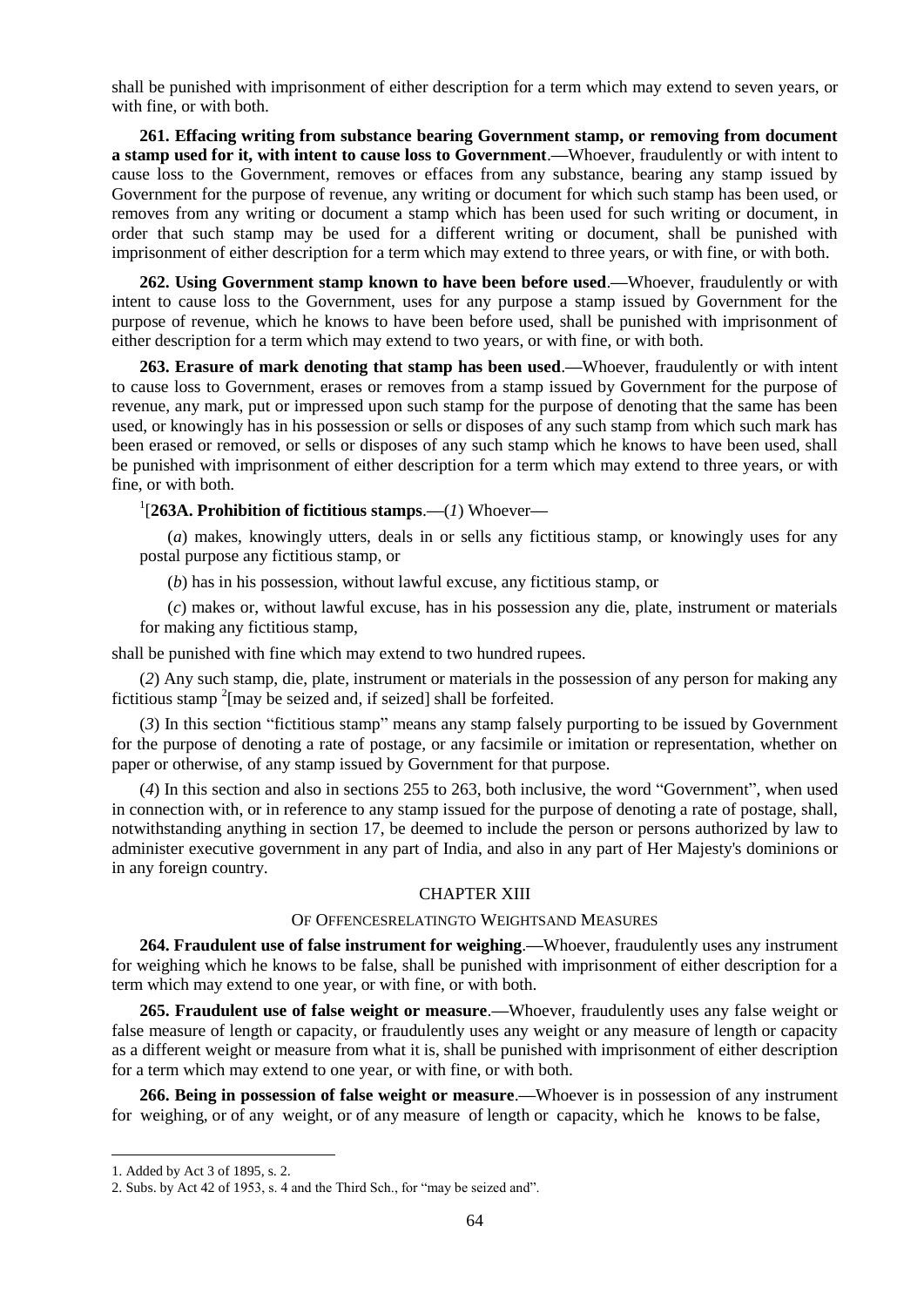$1***$  intending that the same may be fraudulently used, shall be punished with imprisonment of either description for a term which may extend to one year, or with fine, or with both.

**267. Making or selling false weight or measure**.**—**Whoever makes, sells or disposes of any instrument for weighing, or any weight, or any measure of length or capacity which he knows to be false, in order that the same may be used as true, or knowing that the same is likely to be used as true, shall be punished with imprisonment of either description for a term which may extend to one year, or with fine, or with both.

## CHAPTER XIV

OF OFFENCESAFFECTINGTHE PUBLIC HEALTH, SAFETY, CONVENIENCE, DECENCYAND MORALS

**268. Public nuisance**.**—**A person is guilty of a public nuisance who does any act or is guilty of an illegal omission which causes any common injury, danger or annoyance to the public or to the people in general who dwell or occupy property in the vicinity, or which must necessarily cause injury, obstruction, danger or annoyance to persons who may have occasion to use any public right.

A common nuisance is not excused on the ground that it causes some convenience or advantage.

**269. Negligent act likely to spread infection of disease dangerous to life**.**—**Whoever unlawfully or negligently does any act which is, and which he knows or has reason to believe to be, likely to spread the infection of any disease dangerous to life, shall be punished with imprisonment of either description for a term which may extend to six months, or with fine, or with both.

**270. Malignant act likely to spread infection of disease dangerous to life**.**—**Whoever malignantly does any act which is, and which he knows or has reason the believe to be, likely to spread the infection of any disease dangerous to life, shall be punished with imprisonment of either description for a term which may extend to two years, or with fine, or with both.

**271. Disobedience to quarantine rule**.**—**Whoever knowingly disobeys any rule made and promulgated <sup>2</sup>[by the <sup>3\*\*\*</sup> Government <sup>4\*\*\*</sup>] for putting any vessel into a state of quarantine, or for regulating the intercourse of vessels in a state of quarantine with the shore or with other vessels, for regulating the intercourse between places where an infectious disease prevails and other places, shall be punished with imprisonment of either description for a term which may extend to six months, or with fine, or with both.

**272. Adulteration of food or drink intended for sale**.**—**Whoever adulterates any article of food or drink, so as to make such article noxious as food or drink, intending to sell such article as food or drink, or knowing it to be likely that the same will be sold as food or drink, shall be punished with imprisonment of either description for a term which may extend to six months, or with fine which may extend to one thousand rupees, or with both.

**273. Sale of noxious food or drink**.**—**Whoever sells, or offers or exposes for sale, as food or drink, any article which has been rendered or has become noxious, or is in a state unfit for food or drink, knowing or having reason to believe that the same is noxious as food or drink, shall be punished with imprisonment of either description for a term which may extend to six months, or with fine which may extend to one thousand rupees, or with both.

**274. Adulteration of drugs**.**—**Whoever adulterates any drug or medical preparation in such a manner as to lessen the efficacy or change the operation of such drug or medical preparation, or to make it noxious, intending that it shall be sold or used for, or knowing it to be likely that it will be sold or used for, any medicinal purpose, as if it had not undergone such adulteration, shall be punished with imprisonment of either description for a term which may extend to six months, or with fine which may extend to one thousand rupees, or with both.

**275. Sale of adulterated drugs**.**—**Whoever, knowing any drug or medical preparation to have been adulterated in such a manner as to lessen its efficacy, to change its operation, or to render it noxious, sells

<sup>1.</sup> The word "and" omitted by Act 42 of 1953, s. 4 and the Third Sch.

<sup>2.</sup> Subs. by the A. O. 1937, for "by the G. of I., or by any Government".

<sup>3.</sup> The words "Central or any Provincial" omitted by the A. O. 1950.

<sup>4.</sup> The words "or the Crown Representative" omitted by the A. O. 1948.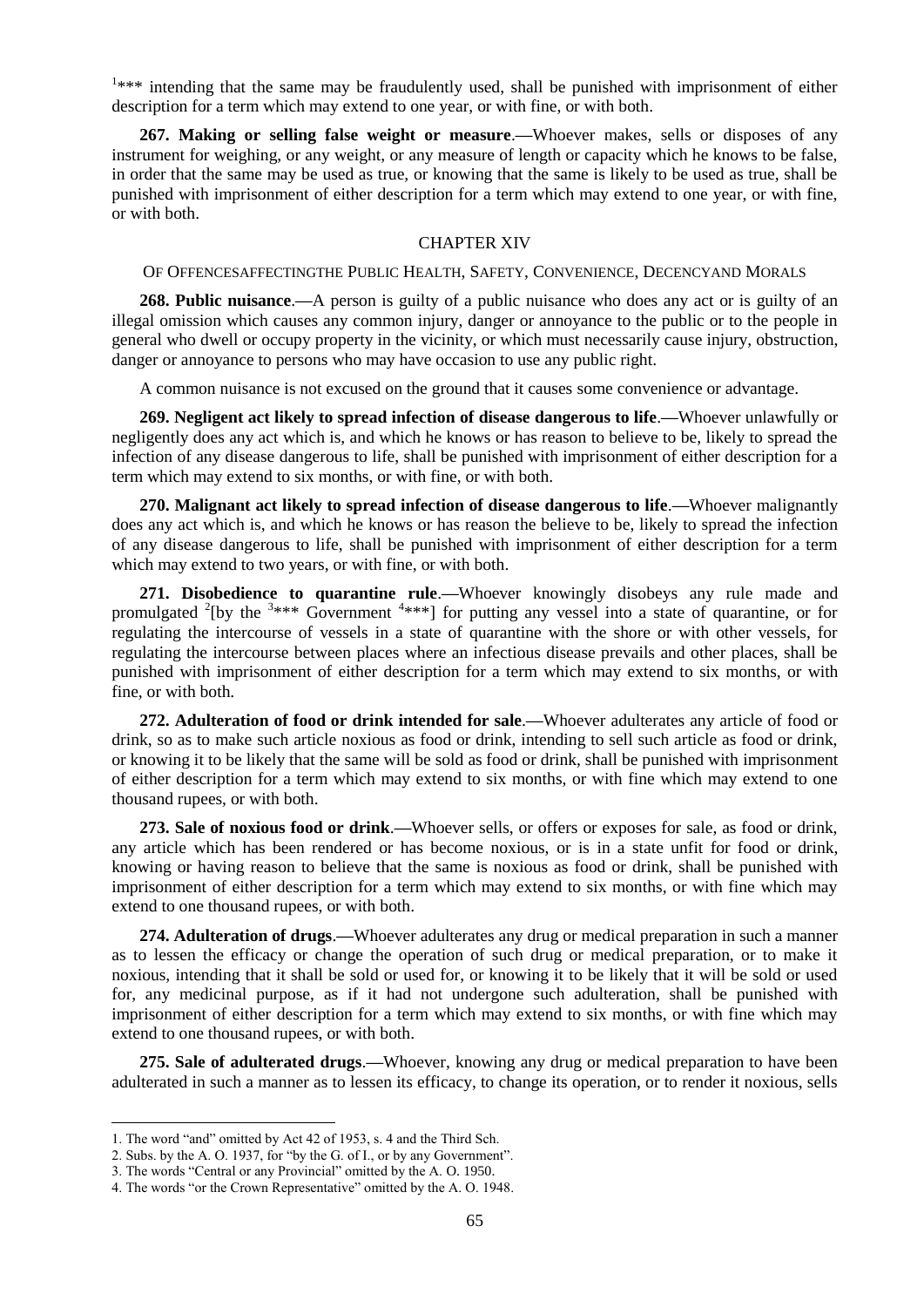the same, or offers or exposes it for sale, or issues it from any dispensary for medicinal purposes as unadulterated, or causes it to be used for medicinal purposes by any person not knowing of the adulteration, shall be punished with imprisonment of either description for a term which may extend to six months, or with fine which may extend to one thousand rupees, or with both.

**276. Sale of drug as a different drug or preparation**.**—**Whoever knowingly sells, or offers or exposes for sale, or issues from a dispensary for medicinal purposes, any drug or medical preparation, as a different drug or medical preparation, shall be punished with imprisonment of either description for a term which may extend to six months, or with fine which may extend to one thousand rupees, or with both.

**277. Fouling water of public spring or reservoir**.**—**Whoever voluntarily corrupts or fouls the water of any public spring or reservoir, so as to render it less fit for the purpose for which it is ordinarily used, shall be punished with imprisonment of either description for a term which may extend to three months, or with fine which may extend to five hundred rupees, or with both.

**278. Making atmosphere noxious to health**.**—**Whoever voluntarily vitiates the atmosphere in any place so as to make it noxious to the health of persons in general dwelling or carrying on business in the neighbourhood or passing along a public way, shall be punished with fine which may extend to five hundred rupees.

**279. Rash driving or riding on a public way**.**—**Whoever drives any vehicle, or rides, on any public way in a manner so rash or negligent as to endanger human life, or to be likely to cause hurt or injury to any other person, shall be punished with imprisonment of either description for a term which may extend to six months, or with fine which may extend to one thousand rupees, or with both.

**280. Rash navigation of vessel**.**—**Whoever navigates any vessel in a manner so rash or negligent as to endanger human life, or to be likely to cause hurt or injury to any other person, shall be punished with imprisonment of either description for a term which may extend to six months, or with fine which may extend to one thousand rupees, or with both.

**281. Exhibition of false light, mark or buoy**.**—**Whoever exhibits any false light, mark or buoy, intending or knowing it to be likely that such exhibition will mislead any navigator, shall be punished with imprisonment of either description for a term which may extend to seven years, or with fine, or with both.

**282. Conveying person by water for hire in unsafe or overloaded vessel**.**—**Whoever knowingly or negligently conveys, or causes to be conveyed for hire, any person by water in any vessel, when that vessel is in such a state or so loaded as to endanger the life of that person, shall be punished with imprisonment of either description for a term which may extend to six months, or with fine which may extend to one thousand rupees, or with both.

**283. Danger or obstruction in public way or line of navigation**.**—**Whoever, by doing any act, or by omitting to take order with any property in his possession or under his charge, causes danger, obstruction or injury to any person in any public way or public line of navigation, shall be punished, with fine which may extend to two hundred rupees.

**284. Negligent conduct with respect to poisonous substance**.**—**Whoever does, with any poisonous substance, any act in a manner so rash or negligent as to endanger human life, or to be likely to cause hurt or injury to any person,

or knowingly or negligently omits to take such order with any poisonous substance in his possession as is sufficient to guard against any probable danger to human life from such poisonous substance,

shall be punished with imprisonment of either description for a term which may extend to six months, or with fine which may extend to one thousand rupees, or with both.

**285. Negligent conduct with respect to fire or combustible matter**.**—**Whoever does, with fire or any combustible matter, any act so rashly or negligently as to endanger human life, or to be likely to cause hurt or injury to any other person,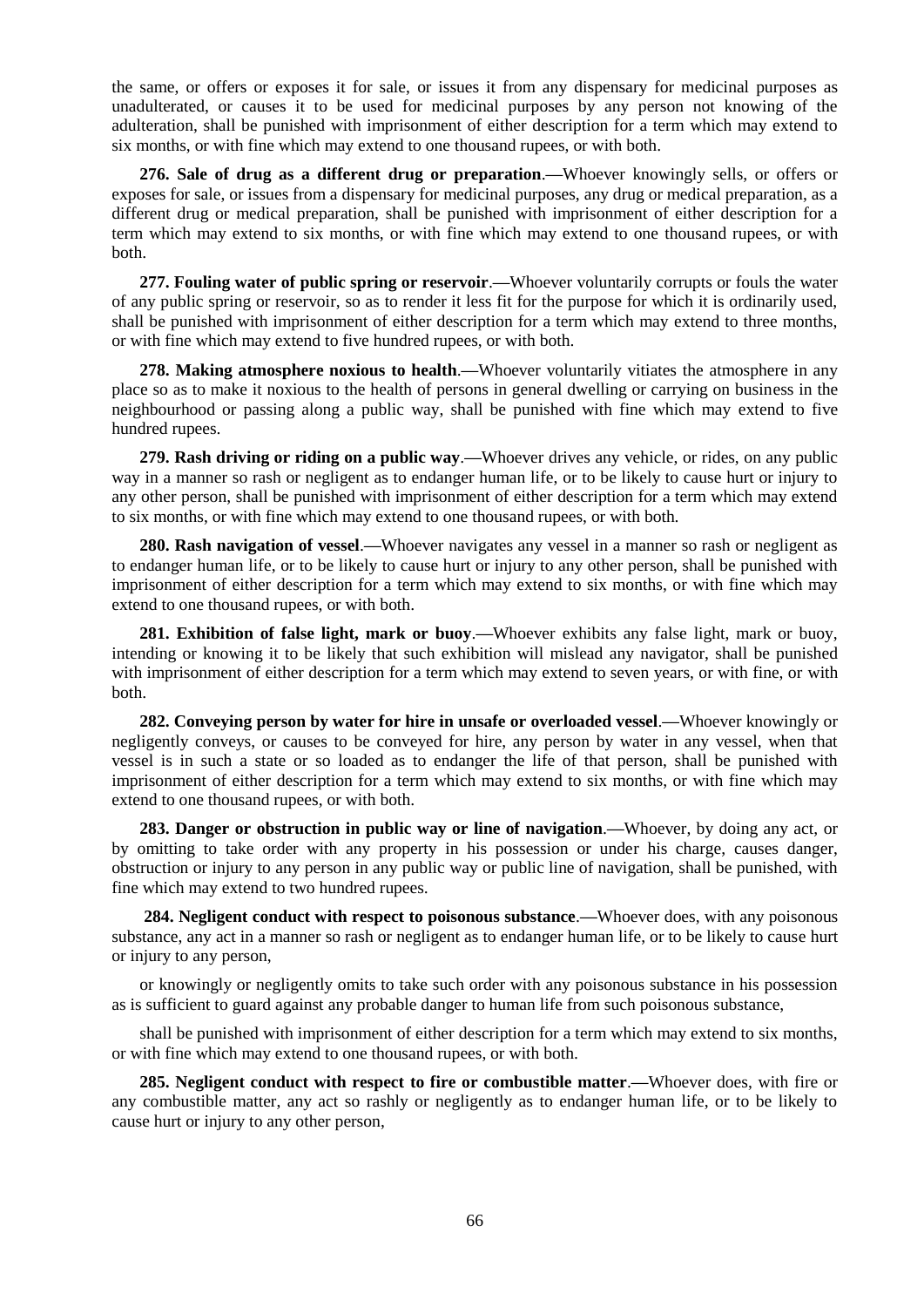or knowingly or negligently omits to take such order with any fire or any combustible matter in his possession as is sufficient to guard against any probable danger to human life from such fire or combustible matter,

shall be punished with imprisonment of either description for a term which may extend to six months, or with fine which may extend to one thousand rupees, or with both.

**286. Negligent conduct with respect to explosive substance**.**—**Whoever does, with any explosive substance, any act so rashly or negligently as to endanger human life, or to be likely to cause hurt or injury to any other person,

or knowingly or negligently omits to take such order with any explosive substance in his possession as is sufficient to guard against any probable danger to human life from that substance,

shall be punished with imprisonment of either description for a term which may extend to six months, or with fine which may extend to one thousand rupees, or with both.

**287. Negligent conduct with respect to machinery**.**—**Whoever does, with any machinery, any act so rashly or negligently as to endanger human life or to be likely to cause hurt or injury to any other person,

or knowingly or negligently omits to take such order with any machinery in his possession or under his care as is sufficient to guard against any probable danger to human life from such machinery,

shall be punished with imprisonment of either description for a term which may extend to six months, or with fine which may extend to one thousand rupees, or with both.

**288. Negligent conduct with respect to pulling down or repairing buildings**.**—**Whoever, in pulling down or repairing any building, knowingly or negligently omits to take such order with that building as is sufficient to guard against any probable danger to human life from the fall of that building, or of any part thereof, shall be punished with imprisonment of either description for a term which may extend to six months, or with fine which may extend to one thousand rupees, or with both.

**289. Negligent conduct with respect to animal**.**—**Whoever knowingly or negligently omits to take such order with any animal in his possession as is sufficient to guard against any probable danger to human life, or any probable danger of grievous hurt from such animal, shall be punished with imprisonment of either description for a term which may extend to six months, or with fine which may extend to one thousand rupees, or with both.

**290. Punishment for public nuisance in cases not otherwise provided for**.**—**Whoever commits a public nuisance in any case not otherwise punishable by this Code, shall be punished with fine which may extend to two hundred rupees.

**291. Continuance of nuisance after injunction to discontinue**.**—**Whoever repeats or continues a public nuisance, having been enjoined by any public servant who has lawful authority to issue such injunction not to repeat or continue such nuisance, shall be punished with simple imprisonment for a term which may extend to six months, or with fine, or with both.

<sup>1</sup>[292. Sale, etc., of obscene books, etc.— $^2$ [(*1*) For the purposes of sub-section (2), a book, pamphlet, paper, writing, drawing, painting, representation, figure or any other object, shall be deemed to be obscene if it is lascivious or appeals to the prurient interest or if its effect, or (where it comprises two or more distinct items) the effect of any one of its items, is, if taken as a whole, such as to tend to deprave and corrupt persons who are likely, having regard to all relevant circumstances, to read, see or hear the matter contained or embodied in it.]

3 [(*2*)] Whoever**—**

(*a*) sells, lets to hire, distributes, publicity exhibits or in any manner puts into circulation, or for purposes of sale, hire, distribution, public exhibition or circulation, makes, produces or has in his

<sup>1.</sup> Subs. by Act 8 of 1925, s. 2, for s. 292.

<sup>2.</sup> Ins. by Act 36 of 1969, s. 2.

<sup>3.</sup> S. 292 renumbered as sub-section (*2*) thereof by s. 2, *ibid*.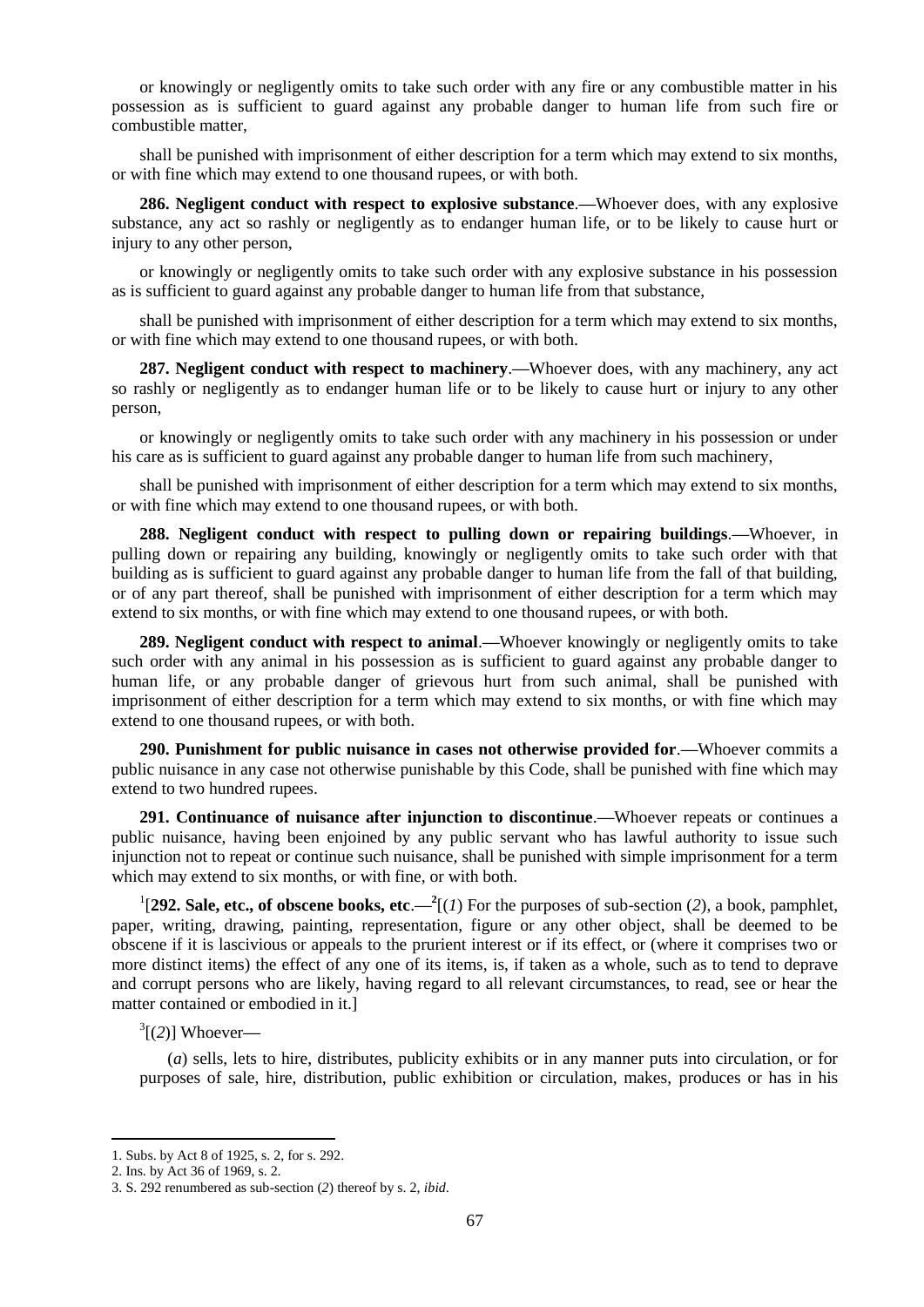possession any obscene book, pamphlet, paper, drawing, painting, representation or figure or any other obscene object whatsoever, or

(*b*) imports, exports or conveys any obscene object for any of the purposes aforesaid, or knowing or having reason to believe that such object will be sold, let to hire, distributed or publicly exhibited or in any manner put into circulation, or

(*c*) takes part in or receives profits from any business in the course of which he knows or has reason to believe that any such obscene objects are, for any of the purposes aforesaid, made, produced, purchased, kept, imported, exported, conveyed, publicly exhibited or in any manner put into circulation, or

(*d*) advertises or makes known by any means whatsoever that any person is engaged or is ready to engage in any act which is an offence under this section, or that any such obscene object can be procured from or through any person, or

(*e*) offers or attempts to do any act which is an offence under this section,

shall be punished  $\frac{1}{2}$  [on first conviction with imprisonment of either description for a term which may extend to two years, and with fine which may extend to two thousand rupees, and, in the event of a second or subsequent conviction, with imprisonment of either description for a term which may extend to five years, and also with fine which may extend to five thousand rupees].

2 [*Exception*.**—**This section does not extend to**—**

(*a*) any book, pamphlet, paper, writing, drawing, painting, representation or figure**—**

(*i*) the publication of which is proved to be justified as being for the public good on the ground that such book, pamphlet, paper, writing, drawing, painting, representation or figure is in the interest of science, literature, art or learning or other objects of general concern, or

(*ii*) which is kept or used *bona fide* for religious purposes;

(*b*) any representation sculptured, engraved, painted or otherwise represented on or in**—**

(*i*) any ancient monument within the meaning of the Ancient Monuments and Archaeological Sites and Remains Act, 1958 (24 of 1958), or

(*ii*) any temple, or on any car used for the conveyance of idols, or kept or used for any religious purpose.]]

3 [**293. Sale, etc., of obscene objects to young person**.**—**Whoever sells, lets to hire, distributes, exhibits or circulates to any person under the age of twenty years any such obscene object as is referred to in the last preceding section, or offers or attempts so to do, shall be punished  $\frac{1}{2}$  [on first conviction with imprisonment of either description for a term which may extend to three years, and with fine which may extend to two thousand rupees, and, in the event of a second or subsequent conviction, with imprisonment of either description for a term which may extend to seven years, and also with fine which may extend to five thousand rupees].]

4 [**294. Obscene acts and songs**.**—**Whoever, to the annoyance of others,

(*a*) does any obscene act in any public place, or

(*b*) sings, recites or utters any obscene song, ballad or words, in or near any public place,

shall be punished with imprisonment of either description for a term which may extend to three months, or with fine, or with both.]

5 [**294A. Keeping lottery office**.**—**Whoever keeps any office or place for the purpose of drawing any lottery <sup>6</sup>[not being<sup>7</sup>[a State lottery] or a lottery authorised by the <sup>8</sup>[State] Government], shall be punished

<sup>1.</sup> Subs. by Act 36 of 1969, s. 2, for certain words.

<sup>2.</sup> Subs. by s. 2, *ibid.,* for *Exception*.

<sup>3.</sup> Subs. by Act 8 of 1925, s. 2, for section 293.

<sup>4.</sup> Subs. by Act 3 of 1895, s. 3, for section 294.

<sup>5.</sup> Ins. by Act 27 of 1870, s. 10.

<sup>6.</sup> Subs. by the A. O. 1937, for "not authorized by Government".

<sup>7.</sup> Subs. by Act 3 of 1951, s. 3 and the Sch., for "a lottery organized by the Central Government or the Government of a Part A State or a Part B State".

<sup>8.</sup> Subs. by the A. O. 1950, for "Provincial".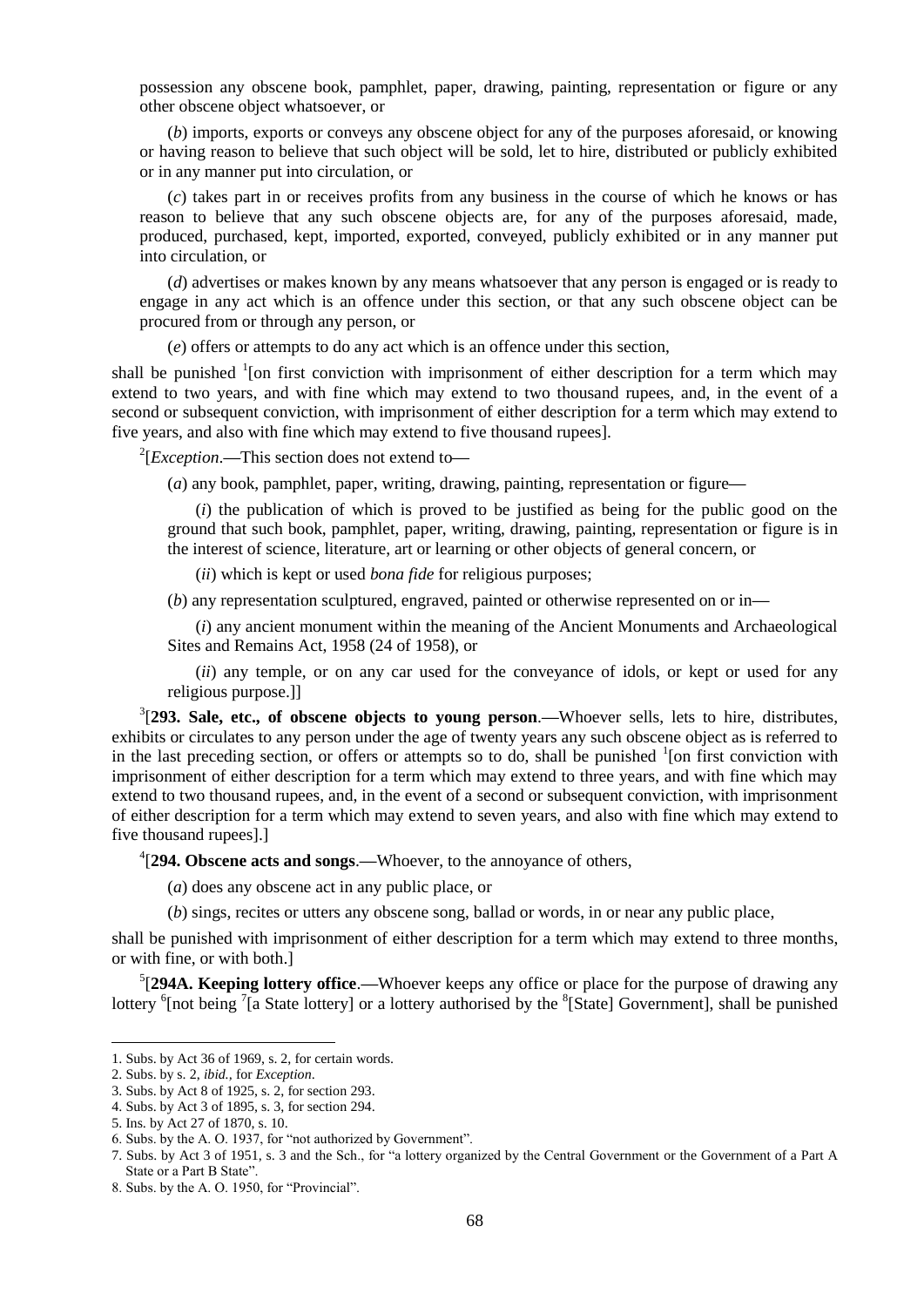punished with imprisonment of either description for a term which may extend to six months, or with fine, or with both.

And whoever publishes any proposal to pay any sum, or to deliver any goods, or to do or forbear doing anything for the benefit of any person, on any event or contingency relative or applicable to the drawing of any ticket, lot, number or figure in any such lottery, shall be punished with fine which may extend to one thousand rupees.]

## CHAPTER XV

## OF OFFENCESRELATING TO RELIGION

**295. Injuring or defiling place of worship, with intent to insult the religion of any class**.**—** Whoever destroys, damages or defiles any place of worship, or any object held sacred by any class of persons with the intention of thereby insulting the religion of any class of persons or with the knowledge that any class of persons is likely to consider such destruction, damage or defilement as an insult to their religion, shall be punished with imprisonment of either description for a term which may extend to two years, or with fine, or with both.

**1 [295A. Deliberate and malicious acts, intended to outrage religious feelings of any class by insulting its religion or religious beliefs**.**—**Whoever, with deliberate and malicious intention of outraging the religious feelings of any class of  $^{2}$ [citizens of India],  $^{3}$ [by words, either spoken or written, or or by signs or by visible representations or otherwise], insults or attempts to insult the religion or the religious beliefs of that class, shall be punished with imprisonment of either description for a term which may extend to <sup>4</sup>[three years], or with fine, or with both.]

**296. Disturbing religious assembly**.**—**Whoever voluntarily causes disturbance to any assembly lawfully engaged in the performance of religious worship, or religious ceremonies, shall be punished with imprisonment of either description for a term which may extend to one year, or with fine, or with both.

**297. Trespassing on burial places, etc**.**—**Whoever, with the intention of wounding the feelings of any person, or of insulting the religion of any person or with the knowledge that the feelings of any person are likely to be wounded, or that the religion of any person is likely to be insulted thereby,

commits any trespass in any place of worship or on any place of sepulture, or any place set apart for the performance of funeral rites or as a depository for the remains of the dead, or offers any indignity to any human corpse, or causes disturbance to any persons assembled for the performance of funeral ceremonies,

shall be punished with imprisonment of either description for a term which may extend to one year, or with fine, or with both.

**298. Uttering words, etc., with deliberate intent to wound religious feelings**.**—**Whoever, with the deliberate intention of wounding the religious feelings of any person, utters any word or makes any sound in the hearing of that person or makes any gesture in the sight of that persons or places any object in the sight of that person, shall be punished with imprisonment of either description for a term which may extend to one year, or with fine, or with both.

## CHAPTER XVI

## OF OFFENCESAFFECTINGTHE HUMAN BODY

#### *Of offences affecting life*

**299. Culpable homicide**.**—**Whoever causes death by doing an act with the intention of causing death, or with the intention of causing such bodily injury as is likely to cause death, or with the knowledge that he is likely by such act to cause death, commits the offence of culpable homicide.

<sup>1.</sup> Ins. by Act 25 of 1927, s. 2.

<sup>2.</sup> Subs. by the A. O. 1950, for "His Majesty's subjects".

<sup>3.</sup> Subs. by Act 41 of 1961, s. 3, for certain words.

<sup>4.</sup> Subs. by s. 3, *ibid*., for "two years".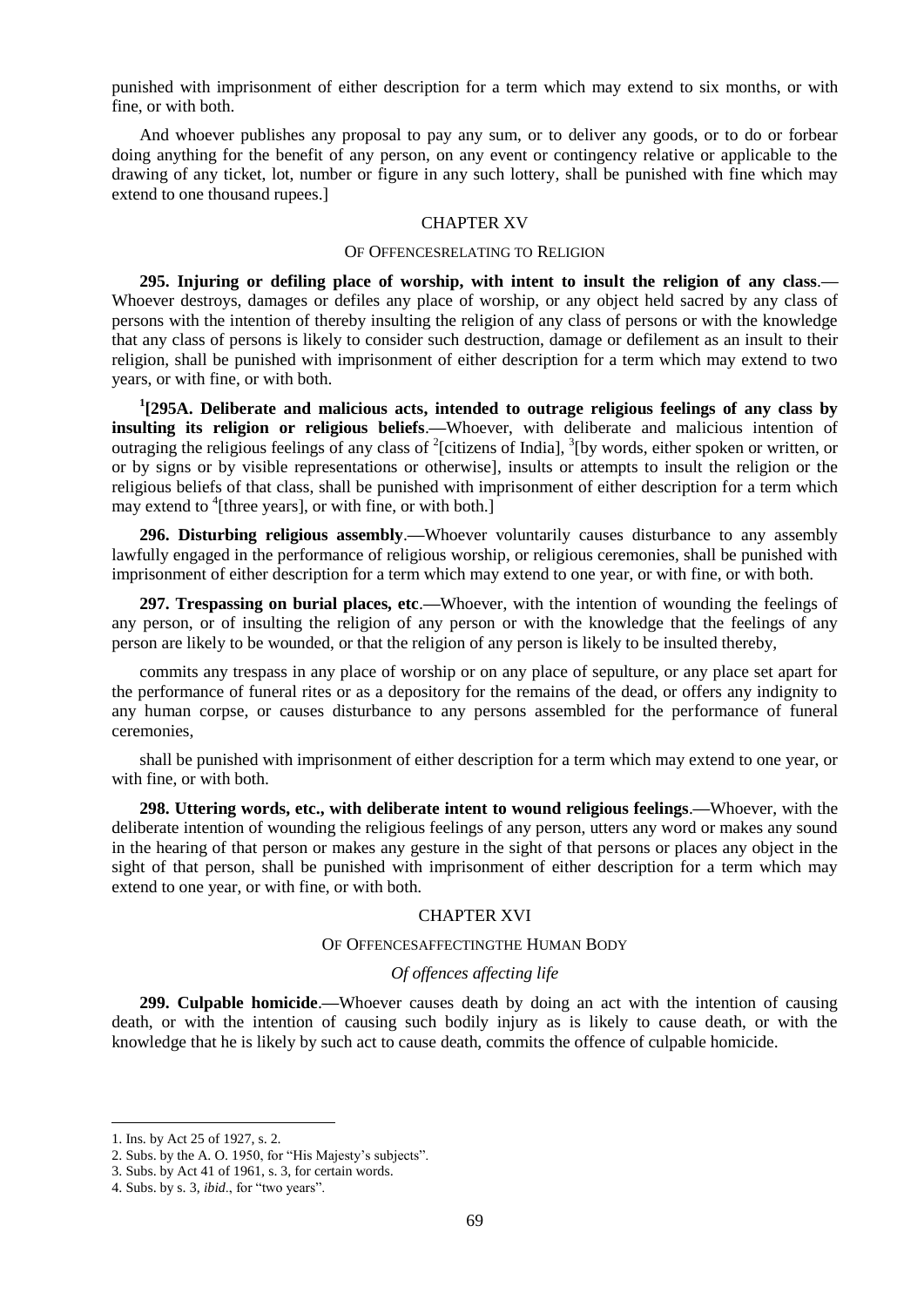#### *Illustrations*

(*a*) A lays sticks and turf over a pit, with the intention of thereby causing death, or with the knowledge that death is likely to be thereby caused. Z, believing the ground to be firm, treads on it, falls in and is killed. A has committed the offence of culpable homicide.

(*b*) A knows Z to be behind a bush. B does not know it. A, intending to cause, or knowing it to be likely to cause Z's death, induces B to fire at the bush. B fires and kills Z. Here B may be guilty of no offence; but A has committed the offence of culpable homicide.

(*c*) A, by shooting at a fowl with intent to kill and steal it, kills B, who is behind a bush; A not knowing that he was there. Here, although A was doing an unlawful act, he was not guilty of culpable homicide, as he did not intend to kill B, or to cause death by doing an act that he knew was likely to cause death.

*Explanation* 1.**—**A person who causes bodily injury to another who is labouring under a disorder, disease or bodily infirmity, and thereby accelerates the death of that other, shall be deemed to have caused his death.

*Explanation* 2.**—**Where death is caused by bodily injury, the person who causes such bodily injury shall be deemed to have caused the death, although by resorting to proper remedies and skilful treatment the death might have been prevented.

*Explanation* 3.**—**The causing of the death of a child in the mother's womb is not homicide. But it may amount to culpable homicide to cause the death of a living child, if any part of that child has been brought forth, though the child may not have breathed or been completely born.

**300. Murder**.**—**Except in the cases hereinafter excepted, culpable homicide is murder, if the act by which the death is caused is done with the intention of causing death, or-

*2ndly*.**—**If it is done with the intention of causing such bodily injury as the offender knows to be likely to cause the death of the person to whom the harm is caused, or**—**

*3rdly*.**—**If it is done with the intention of causing bodily injury to any person and the bodily injury intended to be inflicted is sufficient in the ordinary course of nature to cause death, or**—**

*4thly*.**—**If the person committing the act knows that it is so imminently dangerous that it must, in all probability, cause death, or such bodily injury as is likely to cause death, and commits such act without any excuse for incurring the risk of causing death or such injury as aforesaid.

## *Illustrations*

(*a*) A shoots Z with the intention of killing him. Z dies in consequence. A commits murder.

(*b*) A, knowing that Z is labouring under such a disease that a blow is likely to cause his death, strikes him with the intention of causing bodily injury. Z dies in consequence of the blow. A is guilty of murder, although the blow might not have been sufficient in the ordinary course of nature to cause the death of a person in a sound state of health. But if A, not knowing that Z is labouring under any disease, gives him such a blow as would not in the ordinary course of nature kill a person in a sound state of health, here A, although he may intend to cause bodily injury, is not guilty of murder, if he did not intend to cause death, or such bodily injury as in the ordinary course of nature would cause death.

(*c*) A intentionally gives Z a sword-cut or club-wound sufficient to cause the death of a man in the ordinary course of nature. Z dies in consequence. Here A is guilty of murder, although he may not have intended to cause Z's death.

(*d*) A without any excuse fires a loaded cannon into a crowd of persons and kills one of them. A is guilty of murder, although he may not have had a premeditated design to kill any particular individual.

*Exception 1*.**—When culpable homicide is not murder**.**—**Culpable homicide is not murder if the offender, whilst deprived of the power of self-control by grave and sudden provocation, causes the death of the person who gave the provocation or causes the death of any other person by mistake or accident.

The above exception is subject to the following provisos:**—**

*First*.**—**That the provocation is not sought or voluntarily provoked by the offender as an excuse for killing or doing harm to any person.

*Secondly*.**—**That the provocation is not given by anything done in obedience to the law, or by a public servant in the lawful exercise of the powers of such public servant.

*Thirdly*.**—**That the provocation is not given by anything done in the lawful exercise of the right of private defence.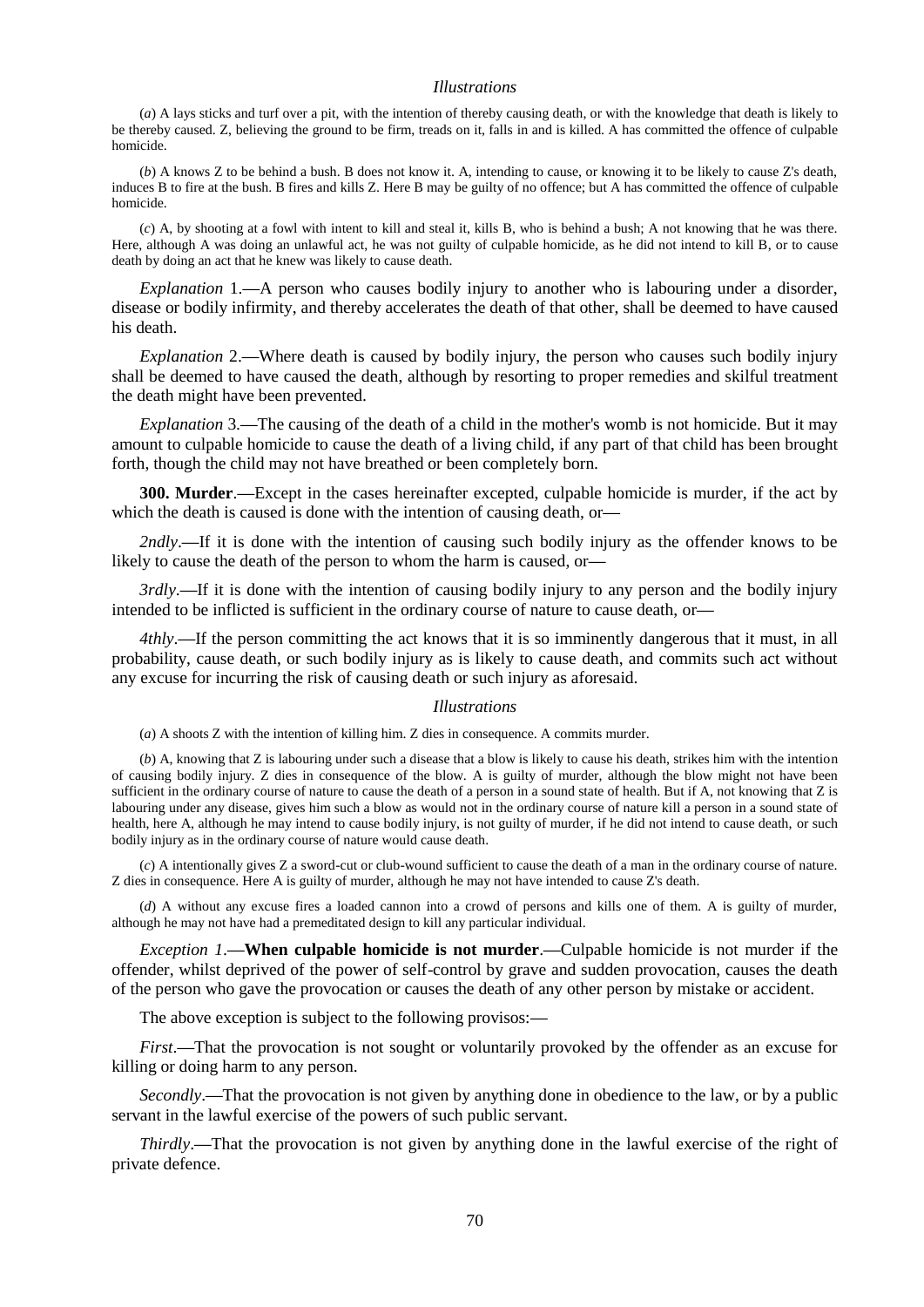*Explanation*.**—**Whether the provocation was grave and sudden enough to prevent the offence from amounting to murder is a question of fact.

#### *Illustrations*

(*a*) A, under the influence of passion excited by a provocation given by Z, intentionally kills Y, Z's child. This is murder, inasmuch as the provocation was not given by the child, and the death of the child was not caused by accident or misfortune in doing an act caused by the provocation.

(*b*) Y gives grave and sudden provocation to A. A, on this provocation, fires a pistol at Y, neither intending nor knowing himself to be likely to kill Z, who is near him, but out of sight. A kills Z. Here A has not committed murder, but merely culpable homicide.

(*c*) A is lawfully arrested by Z, a bailiff. A is excited to sudden and violent passion by the arrest, and kills Z. This is murder, inasmuch as the provocation was given by a thing done by a public servant in the exercise of his powers.

(*d*) A appears as a witness before Z, a Magistrate. Z says that he does not believe a word of A's deposition, and that A has perjured himself. A is moved to sudden passion by these words, and kills Z. This is murder.

(*e*)A attempts to pull Z's nose. Z, in the exercise of the right of private defence, lays hold of A to prevent him from doing so. A is moved to sudden and violent passion in consequence, and kills Z. This is murder, inasmuch as the provocation was giving by a thing done in the exercise of the right of private defence.

(*f*) Z strikes B. B is by this provocation excited to violent rage. A, a bystander, intending to take advantage of B's rage, and to cause him to kill Z, puts a knife into B's hand for that purpose. B kills Z with the knife. Here B may have committed only culpable homicide, but A is guilty of murder.

*Exception 2*.**—**Culpable homicide is not murder if the offender in the exercise in good faith of the right of private defence of person or property, exceeds the power given to him by law and causes the death of the person against whom he is exercising such right of defence without premeditation, and without any intention of doing more harm than is necessary for the purpose of such defence.

#### *Illustration*

Z attempts to horsewhip A, not in such a manner as to cause grievous hurt to A. A draws out a pistol. Z persists in the assault. A believing in good faith that he can by no other means prevent himself from being horsewhipped, shoots Z dead. A has not committed murder, but only culpable homicide.

*Exception 3.*—Culpable homicide is not murder if the offender, being a public servant or aiding a public servant acting for the advancement of public justice, exceeds the powers given to him by law, and causes death by doing an act which he, in good faith, believes to be lawful and necessary for the due discharge of his duty as such public servant and without ill-will towards the person whose death is caused.

*Exception 4*.**—**Culpable homicide is not murder if it is committed without premeditation in a sudden fight in the heat of passion upon a sudden quarrel and without the offender's having taken undue advantage or acted in a cruel or unusual manner.

*Explanation*.**—**It is immaterial in such cases which party offers the provocation or commits the first assault.

*Exception 5*.**—**Culpable homicide is not murder when the person whose death is caused, being above the age of eighteen years, suffers death or takes the risk of death with his own consent.

## *Illustration*

A, by instigation, voluntarily causes Z, a person under eighteen years of age to commit suicide. Here, on account of Z's youth, he was incapable of giving consent to his own death; A has therefore abetted murder.

**301. Culpable homicide by causing death of person other than person whose death was intended**.**—**If a person, by doing anything which he intends or knows to be likely to cause death, commits culpable homicide by causing the death of any person, whose death he neither intends nor knows himself to be likely to cause, the culpable homicide committed by the offender is of the description of which it would have been if he had caused the death of the person whose death he intended or knew himself to he likely to cause.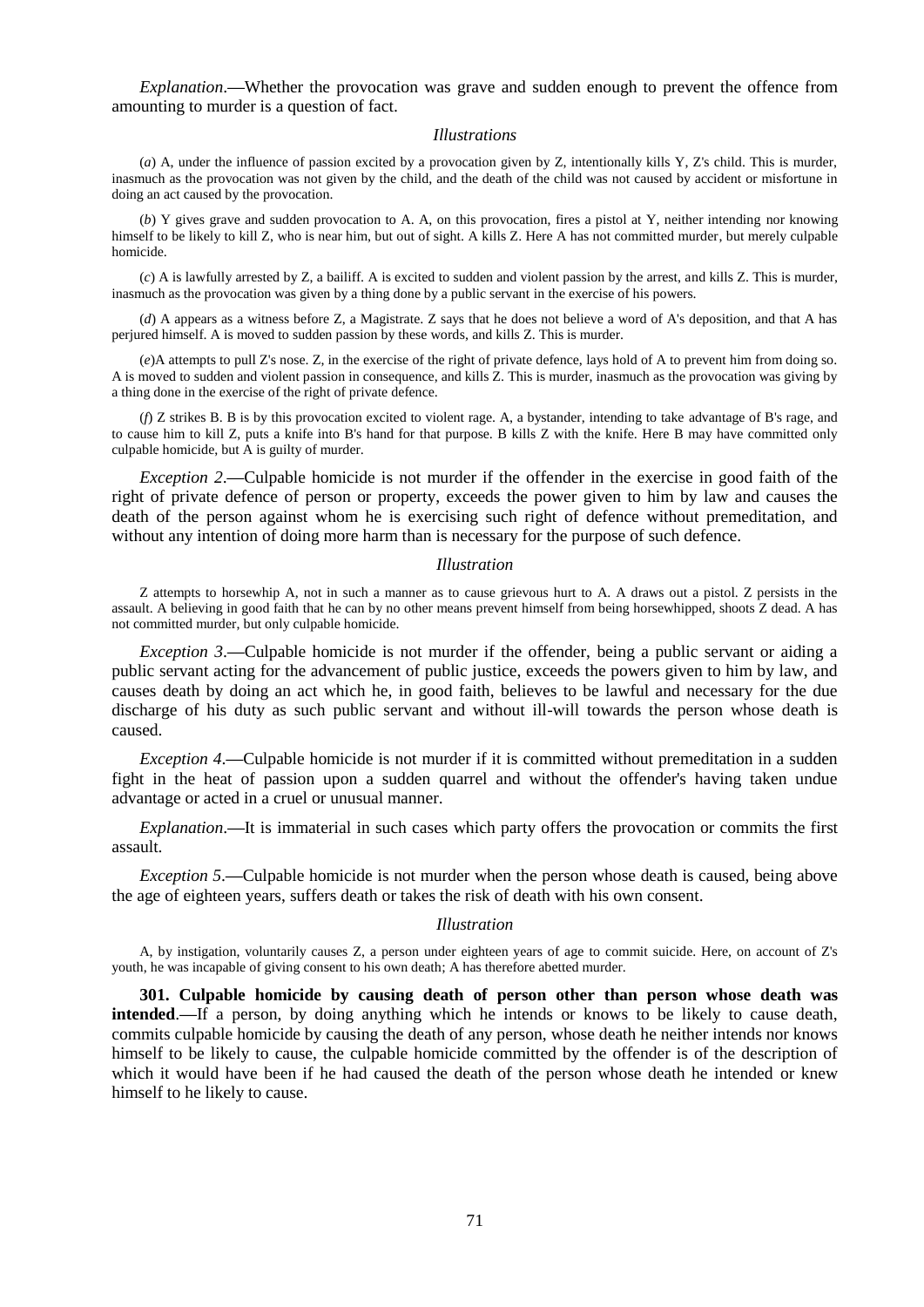**302. Punishment for murder**.**—**Whoever commits murder shall be punished with death or <sup>1</sup>[imprisonment for life], and shall also be liable to fine.

**303. Punishment for murder by life-convict.—Whoever, being under sentence of <sup>1</sup>[imprisonment** for life], commits murder, shall be punished with death.

**304. Punishment for culpable homicide not amounting to murder**.**—**Whoever commits culpable homicide not amounting to murder, shall be punished with <sup>1</sup>[imprisonment for life], or imprisonment of either description for a term which may extend to ten years, and shall also be liable to fine, if the act by which the death is caused is done with the intention of causing death, or of causing such bodily injury as is likely to cause death;

or with imprisonment of either description for a term which may extend to ten years, or with fine, or with both, if the act is done with the knowledge that it is likely to cause death, but without any intention to cause death, or to cause such bodily injury as is likely to cause death.

2 [**304A. Causing death by negligence**.**—**Whoever causes the death of any person by doing any rash or negligent act not amounting to culpable homicide, shall be punished with imprisonment of either description for a term which may extend to two years, or with fine, or with both.]

3 [**304B. Dowry death**.**—**(*1*) Where the death of a woman is caused by any burns or bodily injury or occurs otherwise than under normal circumstances within seven years of her marriage and it is shown that soon before her death she was subjected to cruelty or harassment by her husband or any relative of her husband for, or in connection with, any demand for dowry, such death shall be called "dowry death", and such husband or relative shall be deemed to have caused her death.

*Explanation*.**—**For the purposes of this sub-section, "dowry" shall have the same meaning as in section 2 of the Dowry Prohibition Act, 1961 (28 of 1961).

(*2*) Whoever commits dowry death shall be punished with imprisonment for a term which shall not be less than seven years but which may extend to imprisonment for life.]

**305. Abetment of suicide of child or insane person**.**—**If any person under eighteen years of age, any insane person, any delirious person, any idiot, or any person in a state of intoxication, commits suicide, whoever abets the commission of such suicide, shall be punished with death or <sup>1</sup>[imprisonment for life], or imprisonment for a term not exceeding ten years, and shall also be liable to fine.

**306. Abetment of suicide**.**—**If any person commits suicide, whoever abets the commission of such suicide, shall be punished with imprisonment of either description for a term which may extend to ten years, and shall also be liable to fine.

**307. Attempt to murder**.**—**Whoever does any act with such intention or knowledge, and under such circumstances that, if he by that act caused death, he would be guilty of murder, shall be punished with imprisonment of either description for a term which may extend to ten years, and shall also be liable to fine; and if hurt is caused to any person by such act, the offender shall be liable either to  $\frac{1}{2}$  [imprisonment for life], or to such punishment as is hereinbefore mentioned.

**Attempts by life-convicts**.**—<sup>4</sup>** [When any person offending under this section is under sentence of <sup>1</sup>[imprisonment for life], he may, if hurt is caused, be punished with death.]

#### *Illustrations*

(*a*) A shoots at Z with intention to kill him, under such circumstances that, if death ensued A would be guilty of murder. A is liable to punishment under this section.

(*b*) A, with the intention of causing the death of a child of tender years, exposes it in a desert place A has committed the offence defined by this section, though the death of the child does not ensue.

<sup>1.</sup> Subs. by Act 26 of 1955, s. 117 and the Sch., for "transportation for life" (w.e.f. 1-1-1956).

<sup>2.</sup> Ins. by Act 27 of 1870, s. 12.

<sup>3.</sup> Ins. by Act 43 of 1986, s. 10 (w.e.f. 19-11-1986).

<sup>4.</sup> Added by Act 27 of 1870, s. 11.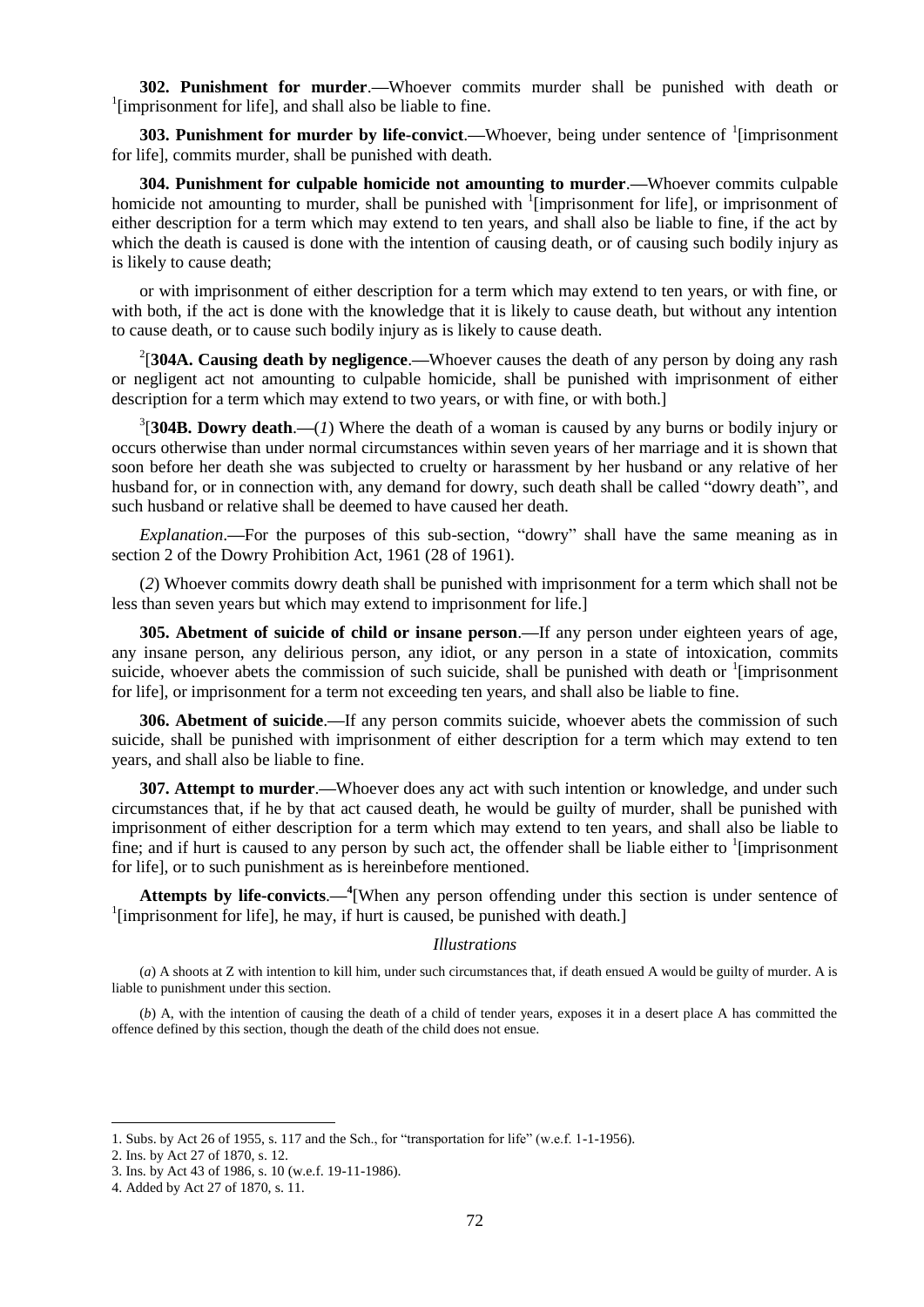(*c*) A, intending to murder Z, buys a gun and loads it. A has not yet committed the offence. A fires the gun at Z. He has committed the offence defined in this section, and, if by such firing he wounds Z, he is liable to the punishment provided by the latter part of  $\frac{1}{1}$ [the first paragraph of] this section.

(*d*) A, intending to murder Z by poison, purchases poison and mixes the same with food which remains in A's keeping; A has not yet committed the offence defined in this section. A places the food on Z's table or delivers it to Z's servants to place it on Z's table. A has committed the offence defined in this section.

**308. Attempt to commit culpable homicide**.**—**Whoever does any act with such intention or knowledge and under such circumstances that, if he by that act caused death, he would be guilty of culpable homicide not amounting to murder, shall be punished with imprisonment of either description for a term which may extend to three years, or with fine, or with both; and, if hurt is caused to any person by such act, shall be punished with imprisonment of either description for a term which may extend to seven years, or with fine, or with both.

#### *Illustration*

A, on grave and sudden provocation, fires a pistol at Z, under such circumstances that if he there by caused death he would be guilty of culpable homicide not amounting to murder. A has committed the offence defined in this section.

**309. Attempt to commit suicide**.**—**Whoever attempts to commit suicide and does any act towards the commission of such offence, shall be punished with simple imprisonment for a term which may extend to one year  $2$ [or with fine, or with both.]

**310. Thug**.**—**Whoever, at any time after the passing of this Act, shall have been habitually associated with any other or others for the purpose of committing robbery or child-stealing by means of or accompanied with murder, is a thug.

**311. Punishment.—Whoever is a thug, shall be punished with <sup>3</sup>[imprisonment for life], and shall also** be liable to fine.

# *Of the causing of miscarriage, of injuries to unborn children, of the exposure Of infants, and of the concealment of births.*

**312. Causing miscarraige**.**—**Whoever voluntarily causes a woman with child to miscarry, shall, if such miscarriage be not caused in good faith for the purpose of saving the life of the woman, be punished with imprisonment of either description for a term which may extend to three years, or with fine, or with both; and, if the woman be quick with child, shall be punished with imprisonment of either description for a term which may extend to seven years, and shall also be liable to fine.

*Explanation*.**—**A woman who causes herself to miscarry, is within the meaning of this section.

**313. Causing miscarriage without woman's consent**.**—**Whoever commits the offence defined in the last preceding section without the consent of the woman, whether the woman is quick with child or not, shall be punished with <sup>3</sup>[imprisonment for life], or with imprisonment of either description for a term which may extend to ten years, and shall also be liable to fine.

**314. Death caused by act done with intent to cause miscarriage**.**—**Whoever, with intent to cause the miscarriage of a woman with child, does any act which causes the death of such woman, shall be punished with imprisonment of either description for a term which may extend to ten years, and shall also be liable to fine;

**if act done without woman's consent**.**—**and if the act is done without the consent of the woman, shall be punished either with <sup>3</sup>[imprisonment for life], or with the punishment above mentioned.

*Explanation*.**—**It is not essential to this offence that the offender should know that the act is likely to cause death.

**315. Act done with intent to prevent child being born alive or to cause it to die after birth**.**—** Whoever before the birth of any child does any act with the intention of thereby preventing that child from being born alive or causing it to die after its birth, and does by such act prevent that child from being

<sup>1.</sup> Ins. by Act 12 of 1891, s. 2 and the Second Sch.

<sup>2.</sup> Subs. by Act 8 of 1882, s. 7, for "and shall also be liable to fine".

<sup>3.</sup> Subs. by Act 26 of 1955, s. 117 and the Sch., for "transportation for life" (w.e.f. 1-1-1956).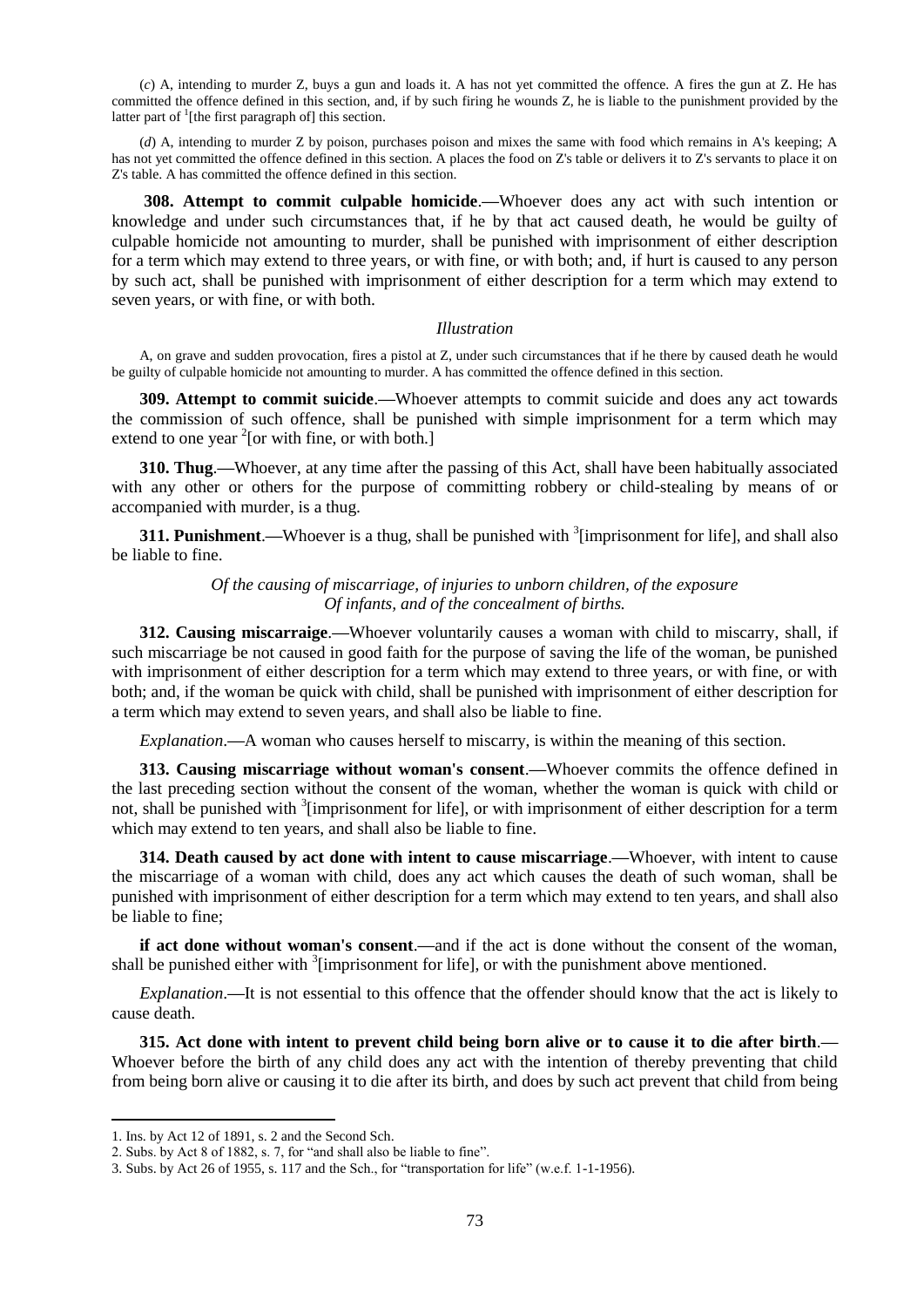born alive, or causes it to die after its birth, shall, if such act be not caused in good faith for the purpose of saving the life of the mother, be punished with imprisonment of either description for a term which may extend to ten years, or with fine, or with both.

**316. Causing death of quick unborn child by act amounting to culpable homicide**.**—**Whoever does any act under such circumstances, that if he thereby caused death he would be guilty of culpable homicide, and does by such act cause the death of a quick unborn child, shall be punished with imprisonment of either description for a term which may extend to ten years, and shall also be liable to fine.

### *Illustration*

A, knowing that he is likely to cause the death of a pregnant woman, does an act which, if it caused the death of the woman, would amount to culpable homicide. The woman is injured, but does not die; but the death of an unborn quick child with which she is pregnant is thereby caused. A is guilty of the offence defined in this section.

**317. Exposure and abandonment of child under twelve years, by parent or person having care of it**.**—**Whoever being the father or mother of a child under the age of twelve years, or having the care of such child, shall expose or leave such child in any place with the intention of wholly abandoning such child, shall be punished with imprisonment of either description for a term which may extend to seven years, or with fine, or with both.

*Explanation*.**—**This section is not intended to prevent the trial of the offender for murder or culpable homicide, as the case may be, if the child die in consequence of the exposure.

**318. Concealment of birth by secret disposal of dead body**.**—**Whoever, by secretly burying or otherwise disposing of the dead body of a child whether such child die before or after or during its birth, intentionally conceals or endeavors to conceal the birth of such child, shall be punished with imprisonment of either description for a term which may extend to two years, or with fine, or with both.

## *Of Hurt*

**319. Hurt**.**—**Whoever causes bodily pain, disease or infirmity to any person is said to cause hurt.

**320. Grievous hurt**.**—**The following kinds of hurt only are designated as "grievous":**—**

*First*.**—**Emasculation.

*Secondly*.**—**Permanent privation of the sight of either eye.

*Thirdly*.**—**Permanent privation of the hearing of either ear.

*Fourthly*.**—**Privation of any member or joint.

*Fifthly*.**—**Destruction or permanent impairing of the powers of any member or joint.

*Sixthly*.**—**Permanent disfiguration of the head or face.

*Seventhly*.**—**Fracture or dislocation of a bone or tooth.

*Eighthly*.**—**Any hurt which endangers life or which causes the sufferer to be during the space of twenty days in severe bodily pain, or unable to follow his ordinary pursuits.

**321. Voluntarily causing hurt**.**—**Whoever does any act with the intention of thereby causing hurt to any person, or with the knowledge that he is likely thereby to cause hurt to any person, and does thereby cause hurt to any person, is said "voluntarily to cause hurt".

**322. Voluntarily causing grievous hurt**.**—**Whoever voluntarily causes hurt, if the hurt which he intends to cause or knows himself to be likely to cause is grievous hurt, and if the hurt which he causes is grievous hurt, is said "voluntarily to cause grievous hurt".

*Explanation*.**—**A person is not said voluntarily to cause grievous hurt except when he both causes grievous hurt and intends or knows himself to be likely to cause grievous hurt. But he is said voluntarily to cause grievous hurt, if intending or knowing himself to be likely to cause grievous hurt of one kind, he actually causes grievous hurt of another kind.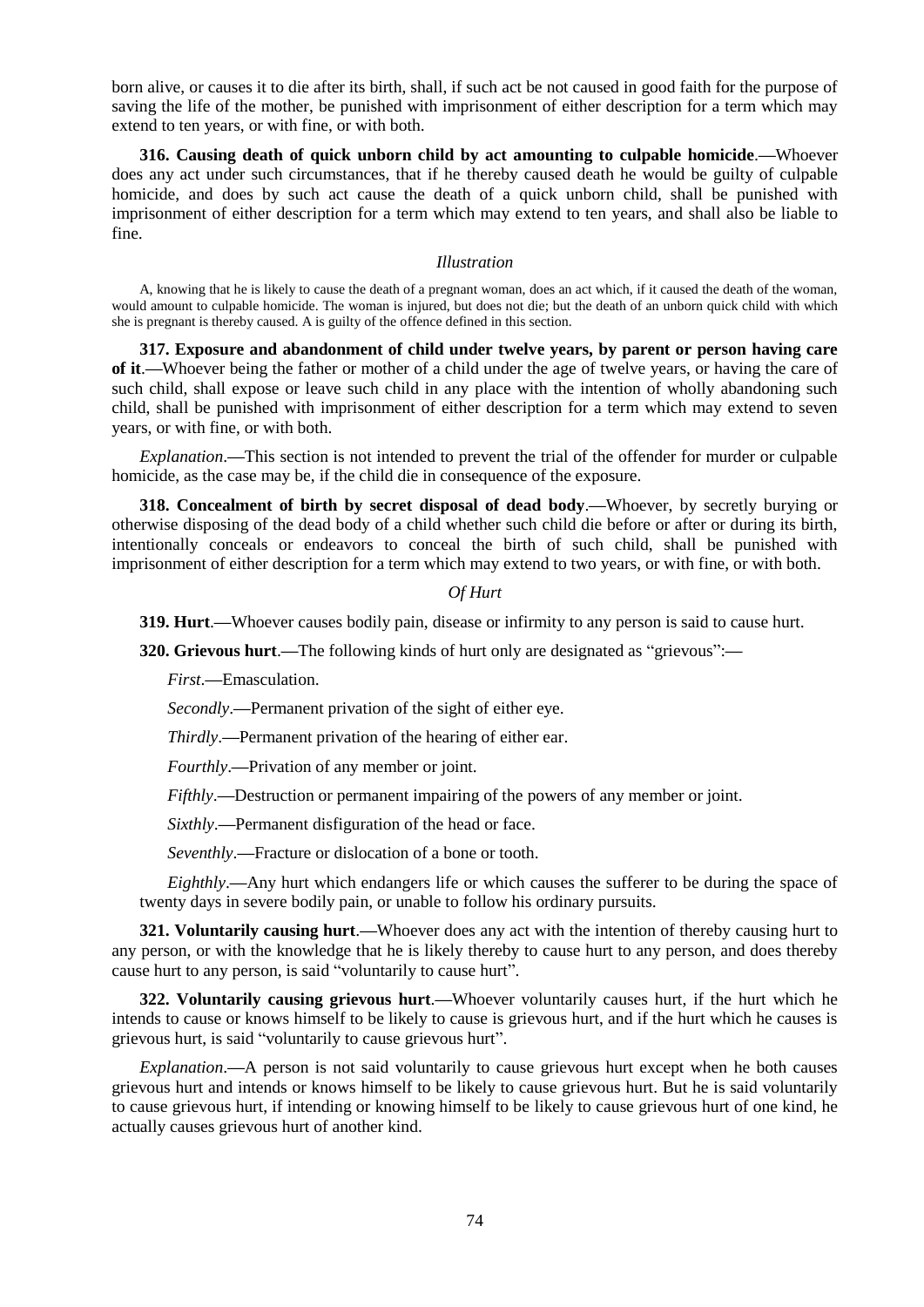#### *Illustration*

A, intending of knowing himself to be likely permanently to disfigure Z's face, gives Z a blow which does not permanently disfigure Z's face, but which causes Z to suffer severe bodily pain for the space of twenty days. A has voluntarily caused grievous hurt.

**323. Punishment for voluntarily causing hurt**.**—**Whoever, except in the case provided for by section 334, voluntarily causes hurt, shall be punished with imprisonment of either description for a term which may extend to one year, or with fine which may extend to one thousand rupees, or with both.

**324. Voluntarily causing hurt by dangerous weapons or means**.**—**Whoever, except in the case provided for by section 334, voluntarily causes hurt by means of any instrument for shooting, stabbing or cutting, or any instrument which, used as a weapon of offence, is likely to cause death, or by means of fire or any heated substance, or by means of any poison or any corrosive substance, or by means of any explosive substance or by means of any substance which it is deleterious to the human body to inhale, to swallow, or to receive into the blood, or by means of any animal, shall be punished with imprisonment of either description for a term which may extend to three years, or with fine, or with both.

**325. Punishment for voluntarily causing grievous hurt**.**—**Whoever, except in the case provided for by section 335, voluntarily causes grievous hurt, shall be punished with imprisonment of either description for a term which may extend to seven years, and shall also be liable to fine.

**326. Voluntarily causing grievous hurt by dangerous weapons or means**.**—**Whoever, except in the case provided for by section 335, voluntarily causes grievous hurt by means of any instrument for shooting, stabbing or cutting, or any instrument which, used as a weapon of offence, is likely to cause death, or by means of fire or any heated substance, or by means of any poison or any corrosive substance, or by means of any explosive substance, or by means of any substance which it is deleterious to the human body to inhale, to swallow, or to receive into the blood, or by means of any animal, shall be punished with <sup>1</sup>[imprisonment for life], or with imprisonment of either description for a term which may extend to ten years, and shall also be liable to fine.

<sup>2</sup>[326A. Voluntarily causing grievous hurt by use of acid, etc.—Whoever causes permanent or partial damage or deformity to, or burns or maims or disfigures or disables, any part or parts of the body of a person or causes grievous hurt by throwing acid on or by administering acid to that person, or by using any other means with the intention of causing or with the knowledge that he is likely to cause such injury or hurt, shall be punished with imprisonment of either description for a term which shall not be less than ten years but which may extend to imprisonment for life, and with fine:

Provided that such fine shall be just and reasonable to meet the medical expenses of the treatment of the victim:

Provided further that any fine imposed under this section shall be paid to the victim.

**326B. Voluntarily throwing or attempting to throw acid**.—Whoever throws or attempts to throw acid on any person or attempts to administer acid to any person, or attempts to use any other means, with the intention of causing permanent or partial damage or deformity or burns or maiming or disfigurement or disability or grievous hurt to that person, shall be punished with imprisonment of either description for a term which shall not be less than five years but which may extend to seven years, and shall also be liable to fine.

*Explanation* 1.—For the purposes of section 326A and this section, "acid" includes any substance which has acidic or corrosive character or burning nature, that is capable of causing bodily injury leading to scars or disfigurement or temporary or permanent disability.

*Explanation* 2.—For the purposes of section 326A and this section, permanent or partial damage or deformity shall not be required to be irreversible.]

**327. Voluntarily causing hurt to extort property, or to constrain to an illegal to an act**.**—** Whoever voluntarily causes hurt, for the purpose of extorting from the sufferer, or from any person interested in the sufferer, any property or valuable security, or of constraining the sufferer or any person interested in such sufferer to do anything which is illegal or which may facilitate the commission of an

<sup>1.</sup> Subs. by Act 26 of 1955, s. 117 and the Sch., for "transportation for life" (w.e.f. 1-1-1956).

<sup>2.</sup> Ins. by Act 13 of 2013, s. 5 (w.e.f. 3-2-2013).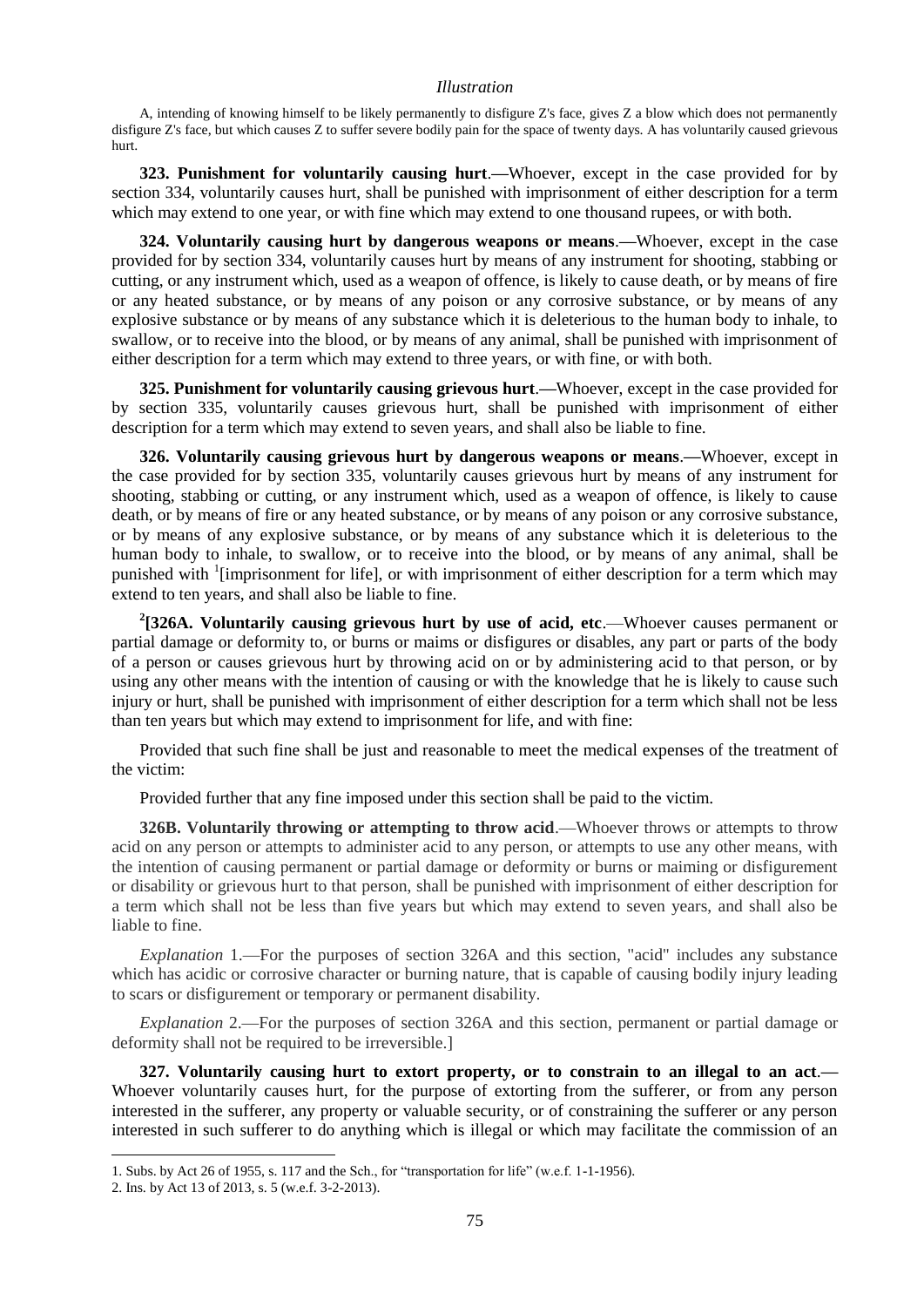offence, shall be punished with imprisonment of either description for a term which may extend to ten years, and shall also be liable to fine.

**328. Causing hurt by means of poison, etc., with intent to commit and offence**.**—**Whoever administers to or causes to be taken by any person any poison or any stupefying, intoxicating or unwholesome drug, or other thing with intent to cause hurt to such person, or with intent to commit or to facilitate the commission of an offence or knowing it to be likely that he will thereby cause hurt, shall be punished with imprisonment of either description for a term which may extend to ten years, and shall also be liable to fine.

**329. Voluntarily causing grievous hurt to extort property, or to constrain to an illegal act**.**—** Whoever voluntarily causes grievous hurt for the purpose of extorting from the sufferer or from any person interested in the sufferer any property or valuable security, or of constraining the sufferer or any person interested in such sufferer to do anything that is illegal or which may facilitate the commission of an offence, shall be punished with  $\frac{1}{2}$  [imprisonment for life], or imprisonment of either description for a term which may extend to ten years, and shall also be liable to fine.

**330. Voluntarily causing hurt to extort confession, or to compel restoration of property**.**—** Whoever voluntarily causes hurt, for the purpose of extorting from the sufferer or from any person interested in the sufferer, any confession or any information which may lead to the detection of an offence or misconduct, or for the purpose of constraining the sufferer or any person interested in the sufferer to restore or to cause the restoration of any property or valuable security or to satisfy any claim or demand, or to give information which may lead to the restoration of any property or valuable security, shall be punished with imprisonment of either description for a term which may extend to seven years, and shall also be liable to fine.

## *Illustrations*

(*a*) A, a police-officer, tortures Z in order to induce Z to confess that he committed a crime. A is guilty of an offence under this section.

(*b*) A, a police-officer, tortures B to induce him to point out where certain stolen property is deposited. A is guilty of an offence under this section.

(*c*) A, a revenue officer, tortures z in order to compel him to pay certain arrears of revenue due from Z. A is guilty of an offence under this section.

(*d*) A, a zamindar, tortures a raiyat in order to compel him to pay his rent. A is guilty of an offence under this section.

**331. Voluntarily causing grievous hurt to extort confession, or to compel restoration of property**.**—**Whoever voluntarily causes grievous hurt for the purpose of extorting from the sufferer or from any person interested in the sufferer any confession or any information which may lead to the detection of an offence or misconduct, or for the purpose of constraining the sufferer or any person interested in the sufferer to restore or to cause the restoration of any property or valuable security, or to satisfy any claim or demand or to give information which may lead to the restoration of any property or valuable security, shall be punished with imprisonment of either description for a term which may extend to ten years, and shall also be liable to fine.

**332. Voluntarily causing hurt to deter public servant from his duty**.**—**Whoever voluntarily causes hurt to any person being a public servant in the discharge of his duty as such public servant, or with intent to prevent or deter that person or any other public servant from discharging his duty as such public servant or in consequence of anything done or attempted to be done by that person in the lawful discharge of his duty as such public servant, shall be punished with imprisonment of either description for a term which may extend to three years, or with fine, or with both.

**333. Voluntarily causing grievous hurt to deter public servant from his duty**.**—**Whoever voluntarily causes grievous hurt to any person being a public servant in the discharge of his duty as such public servant, or with intent to prevent or deter that person or any other public servant from discharging his duty as such public servant, or in consequence of anything done or attempted to be done by that person in the lawful discharge of his duty as such public servant, shall be punished with imprisonment of either description for a term which may extend to ten years, and shall also be liable to fine.

<sup>1.</sup> Subs. by Act 26 of 1955, s. 117 and the Sch., for "transportation for life" (w.e.f. 1-1-1956).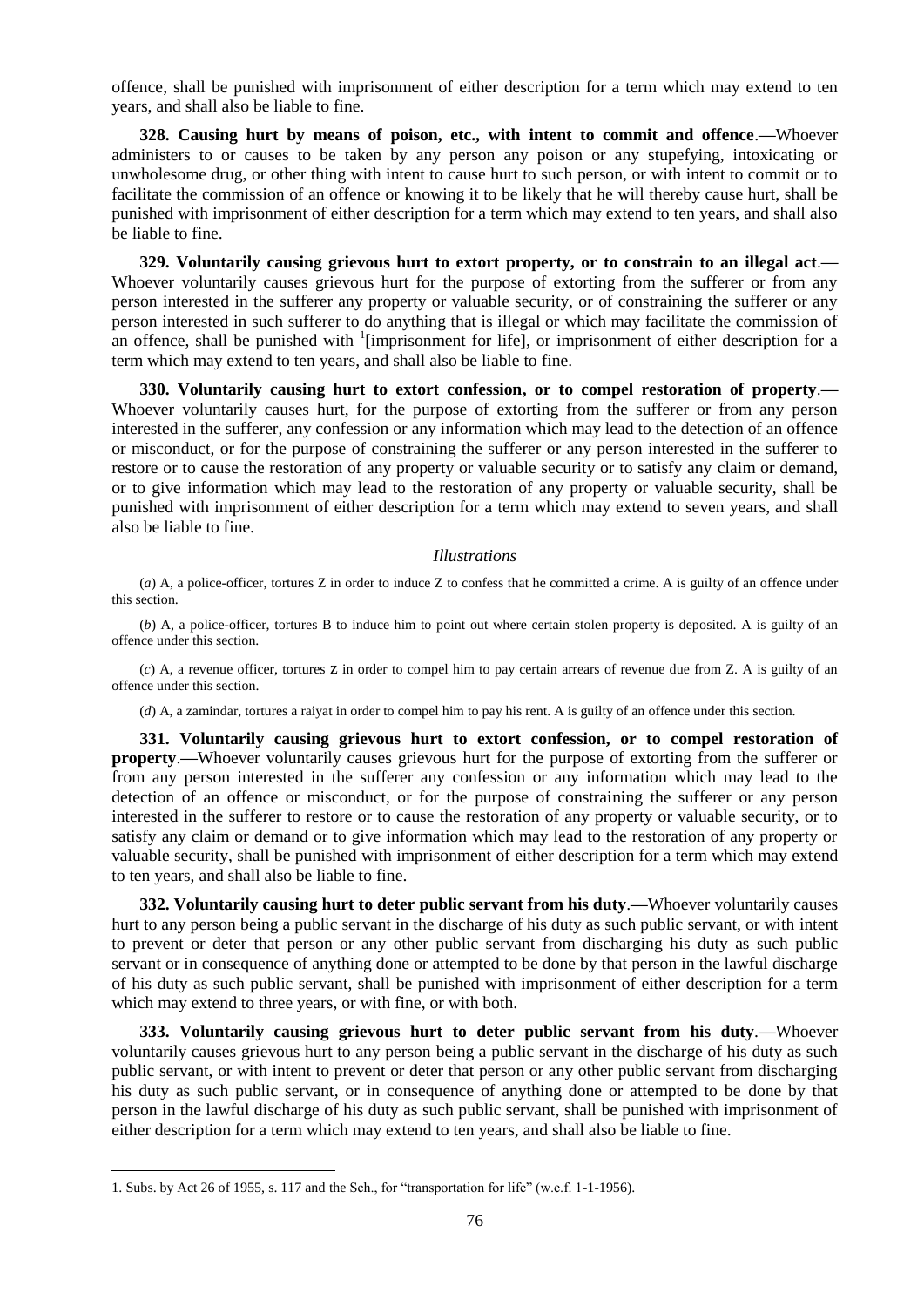**334. Voluntarily causing hurt on provocation**.**—**Whoever voluntarily causes hurt on grave and sudden provocation, if he neither intends nor knows himself to be likely to cause hurt to any person other than the person who gave the provocation, shall be punished with imprisonment of either description for a term which may extend to one month, or with fine which may extend to five hundred rupees, or with both.

**335. Voluntarily causing grievous hurt on provocation.—Whoever <sup>1</sup>[voluntarily] causes grievous** hurt on grave and sudden provocation, if he neither intends nor knows himself to be likely to cause grievous hurt to any person other than the person who gave the provocation, shall be punished with imprisonment of either description for a term which may extend to four years, or with fine which may extend to two thousand rupees, or with both.

*Explanation*.**—**The last two sections are subject to the same provisos as *Exception* 1, section 300.

**336. Act endangering life or personal safety of others**.**—**Whoever does any act so rashly or negligently as to endanger human life or the personal safety of others, shall be punished with imprisonment of either description for a term which may extend to three months or with fine which may extend to two hundred and fifty rupees, or with both.

**337. Causing hurt by act endangering life or personal safety of others**.**—**Whoever causes hurt to any person by doing any act so rashly or negligently as to endanger human life, or the personal safety of others, shall be punished with imprisonment of either description for a term which may extend to six months, or with fine which may extend to five hundred rupees, or with both.

**338. Causing grievous hurt by act endangering life or personal safety of others**.**—**Whoever causes grievous hurt to any person by doing any act so rashly or negligently as to endanger human life, or the personal safety of others, shall be punished with imprisonment of either description for a term which may extend to two years, or with fine which may extend to one thousand rupees, or with both.

# *Of wrongful restraint and wrongful confinement*

**339. Wrongful restraint**.**—**Whoever voluntarily obstructs any person so as to prevent that person from proceeding in any direction in which that person has a right to proceed, is said wrongfully to restrain that person.

*Exception*.**—**The obstruction of a private way over land or water which a person in good faith believes himself to have a lawful right to obstruct, is not an offence within the meaning of this section.

# *Illustration*

A obstructs a path along which Z has a right to pass, A not believing in good faith that he has a right to stop the path. Z is thereby prevented from passing. A wrongfully restrains Z.

**340. Wrongful confinement**.**—**Whoever wrongfully restrains any person in such a manner as to prevent that person from proceedings beyond certain circumscribing limits, is said "wrongfully to confine" that person.

## *Illustrations*

(*a*) A causes Z to go within a walled space, and locks Z in Z is thus prevented from proceeding in any direction beyond the circumscribing line of wall. A wrongfully confines Z.

(*b*) A places men with firearms at the outlets of a building, and tells Z that they will fire at Z if Z attempts leave the building. A wrongfully confines Z.

**341. Punishment for wrongful restraint**.**—**Whoever wrongfully restrains any person shall be punished with simple imprisonment for a term which may extend to one month, or with fine which may extend to five hundred rupees, or with both.

**342. Punishment for wrongful confinement**.**—**Whoever wrongfully confines any person shall be punished with imprisonment of either description for a term which may extend to one year, or with fine which may extend to one thousand rupees, or with both.

<sup>1.</sup> Ins. by Act 8 of 1882, s. 8.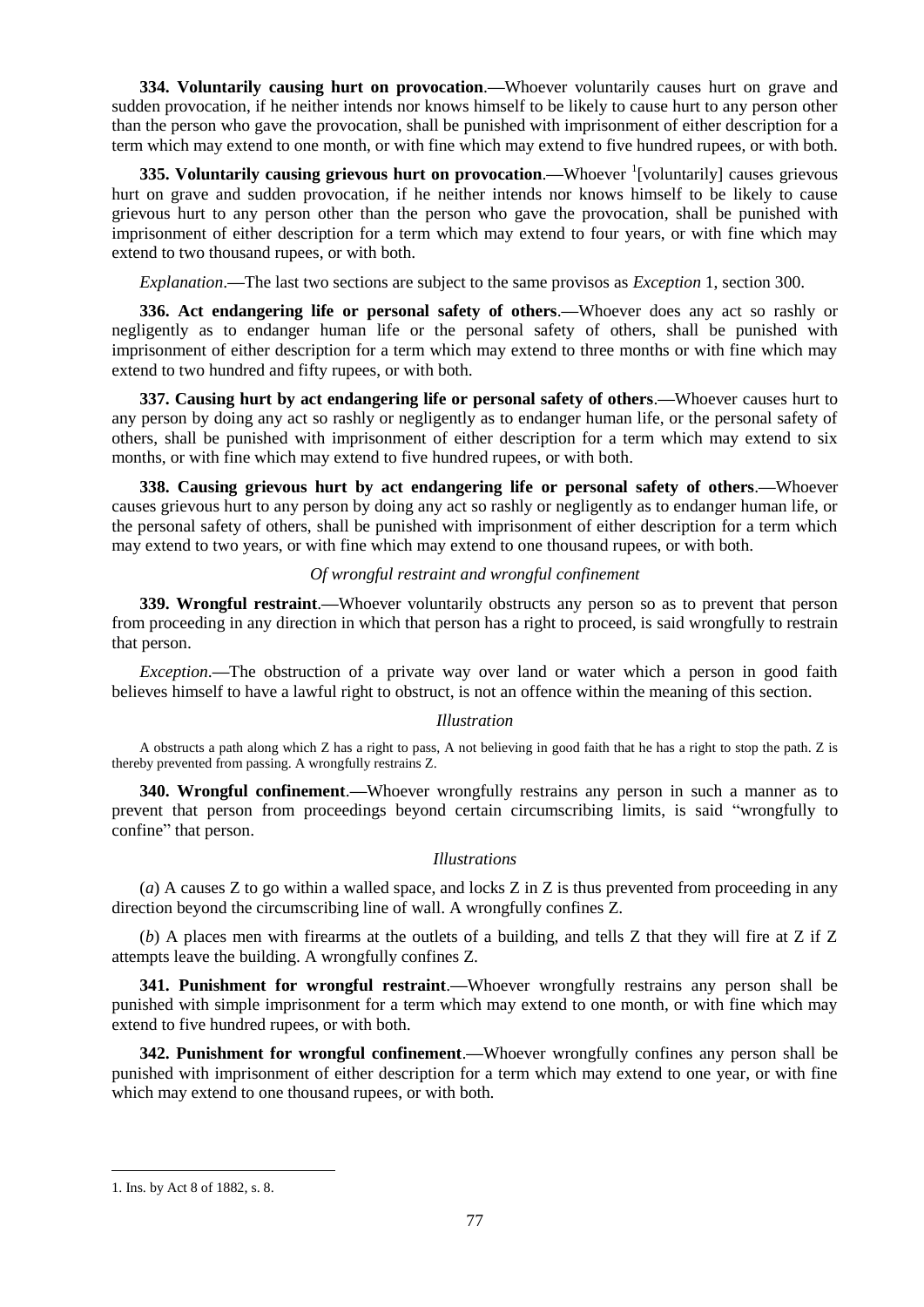**343. Wrongful confinement for three or more days**.**—**Whoever wrongfully confines any person for three days, or more, shall be punished with imprisonment of either description for a term which may extend to two years, or with fine, or with both.

**344. Wrongful confinement for ten or more days**.**—**Whoever wrongfully confines any person for ten days, or more, shall be punished with imprisonment of either description for a term which may extend to three years, and shall also be liable to fine.

**345. Wrongful confinement of person for whose liberation writ has been issued**.**—**Whoever keeps any person in wrongful confinement, knowing that a writ for the liberation of that person has been duly issued, shall be punished with imprisonment of either description for a term which may extend to two years in addition to any term of imprisonment to which he may be liable under any other section of this Chapter.

**346. Wrongful confinement in secret**.**—**Whoever wrongfully confines any person in such manner as to indicate an intention that the confinement of such person may not be known to any person interested in the person so confined, or to any public servant, or that the place of such confinement may not be known to or discovered by any such person or public servant as hereinbefore mentioned, shall be punished with imprisonment of either description for a term which may extend to two years in addition to any other punishment to which he may be liable for such wrongful confinement.

**347. Wrongful confinement to extort property, or constrain to illegal act**.**—**Whoever wrongfully confines any person for the purpose of extorting from the person confined, or from any person interested in the person confined, any property or valuable security or of constraining the person confined or any person interested in such person to do anything illegal or to give any information which may facilitate the commission of an offence, shall be punished with imprisonment of either description for a term which may extend to three years, and shall also be liable to fine.

**348. Wrongful confinement to extort confession, or compel restoration of property**.**—**Whoever wrongfully confines any person for the purpose of extorting from the person confined or any person interested in the person confined any confession or any information which may lead to the detection of an offence or misconduct, or for the purpose of constraining the person confined or any person interested in the person confined to restore or to cause the restoration of any property or valuable security or to satisfy any claim or demand, or to give information which may lead to the restoration of any property or valuable security, shall be punished with imprisonment of either description for a term which may extend to three years, and shall also be liable to fine.

## *Of Criminal Force and Assault*

**349. Force**.**—**A person is said to use force to another if he causes motion, change of motion, or cessation of motion to that other, or if he causes to any substance such motion, or change of motion, or cessation of motion as brings that substance into contact with any part of that other's body, or with anything which that other is wearing or carrying, or with anything so situated that such contact affects that other's sense of feeling: Provided that the person causing the motion, or change of motion, or cessation of motion, causes that motion, change of motion, or cessation of motion in one of the three ways hereinafter described:

*First*.**—**By his own bodily power.

*Secondly*.**—**By disposing any substance in such a manner that the motion or change or cessation of motion takes place without any further act on his part, or on the part of any other person.

*Thirdly*.**—**By inducing any animal to move, to change its motion, or to cease to move.

**350. Criminal force**.**—**Whoever intentionally uses force to any person, without that person's consent, in order to the committing of any offence, or intending by the use of such force to cause, or knowing it to be likely that by the use of such force he will cause injury, fear or annoyance to the person to whom the force is used, is said to use criminal force to that other.

#### *Illustrations*

(*a*) Z is sitting in a moored boat on a river. A unfastens the moorings, and thus intentionally causes the boat to drift down the stream. Here A intentionally causes motion to Z, and he does this by disposing substances in such a manner that the motion is produced without any other action on any person's part. A has therefore intentionally used force to Z; and if he has done so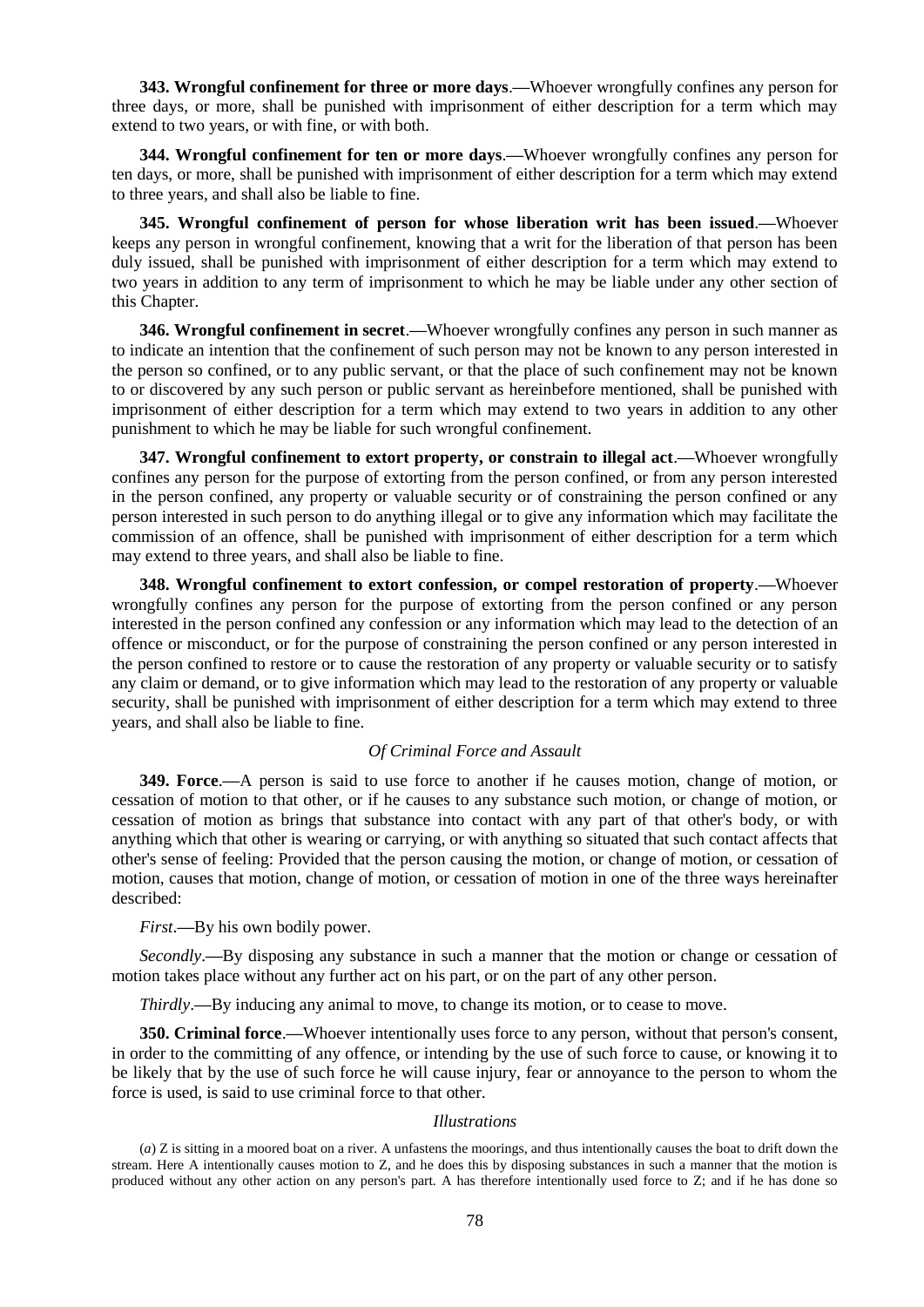without Z's consent, in order to the committing of any offence, or intending or knowing it to be likely that this use of force will cause injury, fear or annoyance to Z, A has used criminal force to Z.

(*b*) Z is riding in a chariot. A lashes Z's horses, and thereby causes them to quicken their pace. Here A has caused change of motion to Z by inducing the animals to change their motion. A has therefore used force to Z; and if A has done this without Z's consent, intending or knowing it to be likely that he may thereby injure, frighten or annoy Z, A has used criminal force to Z.

(*c*) Z is riding in a palanquin. A, intending to rob Z, seizes the pole and stops the palanquin. Here A has caused cessation of motion to Z, and he has done this by his own bodily power. A has therefore used force to Z; and as A has acted thus intentionally, without Z's consent, in order to the commission of an offence. A has used criminal force to Z.

(*d*) A intentionally pushes against Z in the street. Here A has by his own bodily power moved his own person so as to bring it into contact with Z. He has therefore intentionally used force to Z; and if he has done so without Z's consent, intending or knowing it to be likely that he may thereby injure, frighten or annoy Z, he has used criminal force to Z.

(*e*) A throws a stone, intending or knowing it to be likely that the stone will be thus brought into contact with Z, or with Z's clothes, or with something carried by Z, or that it will strike water and dash up the water against Z's clothes or something carried by Z. Here, if the throwing of the stone produce the effect of causing any substance to come into contact with Z, or Z's clothes, A has used force to Z, and if he did so without Z's consent, intending thereby to injure, frighten or annoy Z, he has used criminal force to Z.

(*f*) A intentionally pulls up a Woman's veil. Here A intentionally uses force to her, and if he does so without her consent intending or knowing it to be likely that he may thereby injure, frighten or annoy her, he has used criminal force to her.

(*g*) Z is bathing. A pours into the bath water which he knows to be boiling. Here A intentionally by his own bodily power causes such motion in the boiling water as brings that water into contact with Z, or with other water so situated that such contact must affect Z's sense of feeling; A has therefore intentionally used force to Z; and if he has done this without Z's consent intending or knowing it to be likely that he may thereby cause injury, fear or annoyance to Z, A has used criminal force.

(*h*) A incites a dog to spring upon Z, without Z's consent. Here, if A intends to cause injury, fear or annoyance to Z, he uses criminal force to Z.

**351. Assault**.**—**Whoever makes any gesture, or any preparation intending or knowing it to be likely that such gesture or preparation will cause any person present to apprehend that he who makes that gesture or preparation is about to use criminal force to that person, is said to commit an assault.

*Explanation.***—**Mere words do not amount to an assault. But the words which a person uses may give to his gestures or preparation such a meaning as may make those gestures or preparations amount to an assault.

#### *Illustrations*

(*a*) A shakes his fist at Z, intending or knowing it to be likely that he may thereby cause Z to believe that A is about to strike Z. A has committed an assault.

(*b*) A begins to unloose the muzzle of a ferocious dog, intending or knowing it to be likely that he may thereby cause Z to believe that he is about to cause the dog to attack Z. A has committed an assault upon Z.

(*c*) A takes up a stick, saying to Z, "I will give you a beating". Here, though the words used by A could in no case amount to an assault, and though the mere gesture, unaccompanied by any other circumstances, might not amount to an assault,the gesture explained by the words may amount to an assault.

**352. Punishment for assault or criminal force otherwise than on grave provocation**.**—**Whoever assaults or uses criminal force to any person otherwise than on grave and sudden provocation given by that person, shall be punished with imprisonment of either description for a term which may extend to three months, or with fine which may extend to five hundred rupees, or with both.

*Explanation*.**—**Grave and sudden provocation will not mitigate the punishment for an offence under this section, if the provocation is sought or voluntarily provoked by the offender as an excuse for the offence, or

if the provocation is given by anything done in obedience to the law, or by a public servant, in the lawful exercise of the powers of such public servant, or

if the provocation is given by anything done in the lawful exercise of the right of private defence.

Whether the provocation was grave and sudden enough to mitigate the offence, is a question of fact.

**353. Assault or criminal force to deter public servant from discharge of his duty**.**—**Whoever assaults or uses criminal force to any person being a public servant in the execution of his duty as such public servant, or with intent to prevent or deter that person from discharging his duty as such public servant, or in consequence of anything done or attempted to be done by such person to the lawful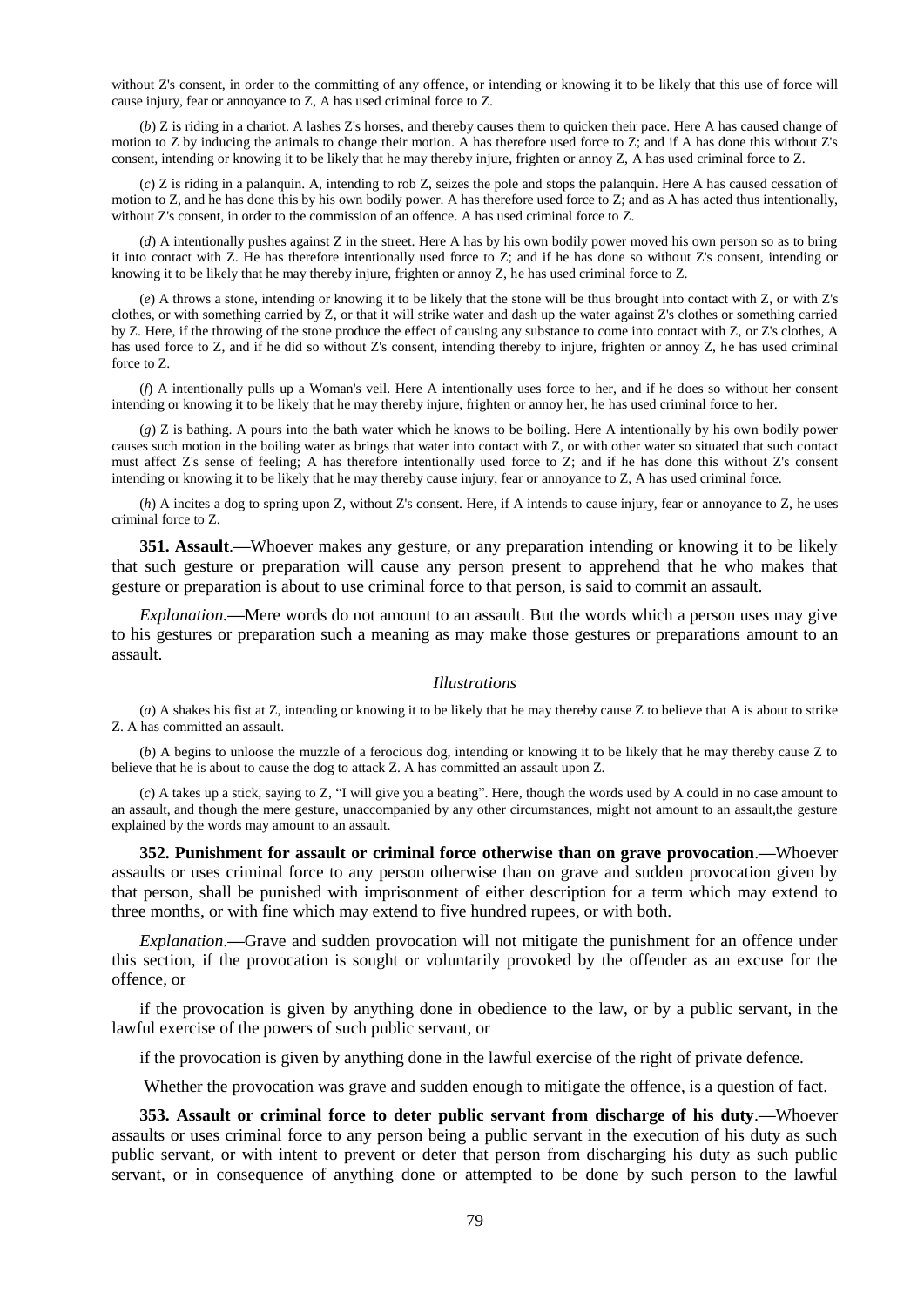discharge of his duty as such public servant, shall be punished with imprisonment of either description for a term which may extend to two years, or with fine, or with both.

**354. Assault or criminal force to woman with intent to outrage her modesty**.**—**Whoever assaults or uses criminal force to any woman, intending to outrage or knowing it to be likely that he will there by outrage her modesty, <sup>1</sup>[shall be punished with imprisonment of either description for a term which shall not be less than one year but which may extend to five years, and shall also be liable to fine].

2 [**354A. Sexual harassment and punishment for sexual harassment**.**—**(*1*) Aman committing any of the following acts**—**

(*i*) physical contact and advances involving unwelcome and explicit sexual overtures; or

- (*ii*) a demand or request for sexual favours; or
- (*iii*) showing pornography against the will of a woman; or
- (*iv*) making sexually coloured remarks,

shall be guilty of the offence of sexual harassment.

(*2*) Any man who commits the offence specified in clause (*i*) or clause (*ii*) or clause (*iii*) of sub-section  $(1)$  shall be punished with rigorous imprisonment for a term which may extend to three years, or with fine, or with both.

(*3*) Any man who commits the offence specified in clause (*iv*) of sub-section (*1*) shall be punished with imprisonment of either description for a term which may extend to one year, or with fine, or with both.

**354B. Assault or use of criminal force to woman with intent to disrobe**.**—**Any man who assaults or uses criminal force to any woman or abets such act with the intention of disrobing or compelling her to be naked, shall be punished with imprisonment of either description for a term which shall not be less than three years but which may extend to seven years, and shall also be liable to fine.

**354C. Voyeurism**.**—**Any man who watches, or captures the image of a woman engaging in a private act in circumstances where she would usually have the expectation of not being observed either by the perpetrator or by any other person at the behest of the perpetrator or disseminates such image shall be punished on first conviction with imprisonment of either description for a term which shall not be less than one year, but which may extend to three years, and shall also be liable to fine, and be punished on a second or subsequent conviction, with imprisonment of either description for a term which shall not be less than three years, but which may extend to seven years, and shall also be liable to fine.

*Explanation* 1.—For the purpose of this section, "private act" includes an act of watching carried out in a place which, in the circumstances, would reasonably be expected to provide privacy and where the victim's genitals, posterior or breasts are exposed or covered only in underwear; or the victim is using a lavatory; or the victim is doing a sexual act that is not of a kind ordinarily done in public.

*Explanation* 2.**—**Where the victim consents to the capture of the images or any act, but not to their dissemination to third persons and where such image or act is disseminated, such dissemination shall be considered an offence under this section.

**354D. Stalking**.**—**(*1*) Any man who**—**

(*i*) follows a woman and contacts, or attempts to contact such woman to foster personal interaction repeatedly despite a clear indication of disinterest by such woman; or

(*ii*) monitors the use by a woman of the internet, email or any other form of electronic communication,

commits the offence of stalking:

<sup>1.</sup> Subs. by Act 13 of 2013, s. 6, for "shall be punished with imprisonment of either description for a term which may extend to two years, or with fine, or with both" (w.e.f. 3-2-2013).

<sup>2.</sup> Ins. by s. 7, *ibid*. (w.e.f. 3-2-2013).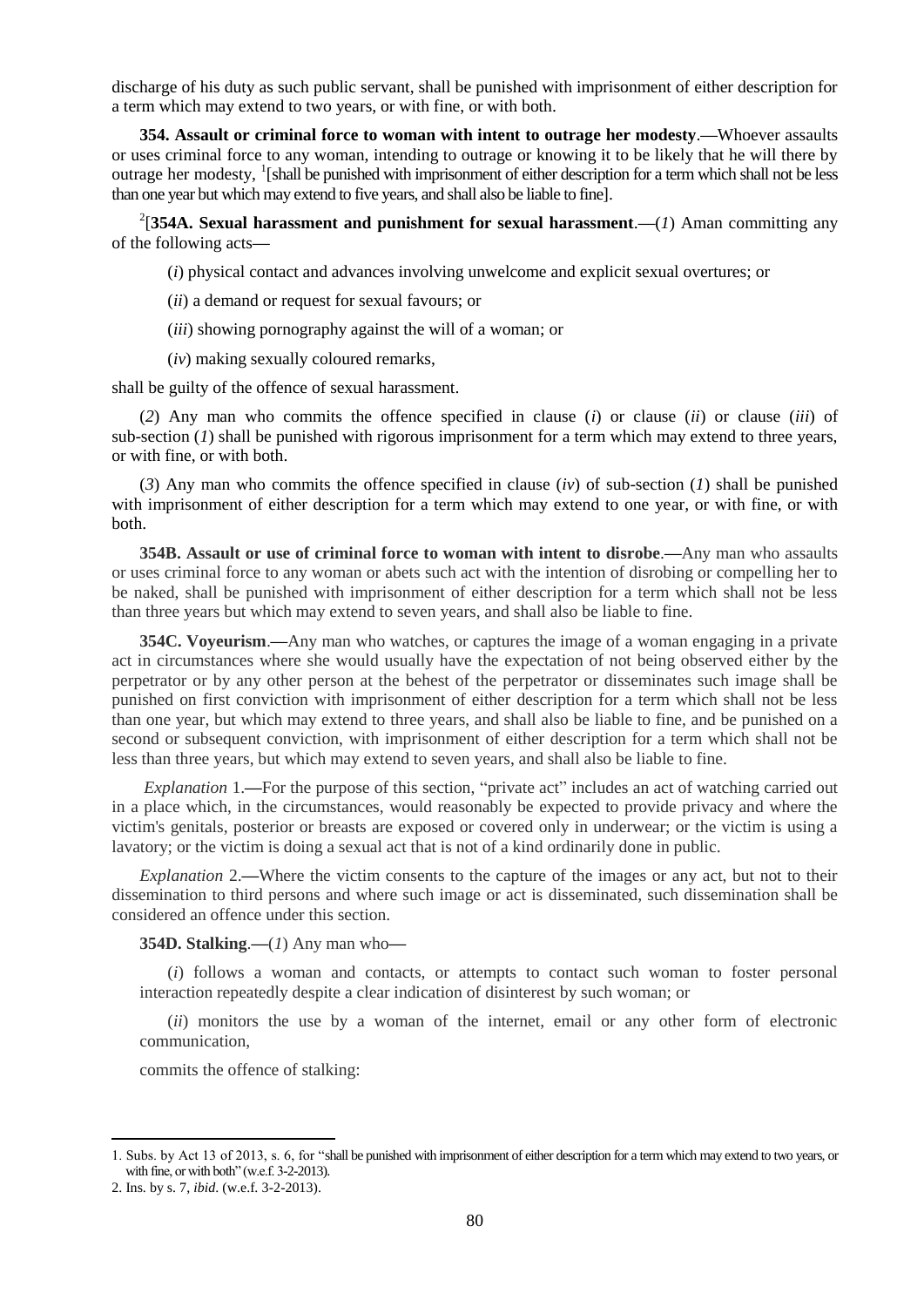Provided that such conduct shall not amount to stalking if the man who pursued it proves that**—**

(*i*) it was pursued for the purpose of preventing or detecting crime and the man accused of stalking had been entrusted with the responsibility of prevention and detection of crime by the State; or

(*ii*) it was pursued under any law or to comply with any condition or requirement imposed by any person under any law; or

(*iii*) in the particular circumstances such conduct was reasonable and justified.

(*2*) Whoever commits the offence of stalking shall be punished on first conviction with imprisonment of either description for a term which may extend to three years, and shall also be liable to fine; and be punished on a second or subsequent conviction, with imprisonment of either description for a term which may extend to five years, and shall also be liable to fine.]

**355. Assault or criminal force with intent to dishonour person, otherwise than on grave provocation. —**Whoever assaults or uses criminal force to any person, intending thereby to dishonour that person, otherwise than on grave and sudden provocation given by that person, shall be punished with imprisonment of either description for a term which may extend to two years, or with fine, or with both.

**356. Assault or criminal force in attempt to commit theft of property carried by a person**.**—** Whoever assaults or uses criminal force to any person, in attempting to commit theft on any property which that person is then wearing or carrying, shall be punished with imprisonment of either description for a term which may extend to two years, or with fine, or with both.

**357. Assault or criminal force in attempt wrongfully to confine a person**.**—**Whoever assaults or uses criminal force to any person, in attempting wrongfully to confine that person, shall be punished with imprisonment of either description for a term which may extend to one year, or with fine which may extend to one thousand rupees, or with both.

**358. Assault or criminal force on grave provocation**.**—**Whoever assaults or uses criminal force to any person on grave and sudden provocation given by that person, shall be punished with simple imprisonment for a term which may extend to one month, or with fine which may extend to two hundred rupees, or with both.

*Explanation*.**—**The last section is subject to the same *Explanation* as section 352.

# *Of Kidnapping, Abduction, Slavery and Forced Labour*

**359. Kidnapping.—Kidnapping is of two kinds: kidnapping from <sup>1</sup>[India], and kidnapping from** lawful guardianship.

**360. Kidnapping from India.—Whoever conveys any person beyond the limits of <sup>1</sup>[India] without** the consent of that person, or of some person legally authorised to consent on behalf of that person, is said to kidnap that person from  $\frac{1}{2}$ [India].

**361. Kidnapping from lawful guardianship.—Whoever takes or entices any minor under <sup>2</sup>[sixteen]** years of age if a male, or under <sup>3</sup>[eighteen] years of age if a female, or any person of unsound mind, out of the keeping of the lawful guardian of such minor or person of unsound mind, without the consent of such guardian, is said to kidnap such minor or person from lawful guardianship.

*Explanation*.**—**The words "lawful guardian" in this section include any person lawfully entrusted with the care or custody of such minor or other person.

*Exception*.**—**This section does not extend to the act of any person who in good faith believes himself to be the father of an illegitimate child, or who in good faith believes himself to be entitled to the lawful custody of such child, unless such act is committed for an immoral or unlawful purpose.

<sup>1.</sup> The words "British India" have successively been subs. by the A. O. 1948, the A. O. 1950 and Act 3 of 1951, s. 3 and the Sch., to read as above.

<sup>2.</sup> Subs. by Act 42 of 1949, s. 2, for "fourteen".

<sup>3.</sup> Subs. by s. 2, *ibid*., for "sixteen".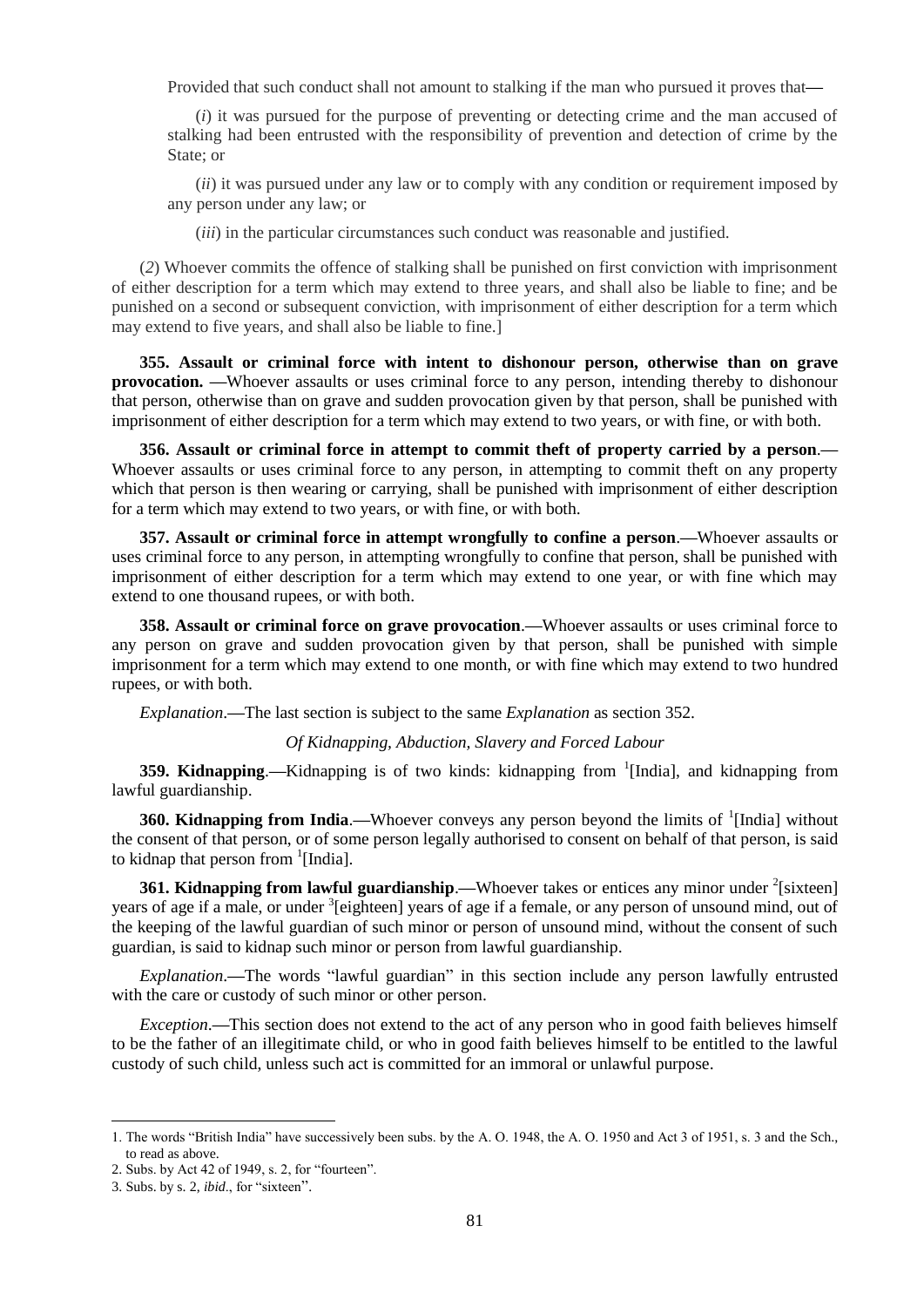**362. Abduction**.**—**Whoever by force compels, or by any deceitful means induces, any person to go from any place, is said to abduct that person.

**363. Punishment for kidnapping.—Whoever kidnaps any person from <sup>1</sup>[India] or from lawful** guardianship, shall be punished with imprisonment of either description for a term which may extend to seven years, and shall also be liable to fine.

**2 [363A. Kidnapping or maiming a minor for purposes of begging**.**—**(*1*) Whoever kidnaps any minor or, not being the lawful guardian of a minor, obtains the custody of the minor, in order that such minor may be employed or used for the purposes of begging shall be punishable with imprisonment of either description for a term which may extend to ten years, and shall also be liable to fine.

(*2*) Whoever maims any minor in order that such minor may be employed or used for the purposes of begging shall be punishable with imprisonment for life, and shall also be liable to fine.

(*3*) Where any person, not being the lawful guardian of a minor, employs or uses such minor for the purposes of begging, it shall be presumed, unless the contrary is proved, that he kidnapped or otherwise obtained the custody of that minor in order that the minor might be employed or used for the purposes of begging.

(*4*) In this section,**—**

(*a*) "begging" means**—**

(*i*) soliciting or receiving alms in a public place, whether under the pretence of singing, dancing, fortunetelling, performing tricks or selling articles or otherwise;

(*ii*) entering on any private premises for the purpose of soliciting or receiving alms;

(*iii*) exposing or exhibiting, with the object of obtaining or extorting alms, any sore, wound, injury, deformity or disease, whether of himself or of any other person or of an animal;

(*iv*) using a minor as an exhibit for the purpose of soliciting or receiving alms;

(*b*) "minor" means**—**

(*i*) in the case of a male, a person under sixteen years of age; and

(*ii*) in the case of a female, a person under eighteen years of age.]

**364. Kidnapping or abducting in order to murder**.**—**Whoever kidnaps or abducts any person in order that such person may be murdered or may be so disposed of as to be put in danger of being murdered, shall be punished with <sup>3</sup>[imprisonment for life] or rigorous imprisonment for a term which may extend to ten years, and shall also be liable to fine.

# *IIIustrations*

(*a*) A kidnaps Z from <sup>1</sup>[India], intending or knowing it to be likely that Z may be sacrificed to an idol. A has committed the offence defined in this section.

(*b*) A forcibly carries or entices B away from his home in order that B may be murdered. A has committed the offence defined in this section.

**4 [364A. Kidnapping for ransom, etc**.**—**Whoever kidnaps or abducts any person or keeps a person in detention after such kidnapping or abduction, and threatens to cause death or hurt to such person, or by his conduct gives rise to a reasonable apprehension that such person may be put to death or hurt, or causes hurt or death to such person in order to compel the Government or <sup>5</sup>[any foreign State or international inter-governmental organisation or any other person] to do or abstain from doing any act or to pay a ransom, shall be punishable with death, or imprisonment for life, and shall also be liable to fine.]

<sup>1.</sup> The words "British India" have successively been subs. by the A. O. 1948, the A. O. 1950 and Act 3 of 1951, s. 3 and the Sch., to read as above.

<sup>2.</sup> Ins. by Act 52 of 1959, s. 2 (w.e.f. 15-1-1960).

<sup>3.</sup> Subs. by Act 26 of 1955, s. 117 and the Sch., for "transportation for life" (w.e.f. 1-1-1956).

<sup>4.</sup> Ins. by Act 42 of 1993, s. 2.

<sup>5.</sup> Subs. by Act 24 of 1995, s. 2, for "any other person".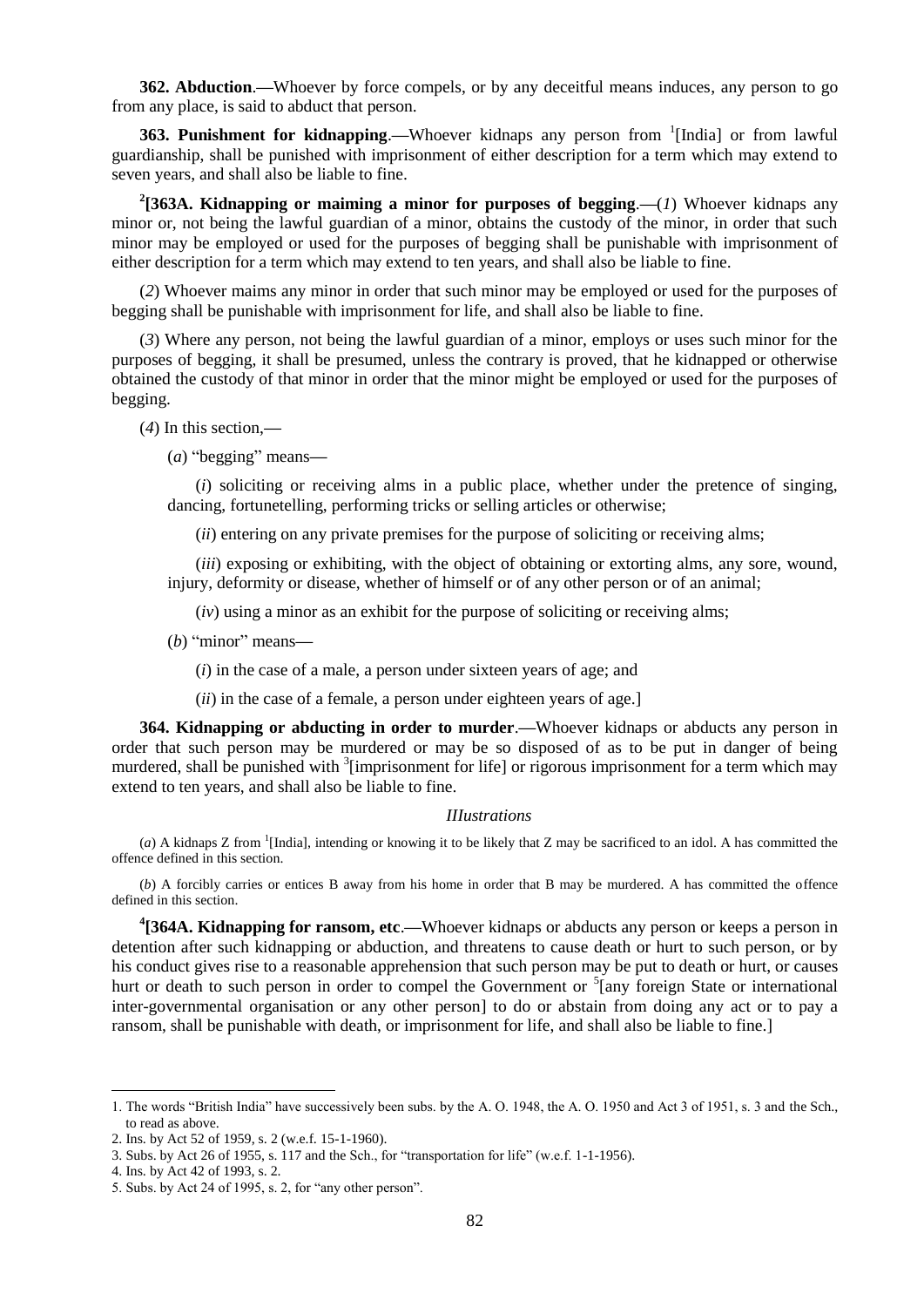**365. Kidnapping or abducting with intent secretly and wrongfully to confine person**.**—**Whoever kidnaps or abducts any person with intent to cause that person to be secretly and wrongfully confined, shall be punished with imprisonment of either description for a term which may extend to seven years, and shall also be liable to fine.

**366. Kidnapping, abducting or inducing woman to compel her marriage, etc**.**—**Whoever kidnaps or abducts any woman with intent that she may be compelled, or knowing it to be likely that she will be compelled, to marry any person against her will, or in order that she may be forced or seduced to illicit intercourse, or knowing it to be likely that she will be forced or seduced to illicit intercourse, shall be punished with imprisonment of either description for a term which may extend to ten years, and shall also be liable to fine;  $\hat{I}$  [and whoever, by means of criminal intimidation as defined in this Code or of abuse of authority or any other method of compulsion, induces any woman to go from any place with intent that she may be, or knowing that it is likely that she will be, forced or seduced to illicit intercourse with another person shall also be punishable as aforesaid].

<sup>2</sup>[366A. Procuration of minor girl.—Whoever, by any means whatsoever, induces any minor girl under the age of eighteen years to go from any place or to do any act with intent that such girl may be, or knowing that it is likely that she will be, forced or seduced to illicit intercourse with another person shall be punishable with imprisonment which may extend to ten years, and shall also be liable to fine.

**366B. Importation of girl from foreign country.—Whoever imports into <sup>3</sup>[India] from any country** outside India <sup>4</sup> [or from the State of Jammu and Kashmir] any girl under the age of twenty-one years with intent that she may be, or knowing it to be likely that she will be, forced or seduced to illicit intercourse with another person, <sup>5\*\*\*</sup> shall be punishable with imprisonment which may extend to ten years and shall shall also be liable to fine.]

**367. Kidnapping or abducting in order to subject person to grievous hurt, slavery, etc**.**—** Whoever kidnaps or abducts any person in order that such person may be subjected, or may be so disposed of as to be put in danger of being subjected to grievous hurt, or slavery, or to the unnatural lust of any person, or knowing it to be likely that such person will be so subjected or disposed of, shall be punished with imprisonment of either description for a term which may extend to ten years, and shall also be liable to fine.

**368. Wrongfully concealing or keeping in confinement, kidnapped or abducted person**.**—** Whoever, knowing that any person has been kidnapped or has been abducted, wrongfully conceals or confines such person, shall be punished in the same manner as if he had kidnapped or abducted such person with the same intention or knowledge, or for the same purpose as that with or for which he conceals or detains such person in confinement.

**369. Kidnapping or abducting child under ten years with intent to steal from its person**.**—** Whoever kidnaps or abducts any child under the age of ten years with the intention of taking dishonestly any movable property from the person of such child, shall be punished with imprisonment of either description for a term which may extend to seven years, and shall also be liable to fine.

 $^{6}$ [370. Trafficking of person.—*(1)* Whoever, for the purpose of exploitation, *(a)* recruits, *(b)* transports, *(c)* harbours, *(d)* transfers, or *(e)* receives, a person or persons, by—

*First.*—using threats, or

*Secondly.—*using force, or any other form of coercion, or

*Thirdly.—*by abduction, or

<sup>1.</sup> Added by Act 20 of 1923, s. 2.

<sup>2.</sup> Ins. by s. 3, *ibid*.

<sup>3.</sup> The words "British India" have successively been subs. by the A. O. 1948, the A. O. 1950 and Act 3 of 1951, s. 3 and the Sch., to read as above.

<sup>4.</sup> Ins. by Act 3 of 1951, s. 3 and the Sch.

<sup>5.</sup> Certain words omitted by s. 3 and the Sch., *ibid*.

<sup>6.</sup> Subs. by Act 13 of 2013, s. 8, for section 370 (w.e.f. 3-2-2013).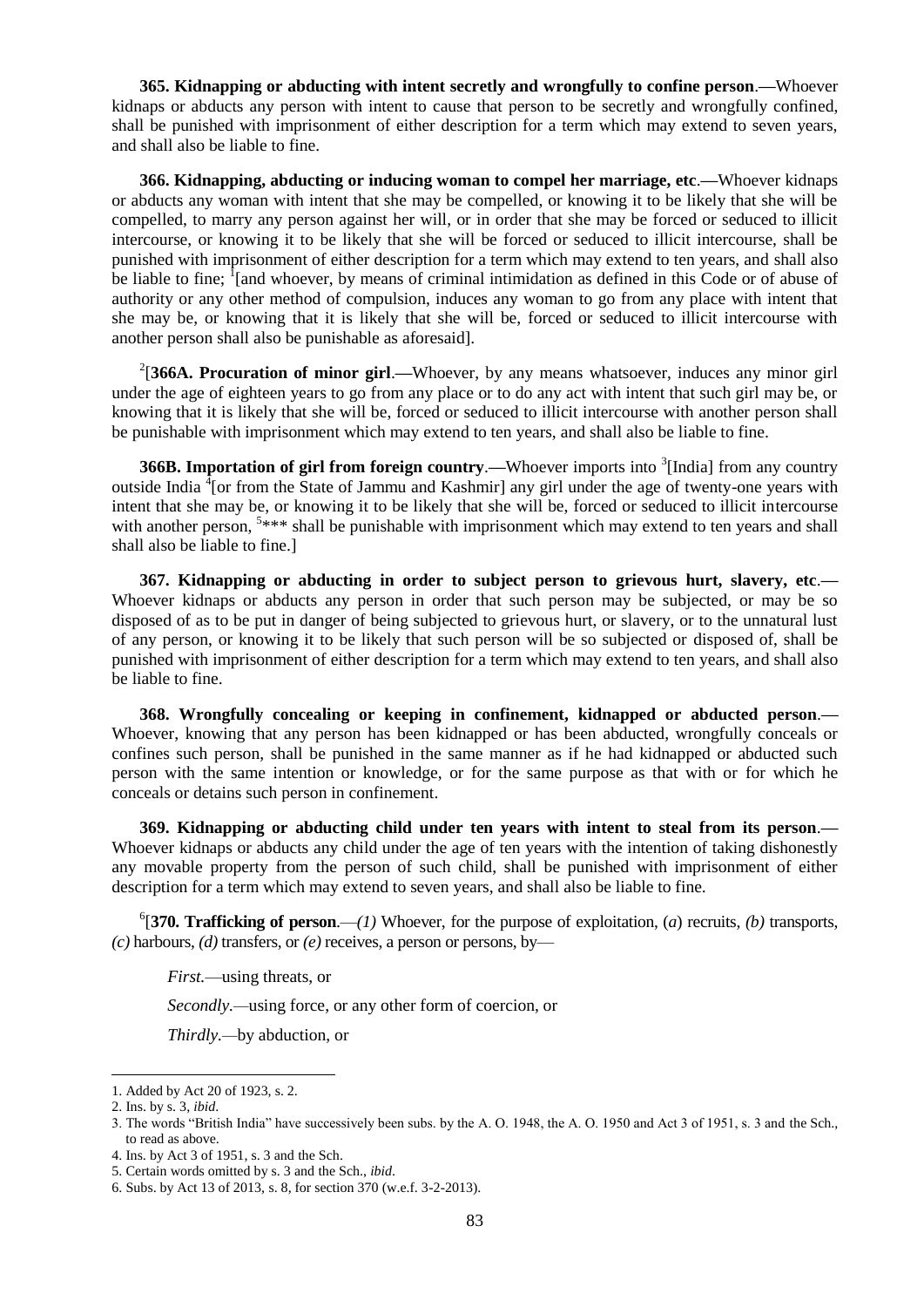*Fourthly.—*by practising fraud, or deception, or

*Fifthly.—*by abuse of power, or

*Sixthly.—* by inducement, including the giving or receiving of payments or benefits, in order to achieve the consent of any person having control overthe person recruited, transported, harboured, transferred or received,

commits the offence of trafficking.

*Explanation 1.—The* expression "exploitation" shall include any act of physical exploitation or any form of sexual exploitation, slavery or practices similar to slavery, servitude, or the forced removal of organs.

*Explanation 2.—The*consent of the victim is immaterial in determination of the offence of trafficking.

*(2)*Whoever commits the offence of trafficking shall be punished with rigorous imprisonment for a term which shall not be less than seven years, but which may extend to ten years, and shall also be liable to fine.

(*3*) Where the offence involves the trafficking of more than one person, it shall be punishable with rigorous imprisonment for a term which shall not be less than ten years but which may extend to imprisonment for life, and shall also be liable to fine.

(*4*) Where the offence involves the trafficking of a minor, it shall be punishable with rigorous imprisonment for a term which shall not be less than ten years, but which may extend to imprisonment for life, and shall also be liable to fine.

(*5*) Where the offence involves the trafficking of more than one minor, it shall be punishable with rigorous imprisonment for a term which shall not be less than fourteen years, but which may extend to imprisonment for life, and shall also be liable to fine.

(*6*) If a person is convicted of the offence of trafficking of minor on more than one occasion, then such person shall be punished with imprisonment for life, which shall mean imprisonment for the remainder of that person's natural life, and shall also be liable to fine.

(*7*) When a public servant or a police officer is involved in the trafficking of any person then, such public servant or police officer shall be punished with imprisonment for life, which shall mean imprisonment for the remainder of that person's natural life, and shall also be liable to fine.

**370A. Exploitation of a trafficked person.**—(*1*) Whoever, knowingly or having reason to believe that a minor has been trafficked, engages such minor for sexual exploitation in any manner, shall be punished with rigorous imprisonment for a term which shall not be less than five years, but which may extend to seven years, and shall also be liable to fine.

(*2*) Whoever, knowingly by or having reason to believe that a person has been trafficked, engages such person for sexual exploitation in any manner, shall be punished with rigorous imprisonment for a term which shall not be less than three years, but which may extend to five years, and shall also be liable to fine.]

**371. Habitual dealing in slaves**.**—**Whoever habitually imports, exports, removes, buys, sells, traffics or deals in slaves, shall be punished with <sup>1</sup>[imprisonment for life], or with imprisonment of either description for a term not exceeding ten years, and shall also be liable to fine.

**372. Selling minor for purposes of prostitution, etc**.**—**Whoever sells, lets to hire, or otherwise disposes of any <sup>2</sup> [person under the age of eighteen years with intent that such person shall at any age be employed or used for the purpose of prostitution or illicit intercourse with any person or for any unlawful and immoral purpose, or knowing it to be likely that such person will at any age be] employed or used for any such purpose, shall be punished with imprisonment of either description for a term which may extend to ten years, and shall also be liable to fine.

<sup>1.</sup> Subs. by Act 26 of 1955, s. 117 and the Sch., for "transportation for life".

<sup>2.</sup> Subs. by Act 18 of 1924, s. 2, for certain words.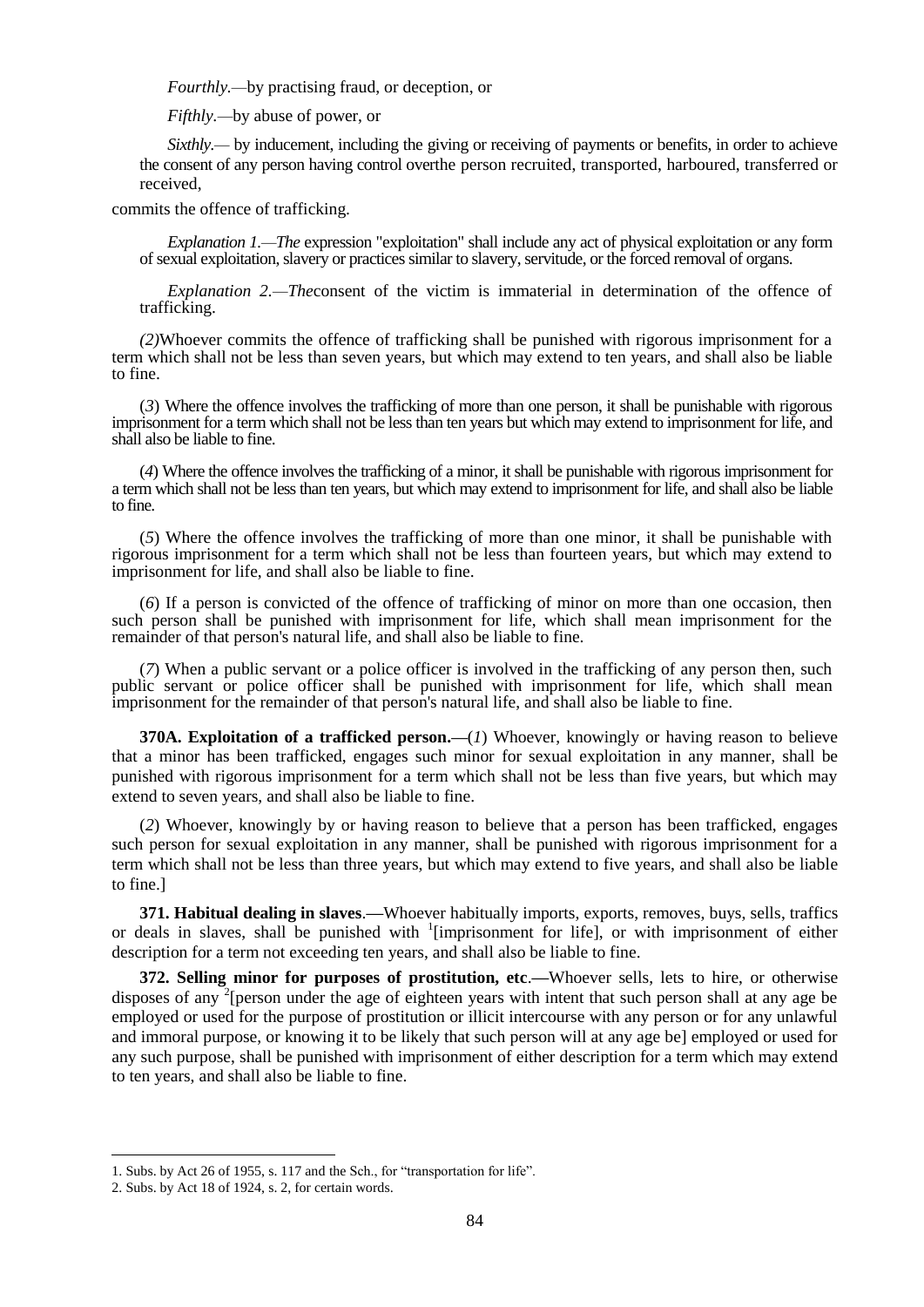<sup>1</sup>[*Explanation I*.—When a female under the age of eighteen years is sold, let for hire, or otherwise disposed of to a prostitute or to any person who keeps or manages a brothel, the person so disposing of such female shall, until the contrary is proved, be presumed to have disposed of her with the intent that she shall be used for the purpose of prostitution.

*Explanation II*.—For the purposes of this section "illicit intercourse" means sexual intercourse between persons not united by marriage or by any union or tie which, though not amounting to a marriage, is recognised by the personal law or custom of the community to which they belong or, where they belong to different communities, of both such communities, as constituting between them a *quasi*marital relation.]

**373. Buying minor for purposes of prostitution, etc**.**—**Whoever buys, hires or otherwise obtains possession of any <sup>2</sup>[person under the age of eighteen years with intent that such person shall at any age be employed or used for the purpose of prostitution or illicit intercourse with any person or for any unlawful and immoral purpose, or knowing it to be likely that such person will at any age be] employed or used for any such purpose, shall be punished with imprisonment of either description for a term which may extend to ten years, and shall also be liable to fine.

<sup>3</sup>[*Explanation I*.—Any prostitute or any person keeping or managing a brothel, who buys, hires or otherwise obtains possession of a female under the age of eighteen years shall, until the contrary is proved, be presumed to have obtained possession of such female with the intent that she shall be used for the purpose of prostitution.

*Explanation II.*— "Illicit intercourse" has the same meaning as in section 372.

**374. Unlawful compulsory labour**.**—**Whoever unlawfully compels any person to labour against the will of that person, shall be punished with imprisonment of either description for a term which may extend to one year, or with fine, or with both.

# 4 [*Sexual offences*

**5 [375. Rape**.**—**A man is said to commit "rape" if he**—**

(*a*) penetrates his penis, to any extent, into the vagina, mouth, urethra or anus of a woman or makes her to do so with him or any other person; or

(*b*) inserts, to any extent, any object or a part of the body, not being the penis, into the vagina, the urethra or anus of a woman or makes her to do so with him or any other person; or

(*c*) manipulates any part of the body of a woman so as to cause penetration into the vagina, urethra, anus or any part of body of such woman or makes her to do so with him or any other person; or

(*d*) applies his mouth to the vagina, anus, urethra of a woman or makes her to do so with him or any other person,

under the circumstances falling under any of the following seven descriptions:**—**

*First*.**—**Against her will.

*Secondly*.**—**Without her consent.

*Thirdly*.**—**With her consent, when her consent has been obtained by putting her or any person in whom she is interested, in fear of death or of hurt.

*Fourthly*.—With her consent, when the man knows that he is not her husband and that her consent is given because she believes that he is another man to whom she is or believes herself to be lawfully married.

<sup>1.</sup> Added by Act 18 of 1924, s. 3

<sup>2.</sup> Subs. by s. 2, *ibid*., for certain words.

<sup>3.</sup> Added by s. 4, *ibid*.

<sup>4.</sup> Subs. by Act 43 of 1983, s. 3, for the heading "*Of rape*" and ss. 375 and 376.

<sup>5.</sup> Subs. by Act 13 of 2013, s. 9, for sections 375, 376, 376A, 376B, 376C and 376D (w.e.f. 03-02-2013).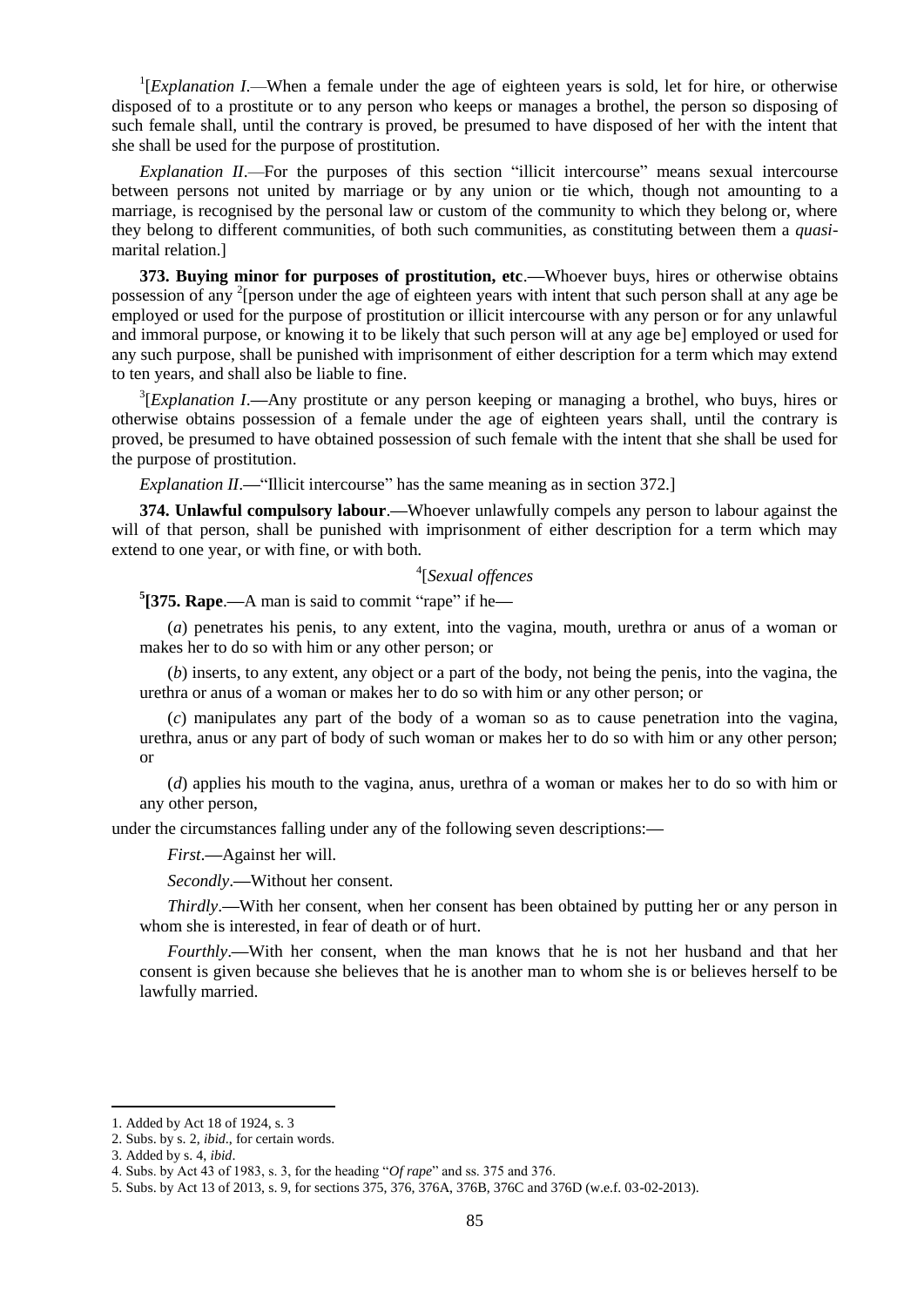*Fifthly*.**—**With her consent when, at the time of giving such consent, by reason of unsoundness of mind or intoxication or the administration by him personally or through another of any stupefying or unwholesome substance, she is unable to understand the nature and consequences of that to which she gives consent.

*Sixthly*.**—**With or without her consent, when she is under eighteen years of age.

*Seventhly*.**—**When she is unable to communicate consent.

*Explanation* 1.**—**For the purposes of this section, "vagina" shall also include labia majora.

*Explanation* 2.**—**Consent means an unequivocal voluntary agreement when the woman by words, gestures or any form of verbal or non-verbal communication, communicates willingness to participate in the specific sexual act:

Provided that a woman who does not physically resist to the act of penetration shall not by the reason only of that fact, be regarded as consenting to the sexual activity.

*Exception* 1.**—**A medical procedure or intervention shall not constitute rape.

*Exception* 2.**—**Sexual intercourse or sexual acts by a man with his own wife, the wife not being under fifteen years of age, is not rape.

**376. Punishment for rape**.—(*1*) Whoever, except in the cases provided for in sub-section (*2*), commits rape, shall be punished with rigorous imprisonment of either description for a term which shall not be less than seven years, but which may extend to imprisonment for life, and shall also be liable to fine.

(*2*) Whoever,**—**

(*a*) being a police officer, commits rape**—**

(*i*) within the limits of the police station to which such police officer is appointed; or

(*ii*) in the premises of any station house; or

(*iii*) on a woman in such police officer's custody or in the custody of a police officer subordinate to such police officer; or

(*b*) being a public servant, commits rape on a woman in such public servant's custody or in the custody of a public servant subordinate to such public servant; or

(*c*) being a member of the armed forces deployed in an area by the Central or a State Government commits rape in such area; or

(*d*) being on the management or on the staff of a jail, remand home or other place of custody established by or under any law for the time being in force or of a women's or children's institution, commits rape on any inmate of such jail, remand home, place or institution; or

(*e*) being on the management or on the staff of a hospital, commits rape on a woman in that hospital; or

(*f*) being a relative, guardian or teacher of, or a person in a position of trust or authority towards the woman, commits rape on such woman; or

(g) commits rape during communal or sectarian violence; or

(*h*) commits rape on a woman knowing her to be pregnant; or

(*i*) commits rape on a woman when she is under sixteen years of age; or

(*j*) commits rape, on a woman incapable of giving consent; or

(*k*) being in a position of control or dominance over a woman, commits rape on such woman; or

(*l*) commits rape on a woman suffering from mental or physical disability; or

(*m*) while committing rape causes grievous bodily harm or maims or disfigures or endangers the life of a woman; or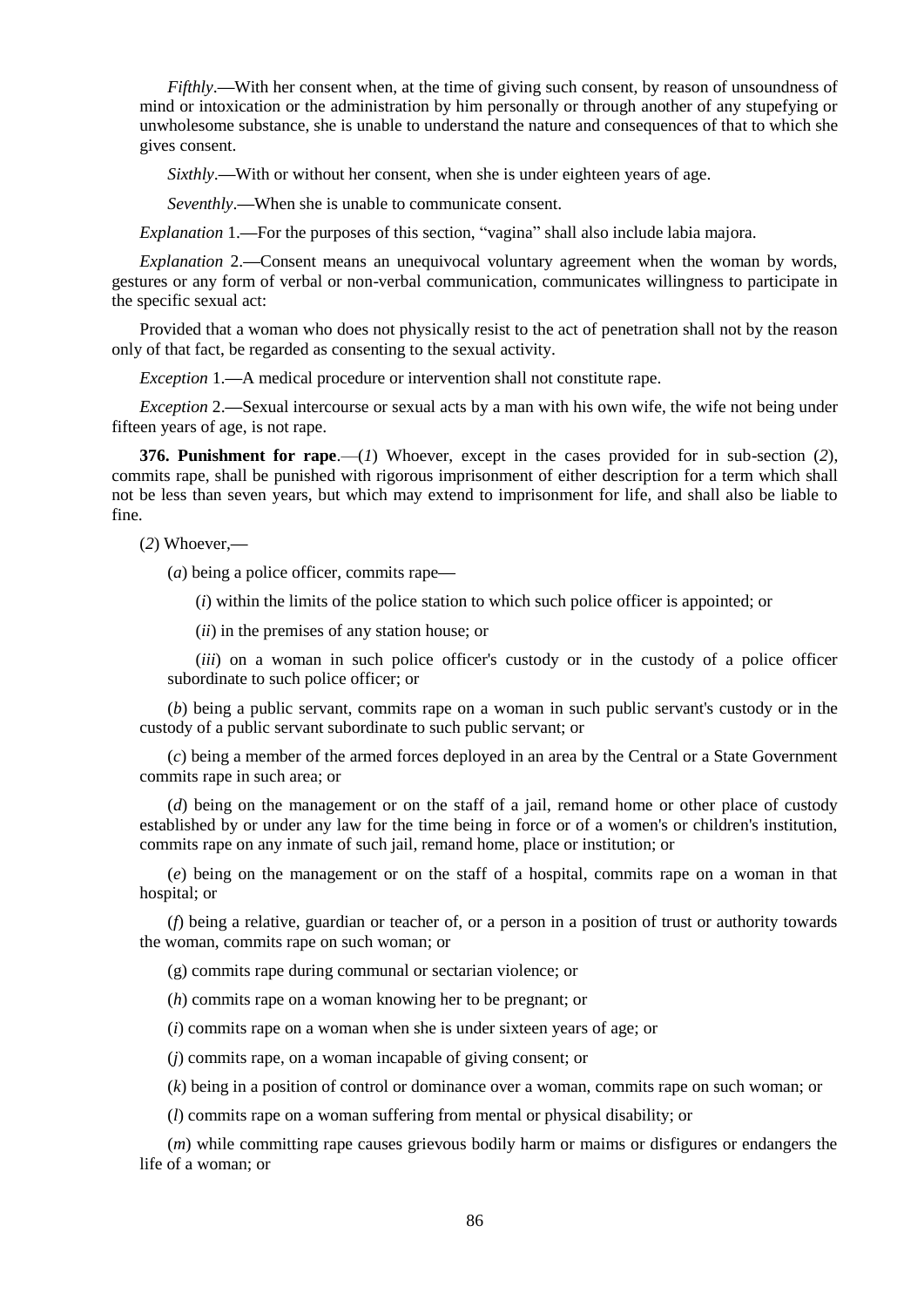(*n*) commits rape repeatedly on the same woman,

shall be punished with rigorous imprisonment for a term which shall not be less than ten years, but which may extend to imprisonment for life, which shall mean imprisonment for the remainder of that person's natural life, and shall also be liable to fine.

*Explanation*.**—**For the purposes of this sub-section,**—**

(*a*) "armed forces" means the naval, military and air forces and includes any member of the Armed Forces constituted under any law for the time being in force, including the paramilitary forces and any auxiliary forces that are under the control of the Central Government or the State Government;

(*b*) "hospital" means the precincts of the hospital and includes the precincts of any institution for the reception and treatment of persons during convalescence or of persons requiring medical attention or rehabilitation;

(*c*) "police officer" shall have the same meaning as assigned to the expression "police" under the Police Act, 1861 (5 of 1861);

(*d*) "women's or children's institution" means an institution, whether called an orphanage or a home for neglected women or children or a widow's home or an institution called by any other name, which is established and maintained for the reception and care of women or children.

**376A. Punishment for causing death or resulting in persistent vegetative state of victim**.**—** Whoever, commits an offence punishable under sub-section (*1*) or sub-section (*2*) of section 376 and in the course of such commission inflicts an injury which causes the death of the woman or causes the woman to be in a persistent vegetative state, shall be punished with rigorous imprisonment for a term which shall not be less than twenty years, but which may extend to imprisonment for life, which shall mean imprisonment for the remainder of that person's natural life, or with death.

**376B. Sexual intercourse by husband upon his wife during separation**.**—**Whoever has sexual intercourse with his own wife, who is living separately, whether under a decree of separation or otherwise, without her consent, shall be punished with imprisonment of either description for a term which shall not be less than two years but which may extend to seven years, and shall also be liable to fine.

*Explanation*.**—**In this section, "sexual intercourse" shall mean any of the acts mentioned in clauses (*a*) to (*d*) of section 375.

**376C. Sexual intercourse by a person in authority**.**—**Whoever, being**—**

(*a*) in a position of authority or in a fiduciary relationship; or

(*b*) a public servant; or

(*c*) superintendent or manager of a jail, remand home or other place of custody established by or under any law for the time being in force, or a women's or children's institution; or

(*d*) on the management of a hospital or being on the staff of a hospital,

abuses such position or fiduciary relationship to induce or seduce any woman either in his custody or under his charge or present in the premises to have sexual intercourse with him, such sexual intercourse not amounting to the offence of rape, shall be punished with rigorous imprisonment of either description for a term which shall not be less than five years, but which may extend to ten years, and shall also be liable to fine.

*Explanation* 1.**—**In this section, "sexual intercourse" shall mean any of the acts mentioned in clauses (*a*) to (*d*) of section 375.

*Explanation* 2.**—**For the purposes of this section, *Explanation* 1 to section 375 shall also be applicable.

*Explanation* 3.**—**"Superintendent", in relation to a jail, remand home or other place of custody or a women's or children's institution, includes a person holding any other office in such jail, remand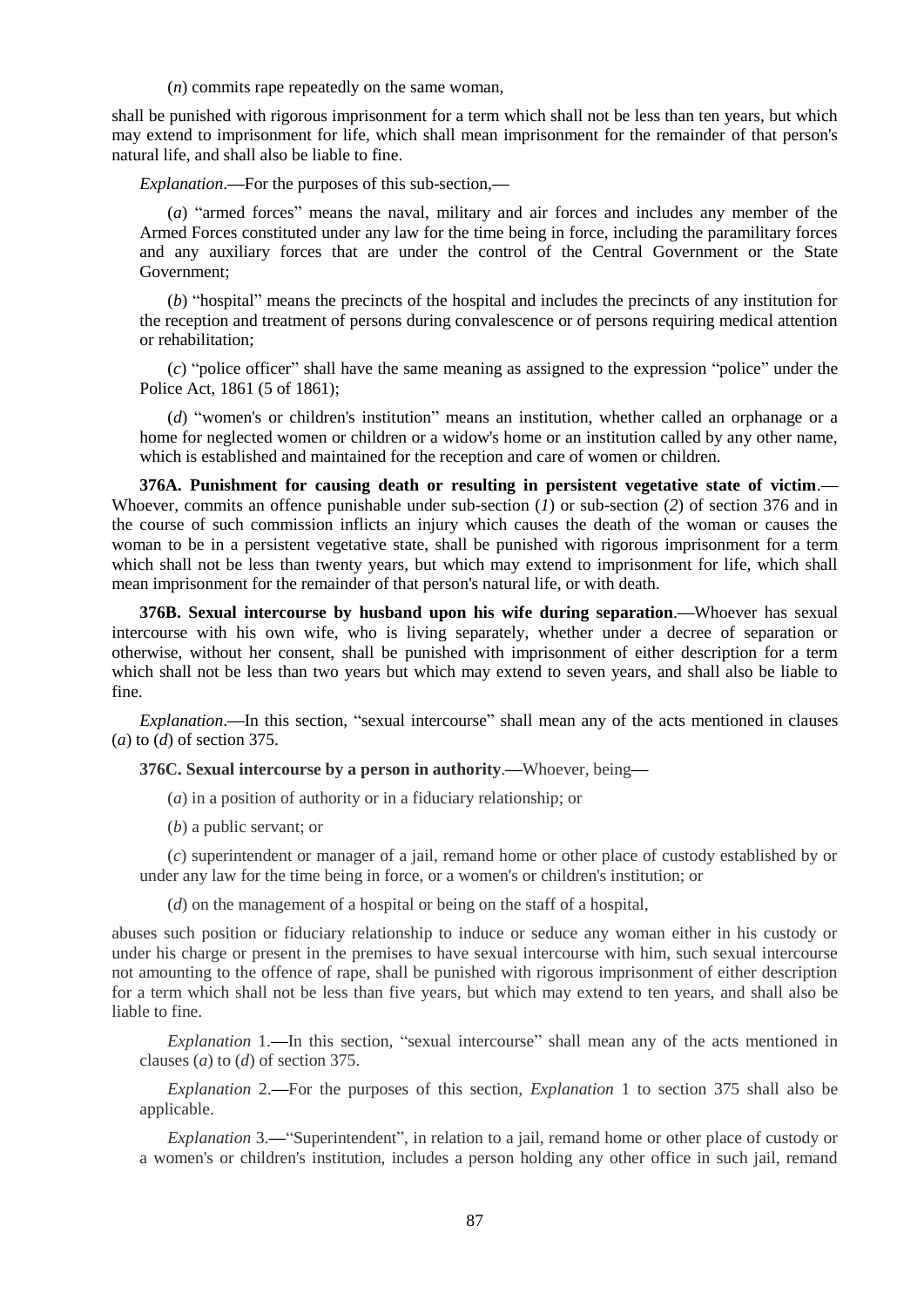home, place or institution by virtue of which such person can exercise any authority or control over its inmates.

*Explanation* 4.**—**The expressions "hospital" and "women's or children's institution" shall respectively have the same meaning as in *Explanation* to sub-section (*2*) of section 376.

**376D. Gang rape**.**—**Where a woman is raped by one or more persons constituting a group or acting in furtherance of a common intention, each of those persons shall be deemed to have committed the offence of rape and shall be punished with rigorous imprisonment for a term which shall not be less than twenty years, but which may extend to life which shall mean imprisonment for the remainder of that person's natural life, and with fine:

Provided that such fine shall be just and reasonable to meet the medical expenses and rehabilitation of the victim:

Provided further that any fine imposed under this section shall be paid to the victim.

**376E. Punishment for repeat offenders**.**—**Whoever has been previously convicted of an offence punishable under section 376 or section 376A or section 376D and is subsequently convicted of an offence punishable under any of the said sections shall be punished with imprisonment for life which shall mean imprisonment for the remainder of that person's natural life, or with death.]]

# *Of Unnatural Offences*

**377. Unnatural offences**.**—**Whoever voluntarily has carnal intercourse against the order of nature with any man, woman or animal, shall be punished with <sup>1</sup>[imprisonment for life], or with imprisonment of either description for a term which may extend to ten years, and shall also be liable to fine.

*Explanation*.**—**Penetration is sufficient to constitute the carnal intercourse necessary to the offence described in this section.

# CHAPTER XVII

## OF OFFENCESAGAINST PROPERTY

### *Of Theft*

**378. Theft**.**—**Whoever, intending to take dishonestly any movable property out of the possession of any person without that person's consent, moves that property in order to such taking, is said to commit theft.

*Explanation 1.*—A thing so long as it is attached to the earth, not being movable property, is not the subject of theft; but it becomes capable of being the subject of theft as soon as it is severed from the earth.

*Explanation 2*.**—**A moving effected by the same act which effects the severance may be a theft.

*Explanation 3*.**—**A person is said to cause a thing to move by removing an obstacle which prevented it from moving or by separating it from any other thing, as well as by actually moving it.

*Explanation 4*.**—**A person, who by any means causes an animal to move, is said to move that animal, and to move everything which, in consequence of the motion so caused, is moved by that animal.

*Explanation 5*.**—**The consent mentioned in the definition may be express or implied, and may be given either by the person in possession, or by any person having for that purpose authority either express or implied.

#### *Illustrations*

(*a*) A cuts down a tree on Z's ground, with the intention of dishonestly taking the tree out of Z's possession without Z's consent. Here, as soon as A has severed the tree in order to such taking, he has committed theft.

(*b*) A puts a bait for dogs in his pocket, and thus induces Z's dog to follow it. Here, if A's intention be dishonestly to take the dog out of Z's possession without Z's consent, A has committed theft as soon as Z's dog has begun to follow A.

(*c*) A meets a bullock carrying a box of treasure. He drives the bullock in a certain direction, in order that he may dishonestly take the treasure. As soon as the bullock begins to move, A has committed theft of the treasure.

<sup>1.</sup> Subs. by Act 26 of 1955, s. 117 and the Sch., for "transportation for life" (w.e.f. 1-1-1956).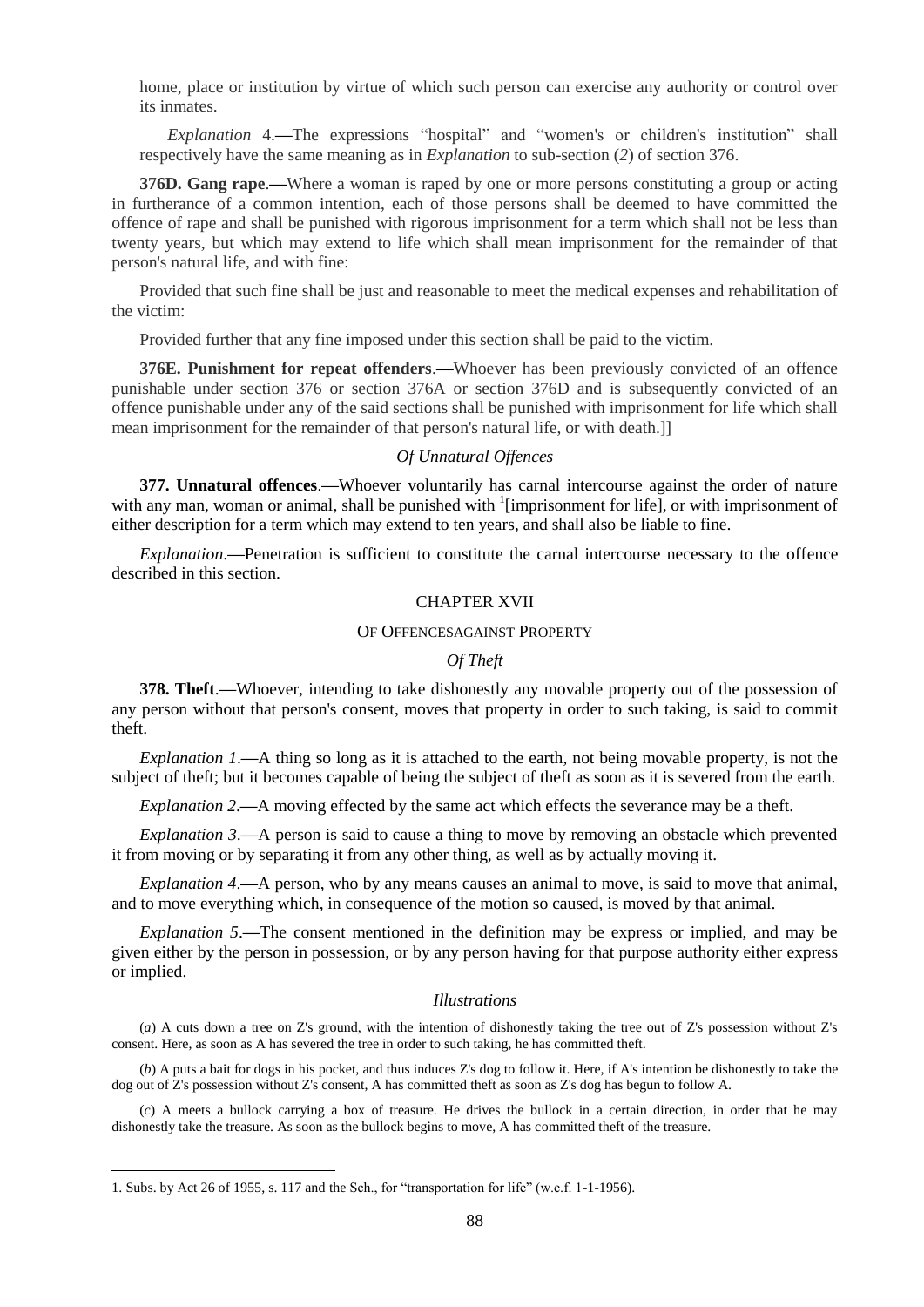(*d*) A being Z's servant, and entrusted by Z with the care of Z's plate, dishonestly runs away with the plate, without Z's consent. A has committed theft.

(*e*) Z, going on a journey, entrusts his plate to A, the keeper of a warehouse, till Z shall return. A carries the plate to a goldsmith and sells it. Here the plate was not in Z's possession. It could not therefore be taken out of Z's possession, and A has not committed theft, though he may have committed criminal breach of trust.

(*f*) A finds a ring belonging to Z on a table in the house which Z occupies. Here the ring is in Z's possession, and if A dishonestly removes it, A commits theft.

(*g*) A finds a ring lying on the highroad, not in the possession of any person. A, by taking it, commits no theft, though he may commit criminal misappropriation of property.

(*h*) A sees a ring belonging to Z lying on a table in Z's house. Not venturing to misappropriate the ring immediately for fear of search and detection, A hides the ring in a place where it is highly improbable that it will ever be found by Z, with the intention of taking the ring from the hiding place and selling it when the loss is forgotten. Here A, at the time of first moving the ring, commits theft.

(*i*) A delivers his watch to Z, a jeweller, to be regulated. Z carries it to his shop. A, not owing to the jeweller any debt for which the jeweller might lawfully detain the watch as a security, enters the shop openly, takes his watch by force out of Z's hand, and carries it away. Here A, though he may have committed criminal trespass and assault, has not committed theft, inasmuch as what he did was not done dishonestly.

(*j*) If A owes money to Z for repairing the watch, and if Z retains the watch lawfully as a security for the debt, and A takes the watch out of Z's possession, with the intention of depriving Z of the property as a security for his debt, he commits theft, inasmuch as he takes it dishonestly.

(*k*) Again, if A, having pawned his watch to Z, takes it out of Z's possession without Z's consent, not having paid what he borrowed on the watch, he commits theft, though the watch is his own property inasmuch as he takes it dishonestly.

(*l*) A takes an article belonging to Z out of Z's possession without Z's consent, with the intention of keeping it until he obtains money from Z as a reward for its restoration. Here A takes dishonestly; A has therefor committed theft.

(*m*) A, being on friendly terms with Z, goes into Z's library in Z's absence, and takes away a book without Z's express consent for the purpose merely of reading it, and with the intention of returning it. Here, it is probable that A may have conceived that he had Z's implied consent to use Z's book. If this was A's impression, A has not committed theft.

(*n*) A asks charity from Z's wife. She gives A money, food and clothes, which A knows to belong to Z her husband. Here it is probable that A may conceive that Z's wife is authorised to give away alms. If this was A's impression, A has not committed theft.

(*o*) A is the paramour of Z's wife. She gives a valuable property, which A knows to belong to her husband Z, and to be such property as she has not authority from Z to give. If A takes the property dishonestly, he commits theft.

(*p*) A, in good faith, believing property belonging to Z to be A's own property, takes that property out of B's possession. Here, as A does not take dishonestly, he does not commit theft.

**379. Punishment for theft**.**—**Whoever commits theft shall be punished with imprisonment of either description for a term which may extend to three years, or with fine, or with both.

**380. Theft in dwelling house, etc**.**—**Whoever commits theft in any building, tent or vessel, which building, tent or vessel is used as a human dwelling, or used for the custody of property, shall be punished with imprisonment of either description for a term which may extend to seven years, and shall also be liable to fine.

**381. Theft by clerk or servant of property in possession of master**.**—**Whoever, being a clerk or servant, or being employed in the capacity of a clerk or servant, commits theft in respect of any property in the possession of his master or employer, shall be punished with imprisonment of either description for a term which may extend to seven years, and shall also be liable to fine.

**382. Theft after preparation made for causing death, hurt or restraint in order to the committing of the theft**.**—**Whoever commits theft, having made preparation for causing death, or hurt, or restraint, or fear of death, or of hurt, or of restraint, to any person, in order to the committing of such theft, or in order to the effecting of his escape after the committing of such theft, or in order to the retaining of property taken by such theft, shall be punished with rigorous imprisonment for a term which may extend to ten years, and shall also be liable to fine.

#### *Illustrations*

(*a*) A commits theft on property in Z's possession; and while committing this theft, he has a loaded pistol under his garment, having provided this pistol for the purpose of hurting Z in case Z should resist. A has committed the offence defined in this section.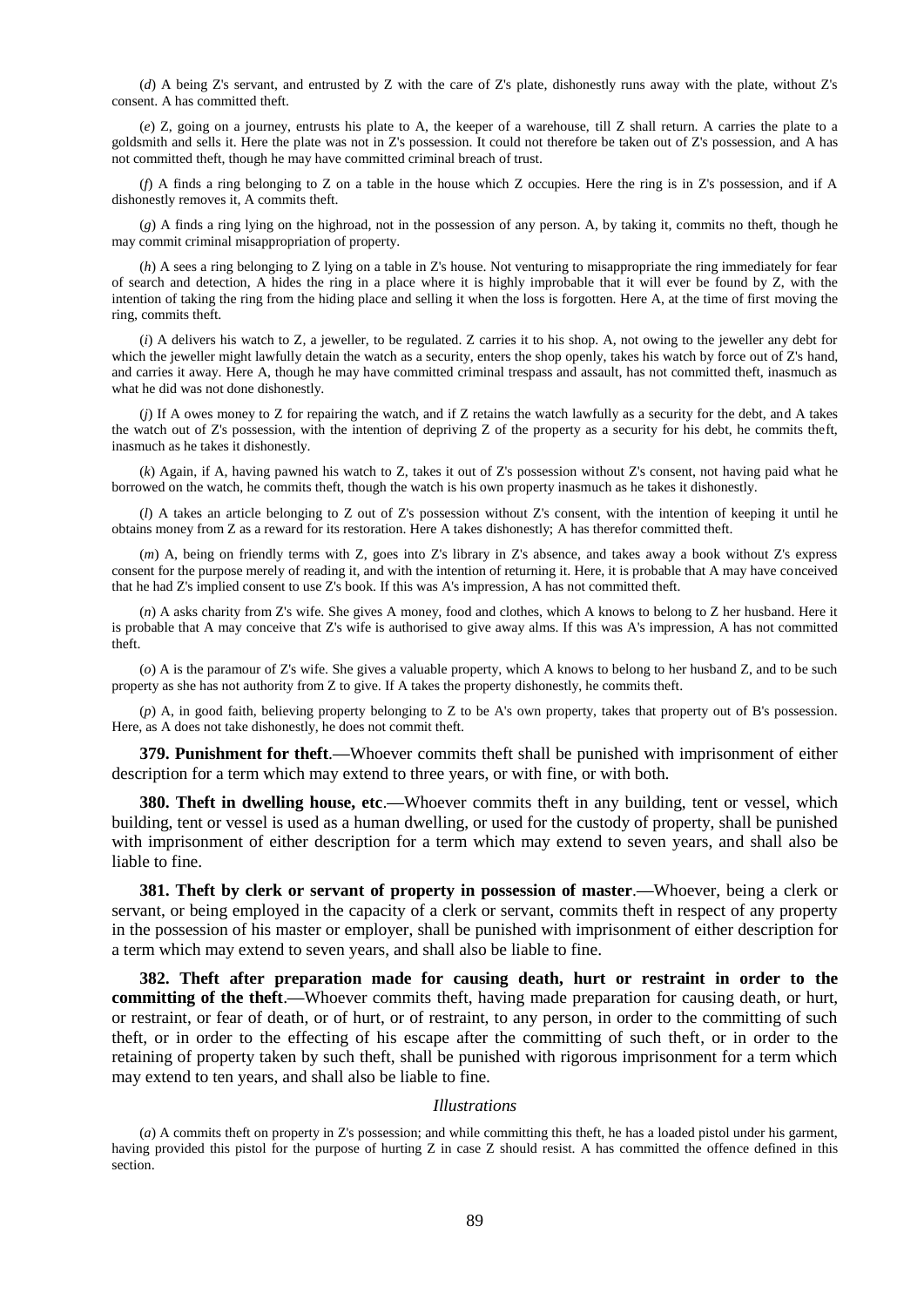(*b*) A picks Z's pocket, having posted several of his companions near him, in order that they may restrain Z, if Z should perceive what is passing and should resist, or should attempt to apprehend A. A has committed the offence defined in this section.

## *Of Extortion*

**383. Extortion**.**—**Whoever intentionally puts any person in fear of any injury to that person, or to any other, and thereby dishonestly induces the person so put in fear to deliver to any person any property, or valuable security or anything signed or sealed which may be converted into a valuable security, commits "extortion".

### *Illustrations*

(*a*) A threatens to publish a defamatory libel concerning Z unless Z gives him money. He thus induces Z to give him money. A has committed extortion.

(*b*) A threatens Z that he will keep Z's child in wrongful confinement, unless Z will sign and deliver to A a promissory note binding Z to pay certain monies to A. Z sings and delivers the note. A has committed extortion.

(*c*) A threatens to send club-men to plough up Z's field unless Z will sign and deliver to B a bond binding Z under a penalty to deliver certain produce to B, and thereby induces Z to sign and deliver the bond. A has committed extortion.

(*d*) A, by putting Z in fear of grievous hurt, dishonestly induces Z to sign or affix his seal to a blank paper and deliver it to A. Z sings and delivers the paper to A. Here, as the paper so signed may be converted into a valuable security. A has committed extortion.

**384. Punishment for extortion**.**—**Whoever commits extortion shall be punished with imprisonment of either description for a term which may extend to three years, or with fine, or with both.

**385. Putting person in fear of injury in order to commit extortion**.**—**Whoever, in order to the committing of extortion, puts any person in fear, or attempts to put any person in fear, of any injury, shall be punished with imprisonment of either description for a term which may extend to two years, or with fine, or with both.

**386. Extortion by putting a person in fear of death or grievous hurt**.**—**Whoever commits extortion by putting any person in fear of death or of grievous hurt to that person or to any other, shall be punished with imprisonment of either description for a term which may extend to ten years, and shall also be liable to fine.

**387. Putting person in fear of death or of grievous hurt, in order to commit extortion**.**—** Whoever, in order to the committing of extortion, puts or attempts to put any person in fear of death or of grievous hurt to that person or to any other, shall be punished with imprisonment of either description for a term which may extend to seven years, and shall also be liable to fine.

**388. Extortion by threat of accusation of an offence punishable with death or imprisonment for life, etc.—Whoever commits extortion by putting any person in fear of an accusation against that person** or any other, of having committed or attempted to commit any offence punishable with death, or with <sup>1</sup>[imprisonment for life], or with imprisonment for a term which may extend to ten years, or of having attempted to induce any other person to commit such offence, shall be punished with imprisonment of either description for a term which may extend to ten years, and shall also be liable to fine; and, if the offence be one punishable under section 377 of this Code, may be punished with <sup>1</sup>[imprisonment for life].

**389. Putting person in fear or accusation of offence, in order to commit extortion**.**—**Whoever, in order to the committing of extortion, puts or attempts to put any person in fear of an accusation, against that person or any other, of having committed, or attempted to commit, an offence punishable with death or with <sup>1</sup>[imprisonment for life], or with imprisonment for a term which may extend to ten years, shall be punished with imprisonment of either description for a term which may extend to ten years, and shall also be liable to fine; and, if the offence be punishable under section 377 of this Code, may be punished with <sup>1</sup>[imprisonment for life].

# *Of Robbery and Dacoity*

**390. Robbery**.**—**In all robbery there is either theft or extortion.

**.** 

When theft is robbery.—Theft is "robbery" if, in order to the committing of the theft, or in committing the theft, or in carrying away or attempting to carry away property obtained by the theft, the

<sup>1.</sup> Subs. by Act 26 of 1955, s. 117 and the Sch., for "transportation for life" (w.e.f. 1-1-1956).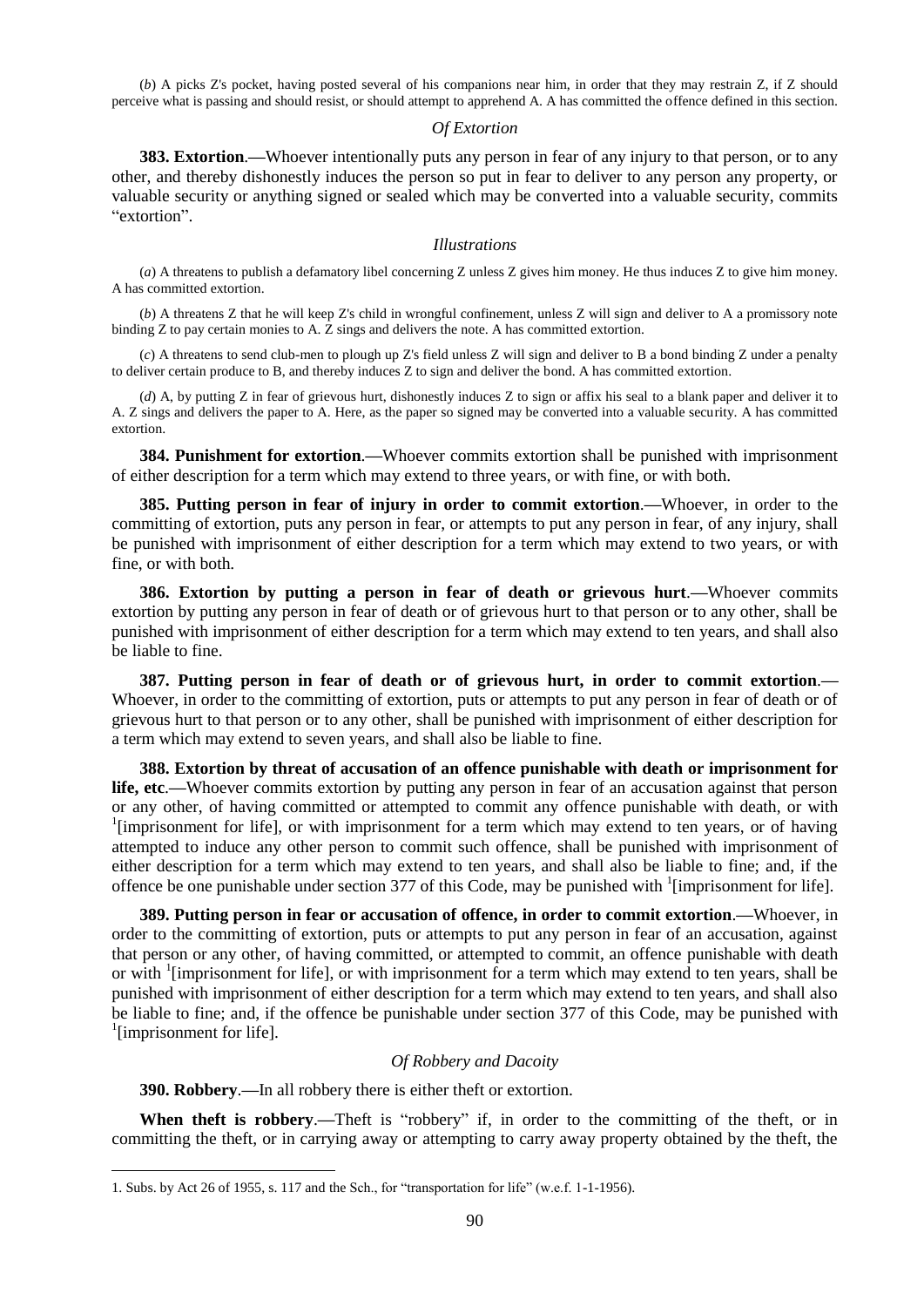offender, for that end voluntarily causes or attempts to cause to any person death or hurt or wrongful restraint, or fear of instant death or of instant hurt, or of instant wrongful restraint.

**When extortion is robbery**.**—**Extortion is "robbery" if the offender, at the time of committing the extortion, is in the presence of the person put in fear, and commits the extortion by putting that person in fear of instant death, of instant hurt, or of instant wrongful restraint to that person or to some other person, and, by so putting in fear, induces the person so put in fear then and there to deliver up the thing extorted.

*Explanation*.**—**The offender is said to be present if he is sufficiently near to put the other person in fear of instant death, of instant hurt, or of instant wrongful restraint.

## *Illustrations*

(*a*) A holds Z down, and fraudulently takes Z's money and jewels from Z's clothes, without Z's consent. Here A has committed theft, and, in order to the committing of that theft, has voluntarily caused wrongful restraint to Z. A has therefore committed robbery.

(*b*) A meets Z on the high road, shows a pistol, and demands Z's purse. Z, in consequence, surrenders his purse. Here A has extorted the purse from Z by putting him in fear of instant hurt, and being at the time of committing the extortion in his presence. A has therefore committed robbery.

(*c*) A meets Z and Z's child on the high road. A takes the child, and threatens to filing it down a precipice, unless Z delivers his purse. Z, in consequence, delivers his purse. Here A has extorted the purse from Z, by causing Z to be in fear of instant hurt to the child who is there present. A has therefore committed robbery on Z.

(*d*) A obtains property from Z by saying "Your child is in the hands of my gang, and will be put to death unless you send us ten thousand rupees". This is extortion, and punishable as such: but it is not robbery, unless Z is put in fear of the instant death of his child.

**391. Dacoity**.**—**When five or more persons conjointly commit or attempt to commit a robbery, or where the whole number of persons conjointly committing or attempting to commit a robbery, and persons present and aiding such commission or attempt, amount to five or more, every person so committing, attempting or aiding, is said to commit "dacoity".

**392. Punishment for robbery**.**—**Whoever commits robbery shall be punished with rigorous imprisonment for a term which may extend to ten years, and shall also be liable to fine; and, if the robbery be committed on the highway between sunset and sunrise, the imprisonment may be extended to fourteen years.

**393. Attempt to commit robbery**.**—**Whoever attempts to commit robbery shall be punished with rigorous imprisonment for a term which may extend to seven years, and shall also be liable to fine.

**394. Voluntarily causing hurt in committing robbery**.**—**If any person, in committing or in attempting to commit robbery, voluntarily causes hurt, such person, and any other person jointly concerned in committing or attempting to commit such robbery, shall be punished with  $\frac{1}{2}$  [imprisonment] for life], or with rigorous imprisonment for a term which may extend to ten years, and shall also be liable to fine.

**395. Punishment for dacoity.—Whoever commits dacoity shall be punished with <sup>1</sup>[imprisonment for** life], or with rigorous imprisonment for a term which may extend to ten years, and shall also be liable to fine.

**396. Dacoity with murder**.**—**If any one of five or more persons, who are conjointly committing dacoity, commits murder in so committing dacoity, every one of those persons shall be punished with death, or <sup>1</sup>[imprisonment for life], or rigorous imprisonment for a term which may extend to ten years, and shall also be liable to fine.

**397. Robbery, or dacoity, with attempt to cause death or grievous hurt**.**—**If, at the time of committing robbery or dacoity, the offender uses any deadly weapon, or causes grievous hurt to any person, or attempts to cause death or grievous hurt to any person, the imprisonment with which such offender shall be punished shall not be less than seven years.

**398. Attempt to commit robbery or dacoitywhen armed with deadly weapon**.**—**If, at the time of attempting to commit robbery or dacoity, the offender is armed with any deadly weapon, the imprisonment with which such offender shall be punished shall not be less than seven years.

<sup>1.</sup> Subs. by Act 26 of 1955, s. 117 and the Sch., for "transportation for life" (w.e.f. 1-1-1956).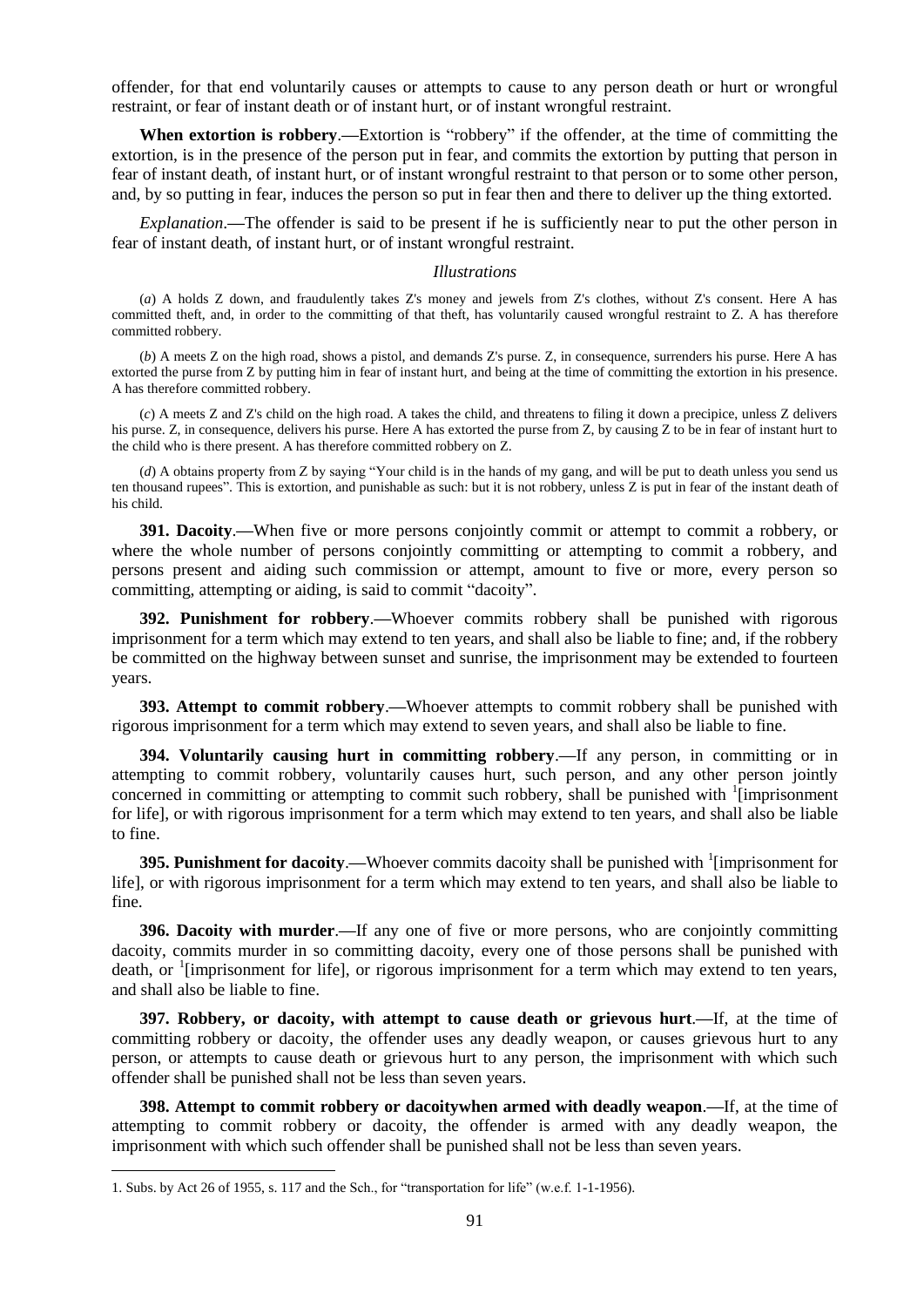**399. Making preparation to commit dacoity**.**—**Whoever makes any preparation for committing dacoity, shall be punished with rigorous imprisonment for a term which may extend to ten years, and shall also be liable to fine.

**400. Punishment for belonging to gang of dacoits**.**—**Whoever, at any time after the passing of this Act, shall belong to a gang of persons associated for the purpose of habitually committing dacoity, shall be punished with  $\frac{1}{2}$  [imprisonment for life], or with rigorous imprisonment for a term which may extend to ten years, and shall also be liable to fine.

**401. Punishment for belonging to gang of thieves**.**—**Whoever, at any time after the passing of this Act, shall belong to any wandering or other gang of persons associated for the purpose of habitually committing theft or robbery, and not being a gang of *thugs* or dacoits, shall be punished with rigorous imprisonment for a term which may extend to seven years, and shall also be liable to fine.

**402. Assembling for purpose of committing dacoity**.**—**Whoever, at any time after the passing of this Act, shall be one of five or more persons assembled for the purpose of committing dacoity, shall be punished with rigorous imprisonment for a term which may extend to seven years, and shall also be liable to fine.

# *Of Criminal Misappropriation of Property*

**403. Dishonest misappropriation of property**.**—**Whoever dishonestly misappropriates or converts to his own use any movable property, shall be punished with imprisonment of either description for a term which may extend to two years, or with fine, or with both.

## *Illustrations*

(*a*) A takes property belonging to Z out of Z's possession, in good faith believing at the time when he takes it, that the property belongs to himself. A is not guilty of theft; but if A, after discovering his mistake, dishonestly appropriates the property to his own use, he is guilty of an offence under this section.

(*b*) A, being on friendly terms with Z, goes into Z's library in Z's absence, and takes away a book without Z's express consent. Here, if A was under the impression that he had Z's implied consent to take the book for the purpose of reading it, A has not committed theft. But, if A afterwards sells the book for his own benefit, he is guilty of an offence under this section.

(*c*) A and B, being, joint owners of a horse, A takes the horse out of B's possession, intending to use it. Here, as A has a right to use the horse, he does not dishonestly misappropriate it. But, if A sells the horse and appropriates the whole proceeds to his own use, he is guilty of an offence under this section.

*Explanation 1*.**—**A dishonest misappropriation for a time only is a misappropriation with the meaning of this section.

#### *Illustration*

A finds a Government promissory note belonging to Z, bearing a blank endorsement. A, knowing that the note belongs to Z, pledges it with a banker as a security or a loan, intending at a future time to restore it to Z. A has committed an offence under this section.

*Explanation 2*.**—**A person who finds property not in the possession of any other person, and takes such property for the purpose of protecting it for, or of restoring it to, the owner, does not take or misappropriate it dishonestly, and is not guilty of an offence; but he is guilty of the offence above defined, if he appropriates it to his own use, when he knows or has the means of discovering the owner, or before he has used reasonable means to discover and give notice to the owner and has kept the property a reasonable time to enable the owner to claim it.

What are reasonable means or what is a reasonable time in such a case, is a question of fact.

It is not necessary that the finder should know who is the owner of the property, or that any particular person is the owner of it; it is sufficient if, at the time of appropriating it, he does not believe it to be his own property, or in good faith believe that the real owner cannot be found.

### *Illustrations*

(*a*) A finds a rupee on the high road, not knowing to whom the rupee belongs, A picks up the rupee. Here A has not committed the offence defined in this section.

<sup>1.</sup> Subs. by Act 26 of 1955, s. 117 and the Sch., for "transportation for life" (w.e.f. 1-1-1956).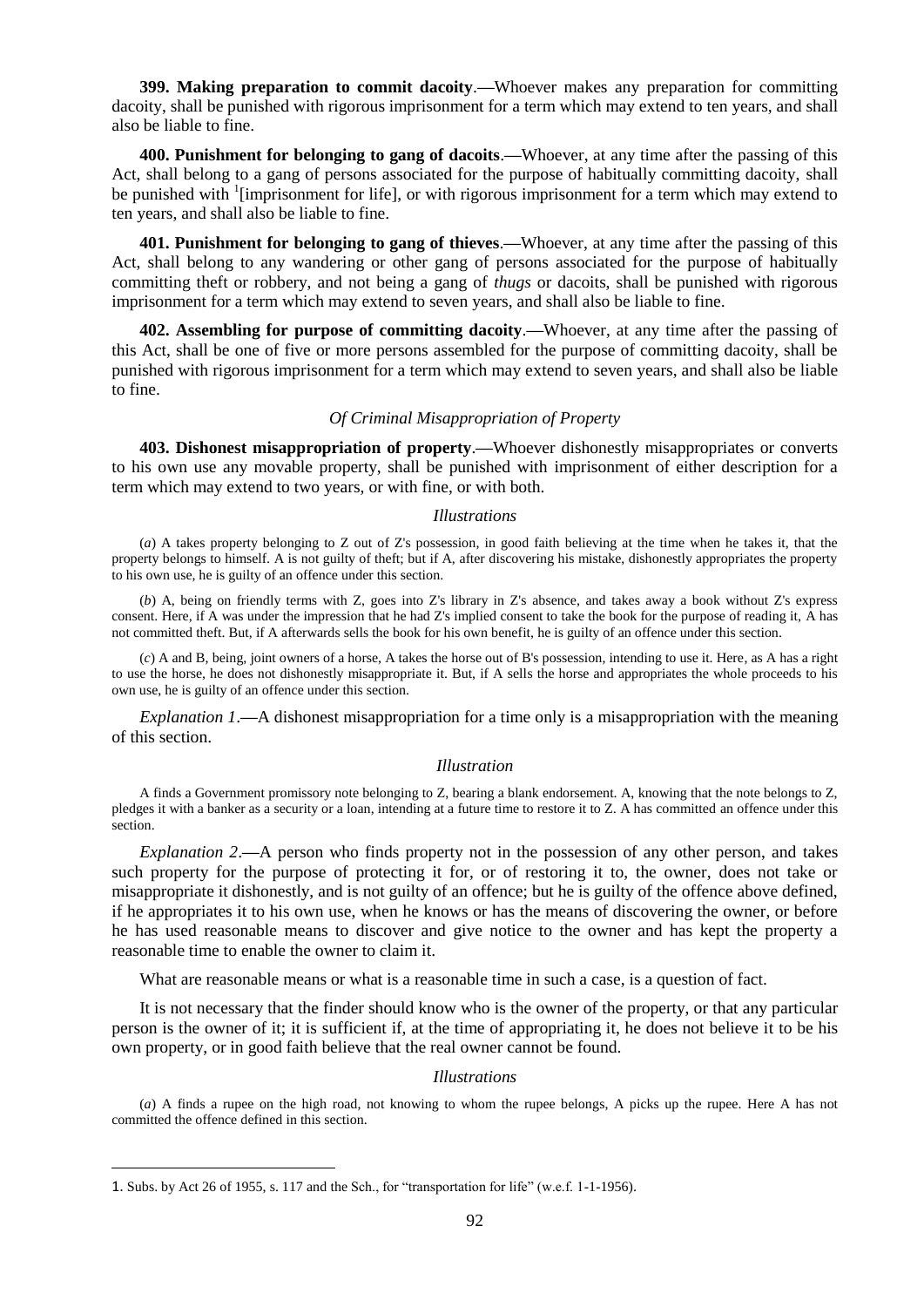(*b*) A finds a letter on the road, containing a bank note. From the direction and contents of the letter he learns to whom the note belongs. He appropriates the note. He is guilty of an offence under this section.

(*c*) A finds a cheque payable to bearer. He can form no conjecture as to the person who has lost the cheque. But the name of the person, who has drawn the cheque, appears. A knows that this person can direct him to the person in whose favour the cheque was drawn. A appropriates the cheque without attempting to discover the owner. He is guilty of an offence under this section.

(*d*) A sees Z drop his purse with money in it. A picks up the purse with the intention of restoring it to Z, but afterwards appropriates it to his own use. A has committed an offence under this section.

(*e*) A finds a purse with money, not knowing to whom it belongs; he afterwards discovers that it belongs to Z, and appropriates it to his own use. A is guilty of an offence under this section.

(*f*) A finds a valuable ring, not knowing to whom it belongs. A sells it immediately without attempting to discover the owner. A is guilty of an offence under this section.

**404. Dishonest misappropriation of property possessed by deceased person at the time of his death**.**—**Whoever dishonestly misappropriates or converts to his own use property, knowing that such property was in the possession of a deceased person at the time of that person's decease, and has not since been in the possession of any person legally entitled to such possession, shall be punished with imprisonment of either description for a term which may extend to three years, and shall also be liable to fine, and if the offender at the time of such person's decease was employed by him as a clerk or servant, the imprisonment may extend to seven years.

*Illustration*

Z dies in possession of furniture and money. His servant A, before the money comes into the possession of any person entitled to such possession, dishonestly misappropriates it. A has committed the offence defined in this section.

## *Of Criminal Breach of Trust*

**405. Criminal breach of trust**.**—**Whoever, being in any manner entrusted with property, or with any dominion over property, dishonestly misappropriates or converts to his own use that property, or dishonestly uses or disposes of that property in violation of any direction of law prescribing the mode in which such trust is to be discharged, or of any legal contract, express or implied, which he has made touching the discharge of such trust, or wilfully suffers any other person so to do, commits "criminal breach of trust".

 $\binom{1}{k}$ [*Explanation 1*].—A person, being an employer <sup>3</sup>[of an establishment whether exempted under section 17 of the Employees' Provident Funds and Miscellaneous Provisions Act, 1952 (19 of 1952) or not] who deducts the employee's contribution from the wages payable to the employee for credit to a Provident Fund or Family Pension Fund established by any law for the time being in force, shall be deemed to have been entrusted with the amount of the contribution so deducted by him and if he makes default in the payment of such contribution to the said Fund in violation of the said law, shall be deemed to have dishonestly used the amount of the said contribution in violation of a direction of law as aforesaid.]

4 [*Explanation 2*.**—**A person, being an employer, who deducts the employees' contribution from the wages payable to the employee for credit to the Employees' State Insurance Fund held and administered by the Employees' State Insurance Corporation established under the Employees' State Insurance Act, 1948 (34 of 1948), shall be deemed to have been entrusted with the amount of the contribution so deducted by him and if he makes default in the payment of such contribution to the said Fund in violation of the said Act, shall be deemed to have dishonestly used the amount of the said contribution in violation of a direction of law as aforesaid.]

#### *Illustrations*

(*a*) A, being executor to the will of a deceased person, dishonestly disobeys the law which directs him to divide the effects according to the will, and appropriates them to his own use. A has committed criminal breach of trust.

(*b*) A is a warehouse-keeper. Z going on a journey, entrusts his furniture to A, under a contract that it shall be returned on payment of a stipulated sum for warehouse room. A dishonestly sells the goods. A has committed criminal breach of trust.

<sup>1.</sup> Ins. by Act 40 of 1973, s. 9 (w.e.f. 1-11-1973).

<sup>2.</sup> *Explanation* numbered as *Explanation 1* by Act 38 of 1975, s. 9 (w.e.f. 1-9-1975).

<sup>3.</sup> Ins. by Act 33 of 1988, s. 27 (w.e.f. 1-8-1988).

<sup>4.</sup> Ins. by Act 38 of 1975, s. 9 (w.e.f. 1-9-1975).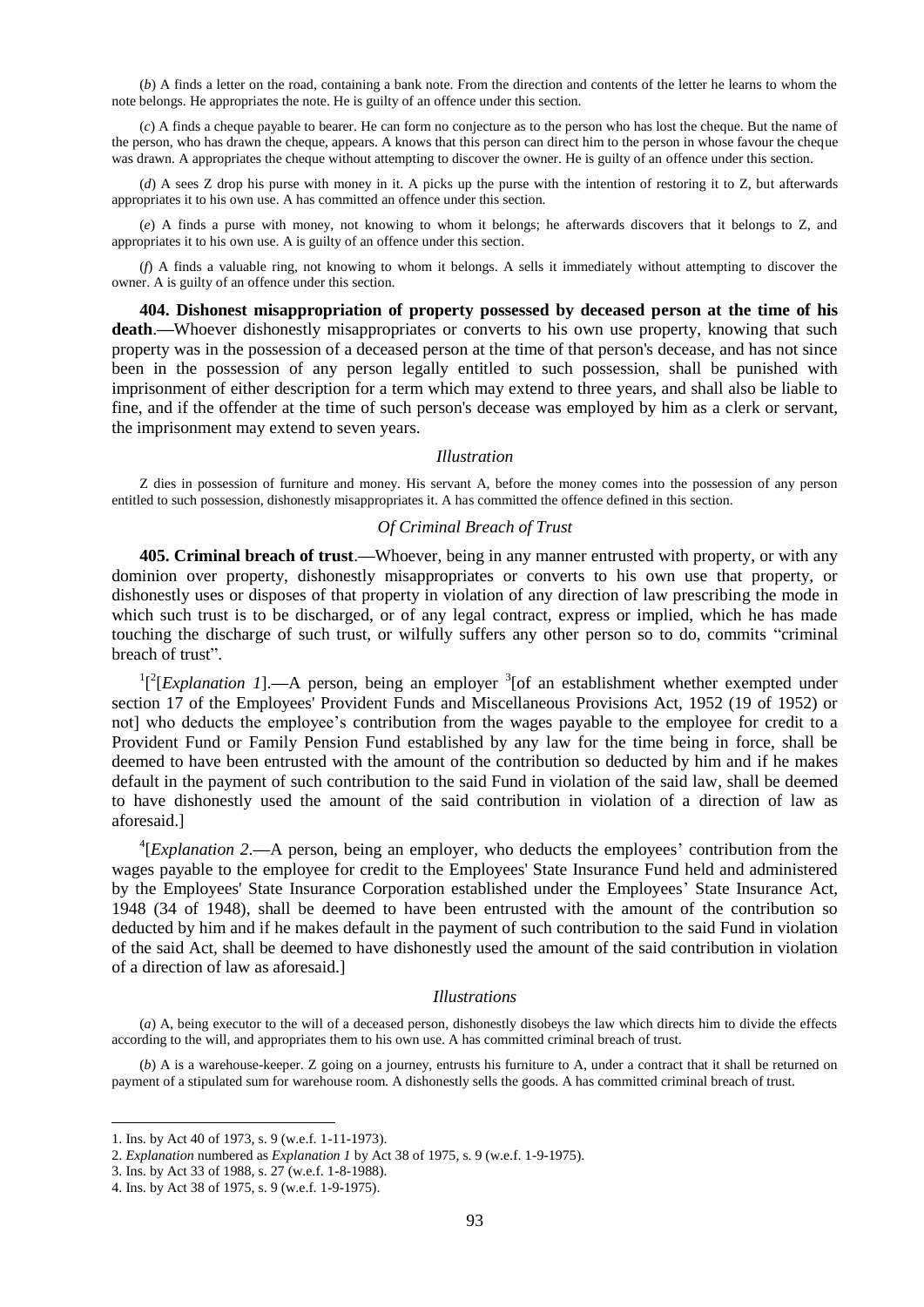(*c*) A, residing in Calcutta, is agent for Z, residing at Delhi. There is an express or implied contract between A and Z, that all sums remitted by Z to A shall be invested by A, according to Z's direction. Z remits a lakh of rupees to A, with directions to A to invest the same in Company's paper. A dishonestly disobeys the directions and employs the money in his own business. A has committed criminal breach of trust.

(*d*) But if A, in the last illustration, not dishonestly but in good faith, believing that it will be more for Z's advantage to hold shares in the Bank of Bengal, disobeys Z's directions, and buys shares in the Bank of Bengal, for Z, instead of buying Company's paper, here, thought Z should suffer loss, and should be entitled to bring a civil action against A, on account of that loss, yet A, not having acted dishonestly, has not committed criminal breach of trust.

(*e*) A, a revenue-officer, is entrusted with public money and is either directed by law, or bound by a contract, express or implied, with the Government, to pay into a certain treasury all the public money which he holds. A dishonestly appropriates the money. A has committed criminal breach of trust.

(*f*) A, a carrier, is entrusted by Z with property to be carried by land or by water. A dishonestly misappropriates the property. A has committed criminal breach of trust.

**406. Punishment for criminal breach of trust**.**—**Whoever commits criminal breach of trust shall be punished with imprisonment of either description for a term which may extend to three years, or with fine, or with both.

**407. Criminal breach of trust by carrier, etc**.**—**Whoever, being entrusted with property as a carrier, wharfinger or warehouse-keeper, commits criminal breach of trust in respect of such property, shall be punished with imprisonment of either description for a term which may extend to seven years, and shall also be liable to fine.

**408. Criminal breach of trust by clerk or servant**.**—**Whoever, being a clerk or servant or employed as a clerk or servant, and being in any manner entrusted in such capacity with property, or with any dominion over property, commits criminal breach of trust in respect of that property, shall be punished with imprisonment of either description for a term which may extend to seven years, and shall also be liable to fine.

**409. Criminal breach of trust by public servant, or by banker, merchant or agent**.**—**Whoever, being in any manner entrusted with property, or with any dominion over property in his capacity of a public servant or in the way of his business as a banker, merchant, factor, broker, attorney or agent, commits criminal breach of trust in respect of that property, shall be punished with <sup>1</sup>[imprisonment for life], or with imprisonment of either description for a term which may extend to ten years, and shall also be liable to fine.

# *Of the Receiving of Stolen Property*

**410. Stolen property**.**—**Property, the possession whereof has been transferred by theft, or by extortion, or by robbery, and property which has been criminally misappropriated or in respect of which <sup>2\*\*\*</sup> <sup>3\*\*\*</sup>criminal breach of trust has been committed, is designated as "stolen property", <sup>4</sup>[whether the transfer has been made, or the misappropriation or breach of trust has been committed, within or without  $<sup>5</sup>[India]$ . But, if such property subsequently comes into the possession of a person legally entitled to the</sup> possession thereof, it then ceases to be stolen property.

**411. Dishonestly receiving stolen property**.**—**Whoever dishonestly receives or retains any stolen property, knowing or having reason to believe the same to be stolen property, shall be punished with imprisonment of either description for a term which may extend to three years, or with fine, or with both.

**412. Dishonestly receiving property stolen in the commission of a dacoity**.**—**Whoever dishonestly receives or retains any stolen property, the possession whereof he knows or has reason to believe to have been transferred by the commission of dacoity, or dishonestly receives from a person, whom he knows or has reason to believe to belong or to have belonged to a gang of dacoits, property which he knows or has reason to believe to have been stolen, shall be punished with <sup>1</sup>[imprisonment for life], or with rigorous imprisonment for a term which may extend to ten years, and shall also be liable to fine.

<sup>1.</sup> Subs. by Act 26 of 1955, s. 117 and the Sch., for "transportation for life" (w.e.f. 1-1-1956).

<sup>2.</sup> The word "the" rep by Act 12 of 1891, s. 2 and the First Sch.

<sup>3.</sup> The words "offence of" rep by Act 8 of 1882, s. 9.

<sup>4.</sup> Ins. by s. 9, *ibid*.

<sup>5.</sup> The words "British India" have successively been subs. by the A. O. 1948, the A. O. 1950 and Act 3 of 1951, s. 3 and the Sch., to read as above.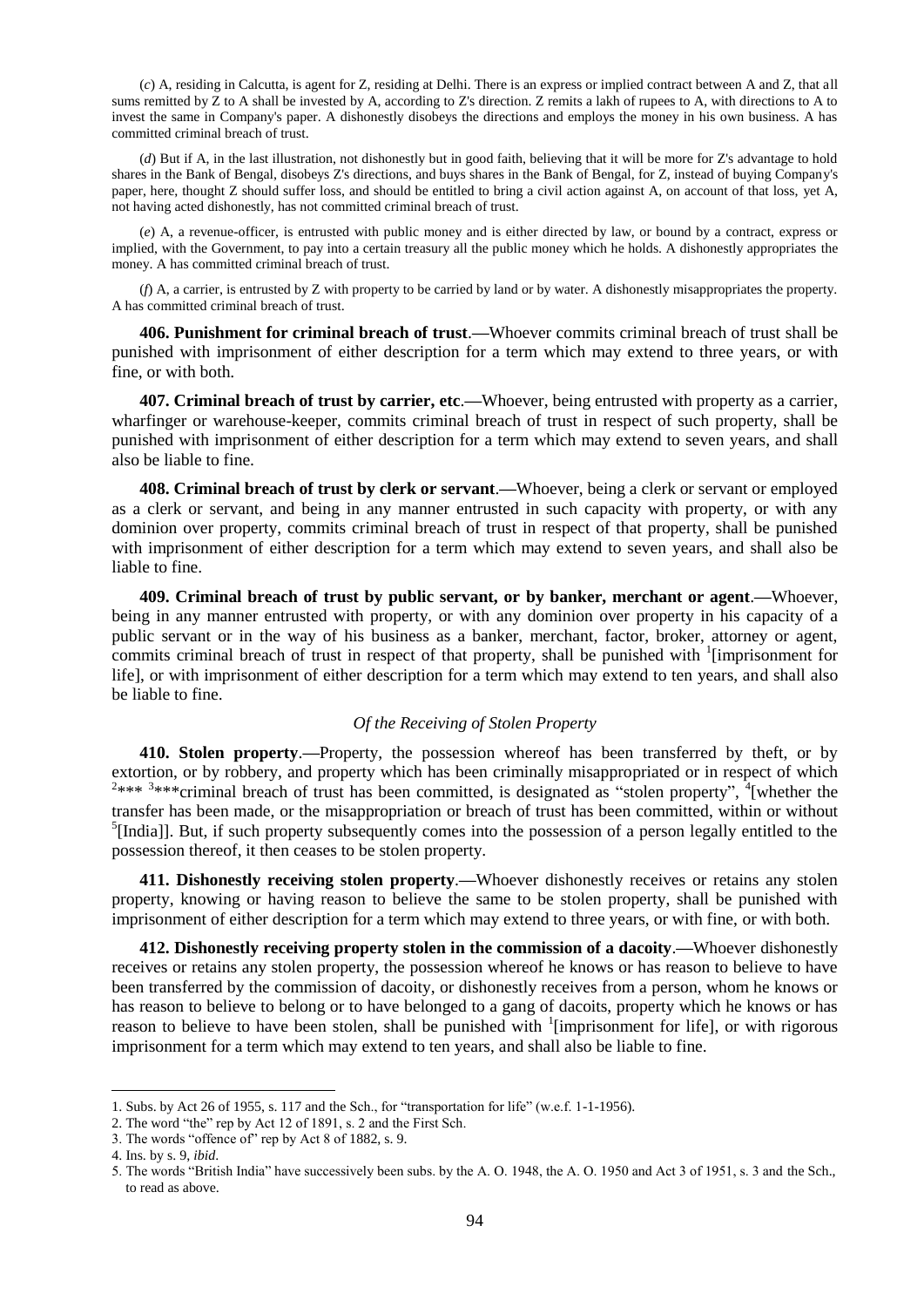**413. Habitually dealing in stolen property.—**Whoever habitually receives or deals in property which he knows or has reason to believe to be stolen property, shall be punished with <sup>1</sup>[imprisonment for life], or with imprisonment of either description for a term which may extend to ten years, and shall also be liable to fine.

**414. Assisting in concealment of stolen property**.**—**Whoever voluntarily assists in concealing or disposing of or making away with property which he knows or has reason to believe to be stolen property, shall be punished with imprisonment of either description for a term which may extend to three years, or with fine, or with both.

# *Of Cheating*

**415. Cheating**.**—**Whoever, by deceiving any person, fraudulently or dishonestly induces the person so deceived to deliver any property to any person, or to consent that any person shall retain any property, or intentionally induces the person so deceived to do or omit to do anything which he would not do or omit if he were not so deceived, and which act or omission causes or is likely to cause damage or harm to that person in body, mind, reputation or property, is said to "cheat".

*Explanation*.**—**A dishonest concealment of facts is a deception within the meaning of this section.

#### *Illustrations*

(*a*) A, by falsely pretending to be in the Civil Service, intentionally deceives Z, and thus dishonestly induces Z to let him have on credit goods for which he does not mean to pay. A cheats.

(*b*) A, by putting a counterfeit mark on an article, intentionally deceives Z into a belief that this article was made by a certain celebrated manufacturer, and thus dishonestly induces Z to buy and pay for the article. A cheats.

(*c*) A, by exhibiting to Z a false sample of an article intentionally deceives Z into believing that the article corresponds with the sample, and thereby dishonestly induces Z to buy and pay for the article. A cheats.

(*d*) A, by tendering in payment for an article a bill on a house with which A keeps no money, and by which A expects that the bill will be dishonoured, intentionally deceives Z, and thereby dishonestly induces Z to deliver the article, intending not to pay for it. A cheats.

(*e*) A, by pledging as diamond articles which he knows are not diamonds, intentionally deceives Z, and thereby dishonestly induces Z to lend money. A cheats.

(*f*) A Intentionally deceives Z into a belief that A means to repay any money that Z may lend to him and thereby dishonestly induces Z to lend him money, A not intending to repay it. A cheats.

(*g*) A intentionally deceives Z into a belief that A means to deliver to Z a certain quantity of indigo plant which he does not intend to deliver, and thereby dishonestly induces Z to advance money upon the faith of such delivery. A cheats; but if A, at the time of obtaining the money, intends to deliver the indigo plant, and afterwards breaks his contract and does not deliver it, he does not cheat, but is liable only to a civil action for breach of contract.

(*h*) A intentionally deceives Z into a belief that A has performed A's part of a contract made with Z, which he has not performed, and thereby dishonestly induces Z to pay money. A cheats.

(*i*) A sells and conveys an estate to B. A, knowing that in consequence of such sale he has no right to the property, sells or mortgages the same to Z, without disclosing the fact of the previous sale and conveyance to B, and receives the purchase or mortgage money from Z. A cheats.

**416. Cheating by personation.—**A person is said to "cheat by personation" if he cheats by pretending to be some other person, or by knowingly substituting one person for or another, or representing that he or any other person is a person other than he or such other person really is.

*Explanation*.**—**The offence is committed whether the individual personated is a real or imaginary person.

## *Illustrations*

(*a*) A cheats by pretending to be a certain rich banker of the same name. A cheats by personation.

(*b*) A cheats by pretending to be B, a person who is deceased. A cheats by personation.

<sup>1.</sup> Subs. by Act 26 of 1955, s. 117 and the Sch., for "transportation for life" (w.e.f. 1-1-1956).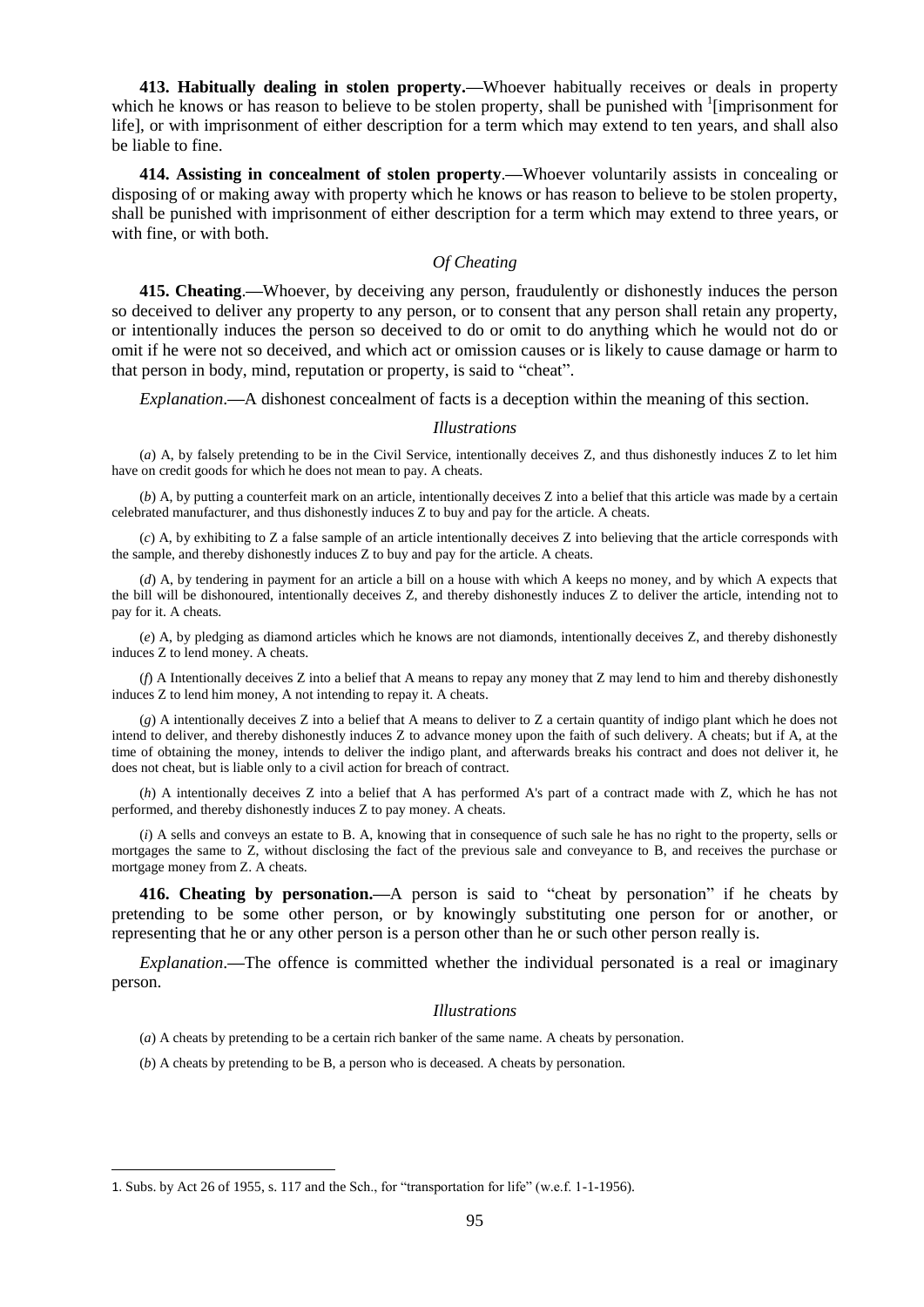**417. Punishment for cheating**.**—**Whoever cheats shall be punished with imprisonment of either description for a term which may extend to one year, or with fine, or with both.

**418. Cheating with knowledge that wrongful loss may ensue to person whose interest offender is bound to protect.—Whoever cheats with the knowledge that he is likely thereby to cause wrongful loss** to a person whose interest in the transaction to which the cheating relates, he was bound, either by law, or by a legal contract, to protect, shall be punished with imprisonment of either description for a term which may extend to three years, or with fine, or with both.

**419. Punishment for cheating by personation**.**—**Whoever cheats by personation shall be punished with imprisonment of either description for a term which may extend to three years, or with fine, or with both.

**420. Cheating and dishonestly inducing delivery of property**.**—**Whoever cheats and thereby dishonestly induces the person deceived to deliver any property to any person, or to make, alter or destroy the whole or any part of a valuable security, or anything which is signed or sealed, and which is capable of being converted into a valuable security, shall be punished with imprisonment of either description for a term which may extend to seven years, and shall also be liable to fine.

# *Of Fraudulent Deeds and Dispositions of Property*

**421. Dishonest or fraudulent removal or concealment of property to prevent distribution among creditors**.**—**Whoever dishonestly or fraudulently removes, conceals or delivers to any person, or transfers or causes to be transferred to any person, without adequate consideration, any property, intending thereby to prevent, or knowing it to be likely that he will thereby prevent, the distribution of that property according to law among his creditors or the creditors of any other person, shall be punished with imprisonment of either description for a term which may extend to two years, or with fine, or with both.

**422. Dishonestly or fraudulently preventing debt being available for creditors**.**—**Whoever dishonestly or fraudulently prevents any debt or demand due to himself or to any other person from being made available according to law for payment of his debts or the debts of such other person, shall be punished with imprisonment of either description for a term which may extend to two years, or with fine, or with both.

**423. Dishonest or fraudulent execution of deed of transfer containing false statement of consideration**.**—**Whoever dishonestly or fraudulently signs, executes or becomes a party to any deed or instrument which purports to transfer or subject to any charge any property, or any interest therein, and which contains any false statement relating to the consideration for such transfer or charge, or relating to the person or persons for whose use or benefit it is really intended to operate, shall be punished with imprisonment of either description for a term which may extend to two years, or with fine, or with both.

**424. Dishonest or fraudulent removal or concealment of property**.**—**Whoever dishonestly or fraudulently conceals or removes any property of himself or any other person, or dishonestly or fraudulently assists in the concealment or removal thereof, or dishonestly releases any demand or claim to which he is entitled, shall be punished with imprisonment of either description for a term which may extend to two years, or with fine, or with both.

# *Of Mischief*

**425. Mischief**.**—**Whoever with intent to cause, or knowing that he is likely to cause, wrongful loss or damage to the public or to any person, causes the destruction of any property, or any such change in any property or in the situation thereof as destroys or diminishes its value or utility, or affects it injuriously, commits "mischief".

*Explanation 1*.**—**It is not essential to the offence of mischief that the offender should intend to cause loss or damage to the owner of the property injured or destroyed. It is sufficient if he intends to cause, or knows that he is likely to cause, wrongful loss or damage to any person by injuring any property, whether it belongs to that person or not.

*Explanation 2*.**—**Mischief may be committed by an act affecting property belonging to the person who commits the act, or to that person and others jointly.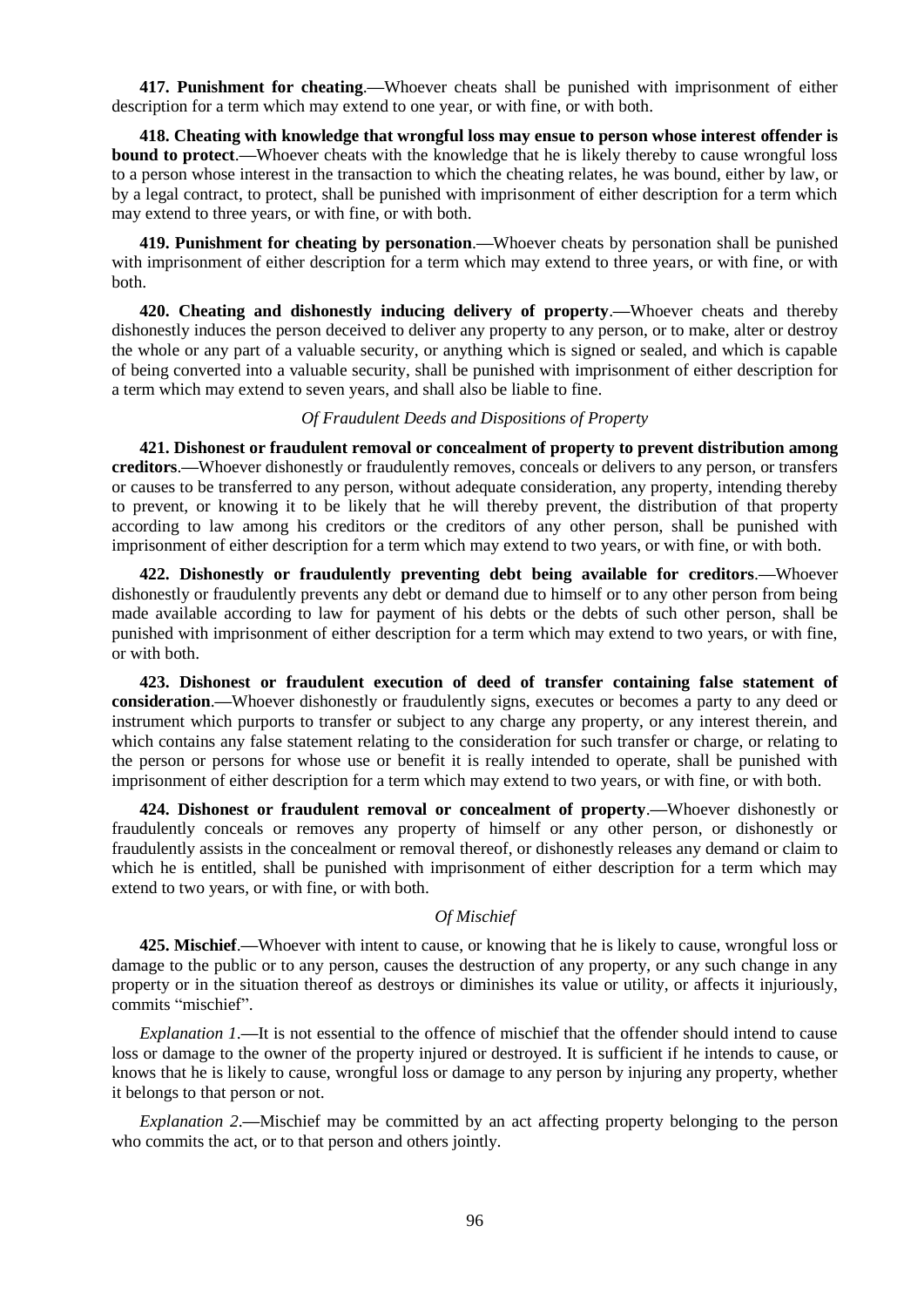#### *Illustrations*

(*a*) A voluntarily burns a valuable security belonging to Z intending to cause wrongful loss to Z. A has committed mischief.

(*b*) A introduces water in to an ice-house belonging to Z and thus causes the ice to melt, intending wrongful loss to Z. A has committed mischief.

(*c*) A voluntarily throws into a river a ring belonging to Z, with the intention of thereby causing wrongful loss to Z. A has committed mischief.

(*d*) A, knowing that his effects are about to be taken in execution in order to satisfy a debt due from him to Z, destroys those effects, with the intention of thereby preventing Z from obtaining satisfaction of the debt, and of thus causing damage to Z. A has committed mischief.

(*e*) A having insured a ship, voluntarily causes the same to be cast away, with the intention of causing damage to the underwriters. A has committed mischief.

(*f*) A causes a ship to be cast away, intending thereby to cause damage to Z who has lent money on bottomry on the ship. A has committed mischief.

(*g*) A, having joint property with Z in a horse, shoots the horse, intending thereby to cause wrongful loss to Z. A has committed mischief.

(*h*) A causes cattle to enter upon a field belonging to Z, intending to cause and knowing that he is likely to cause damage to Z's crop. A has committed mischief.

**426. Punishment for mischief**.**—**Whoever commits mischief shall be punished with imprisonment of either description for a term which may extend to three months, or with fine, or with both.

**427. Mischief causing damage to the amount of fifty rupees**.**—**Whoever commits mischief and thereby causes loss or damage to the amount of fifty rupees or upwards, shall be punished with imprisonment of either description for a term which may extend to two years, or with fine, or with both.

**428. Mischief by killing or maiming animal of the value of ten rupees**.**—**Whoever commits mischief by killing, poisoning, maiming or rendering useless any animal or animals of the value of the ten rupees or upwards, shall be punished with imprisonment of either description for a term which may extend to two years, or with fine, or with both.

**429. Mischief by killing or maiming cattle, etc., of any value or any animal of the value of fifty rupees**.**—**Whoever commits mischief by killing, poisoning, maiming or rendering useless, any elephant, camel, horse, mule, buffalo, bull, cow or ox, whatever may be the value thereof, or any other animal of the value of fifty rupees or upwards, shall be punished with imprisonment of either description for a term which may extend to five years, or with fine, or with both.

**430. Mischief by injury to works of irrigation or by wrongfully diverting water**.**—**Whoever commits mischief by doing any act which causes, or which he knows to be likely to cause, a diminution of the supply of water for agricultural purposes, or for food or drink for human beings or for animals which are property, or for cleanliness or for carrying on any manufacture, shall be punished with imprisonment of either description for a term which may extend to five years, or with fine, or with both.

**431. Mischief by injury to public road, bridge, river or channel**.**—**Whoever commits mischief by doing any act which renders or which he knows to be likely to render any public road, bridge, navigable river or navigable channel, natural or artificial, impassable or less safe for travelling or conveying property, shall be punished with imprisonment of either description for a term which may extend to five years, or with fine, or with both.

**432. Mischief by causing inundation or obstruction to public drainage attended with damage**.**—** Whoever commits mischief by doing any act which causes or which he knows to be likely to cause an inundation or an obstruction to any public drainage attended with injury or damage, shall be punished with imprisonment of either description for a term which may extend to five years, or with fine, or with both.

**433. Mischief by destroying, moving or rendering less useful a light-house or sea-mark**.**—** Whoever commits mischief by destroying or moving any light-house or other light used as a sea-mark, or any sea- mark or buoy or other thing placed as a guide for navigators, or by any act which renders any such light-house, sea-mark, buoy or other such thing as aforesaid less useful as a guide for navigators, shall be punished with imprisonment of either description for a term which may extend to seven years, or with fine, or with both.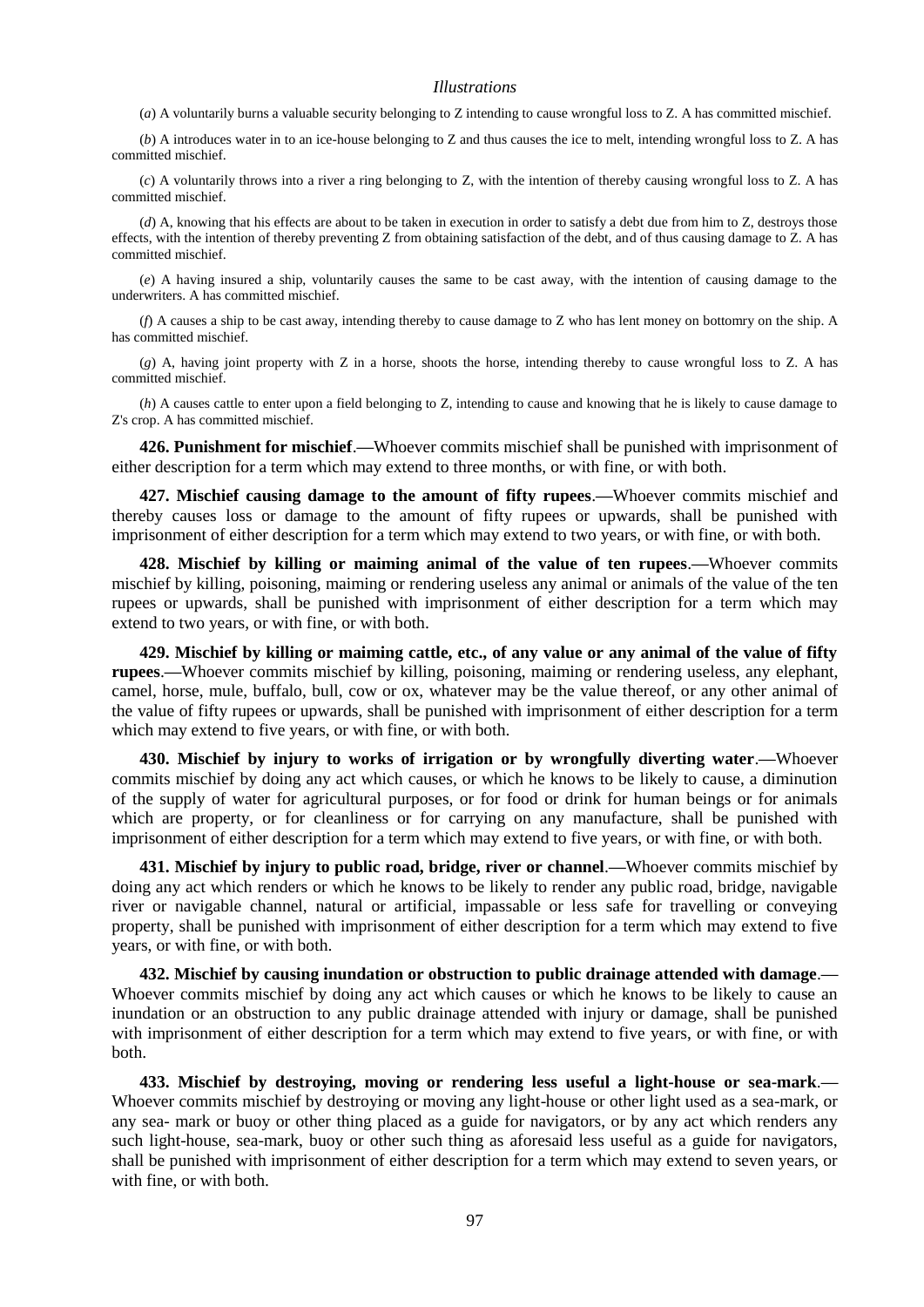**434. Mischief by destroying or moving, etc., a land-mark fixed by public authority**.**—**Whoever commits mischief by destroying or moving any land-mark fixed by the authority of a public servant, or by any act which renders such land-mark less useful as such, shall be punished with imprisonment of either description for a term which may extend to one year, or with fine, or with both.

**435. Mischief by fire or explosive substance with intent to cause damage to amount of one hundred or (in case of agricultural produce) ten rupees**.**—**Whoever commits mischief by fire or any explosive substance intending to cause, or knowing it to be likely that he will thereby cause, damage to any property to the amount of one hundred rupees or upwards  $1$  [or (where the property is agricultural produce) ten rupees or upwards], shall be punished with imprisonment of either description for a term which may extend to seven years and shall also be liable to fine.

**436. Mischief by fire or explosive substance with intent to destroy house, etc**.**—**Whoever commits mischief by fire or any explosive substance, intending to cause, or knowing it to be likely that he will thereby cause, the destruction of any building which is ordinarily used as a place of worship or as a human dwelling or as a place for the custody of property, shall be punished with  $2$ [imprisonment for life], or with imprisonment of either description for a term which may extend to ten years, and shall also be liable to fine.

**437. Mischief with intent to destroy or make unsafe a decked vessel or one of twenty tons burden**.**—**Whoever commits mischief to any decked vessel or any vessel of a burden of twenty tons or upwards, intending to destroy or render unsafe, or knowing it to be likely that he will thereby destroy or render unsafe, that vessel, shall be punished with imprisonment of either description for a term which may extend to ten years, and shall also be liable to fine.

**438. Punishment for the mischief described in section 437 committed by fire or explosive substance. —**Whoever commits, or attempts to commit, by fire or any explosive substance, such mischief as is described in the last preceding section, shall be punished with  $2$ [imprisonment for life]. or with imprisonment of either description for a term which may extend to ten years, and shall also be liable to fine.

**439. Punishment for intentionally running vessel aground or ashore with intent to commit theft, etc.—**Whoever intentionally runs any vessel aground or ashore, intending to commit theft of any property contained therein or to dishonestly misappropriate any such property, or with intent that such theft or misappropriation of property may be committed, shall be punished with imprisonment of either description for a term which may extend to ten years, and shall also be liable to fine.

**440. Mischief committed after preparation made for causing death or hurt**.**—**Whoever commits mischief, having made preparation for causing to any person death, or hurt, or wrongful restraint, or fear of death, or of hurt, or of wrongful restraint, shall be punished with imprisonment of either description for a term which may extend to five years, and shall also be liable to fine.

# *Of Criminal Trespass*

**441. Criminal trespass**.**—**Whoever enters into or upon property in the possession of another with intent to commit an offence or to intimidate, insult or annoy any person in possession of such property,

or having lawfully entered into or upon such property, unlawfully remains there with intent thereby to intimidate, insult or annoy any such person, or with intent to commit an offence,

is said to commit "criminal trespass".

**442. House-trespass**.**—**Whoever commits criminal trespass by entering into or remaining in any building, tent or vessel used as a human dwelling or any building used as a place for worship, or as a place for the custody of property, is said to commit "house-trespass".

*Explanation*.**—**The introduction of any part of the criminal trespasser's body is entering sufficient to constitute house-trespass.

<sup>1.</sup> Ins. by Act 8 of 1882, s. 10

<sup>2.</sup> Subs. by Act 26 of 1955, s. 117 and the Sch., for "transportation forlife" (w.e.f. 1-1-1956).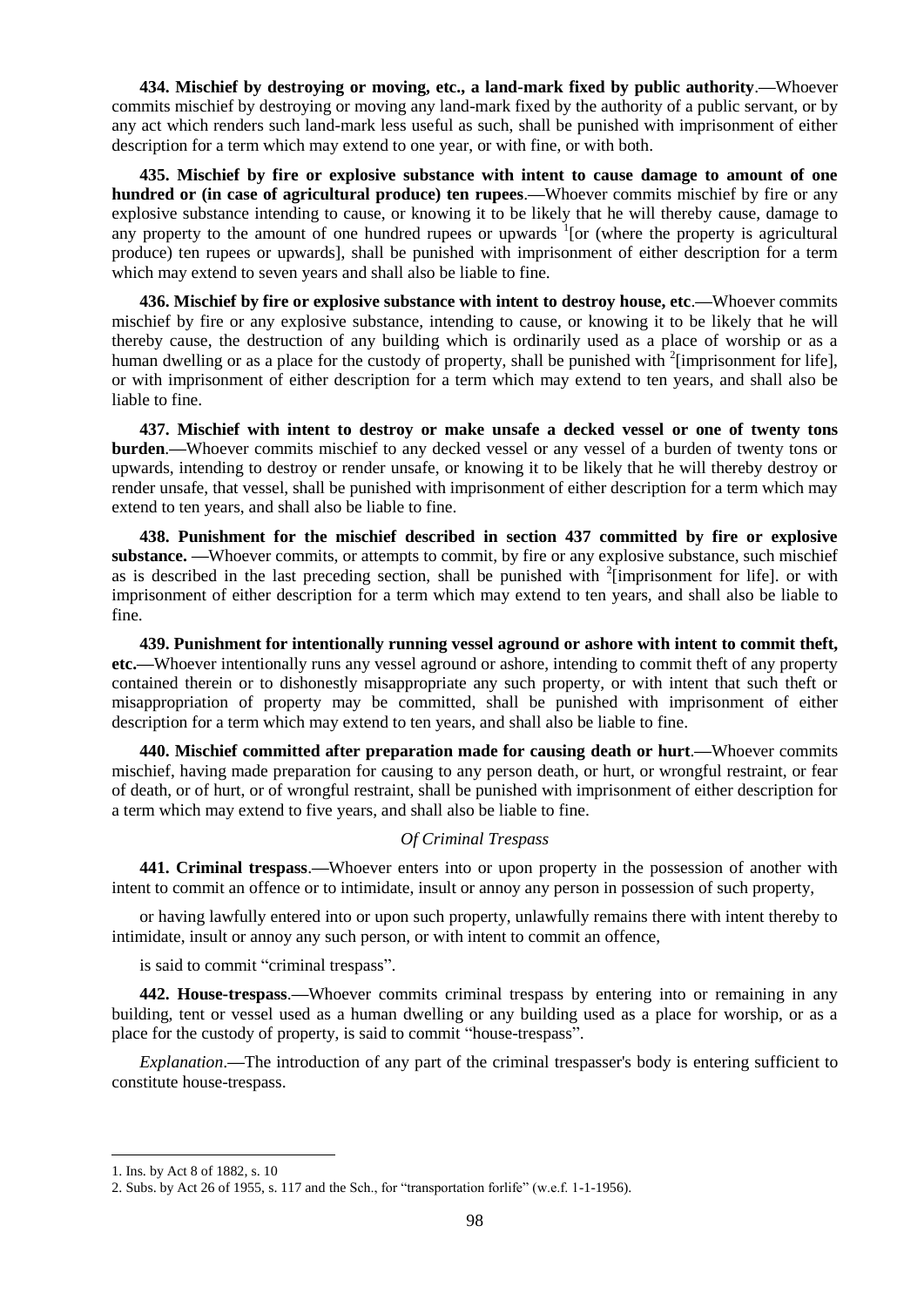**443. Lurking house-trespass**.**—**Whoever commits house-trespass having taken precautions to conceal such house-trespass from some person who has a right to exclude or eject the trespasser from the building, tent or vessel which is the subject of the trespass, is said to commit "lurking house-trespass".

**444. Lurking house-trespass by night**.**—**Whoever commits lurking house-trespass after sunset and before sunrise, is said to commit "lurking house-trespass by night".

**445. House-breaking**.**—**A person is said to commit "house-breaking" who commits house-trespass if he effects his entrance into the house or any part of it in any of the six ways hereinafter described; or if, being in the house or any part of it for the purpose of committing an offence, or having committed an offence therein, he quits the house or any part of it in any of such six ways, that is to say:**—**

*First*.**—**If he enters or quits through a passage made by himself, or by any abettor of the housetrespass, in order to the committing of the house-trespass.

*Secondly*.**—**If he enters or quits through any passage not intended by any person, other than himself or an abettor of the offence, for human entrance; or through any passage to which he has obtained access by scaling or climbing over any wall or building.

*Thirdly*.**—**If he enters or quits through any passage which he or any abettor of the house-trespass has opened, in order to the committing of the house-trespass by any means by which that passage was not intended by the occupier of the house to be opened.

*Fourthly*.—If he enters or quits by opening any lock in order to the committing of the house-trespass, or in order to the quitting of the house after a house-trespass.

*Fifthly*.**—**If he effects his entrance or departure by using criminal force or committing an assault, or by threatening any person with assault.

*Sixthly*.**—**If he enters or quits by any passage which he knows to have been fastened against such entrance or departure, and to have been unfastened by himself or by an abettor of the house-trespass.

*Explanation*.**—**Any out-house or building occupied with a house, and between which and such house there is an immediate internal communication, is part of the house within the meaning of this section.

## *Illustrations*

(*a*) A commits house-trespass by making a hole through the wall of Z's house, and putting his hand through the aperture. This is house- breaking.

(*b*) A commits house-trespass by creeping into a ship at a port- hole between decks. This is house-breaking.

(*c*) A commits house-trespass by entering Z's house through a window. This is house-breaking.

(*d*) A commits house-trespass by entering Z's house through the door, having opened a door which was fastened. This is house-breaking.

(*e*) A commits house-trespass by entering Z's house through the door, having lifted a latch by putting a wire through a hole in the door. This is house-breaking.

(*f*) A finds the key of Z's house door, which Z had lost, and commits house-trespass by entering Z's house, having opened the door with that key. This is house-breaking.

(*g*) Z is standing in his doorway. A forces a passage by knocking Z down, and commits house-trespass by entering the house. This is house-breaking.

(*h*) Z, the door-keeper of Y, is standing in Y's doorway. A commits house-trespass by entering the house, having deterred Z from opposing him by threatening to beat him. This is house-breaking.

**446. House-breaking by night**.**—**Whoever commits house-breaking after sunset and before sunrise, is said to commit "house-breaking by night".

**447. Punishment for criminal trespass**.**—**Whoever commits criminal trespass shall be punished with imprisonment of either description for a term which may extend to three months, or with fine which may extend to five hundred rupees, or with both.

**448. Punishment for house-trespass**.**—**Whoever commits house-trespass shall be punished with imprisonment of either description for a term which may extend to one year, or with fine which may extend to one thousand rupees, or with both.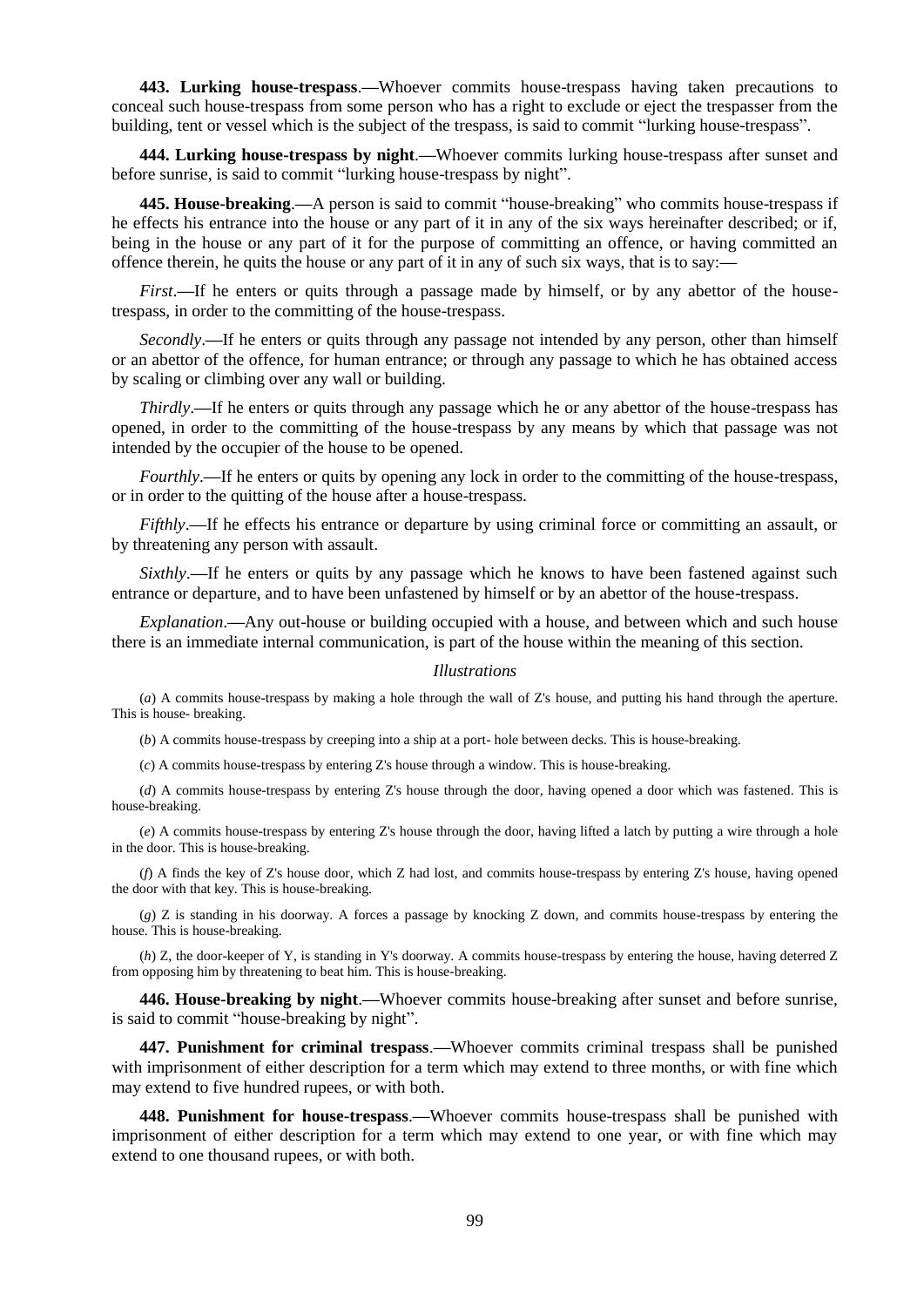**449. House-trespass in order to commit offence punishable with death**.**—**Whoever commits house-trespass in order to the committing of any offence punishable with death, shall be punished with <sup>1</sup>[imprisonment for life], or with rigorous imprisonment for a term not exceeding ten years, and shall also be liable to fine.

**450. House-trespass in order to commit offence punishable with imprisonment for life**.**—** Whoever commits house-trespass in order to the committing of any offence punishable with <sup>1</sup>[imprisonment for life], shall be punished with imprisonment of either description for a term not exceeding ten years, and shall also be liable to fine.

**451. House-trespass in order to commit offence punishable with imprisonment**.**—**Whoever commits house-trespass in order to the committing of any offence punishable with imprisonment, shall be punished with imprisonment of either description for a term which may extend to two years, and shall also be liable to fine; and if the offence intended to be committed is theft, the term of the imprisonment may be extended to seven years.

**452. House-trespass alter preparation for hurt, assault or wrongful restraint**.**—**Whoever commits house-trespass, having made preparation for causing hurt to any person or for assaulting any person, or for wrongfully restraining any person, or for putting and person in fear of hurt, or of assault, or of wrongful restraint, shall be punished with imprisonment of either description for a term which may extend to seven years, and shall also be liable to fine.

**453. Punishment for lurking house-trespass or house-breaking**.**—**Whoever commits lurking house-trespass or house-breaking, shall be punished with imprisonment of either description for a term which may extend to two years, and shall also be liable to fine.

**454. Lurking house-trespass or house-breaking in order to commit offence punishable with imprisonment**.**—**Whoever commits lurking house-trespass or house-breaking, in order to the committing of any offence punishable with imprisonment, shall be punished with imprisonment of either description for a term which may extend to three years, and shall also be liable to fine; and if the offence intended to be committed is theft, the term of the imprisonment may be extended to ten years.

**455. Lurking house-trespass or house-breaking after preparation for hurt, assault or wrongful restraint**.**—**Whoever commits lurking house-trespass, or house-breaking, having made preparation for causing hurt to any person, or for assaulting any person, or for wrongfully restraining any person, or for putting any person in fear of hurt or of assault or of wrongful restraint, shall be punished with imprisonment of either description or a term which may extend to ten years, and shall also be liable to fine.

**456. Punishment for lurking house-trespass or house-breaking by night**.**—**Whoever commits lurking house-trespass by night, or house-breaking by night, shall be punished with imprisonment of either description for a term which may extend to three years, and shall also be liable to fine.

**457. Lurking house-trespass or house-breaking by night in order to commit offence punishable with imprisonment**.**—**Whoever commits lurking house-trespass by night, or house-breaking by night, in order to the committing of any offence punishable with imprisonment, shall be punished with imprisonment of either description for a term which may extend to five years, and shall also be liable to fine; and, if the offence intended to be committed is theft, the term of the imprisonment may be extended to fourteen years.

**458. Lurking house-trespass or house-breaking by night after preparation for hurt, assault, or wrongful restraint**.**—**Whoever commits lurking house-trespass by night, or house-breaking by night, having made preparation for causing hurt to any person or for assaulting any person, or for wrongfully restraining any person, or for putting any person in fear of hurt, or of assault, or of wrongful restraint, shall be punished with imprisonment of either description for a term which may extend to fourteen years, and shall also be liable to fine.

<sup>1.</sup> Subs. by Act 26 of 1955, s. 117 and the Sch., for "transportation for life" (w.e.f. 1-1-1956).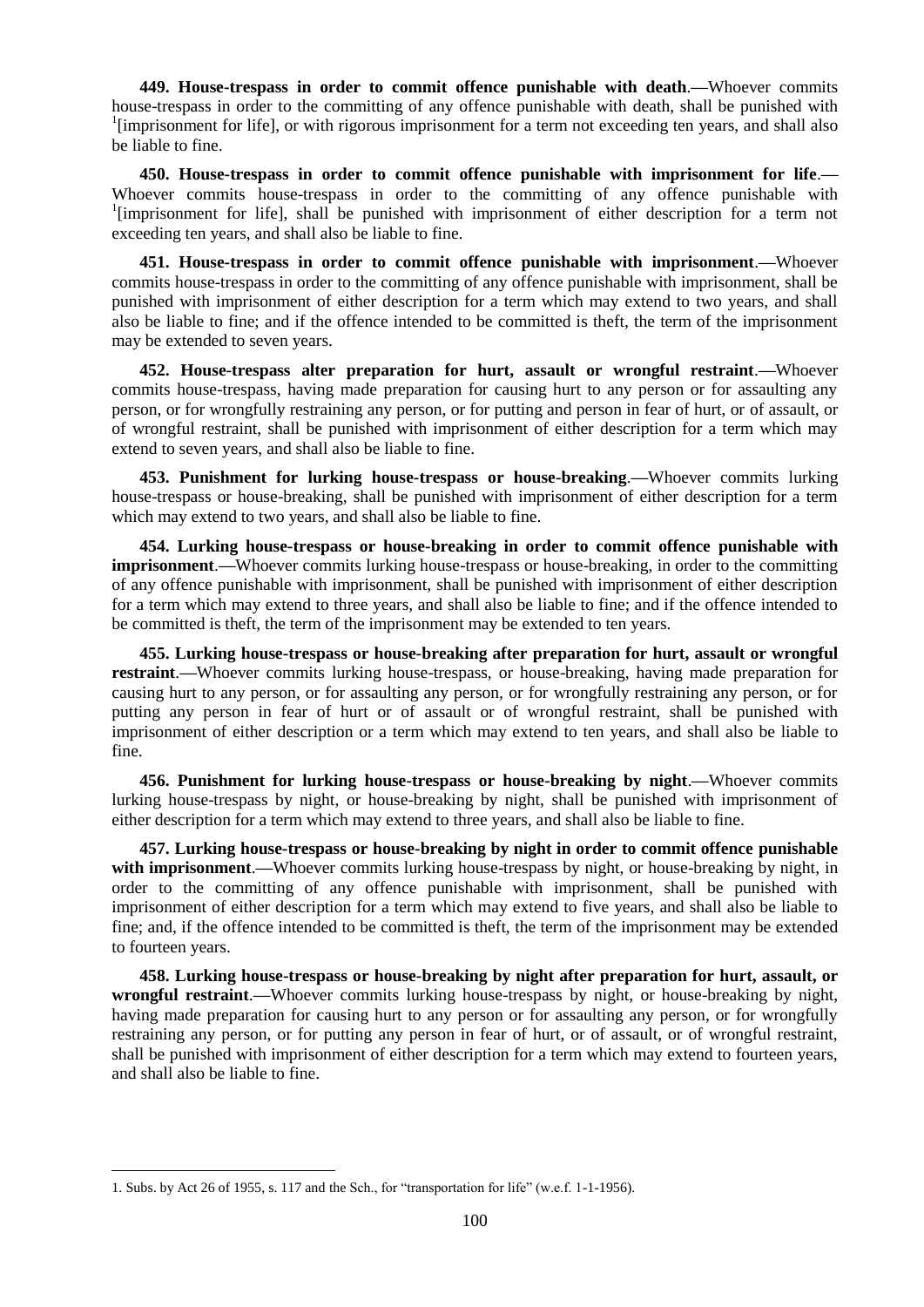**459. Grievous hurt caused whilst committing lurking house-trespass or house-breaking**.**—** Whoever, whilst committing lurking house-trespass or house-breaking, causes grievous hurt to any person or attempts to cause death or grievous hurt to any person, shall be punished with <sup>1</sup>[imprisonment for life], or imprisonment of either description for a term which may extend to ten years, and shall also be liable to fine.

**460. All persons jointly concerned in lurking house-trespass or house-breaking by night punishable where death or grievous hurt caused by one of them**.**—**If, at the time of the committing of lurking house-trespass by night or house-breaking by night, any person guilty of such offence shall voluntarily cause or attempt to cause death or grievous hurt to any person, every person jointly concerned in committing such lurkking house-trespass by night or house-breaking by night, shall be punished with <sup>1</sup>[imprisonment for life], or with imprisonment of either description for a term which may extend to ten years, and shall also be liable to fine.

**461. Dishonestly breaking open receptacle containing property**.**—**Whoever dishonestly or with intent to commit mischief, breaks open or unfastens any closed receptacle which contains or which he believes to contain property, shall be punished with imprisonment of either description for a term which may extend to two years, or with fine, or with both.

**462. Punishment for same offence when committed by person entrusted with custody**.**—** Whoever, being entrusted with any closed receptacle which contains or which he believes to contain property, without having authority to open the same, dishonestly, or with intent to commit mischief, breaks open or unfastens that receptacle, shall be punished with imprisonment of either description for a term which may extend to three years, or with fine, or with both.

# CHAPTER XVIII

# OF OFFENCES RELATING TO DOCUMENTSAND TO<sup>2\*\*\*</sup> PROPERTY MARKS

**463. Forgery**.**—<sup>3</sup> [**Whoever makes any false document or false electronic record or part of a document or electronic record, with intent to cause damage or injury], to the public or to any person, or to support any claim or title, or to cause any person to part with property, or to enter into any express or implied contract, or with intent to commit fraud or that fraud may be committed, commits forgery.

464. Making a false document.<sup>3</sup><sup>[A person is said to make a false document or false electronic</sup> record**—**

*First*.**—**Who dishonestly or fraudulently**—**

- (*a*) makes, signs, seals or executes a document or part of a document;
- (*b*) makes or transmits any electronic record or part of any electronic record;
- $(c)$  affixes any  $\textsuperscript{4}$  [electronic signature] on any electronic record;
- (*d*) makes any mark denoting the execution of a document or the authenticity of the 4 [electronic signature],

with the intention of causing it to be believed that such document or part of document, electronic record or <sup>4</sup>[electronic signature] was made, signed, sealed, executed, transmitted or affixed by or by the authority of a person by whom or by whose authority he knows that it was not made, singed, sealed, executed or affixed; or

*Secondly*.**—**Who without lawful authority, dishonestly or fraudulently, by cancellation or otherwise, alters a document or an electronic record in any material part thereof, after it has been made, executed or affixed with <sup>4</sup>[electronic signature] either by himself or by any other person, whether such person be living or dead at the time of such alteration; or

*Thirdly*.**—**Who dishonestly or fraudulently causes any person to sign, seal, execute or alter a document or an electronic record or to affix his <sup>4</sup>[electronic signature] on any electronic record knowing that such person by reason of unsoundness of mind or intoxication cannot, or that by reason of deception

<sup>1.</sup> Subs. by Act 26 of 1955, s. 117 and the Sch., for "transportation for life" (w.e.f. 1-1-1956).

<sup>2.</sup> The words "TRADE OR" omitted by Act 43 of 1958, s. 135 and Sch. (w.e.f. 25-11-1959).

<sup>3.</sup> Subs. by Act 21 of 2000, s. 91 and the First Sch., for certain words (w.e.f. 17-10-2000).

<sup>4.</sup> Subs. by Act 10 of 2009, s. 51, for "digital signature" (w.e.f. 27-10-2009).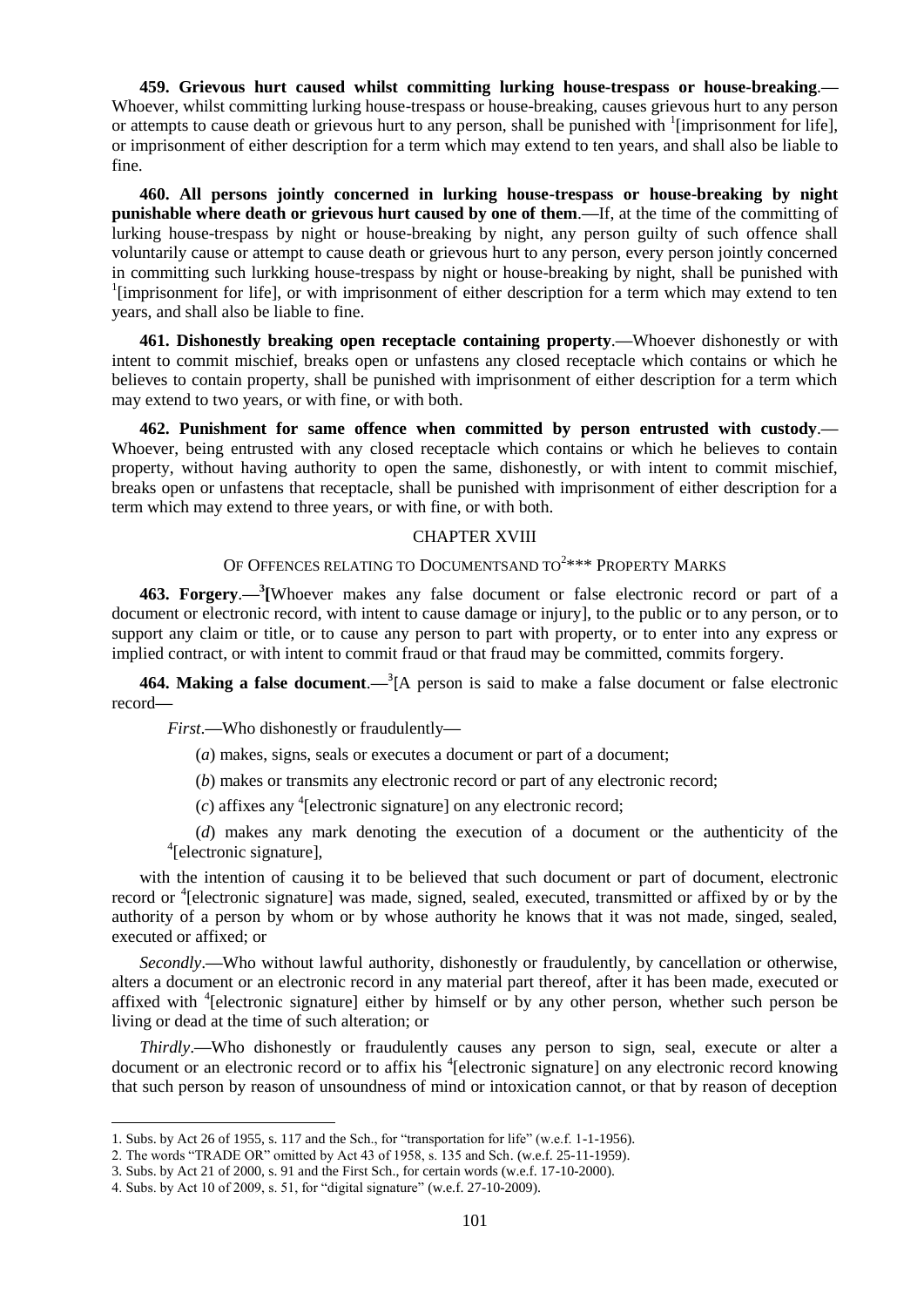practised upon him, he does not know the contents of the document or electronic record or the nature of the alteration.]

#### *Illustrations*

(*a*) A has a letter of credit upon B for rupees 10,000, written by Z. A, in order to defraud B, adds cipher to the 10,000, and makes the sum 1,00,000 intending that it may be believed by B that Z so wrote the letter. A has committed forgery.

(*b*) A, without Z's authority, affixes Z's seal to a document purporting to be a conveyance of an estate from Z to A, with the intention of selling the estate to B and thereby of obtaining from B the purchase-money. A has committed forgery.

(*c*) A picks up a cheque on a banker signed by B, payable to bearer, but without any sum having been inserted in the cheque. A fraudulently fills up the cheque by inserting the sum of ten thousand rupees. A commits forgery.

(*d*) A leaves with B, his agent, a cheque on a banker, signed by A, without inserting the sum payable and authorizes B to fill up the cheque by inserting a sum not exceeding ten thousand rupees for the purpose of making certain payments. B fraudulently fills up the cheque by inserting the sum of twenty thousand rupees. B commits forgery.

(*e*) A draws a bill of exchange on himself in the name of B without B's authority, intending to discount it as a genuine bill with a banker and intending to take up the bill on its maturity. Here, as A draws the bill with intent to deceive the banker by leading him to suppose that he had the security of B, and thereby to discount the bill, A is guilty of forgery.

(*f*) Z's will contains these words**—**"I direct that all my remaining property be equally divided between A, B and C." A dishonestly scratches out B's name, intending that it may be believed that the whole was left to himself and C. A has committed forgery.

(*g*) A endorses a Government promissory note and makes it payable to Z or his order by writing on the bill the words "Pay to Z or his order" and signing the endorsement. B dishonestly erases the words "Pay to Z or his order", and thereby converts the special endorsement into a blank endorsement. B commits forgery.

(*h*) A sells and conveys an estate to Z. A afterwards, in order to defraud Z of his estate, executes a conveyance of the same estate to B, dated six months earlier than the date of the conveyance to Z, intending it to be believed that he had conveyed the estate to B before he conveyed it to Z. A has committed forgery.

(*i*) Z dictates his will to A. A intentionally writes down a different legatee named by Z, and by representing to Z that he has prepared the will according to his instructions, induces Z to sign the will. A has committed forgery.

(*j*) A writes a letter and signs it with B's name without B's authority, certifying that A is a man of good character and in distressed circumstances from unforeseen misfortune, intending by means of such letter to obtain alms from Z and other persons. Here, as A made a false document in order to induce Z to part with property, A has committed forgery.

(*k*) A without B's authority writes a letter and signs it in B's name certifying to A's character, intending thereby to obtain employment under Z. A has committed forgery inasmuch as he intended to deceive Z by the forged certificate, and thereby to induce Z to enter into an express or implied contract for service.

*Explanation 1*.**—**A man's signature of his own name may amount to forgery.

#### *Illustrations*

(*a*) A signs his own name to a bill of exchange, intending that it may be believed that the bill was drawn by another person of the same name. A has committed forgery.

(*b*) A writes the word "accepted" on a piece of paper and signs it with Z's name, in order that B may afterwards write on the paper a bill of exchange drawn by B upon Z, and negotiate the bill as though it had been accepted by Z. A is guilty of forgery; and if B, knowing the fact, draws the bill upon the paper pursuant to A's intention, B is also guilty of forgery.

(*c*) A picks up a bill of exchange payable to the order of a different person of the same name. A endorses the bill in his own name, intending to cause it to be believed that it was endorsed by the person to whose order it was payable; here A has committed forgery.

(*d*) A purchases an estate sold under execution of a decree against B. B, after the seizure of the estate, in collusion with Z, executes a lease of the estate, to Z at a nominal rent and for a long period and dates the lease six months prior to the seizure, with intent to defraud A, and to cause it to be believed that the lease was granted before the seizure. B, though he executes the lease in his own name, commits forgery by antedating it.

(*e*) A, a trader, in anticipation of insolvency, lodges effects with B for A's benefit, and with intent to defraud his creditors; and in order to give a colour to the transaction, writes a promissory note binding himself to pay to B a sum for value received, and antedates the note, intending that it may be believed to have been made before A was on the point of insolvency. A has committed forgery under the first head of the definition.

*Explanation 2*.**—**The making of a false document in the name of a fictious person, intending it to be believed that the document was made by a real person, or in the name of a deceased person, intending it to be believed that the document was made by the person in his lifetime, may amount to forgery.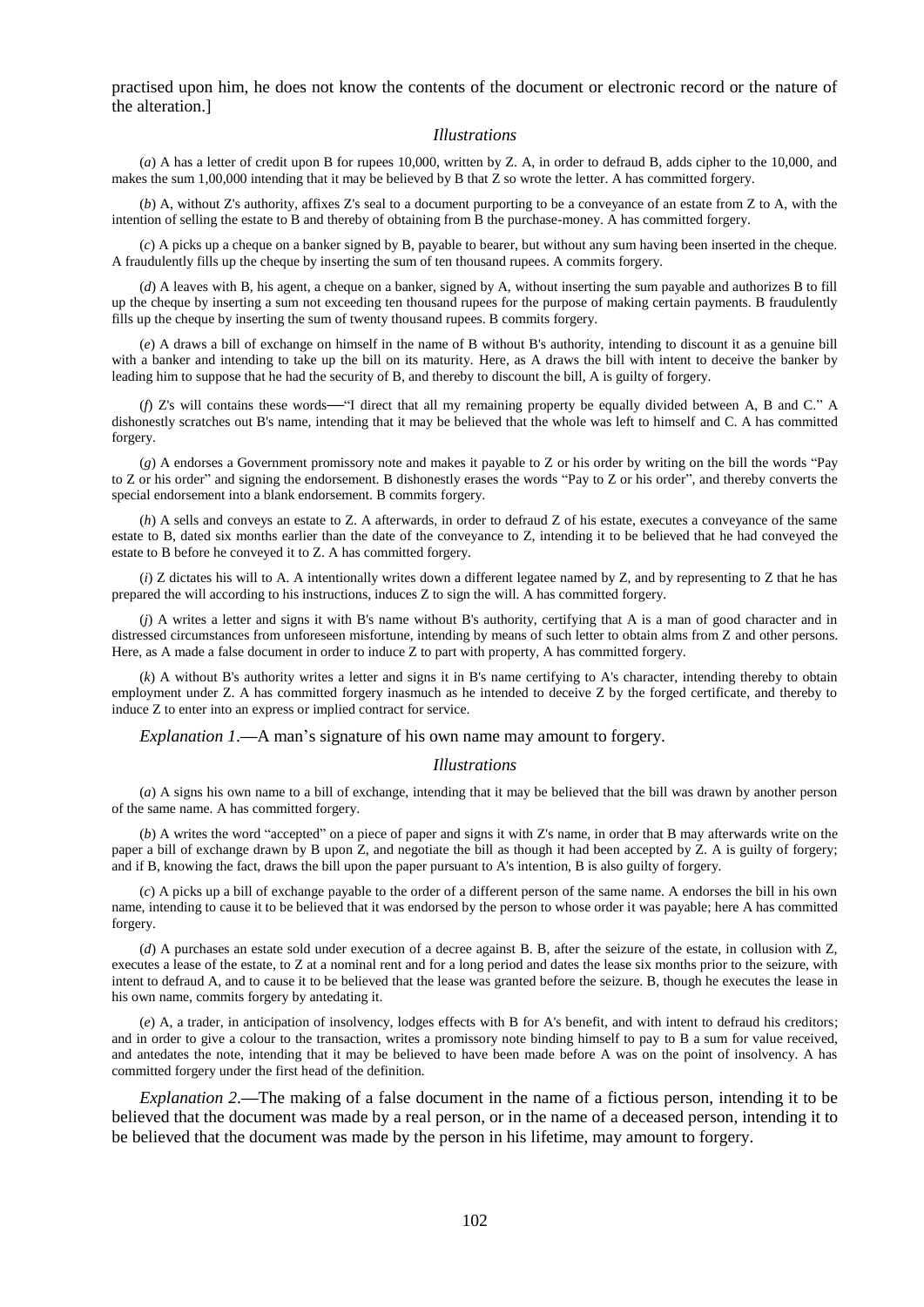#### *Illustration*

A draws a bill of exchange upon a fictious person, and fraudulently accepts the bill in the name of such fictitious person with intent to negotiate it. A commits forgery.

<sup>1</sup>[*Explanation* 3.—For the purposes of this section, the expression "affixing <sup>2</sup>[electronic signature]" shall have the meaning assigned to it in clause (*d*) of sub-section (*1*) of section 2 of the Information Technology Act, 2000 (21 of 2000).]

**465. Punishment for forgery**.**—**Whoever commits forgery shall be punished with imprisonment of either description for a term which may extend to two years, or with fine, or with both.

**466. Forgery of record of Court or of public register, etc**.**—<sup>3</sup> [**Whoever forges a document or an electronic record], purporting to be a record or proceeding of or in a Court of Justice, or a register of birth, baptism, marriage or burial, or a register kept by a public servant as such, or a certificate or document purporting to be made by a public servant in his official capacity, or an authority to institute or defend a suit, or to take any proceedings therein, or to confess judgment, or a power of attorney, shall be punished with imprisonment of either description for a term which may extend to seven years, and shall also be liable to fine.

<sup>1</sup>[*Explanation*.—For the purposes of this section, "register" includes any list, data or record of any entries maintained in the electronic form as defined in clause (*r*) of sub-section (*1*) of section 2 of the Information Technology Act, 2000 (21 of 2000).]

**467. Forgery of valuable security, will, etc**.**—**Whoever forges a document which purports to be a valuable security or a will, or an authority to adopt a son, or which purports to give authority to any person to make or transfer any valuable security, or to receive the principal, interest or dividends thereon, or to receive or deliver any money, movable property, or valuable security, or any document purporting to be an acquittance or receipt acknowledging the payment of money, or an acquittance or receipt for the delivery of any movable property or valuable security, shall be punished with  $\textsuperscript{4}$  [imprisonment for life], or with imprisonment of either description for a term which may extend to ten years, and shall also be liable to fine.

**468. Forgery for purpose of cheating.—Whoever commits forgery, intending that the <sup>3</sup>[document or** electronic record forged] shall be used for the purpose of cheating, shall be punished with imprisonment of either description for a term which may extend to seven years, and shall also be liable to fine.

**469. Forgery for purpose of harming reputation.—Whoever commits forgery, <sup>3</sup>[intending that the** document or electronic record forged] shall harm the reputation of any party, or knowing that it is likely to be used for that purpose, shall be punished with imprisonment of either description for a term which may extend to three years, and shall also be liable to fine.

**470. Forged document.**—A false <sup>5</sup>[document or electronic record] made wholly or in part by forgery is designated "a forged <sup>5</sup>[document or electronic record]".

**471. Using as genuine a forged document or electronic record**.**—**Whoever fraudulently or dishonestly uses as genuine any <sup>5</sup>[document or electronic record] which he knows or has reason to believe to be a forged <sup>5</sup>[document or electronic record], shall be punished in the same manner as if he had forged such <sup>5</sup>[document or electronic record].

**472. Making or possessing counterfeit seal, etc., with intent to commit forgery punishable under section 467**.**—**Whoever makes or counterfeits any seal, plate or other instrument for making an impression, intending that the same shall be used for the purpose of committing any forgery which would be punishable under section 467 of this Code, or, with such intent, has in his possession any such seal, plate or other instrument, knowing the same to be counterfeit, shall be punished with <sup>4</sup>[imprisonment for life], or with imprisonment of either description for a term which may extend to seven years, and shall also be liable to fine.

<sup>1.</sup> Ins. by Act 21 of 2000, s. 91 and the First Sch. (w.e.f. 17-10-2000).

<sup>2.</sup> Subs. by Act 10 of 2009, s. 51, for "digital signature" (w.e.f. 27-10-2009).

<sup>3.</sup> Subs. by Act 21 of 2000, s. 91 and the First Sch., for certain words (w.e.f. 17-10-2000).

<sup>4.</sup> Subs. by Act 26 of 1955, s. 117 and the Sch., for "transportation for life" (w.e.f. 1-1-1956).

<sup>5.</sup> Subs. by Act 21 of 2000, s. 91 and the First Sch., for "document" (w.e.f. 17-10-2000).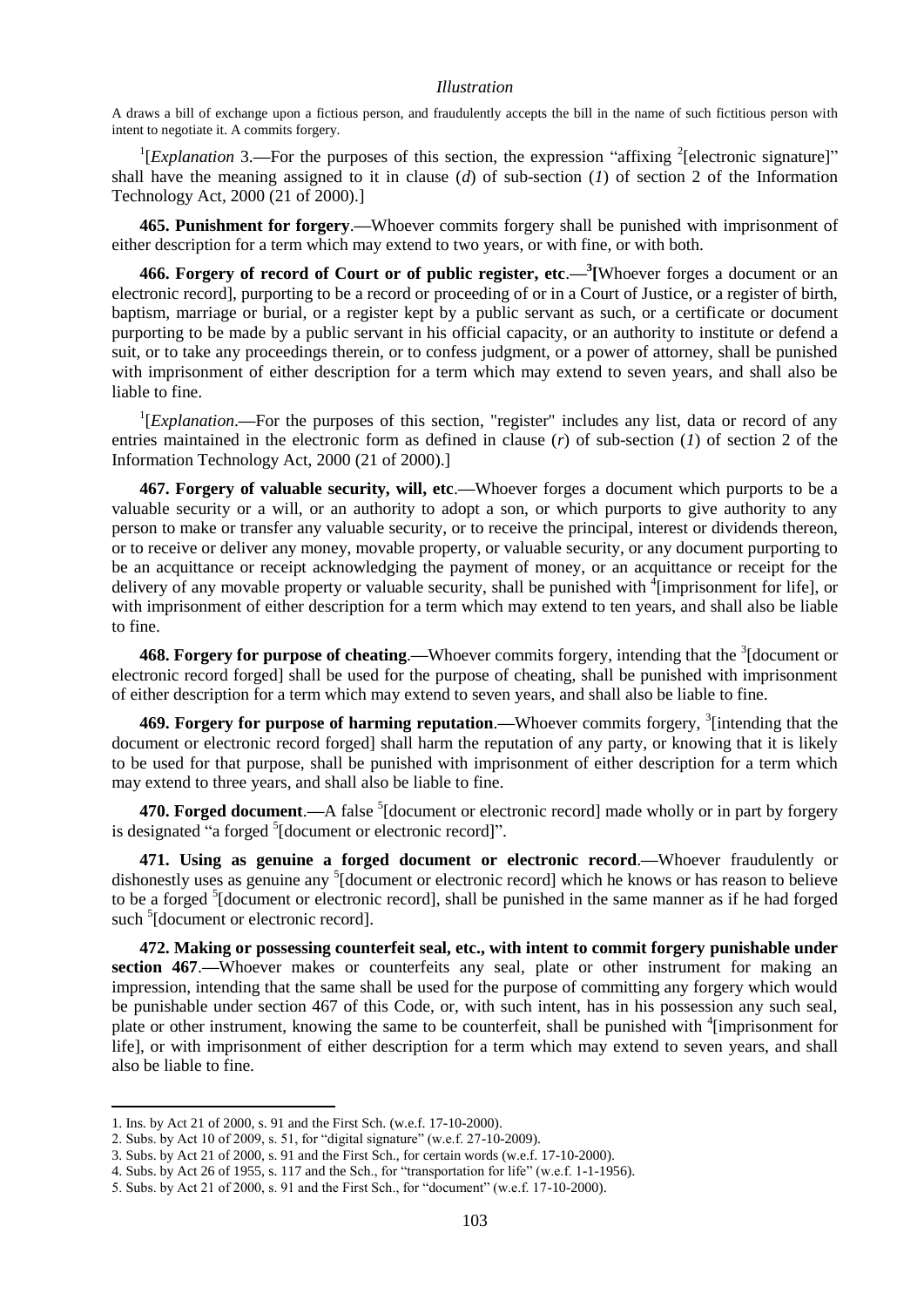**473. Making or possessing counterfeit seal, etc., with intent to commit forgery punishable otherwise.—**Whoever makes or counterfeits any seal, plate or other instrument for making an impression, intending that the same shall be used for the purpose of committing any forgery which would be punishable under any section of this Chapter other than section 467, or, with such intent, has in his possession any such seal, plate or other instrument, knowing the same to be counterfeit, shall be punished with imprisonment of either description for a term which may extend to seven years, and shall also be liable to fine.

**474. Having possession of document described in section 466 or 467, knowing it to be forged and**  intending to use it genuine.—<sup>1</sup>[Whoever has in his possession any document or electronic record, knowing the same to be forged and intending that the same shall fraudulently or dishonestly be used as genuine, shall, if the document or electronic record is one of the description mentioned in section 466 of this Code], be punished with imprisonment of either description for a term which may extend to seven years, and shall also be liable to fine; and if the document is one of the description mentioned in section 467, shall be punished with  $2$ [imprisonment for life], or with imprisonment of either description, for a term which may extend to seven years, and shall also be liable to fine.

**475. Counterfeiting device or mark used for authenticating documents described in section 467, or possessing counterfeit marked material**.**—**Whoever counterfeits upon, or in the substance of, any material, any device or mark used for the purpose of authenticating any document described in section 467 of this Code, intending that such device or mark shall be used for the purpose of giving the appearance of authenticity to any document then forged or thereafter to be forged on such material, or who, with such intent, has in his possession any material upon or in the substance of which any such device or mark has been counterfeited, shall be punished with <sup>2</sup>[imprisonment for life], or with imprisonment of either description for a term which may extend to seven years, and shall also be liable to fine.

**476. Counterfeiting device or mark used for authenticating documents other than those described in section 467, or possessing counterfeit marked material**.**—**Whoever counterfeits upon, or in the substance of, any material, any device or mark used for the purpose of authenticating  $\frac{3}{2}$ [any document or electronic record] other than the documents described in section 467 of this Code, intending that such device or mark shall be used for the purpose of giving the appearance of authenticity to any document then forged or thereafter to be forged on such material, or who with such intent, has in his possession any material upon or in the substance of which any such device or mark has been counterfeited, shall be punished with imprisonment of either description for a term which may extend to seven years, and shall also be liable to fine.

**477. Fraudulent cancellation, destruction, etc., of will, authority to adopt, or valuable security**.**—**Whoever fraudulently or dishonestly, or with intent to cause damage or injury to the public or to any person, cancels, destroys or defaces, or attempts to cancel, destroy or deface, or secretes or attempts to secrete any document which is or purports to be a will, or an authority to adopt a son, or any valuable security, or commits mischief in respect of such document, shall be punished with  $2$ [imprisonment for life], or with imprisonment of either description for a term which may extend to seven years, and shall also be liable to fine.

4 [**477A. Falsification of accounts**.**—**Whoever, being a clerk, officer or servant, or employed or acting in the capacity of a clerk, officer or servant, wilfully, and with intent to defraud, destroys, alters, mutilates or falsifies any <sup>5</sup>[book, electronic record, paper, writing] valuable security or account which belongs to or is in the possession of his employer, or has been received by him for or on behalf of his employer, or wilfully, and with intent to defraud, makes or abets the making of any false entry in, or omits or alters or abets the omission or alteration of any material particular from or in. any such <sup>5</sup>[book, electronic record, paper, writing] valuable security or account, shall be punished with imprisonment of either description for a term which may extend to seven years, or with fine, or with both.

<sup>1.</sup> Subs. by Act 21 of 2000, s. 91 and the First Sch., for certain words (w.e.f. 17-10-2000).

<sup>2.</sup> Subs. by Act 26 of 1955, s. 117 and the Sch., for "transportation for life" (w.e.f. 1-1-1956).

<sup>3.</sup> Subs. by Act 21 of 2000, s. 91 and the First Sch., for "any document" (w.e.f. 17-10-2000).

<sup>4.</sup> Added by Act 3 of 1895, s. 4.

<sup>5.</sup> Subs. by Act 21 of 2000, s. 91 and the First Sch., for "book, paper, writing" (w.e.f. 17-10-2000).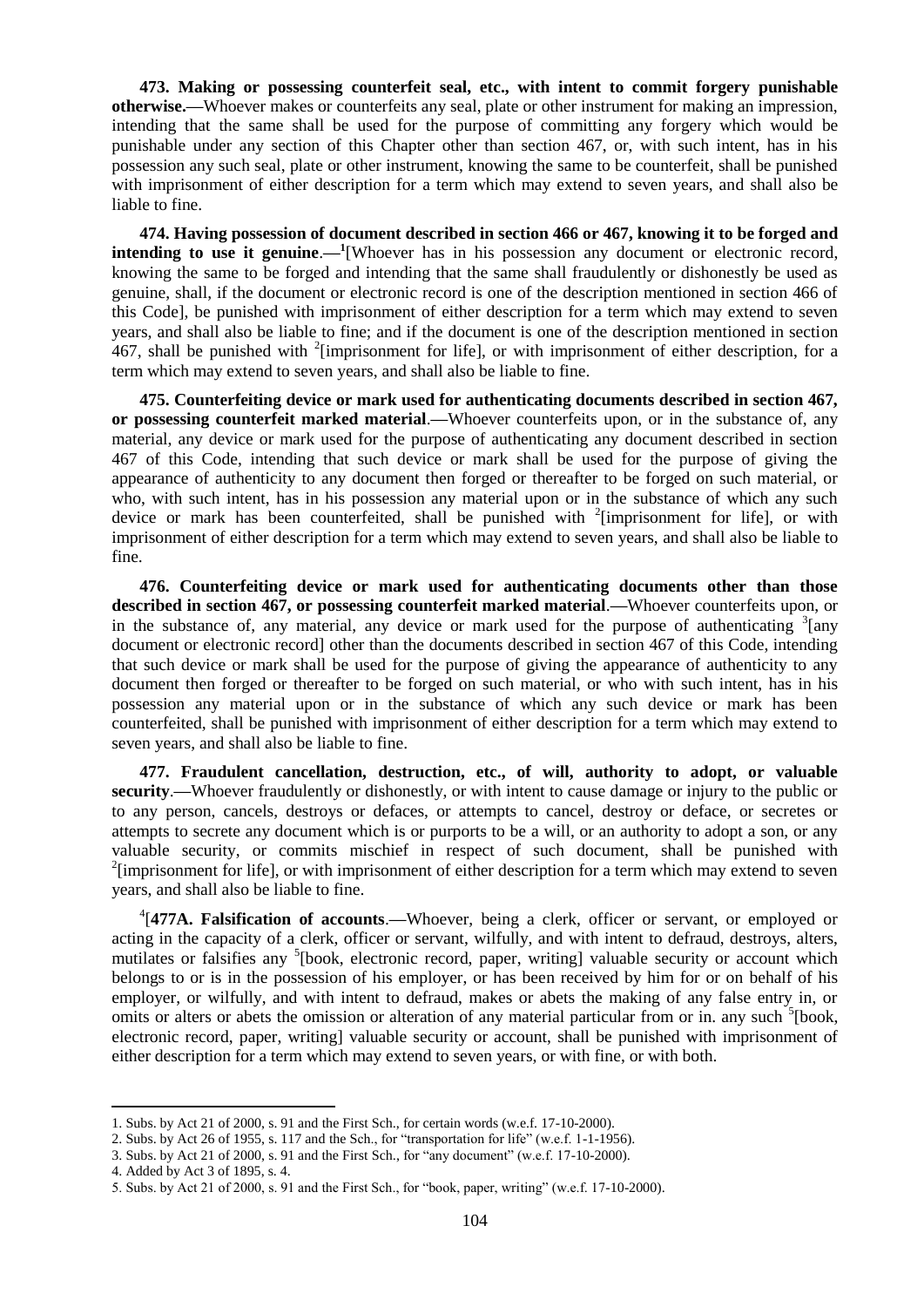*Explanation*.**—**It shall be sufficient in any charge under this section to allege a general intent to defraud without naming any particular person intended to be defrauded or specifying any particular sum of money intended to be the subject of the fraud, or any particular day on which the offence was committed.]

# 1 [*Of <sup>2</sup> \*\*\*Property and Other Marks*

**478.** [*Trade Mark*.] *Rep. by the Trade and Merchandise Marks Act*, 1958 (43 *of* 1958), *s.* 135 *and Sch.* (*w. e. f.* 25-11-1959).

**479. Property mark**.**—**A mark used for denoting that movable property belongs to a particular person is called a property mark.

**480.** [*Using a false trade mark*.] *Rep. by the Trade and Merchandise Marks Act*, 1958 (43 *of* 1958), *s.* 135*and Sch.* (*w.e.f.* 25- 11-1959).

**481. Using a false property mark**.**—**Whoever marks any movable property or goods or any case, package or other receptacle containing movable property or goods, or uses any case, package or other receptacle having any mark thereon, in a manner reasonably calculated to cause it to be believed that the property or goods so marked, or any property or goods contained in any such receptacle so marked, belong to a person to whom they do not belong, is said to use a false property mark.

**482. Punishment for using a false property mark.—Whoever uses <sup>3\*\*\*</sup>any false property mark** shall, unless he proves that he acted without intent to defraud, be punished with imprisonment of either description for a term which may extend to one year, or with fine, or with both.

**483. Counterfeiting a property mark used by another.—Whoever counterfeits any <sup>4\*\*\*</sup>property** mark used by any other person shall be punished with imprisonment of either description for a term which may extend to two years, or with fine, or with both.

**484. Counterfeiting a mark used by a public servant**.**—**Whoever counterfeits any property mark used by a public servant, or any mark used by a public servant to denote that any property has been manufactured by a particular person or at a particular time or place, or that the property is of a particular quality or has passed through a particular office, or that it is entitled to any exemption, or uses as genuine any such mark knowing the same to be counterfeit, shall be punished with imprisonment of either description for a term which may extend to three years, and shall also be liable to fine.

**5 [485. Making or possession of any instrument for counterfeiting a property mark**.**—**Whoever makes or has in his possession any die, plate or other instrument for the purpose of counterfeiting a property mark, or has in his possession a property mark for the purpose of denoting that any goods belong to a person to whom they do not belong, shall be punished with imprisonment of either description for a term which may extend to three years, or with fine, or with both.]

**486. Selling goods marked with a counterfeit property mark**.**—<sup>6</sup>** [Whoever sells, or exposes, or has has in possession for sale, any goods or things with a counterfeit property mark] affixed to or impressed upon the same or to or upon any case, package or other receptacle in which such goods are contained, shall, unless he proves

(*a*) that, having taken all reasonable precautions against committing an offence against this section, he had at the time of the commission of the alleged offence no reason to suspect the genuineness of the mark, and

(*b*) that, on demand made by or on behalf of the prosecutor, he gave all the information in his power with respect to the persons from whom he obtained such goods or things, or

(*c*) that otherwise he had acted innocently,

<sup>1.</sup> Subs. by Act 4 of 1889, s. 3, for the original heading and ss. 478 to 489.

<sup>2.</sup> The word "*Trade*" omitted by Act 43 of 1958, s. 135 and the Sch. (w.e.f. 25-11-1959).

<sup>3.</sup> The words "any false trade mark or" omitted by s. 135 and the Sch., *ibid*. (w.e.f. 25-11-1959).

<sup>4.</sup> The words "trade mark or" omitted by s. 135 and the Sch., *ibid*. (w.e.f. 25-11-1959).

<sup>5.</sup> Subs. by s. 135 and the Sch., *ibid*., for s. 485 (w.e.f. 25-11-1959).

<sup>6.</sup> Subs. by s. 135 and the Sch., *ibid*., for certain words (w.e.f. 25-11-1959).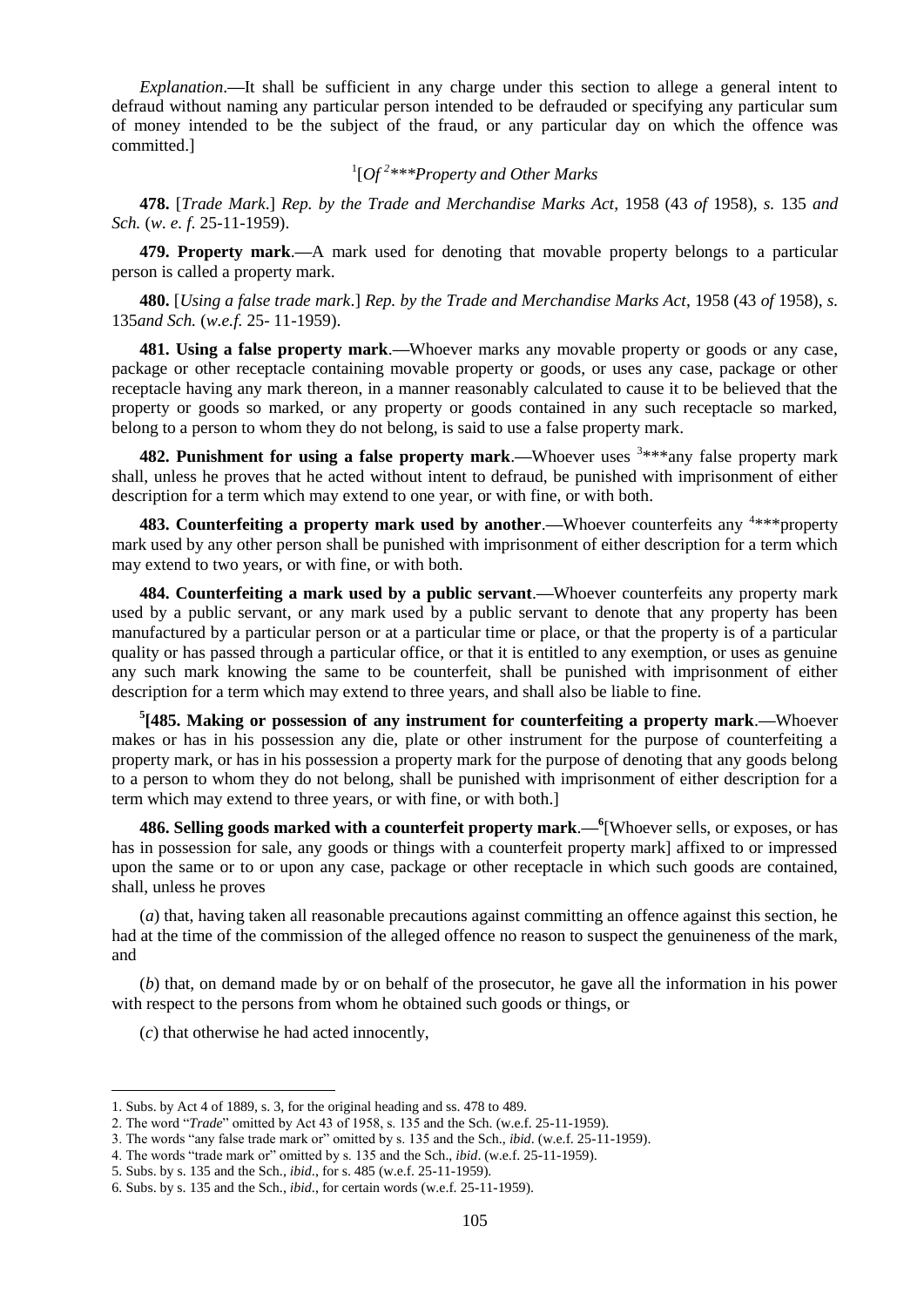be punished with imprisonment of either description for a term which may extend to one year, or with fine, or with both.

**487. Making a false mark upon any receptacle containing goods**.**—**Whoever makes any false mark upon any case, package or other receptacle containing goods, in a manner reasonably calculated to cause any public servant or any other person to believe that such receptacle contains goods which it does not contain or that it does not contain goods which it does contain, or that the goods contained in such receptacle are of a nature or quality different from the real nature or quality thereof, shall, unless he proves that he acted without intent to defraud, be punished with imprisonment of either description for a term which may extend to three years, or with fine, or with both.

**488. Punishment for making use of any such false mark**.**—**Whoever makes use of any such false mark in any manner prohibited by the last foregoing section shall, unless he proves that he acted without intent to defraud, be punished as if he had committed an offence against that section.

**489. Tampering with property mark with intent to cause injury**.**—**Whoever removes, destroys, defaces or adds to any property mark, intending or knowing it to be likely that he may thereby cause injury to any person, shall be punished with imprisonment of either description for a term which may extend to one year, or with fine, or with both.]

# 1 [*Of Currency-Notes and Bank-Notes*

**489A. Counterfeiting currency-notes or bank-notes**.**—**Whoever counterfeits, or knowingly performs any part of the process of counterfeiting, any currency-note or bank-note, shall be punished with  $2$ [imprisonment for life], or with imprisonment of either description for a term which may extend to ten years, and shall also be liable to fine.

*Explanation*.—For the purposes of this section and of sections 489B, <sup>3</sup>[489C, 489D and 489E], the expression "bank-note" means a promissory note or engagement for the payment of money to bearer on demand issued by any person carrying on the business of banking in any part of the world, or issued by or under the authority of any State or Sovereign Power, and intended to be used as equivalent to, or as a substitute for money.

**489B. Using as genuine, forged or counterfeit currency-notes or bank-notes**.**—**Whoever sells to, or buys or receives from, any other person, or otherwise traffics in or uses as genuine, any forged or counterfeit currency-note or bank-note, knowing or having reason to believe the same to be forged or counterfeit, shall be punished with <sup>2</sup>[imprisonment for life], or with imprisonment of either description for a term which may extend to ten years, and shall also be liable to fine.

**489C. Possession of forged or counterfeit currency-notes or bank-notes**.**—**Whoever has in his possession any forged or counterfeit currency-note or bank-note, knowing or having reason to believe the same to be forged or counterfeit and intending to use the same as genuine or that it may be used as genuine, shall be punished with imprisonment of either description for a term which may extend to seven years, or with fine, or with both.

**489D. Making or possessing instruments or materials for forging or counterfeiting currency notes or bank-notes**.**—**Whoever makes, or performs any part of the process of making, or buys or sells or disposes of, or has in his possession, any machinery, instrument or material for the purpose of being used, or knowing or having reason to believe that it is intended to be used, for forging or counterfeiting any currency-note or bank-note, shall be punished with <sup>2</sup>[imprisonment for life], or with imprisonment of either description for a term which may extend to ten years, and shall also be liable to fine.]

4 [**489E. Making or using documents resembling currency-notes or bank-notes**.**—**(*1*) Whoever makes, or causes to be made, or uses for any purpose whatsoever, or delivers to any person, any document purporting to be, or in any way resembling, or so nearly resembling as to be calculated to deceive, any currency-note or bank-note shall be punished with fine which may extend to one hundred rupees.

<sup>1.</sup> Added by Act 12 of 1899, s. 2.

<sup>2.</sup> Subs. by Act 26 of 1955, s. 117 and the Sch., for "transportation for life" (w.e.f. 1-1-1956).

<sup>3.</sup> Subs. by Act 35 of 1950, s. 3 and the Second Sch., for "489C and 489D".

<sup>4.</sup> Ins. by Act 6 of 1943, s. 2.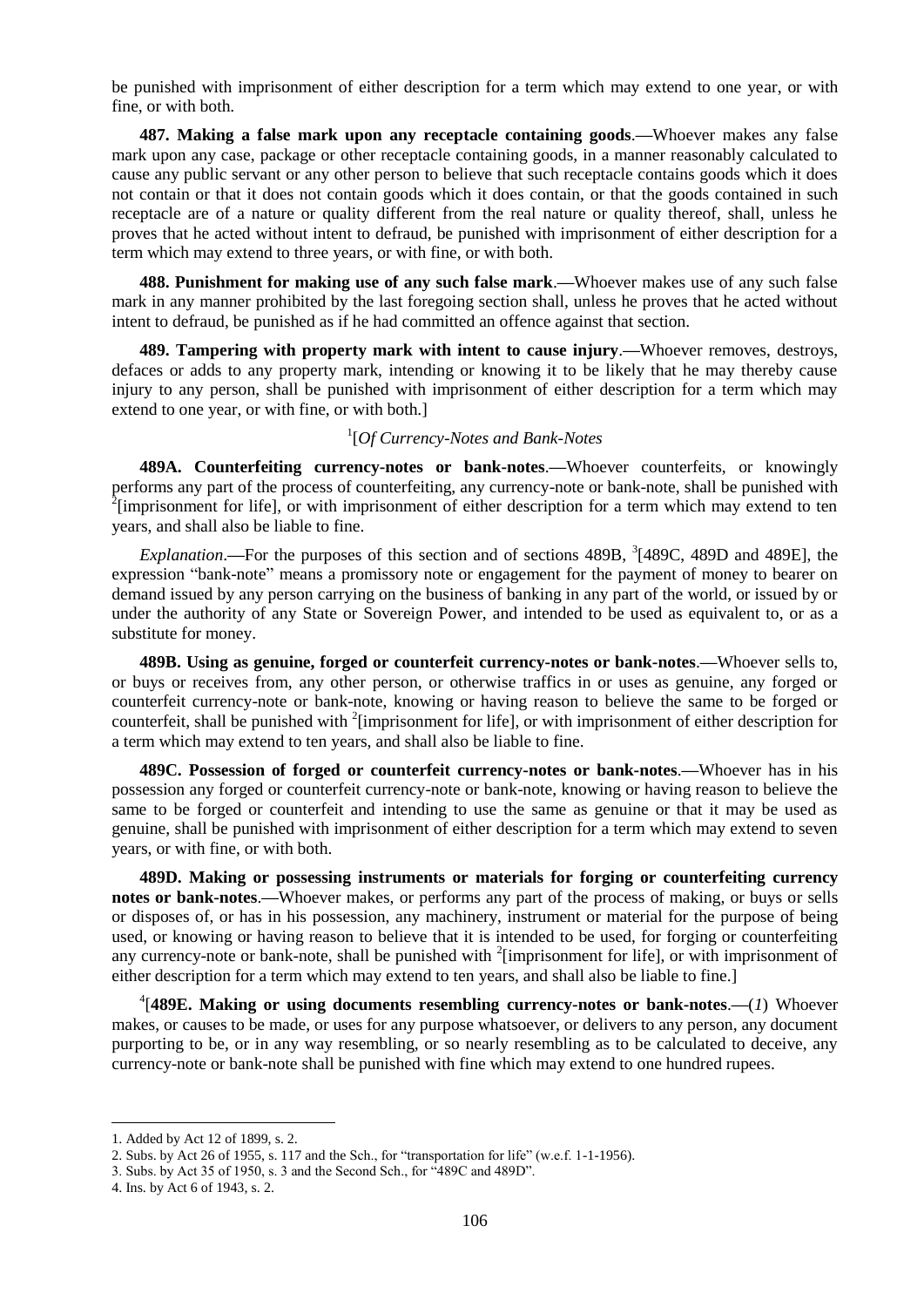(*2*) If any person, whose name appears on a document the making of which is an offence under sub-section (*1*), refuses, without lawful excuse, to disclose to a police-officer on being so required the name and address of the person by whom it was printed or otherwise made, he shall be punished with fine which may extend to two hundred rupees.

(*3*) Where the name of any person appears on any document in respect of which any person is charged with an offence under sub- section (*1*) or on any other document used or distributed in connection with that document it may, until the contrary is proved, be presumed that that person caused the document to be made.]

# CHAPTER XIX

## OFTHE CRIMINAL BREACHOF CONTRACTSOF SERVICE

**490.** [*Breach of contract of service during voyage or journey*.] *Rep. by the Workmen's Breach of Contract (Repealing) Act,* 1925 (3 *of* 1925), *s.* 2 *and Sch.*

**491. Breach of contract to attend on and supply wants of helpless person**.**—**Whoever, being bound by a lawful contract to attend on or to supply the wants of any person who, by reason of youth, or of unsoundness of mind, or of a disease or bodily weakness, is helpless or incapable of providing for his own safety or of supplying his own wants, voluntarily omits so to do, shall be punished with imprisonment of either description for a term which may extend to three months, or with fine which may extend to two hundred rupees, or with both.

**492.** [*Breach of contract to serve at distant place to which servant is conveyed at master's expense*.] *Rep. by the Workmen's Breach of Contract (Repealing) Act,*1925 (3 *of* 1925), *s.* 2 *and Sch.*

## CHAPTER XX

## OFOFFENCES RELATINGTO MARRIAGE

**493. Cohabitation caused by a man deceitfully inducing a belief of lawful marriage**.**—**Every man who by deceit causes any woman who is not lawfully married to him to believe that she is lawfully married to him and to cohabit or have sexual intercourse with him in that belief, shall be punished with imprisonment of either description for a term which may extend to ten years, and shall also be liable to fine.

**494. Marrying again during lifetime of husband or wife**.**—**Whoever, having a husband or wife living, marries in any case in which such marriage is void by reason of its taking place during the life of such husband or wife, shall be punished with imprisonment of either description for a term which may extend to seven years, and shall also be liable to fine.

*Exception*.**—**This section does not extend to any person whose marriage with such husband or wife has been declared void by a Court of competent jurisdiction,

nor to any person who contracts a marriage during the life of a former husband or wife, if such husband or wife, at the time of the subsequent marriage, shall have been continually absent from such person for the space of seven years, and shall not have been heard of by such person as being alive within that time provided the person contracting such subsequent marriage shall, before such marriage takes place, inform the person with whom such marriage is contracted of the real state of facts so far as the same are within his or her knowledge.

**495. Same offence with concealment of former marriage from person with whom subsequent marriage is contracted.—Whoever commits the offence defined in the last preceding section having** concealed from the person with whom the subsequent marriage is contracted, the fact of the former marriage, shall be punished with imprisonment of either description for a term which may extend to ten years, and shall also be liable to fine.

**496. Marriage ceremony fraudulently gone through without lawful marriage**.**—**Whoever, dishonestly or with a fraudulent intention, goes through the ceremony of being married, knowing that he is not thereby lawfully married, shall be punished with imprisonment of either description for a term which may extend to seven years, and shall also be liable to fine.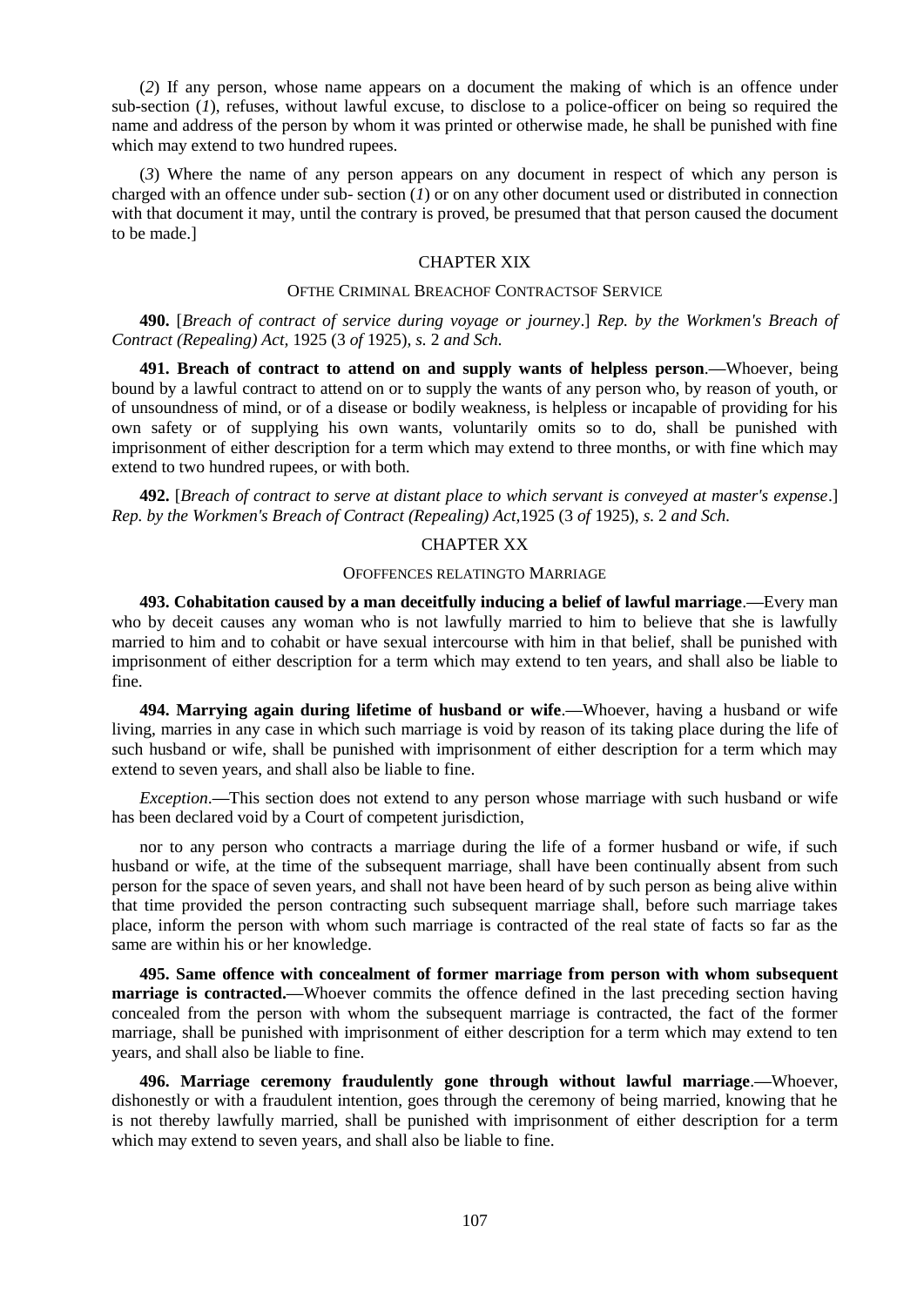**497. Adultery**.**—**Whoever has sexual intercourse with a person who is and whom he knows or has reason to believe to be the wife of another man, without the consent or connivance of that man, such sexual intercourse not amounting to the offence of rape, is guilty of the offence of adultery, and shall be punished with imprisonment of either description for a term which may extend to five years, or with fine, or with both. In such case the wife shall not be punishable as an abettor.

**498. Enticing or taking away or detaining with criminal intent a married woman**.**—**Whoever takes or entices away any woman who is and whom he knows or has reason to believe to be the wife of any other man, from that man, or from any person having the care of her on behalf of that man, with intent that she may have illicit intercourse with any person, or conceals or detains with that intent any such woman, shall be punished with imprisonment of either description for a term which may extend to two years, or with fine, or with both.

# <sup>1</sup>[CHAPTER XXA

### OF CRUELTY BY HUSBANDOR RELATIVESOF HUSBAND

**498A. Husband or relative of husband of a woman subjecting her to cruelty**.**—**Whoever, being the husband or the relative of the husband of a woman, subjects such woman to cruelty shall be punished with imprisonment for a term which may extend to three years and shall also be liable to fine.

*Explanation*.**—**For the purposes of this section, "cruelty" means**—**

(*a*) anywilful conduct which is of such a nature as is likely to drive the woman to commit suicide or to cause grave injury or danger to life, limb or health (whether mental or physical) of the woman; or

(*b*) harassment of the woman where such harassment is with a view to coercing her or any person related to her to meet any unlawful demand for any property or valuable security or is on account of failure by her or any person related to her to meet such demand.]

# CHAPTER XXI

### OF DEFAMATION

**499. Defamation**.**—**Whoever, by words either spoken or intended to be read, or by signs or by visible representations, makes or publishes any imputation concerning any person intending to harm, or knowing or having reason to believe that such imputation will harm, the reputation of such person, is said, except in the cases hereinafter excepted, to defame that person.

*Explanation 1*.**—**It may amount to defamation to impute anything to a deceased person, if the imputation would harm the reputation of that person if living, and is intended to be hurtful to the fellings of his family or other near relatives.

*Explanation 2*.**—**It may amount to defamation to make an imputation concerning a company or an association or collection of persons as such.

*Explanation 3*.**—**An imputation in the form of an alternative or expressed ironically, may amount to defamation.

*Explanation 4*.**—**No imputation is said to harm a person's reputation, unless that imputation directly or indirectly, in the estimation of others, lowers the moral or intellectual character of that person, or lowers the character of that person in respect of his caste or of his calling, or lowers the credit of that person, or causes it to be believed that the body of that person is in a lothsome state, or in a state generally considered as disgraceful.

## *Illustrations*

(*a*) A says**—** "Z is an honest man; he never stole B's watch"; intending to cause it to be believed that Z did steal B's watch. This is defamation, unless it fall within one of the exceptions.

(*b*) A is asked who stole B's watch. A points to Z, intending to cause it to be believed that Z stole B's watch. This is defamation, unless it fall within one of the exceptions.

<sup>1.</sup> Ins. by Act 46 of 1983, s. 2.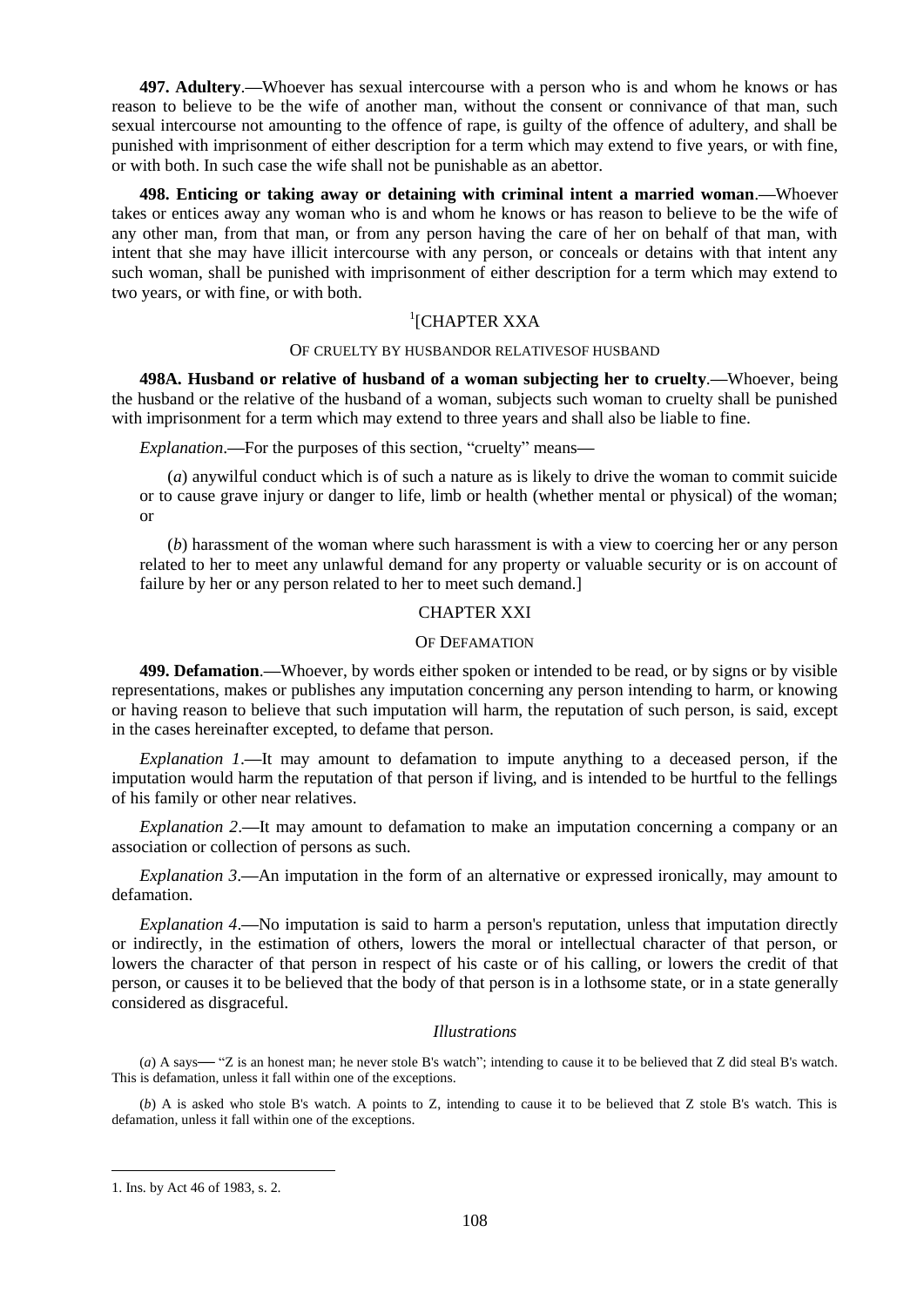(*c*) A draws a picture of Z running away with B's watch, intending it to be believed that Z stole B's watch. This is defamation, unless it fall within one of the exceptions.

*First Exception*.**—Imputation of truth which public good requires to be made or published**.**—**It is not defamation to impute anything which is true concerning any person, if it be for the public good that the imputation should be made or published. Whether or not it is for the public good is a question of fact.

*Second Exception*.**—Public conduct of public servants**.**—**It is not defamation to express in good faith any opinion whatever respecting the conduct of a public servant in the discharge of his public functions, or respecting his character, so far as his character appears in that conduct, and no further.

*Third Exception*.**—Conduct of any person touching any public question**.**—**It is not defamation to express in good faith any opinion whatever respecting the conduct of any person touching any public question, and respecting his character, so far as his character appears in that conduct, and no further.

### *Illustration*

It is not defamation in A to express in good faith any opinion whatever resepting Z's conduct in petitioning Government on a public question, in signing a requisition for a meeting on a public question, in presiding or attending at such meeting, in forming or joining any society which invites the public support, in voting or canvassing for a particular candidate for any situation in the efficient discharge of the duties of which the public is interested.

*Fourth Exception*.**—Publication of reports of proceedings of courts.—**It is not defamation to publish substantially true report of the proceedings of a Court of Justice, or of the result of any such proceedings.

*Explanation*.**—**A Justice of the Peace or other officer holding an enquiry in open Court preliminary to a trial in a Court of Justice, is a Court within the meaning of the above section.

*Fifth Exception*.**—Merits of case decided in Court or conduct of witnesses and others concerned**.**—**It is not defamation to express in good faith any opinion whatever respecting the merits of any case, civil or criminal, which has been decided by a Court of Justice, or respecting the conduct of any person as a party, witness or agent, in any such case, or respecting the character of such person, as far as his character appears in that conduct, and no further.

#### *Illustrations*

(*a*) A says**—**"I think Z's evidence on that trial is so contradictory that he must be stupid or dishonest." A is within this exception if he says this in good faith, inasmuch as the opinion which he expresses respects Z's character as it appears in Z's conduct as a witness, and no farther.

(*b*) But if A says**—**"I do not believe what Z asserted at that trial because I know him to be a man without veracity"; A is not within this exception, inasmuch as the opinion which express of Z's character, is an opinion not founded on Z's conduct as a witness.

*Sixth Exception*.**—Merits of public performance**.**—**It is not defamation to express in good faith any opinion respecting the merits of any performance which its author has submitted to the judgment of the public, or respecting the character of the author so far as his character appears in such performance, and no further.

*Explanation*.**—**A performance may be submitted to the judgment of the public expressly or by acts on the part of the author which imply such submission to the judgment of the public.

### *Illustrations*

(*a*) A person who publishes a book, submits that book to the judgment of the public.

(*b*) A person who makes a speech in public, submits that speech to the judgment of the public.

(*c*) An actor or singer who appears on a public stage, submits his acting or singing to the judgment of the public.

(*d*) A says of a book published by Z**—"**Z's book is foolish; Z must be a weak man. Z's book is indecent; Z must be a man of impure mind." A is within the exception, if he says this in good faith, inasmuch as the opinion which he expresses of Z respects Z's character only so far as it appears in Z's book, and no further.

(*e*) But if A says "I am not surprised that Z's book is foolish and indecent, for he is a weak man and a libertine." A is not within this exception, inasmuch as the opinion which he expresses of Z's character is an opinion not founded on Z's book.

*Seventh Exception*.**—Censure passed in good faith by person having lawful authority over another**.**—**It is not defamation in a person having over another any authority, either conferred by law or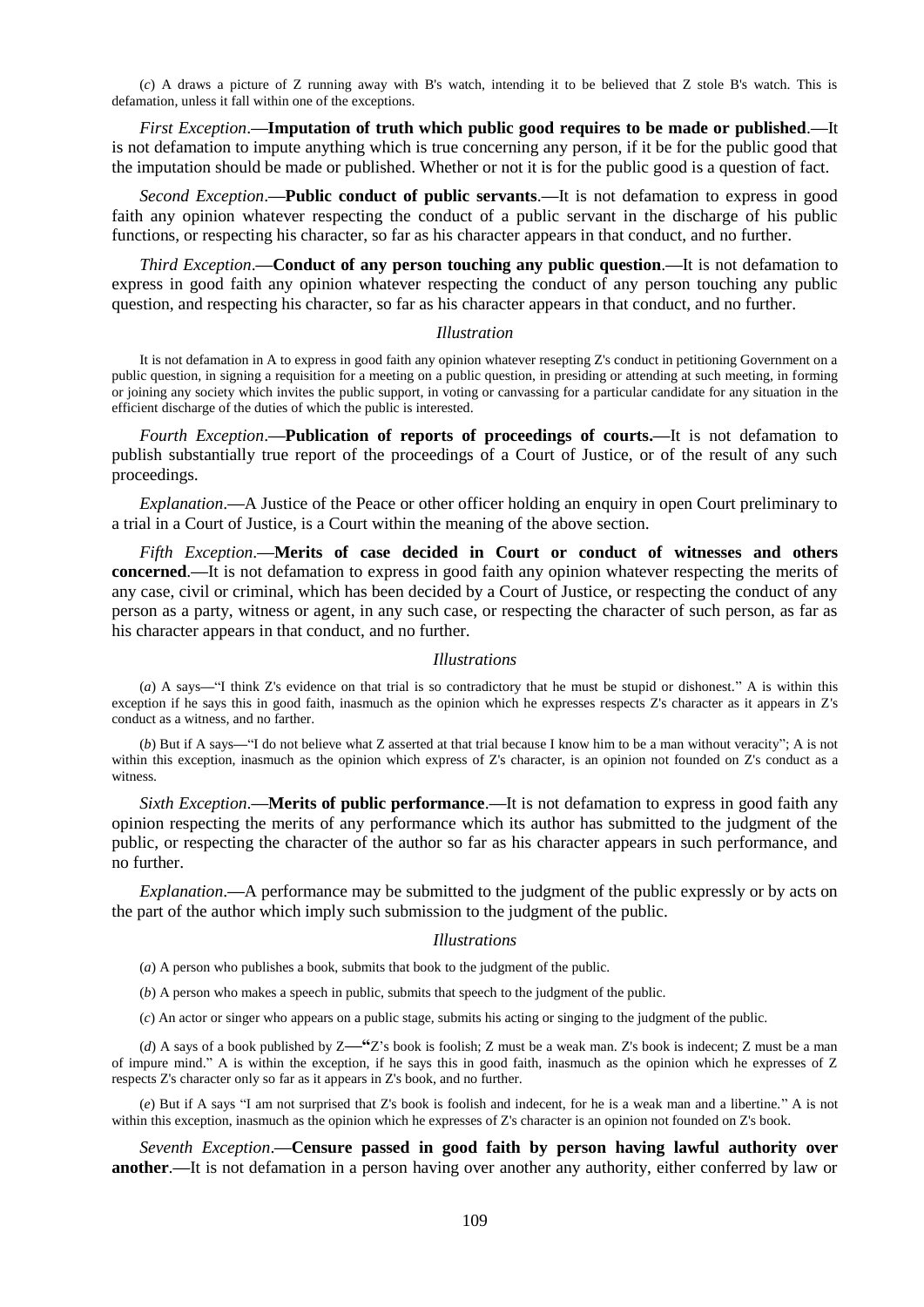arising out of a lawful contract made with that other, to pass in good faith any censure on the conduct of that other in matters to which such lawful authority relates.

### *Illustration*

A Judge censuring in good faith the conduct of a witness, or of an officer of the Court; a head of a department censuring in good faith those who are under his orders, a parent censuring in good faith a child in the presence of other children; a schoolmaster, whose authority is derived from a parent, censuring in good faith a pupil in the presence of other pupils; a master censuring a servant in good faith for remissness in service; a banker censuring in good faith the cashier of his bank for the conduct of such cashier as such cashier- are within this exception.

*Eighth Exception*.**—Accusation preferred in good faith to authorised person**.**—**It is not defamation to prefer in good faith an accusation against any person to any of those who have lawful authority over that person with respect to the subject-matter of accusation.

# *Illustration*

If A in good faith accuses Z before a Magistrate; if A in good faith complains of the conduct of Z, a servant, to Z's master;if A in good faith complains of the conduct of Z, a child, to Z's father-A is within this exception.

*Ninth Exception*.**—Imputation made in good faith by person for protection of his or other's interests**.**—**It is not defamation to make an imputation on the character of another provided that the imputation be made in good faith for the protection of the interests of the person making it, or of any other person, or for the public good.

### *Illustrations*

(*a*) A, a shopkeeper, says to B, who manages his business**—**"Sell nothing to Z unless he pays you ready money, for I have no opinion of his honesty." A is within the exception, if he has made this imputation on Z in good faith for the protection of his own interests.

(*b*) A, a Magistrate, in making a report to his own superior officer, casts an imputation on the character of Z. Here, if the imputation is made in good faith, and for the public good, A is within the exception.

*Tenth Exception*.**—Caution intended for good of person to whom conveyed or for public good**.**—** It is not defamation to convey a caution, in good faith, to one person against another, provided that such caution be intended for the good of the person to whom it is conveyed, or of some person in whom that person is interested, or for the public good.

**500. Punishment for defamation**.**—**Whoever defames another shall be punished with simple imprisonment for a term which may extend to two years, or with fine, or with both.

**501. Printing or engraving matter known to be defamatory**.**—**Whoever prints or engraves any matter, knowing or having good reason to believe that such matter is defamatory of any person, shall be punished with simple imprisonment for a term which may extend to two years, or with fine, or with both.

**502. Sale of printed or engraved substance containing defamatory matter**.**—**Whoever sells or offers for sale any printed or engraved substance containing defamatory matter, knowing that it contains such matter, shall be punished with simple imprisonment for a term which may extend to two years, or with fine, or with both.

# CHAPTER XXII

# OF CRIMINAL INTIMIDATION, INSULT AND ANNOYANCE

**503. Criminal intimidation**.**—**Whoever threatens another with any injury to his person, reputation or property, or to the person or reputation of any one in whom that person is interested, with intent to cause alarm to that person, or to cause that person to do any act which he is not legally bound to do, or to omit to do any act which that person is legally entitled to do, as the means of avoiding the execution of such threat, commits criminal intimidation.

*Explanation*.**—**A threat to injure the reputation of any deceased person in whom the person threatened is interested, is within this section.

### *Illustration*

A, for the purpose of inducing B to resist from prosecuting a civil suit, threatens to burn B's house. A is guilty of criminal intimidation.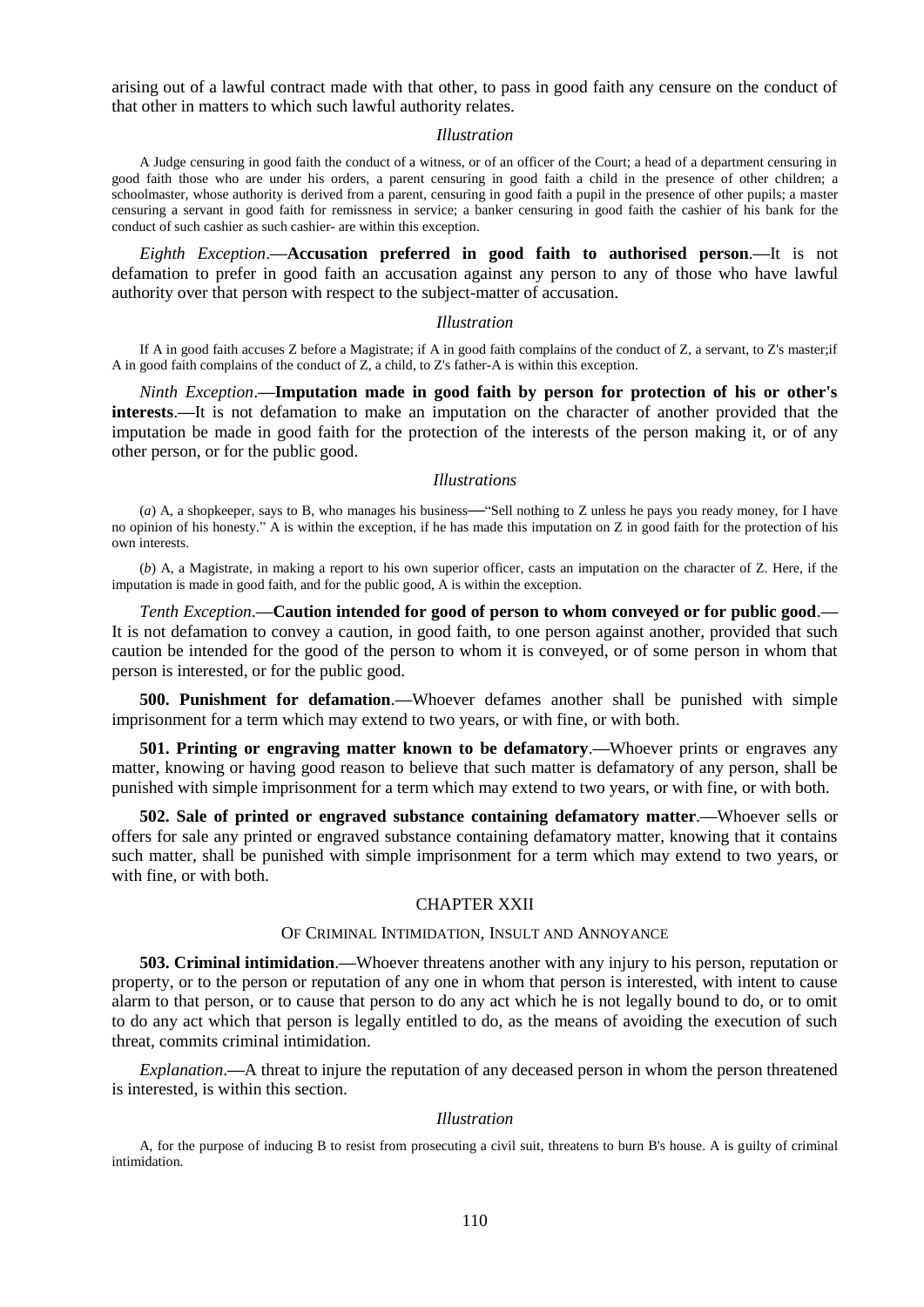**504. Intentional insult with intent to provoke breach of the peace**.**—**Whoever intentionally insults, and thereby gives provocation to any person, intending or knowing it to be likely that such provocation will cause him to break the public peace, or to commit any other offence, shall be punished with imprisonment of either description for a term which may extend to two years, or with fine, or with both.

<sup>1</sup>(505. Statements conducing to public mischief. $-\frac{2}{l}(l)$ ) Whoever makes, publishes or circulates any statement, rumour or report,**—**

(*a*) with intent to cause, or which is likely to cause, any officer, soldier,  $\frac{3}{3}$ [sailor or airman] in the Army, <sup>4</sup>[Navy or Air Force]<sup>5</sup>[of India] to mutiny or otherwise disregard or fail in his duty as such; or

(*b*) with intent to cause, or which is likely to cause, fear or alarm to the public, or to any section of the public whereby any person may be induced to commit an offence against the State or against the public tranquility; or

(*c*) with intent to incite, or which is likely to incite, any class or community of persons to commit any offence against any other class or community,

shall be punished with imprisonment which may extend to <sup>6</sup>[three years], or with fine, or with both.

7 [(*2*) **Statements creating or promoting enmity, hatred or ill-will between classes**.**—**Whoever makes, publishes or circulates any statement or report containing rumour or alarming news with intent to create or promote, or which is likely to create or promote, on grounds of religion, race, place of birth, residence, language, caste or community or any other ground whatsoever, feelings of enmity, hatred or illwill between different religious, racial, language or regional groups or castes or communities, shall be punished with imprisonment which may extend to three years, or with fine, or with both.

(*3*) **Offence under sub-section (***2***) committed in place of worship, etc**.**—**Whoever commits an offence specified in sub-section (*2*) in any place of worship or in any assembly engaged in the performance of religious worship or religious ceremonies, shall be punished with imprisonment which may extend to five years and shall also be liable to fine.]

*Exception*.**—**It does not amount to an offence, within the meaning of this section, when the person making, publishing or circulating any such statement, rumour or report, has reasonable grounds for believing that such statement, rumour or report is true and makes, publishes or circulates it <sup>2</sup>[in good faith and] without any such intent as aforesaid.]

**506. Punishment for criminal intimidation**.**—**Whoever commits the offence of criminal intimidation shall be punished with imprisonment of either description for a term which may extend to two years, or with fine, or with both;

**If threat be to cause death or grievous hurt, etc**.**—**and if the threat be to cause death or grievous hurt, or to cause the destruction of any property by fire, or to cause an offence punishable with death or <sup>8</sup>[imprisonment for life], or with imprisonment for a term which may extend to seven years, or to impute unchastity to a woman, shall be punished with imprisonment of either description for a term which may extend to seven years, or with fine, or with both.

**507. Criminal intimidation by an anonymous communication**.**—**Whoever commits the offence of criminal intimidation by an anonymous communication, or having taken precaution to conceal the name or abode of the person from whom the threat comes, shall be punished with imprisonment of either description for a term which may extend to two years, in addition to the punishment provided for the offence by the last preceding section.

**.** 

<sup>1.</sup> Subs. by Act 4 of 1898, s. 6, for s. 505.

<sup>2.</sup> Section 505 re-numbered as sub-section (*1*) of that section by Act 35 of 1969, s. 3.

<sup>3.</sup> Subs. by Act 10 of 1927, s. 2 and the First Sch., for "or sailor".

<sup>4.</sup> Subs. by s. 2 and the First Sch., *ibid.,* for "or Navy".

<sup>5.</sup> Subs. by the A. O. 1950, for "of Her Majesty or in the Imperial Service Troops" The words "or in the Royal Indian Marine" occurring after the word "Majesty" omitted by Act 35 of 1934, s. 2 and Sch.

<sup>6.</sup> Subs. by Act 41 of 1961, s. 4, for "two years".

<sup>7.</sup> Ins. by Act 35 of 1969, s. 3.

<sup>8.</sup> Subs. by Act 26 of 1955, s. 117 and the Sch., for "transportation" (w.e.f. 1-1-1956).